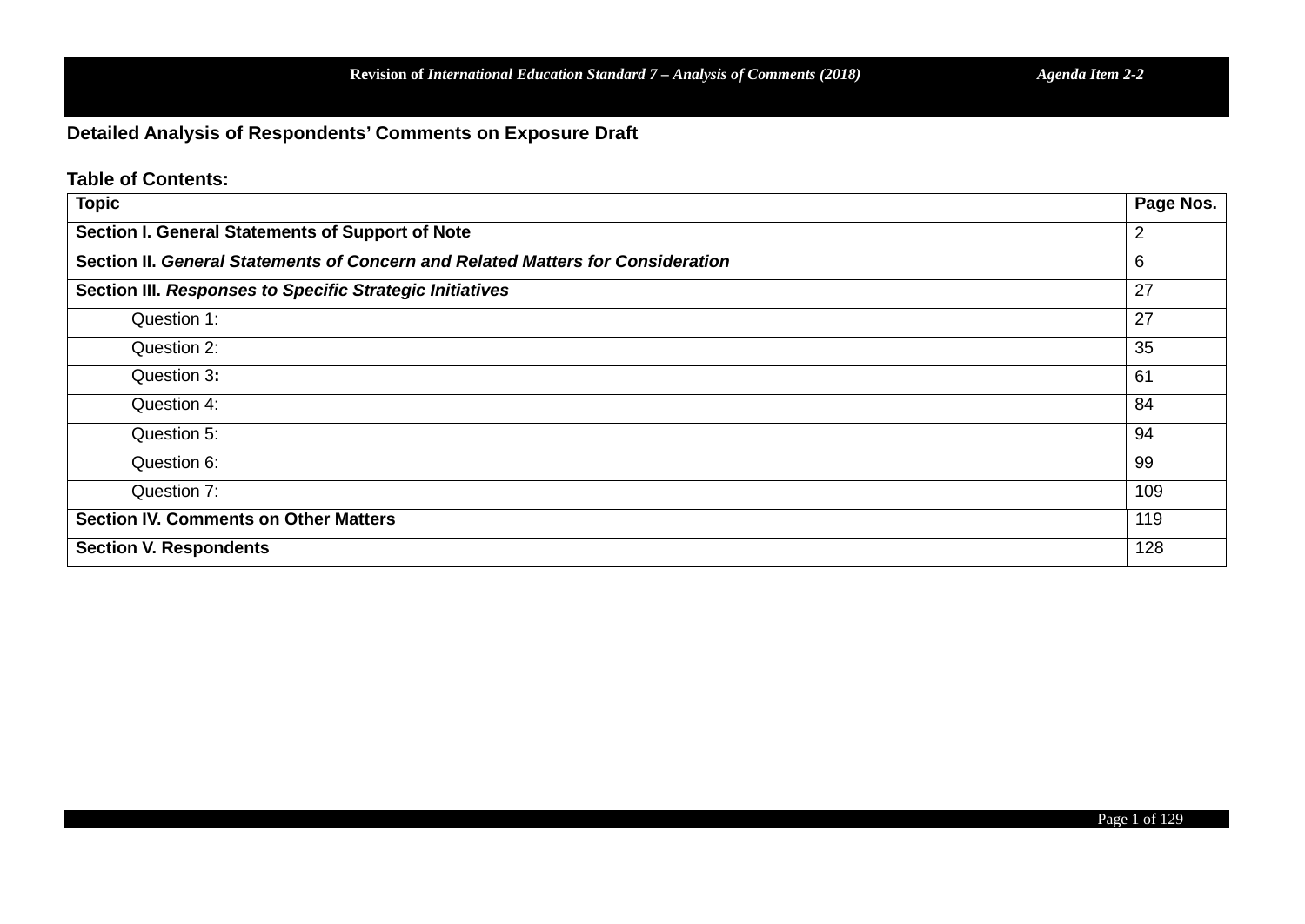# **I. General Statements of Support of Note**

# **Respondent's Comment**

- ACCA ACCA is supportive of the proposals outlined in the exposure draft. We are pleased to be able to contribute.
- AICPA We appreciate the opportunity to comment on the Exposure Draft of the proposed International Education Standard TM (IES) 7, Continuing Professional Development (Revised) (ED), and commend the International Accounting Education Standards BoardTM (IAESB) for its ongoing efforts to enhance education which increases the competence of the global accountancy profession and strengthens public trust.

With regard to this ED, we generally support some of the proposed changes.

- BDO As we have stated previously we support the revision of International Education Standard (IES) 7, particularly as this provides an opportunity for it to be aligned with the learning outcomes based approach employed within IESs 2-5 and IES 8, however on review of the Exposure Draft we do not believe it goes far enough in a number of areas.
- CAI Chartered Accountants Ireland has considered the content of proposed IES 7 (Revised). We are broadly supportive of its content and accordingly will not be answering the specific questions asked.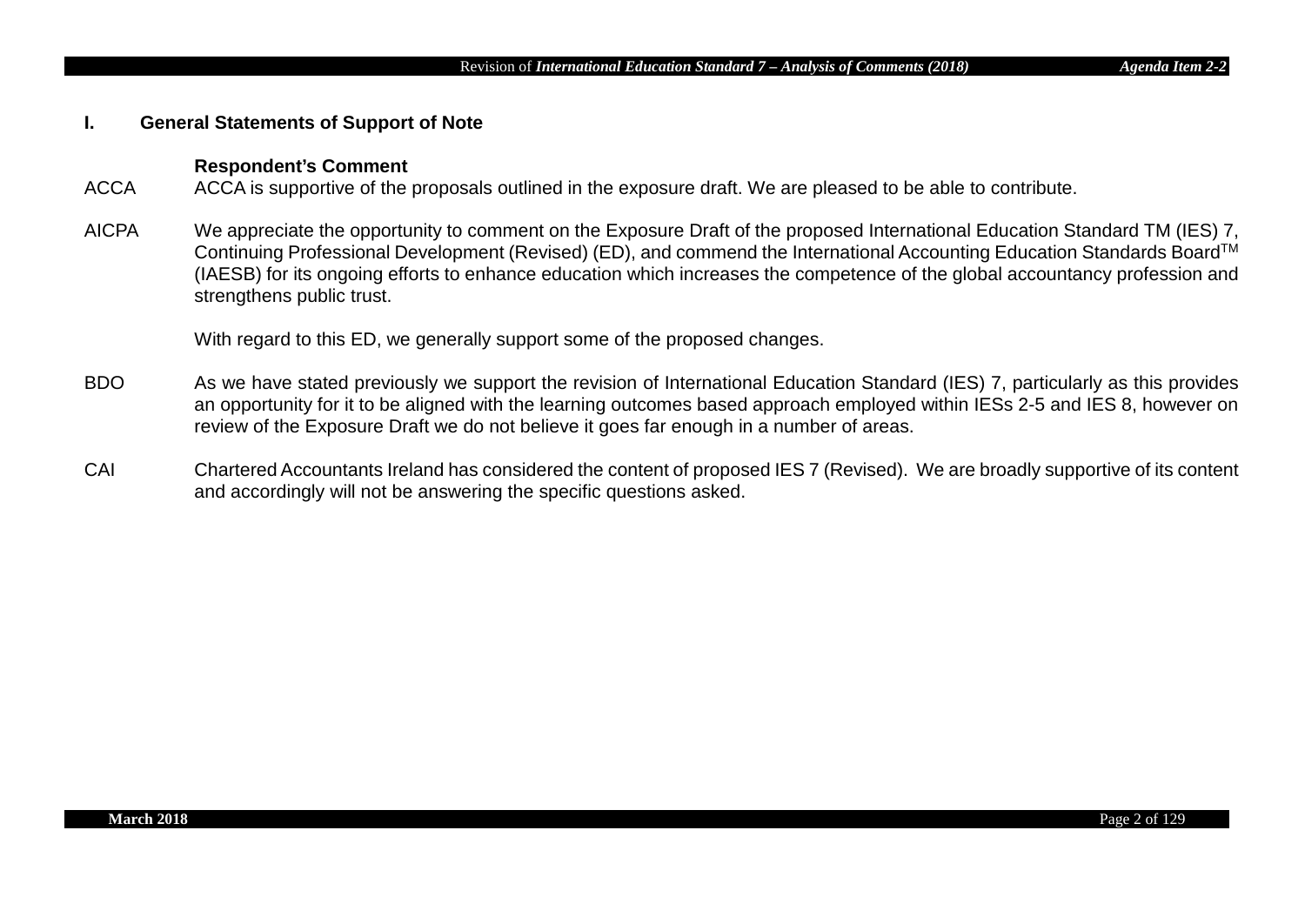CPA Canada CPA Canada acknowledges the significant work completed by the IAESB (the Board) over the past four years in the revision of its eight International Education Standards (IES). We believe that education standards reflecting best practices for the initial and continuing professional development of our members contributes to increased competency for professional accountants, and thus to our mandate to protect the public interest. We have reviewed the Exposure Draft and consulted with key stakeholders and offer the following general comments for the Board's consideration.

Generally, CPA Canada is supportive of moving toward a more principles based method of reporting continuing professional development (CPD) by member bodies and we are pleased with the Board's recommendation to enhance the explanatory material included in the revised standard. In particular, we are in agreement with the proposed CPD Framework, which provides the member bodies with a clear process that can be used by members to assess their CPD requirements.

CPA Canada also recognizes that member bodies are faced with differing circumstances and challenges with respect to implementation of CPD requirements and we are pleased that the revised standard continues to provide member bodies with the flexibility in selecting between output-based, input-based systems or both. CPA Canada believes that, because of its flexibility and focus on learning outcomes, an output-based CPD reporting system would be welcomed by many professional accountants. However, we also recognize the challenges of moving to an output-based system and appreciate the additional guidance included in the revised draft standard.

CPA Canada is generally supportive of the proposed amendments to IES 7.

CPA CPA Australia supports some of the revisions to this standard.

Australia

DTT We appreciate this opportunity to comment on the Exposure Draft of the Proposed International Education Standard IES 7 Continuing Professional Development (Revised), ("IES 7"). We fully support the International Accounting Education Standards Board ("the Board") in its project to revisit and revise IES 7, and we commend the Board for the work done on the project to date, including the extensive research and consultation activities undertaken as part of the preparation of this draft.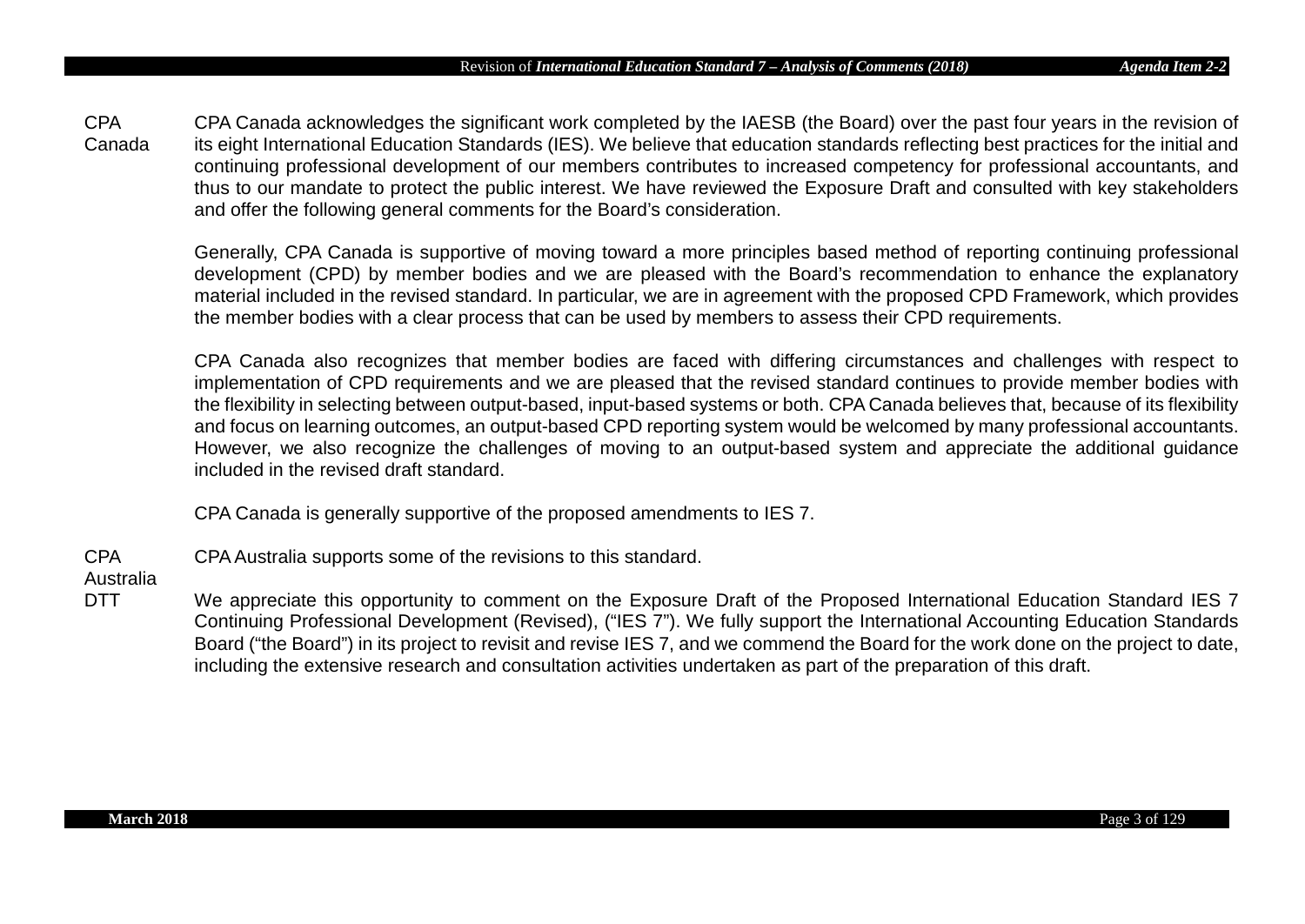- EFAA EFAA commends the IAESB on the proposed International Education Standard 7, *Continuing Professional Development*. We are pleased to provide our comments below, both 'General Observations' as well as 'Specific Comments' on the questions posed in the ED that have relevance to EFAA's constituency. Our comments have been compiled by EFAA's Assurance Expert Group.
- EYG Overall, we support the International Accounting Education Standards Boards (IAESB) continuing effort to improve its standards, including the proposed revision of IES 7 issued on June 5, 2017.
- GAO We appreciate the IAESB's efforts to update the Continuing Professional Development (CPD) standards to serve the public interest. We support the IAESB in its efforts to revise the IESs to better reflect the current environment and believe that the proposed revisions to IES 7, along with our suggestions, will help clarify the CPD requirements for member bodies.
- IAA We decisively support the IAESB initiative on this important issue, considering the educational issue as fundamental in the formation and exercise of the accounting and auditing professional.

This reply summarizes the views of different member countries of the IAA, according to the following due process: *Due process:*

The Draft was submitted to the different IAA member, the Inter-American Technical Commissions (ITC) and the Sponsor Organizations (SO), hence all members had the opportunity to participate in the discussion of the Draft.

All comments received from the ITC and SO, were compared and discussed, before preparing a reply which has been approved upon by all members

- ICAEW ICAEW supports the establishment of high quality standards in accountancy, and recognizes that the profession is undergoing significant changes such as the globalization of business and evolution in technology and as such competency requirements must evolve to meet those trends and remain relevant to stakeholders' needs.
- ICAS The objective statement is appropriate and clear with the accountability for the professional competence of a professional accountant resting with the individual.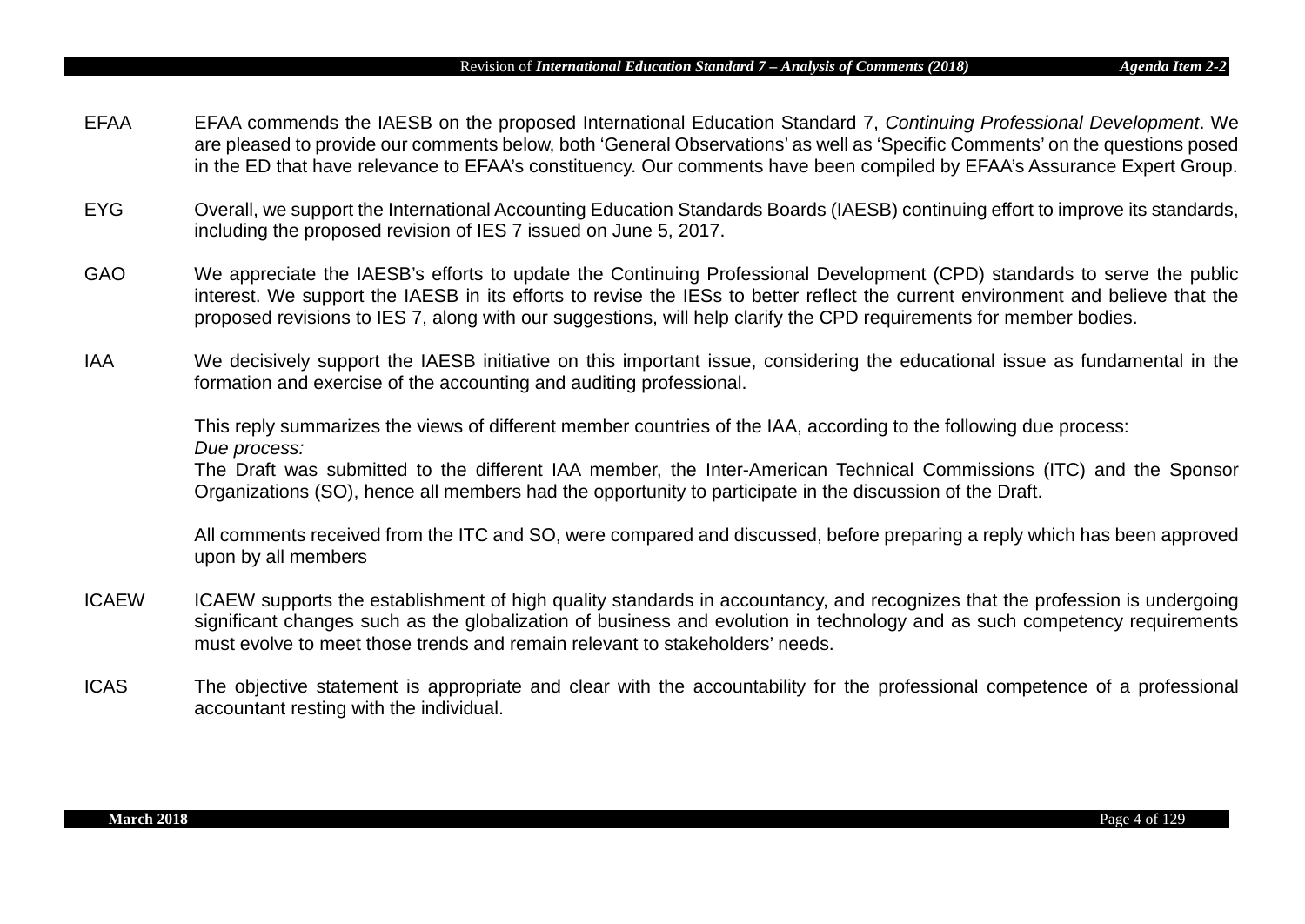- IBRACON We believe that issuing an ED related to this topic is important as the professional accountant and standards setter can express its view about the clarification of the standard and the developing implementation support materials taking into account, quality, relevance and consistency of CPD undertaken by accountants.
- ICPAS Overall, we applaud and support the vision, direction, and long-term intent of the IES™ 7 Continuing Professional Development. We share the international community's commitment to professional education standards that preserve and strengthen the public's interest while providing timely, meaningful learning opportunities to professional accountants who desire to attain the highest level of technical competence, professional skills and professional values, ethics, and attitudes to best serve their clients and employers. We especially commend the recognition of the breadth and depth of skills required for professional accountants to competently perform in their expanding roles.
- IRBA The IRBA welcomes the opportunity to comment on the proposed standard on CPD. Given that the aim of CPD is to ensure that professional accountants maintain and develop their competence in order to strengthen public trust in the profession, we commend the International Accounting Education Standards Board (IAESB) on re-drafting the extant IES 7 standard and for highlighting the role of professional accountants in the protection of the public interest. From a public interest perspective, we support any improvement in the standards that assists IFAC member bodies in achieving the ultimate outcome of initial and continuing professional accounting education and the development of professional accountants through standards which are fit for purpose.
- ISCA We would like to commend your team's follow up efforts to enhance the clarity of IES 7 in prescribing the continuing professional development (CPD) required for professional accountants to develop and maintain the necessary competences.
- Knowledge **Equity** We commend the IAESB for taking the initiative to revise this standard with the view to serve the public interest and based on the extensive research conducted. When finalising the proposals contained in this exposure draft, we encourage the IAESB to seek out specific comments and input from educational organisations and providers of CPD.
- KPMG We support the Exposure Draft and its aim to clarify and support the principles and requirements on the measurement approaches.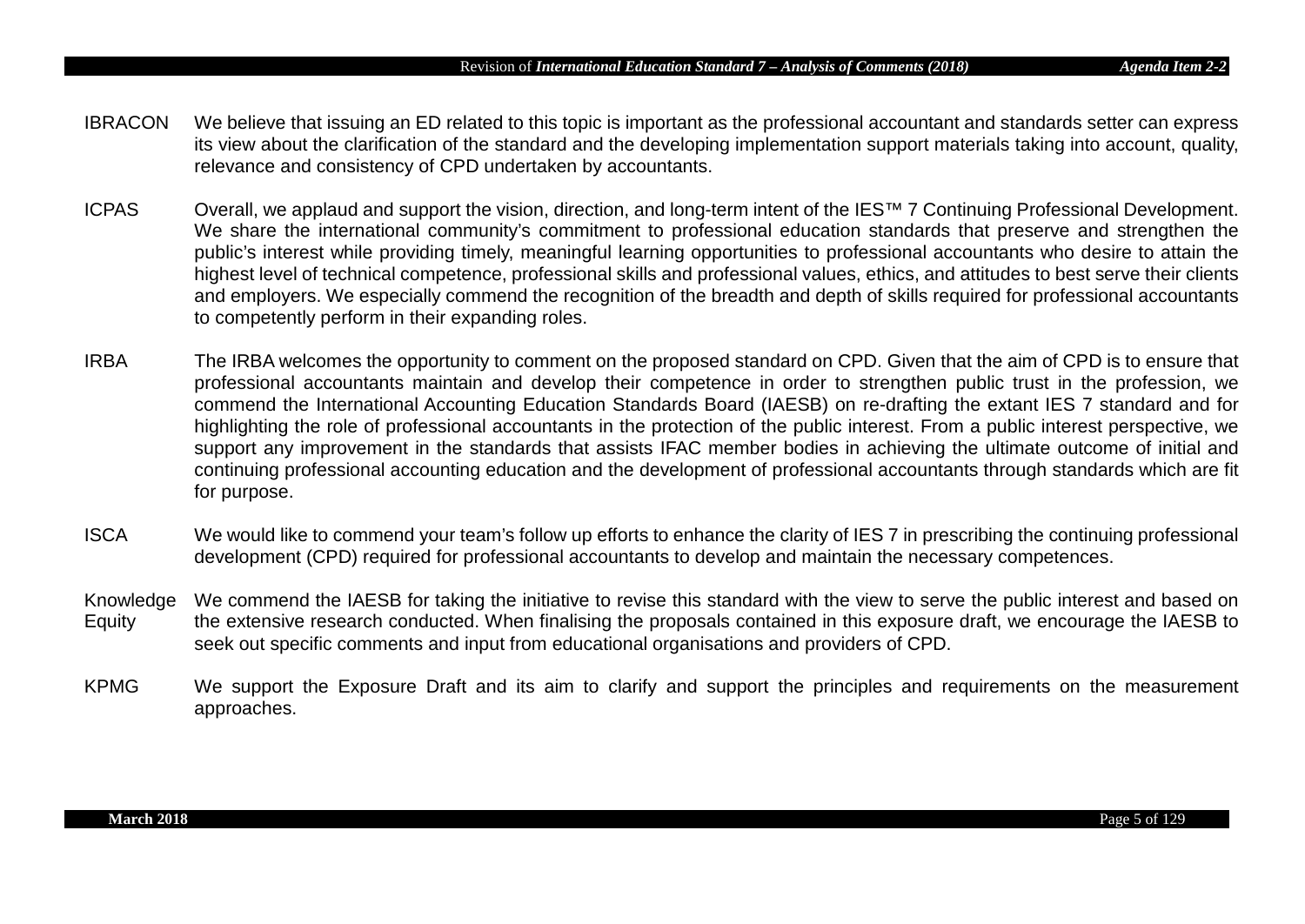As identified in AAT's response to the IES7 survey (submission deadline of 25 February 2016), the extant IES7 identified at A16 shortcomings with input-based measurement systems. The comment column in the supplement to the proposed IES7 Exposure Draft explains that the deletion of this paragraph was due to it not aligning with how input-based approaches can be applied to learning and development activities. The Exposure Draft does not appear to provide clarification or justification to support this change. In responding to the abovementioned survey AAT indicated that it would like to see a review undertaken to establish whether the effective outcomes of operating the different methods of measurement is comparable. Assuming that this evidence has been obtained AAT is happy to support the maintenance of the two CPD measurement approaches, however in the absence of this evidence, or any explanation to that effect in the supporting guidance to the new draft IES7, AAT maintains the view that a move towards greater equality in CPD

attainment measurement is essential.

**II***. General Statements of Concern and Related Matters for Consideration*

AAT AAT is currently reviewing its CPD policy and recording procedures and it is useful to have sight of IFAC's plans for development on IES7 to feed into consideration. AAT notes that the proposed changes to IES7 include the removal of the combination measurement approach by way of addressing confusion around the implementation of this measurement method, AAT welcomes this development.

# **Respondent's Comment Staff Comment Staff Comment**

- a discussion about Continuing Professional Development and an output-based approach to CPD.
- TÜRMOB TÜRMOB supports the revision of this IES 7. The proposed revisions are preferable and the standard as a whole, is more clarified and more holistic in comparison to the previous standard.
- NASBA NASBA would like to commend the members and staff of the International Accounting Education Standards Board for initiating

**(where necessary)**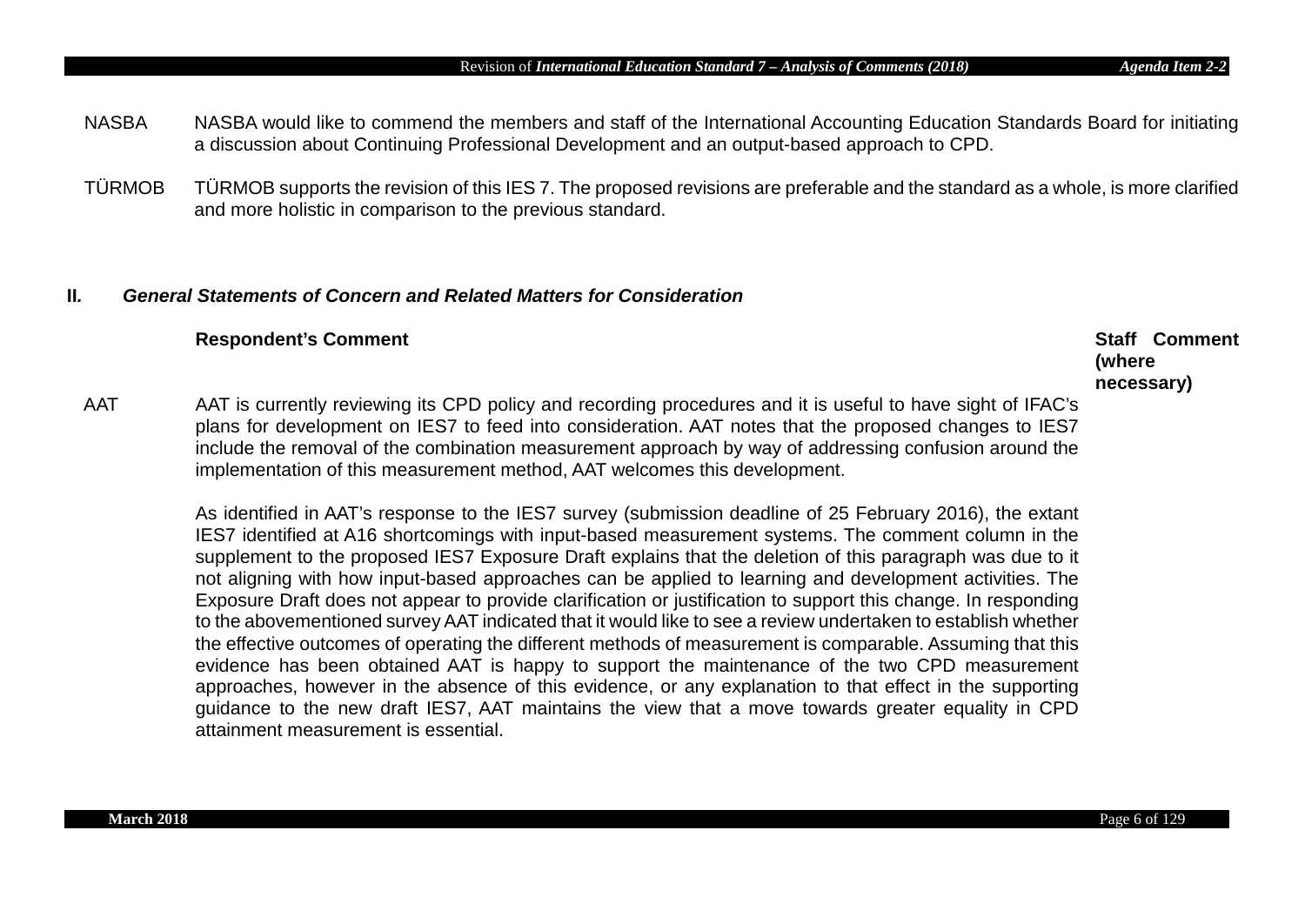CAI We are broadly supportive of its content and accordingly will not be answering the specific questions asked. I would mention, however that we have received some negative comments on the proposed removal of

We acknowledge that the current Exposure Draft still permits an input-based and output-based approach to enable flexibility in CPD approaches to accommodate a wide range of academic, legal and regulatory differences, however we would encourage the IAESB through its provision of implementation guidance to provide additional materials, as set out below, to further encourage use of an output-based approach.

Future Expectations of Professional Competence: A Consultation on the IAESB's Future Strategy and Priorities, we do not support a solely input-based approach to Continuing Professional Development (CPD). We appreciate that for the vast majority of IFAC member bodies there is evidence to suggest that the inputbased approach remains their primary way of measuring CPD however we would have liked for this revised IES to drive further change within the accounting profession by encouraging IFAC member bodies to move in the direction of an output-based approach.

Consistent with our previous letters to you, and in particular our letter dated 8 March 2016 and titled Meeting

BDO As we have stated previously we support the revision of International Education Standard (IES) 7, particularly as this provides an opportunity for it to be aligned with the learning outcomes based approach employed within IESs 2-5 and IES 8, however on review of the Exposure Draft we do not believe it goes far enough in a number of areas.

We also have identified certain changes within the ED that we believe may have unintended consequences at odds with the IAESB's intent and objective in the revision to IES 7. We have included, in the Response to Questions for Commenters, certain proposed changes we believe warrant further consideration.

AICPA With regard to this ED, we generally support some of the proposed changes. However, we do not believe the ED provides a sufficient understanding of how to

• move from an input-based to an output-based measurement approach, or

• combine both the input and output measurement approaches.

• achieve an output-based measurement approach,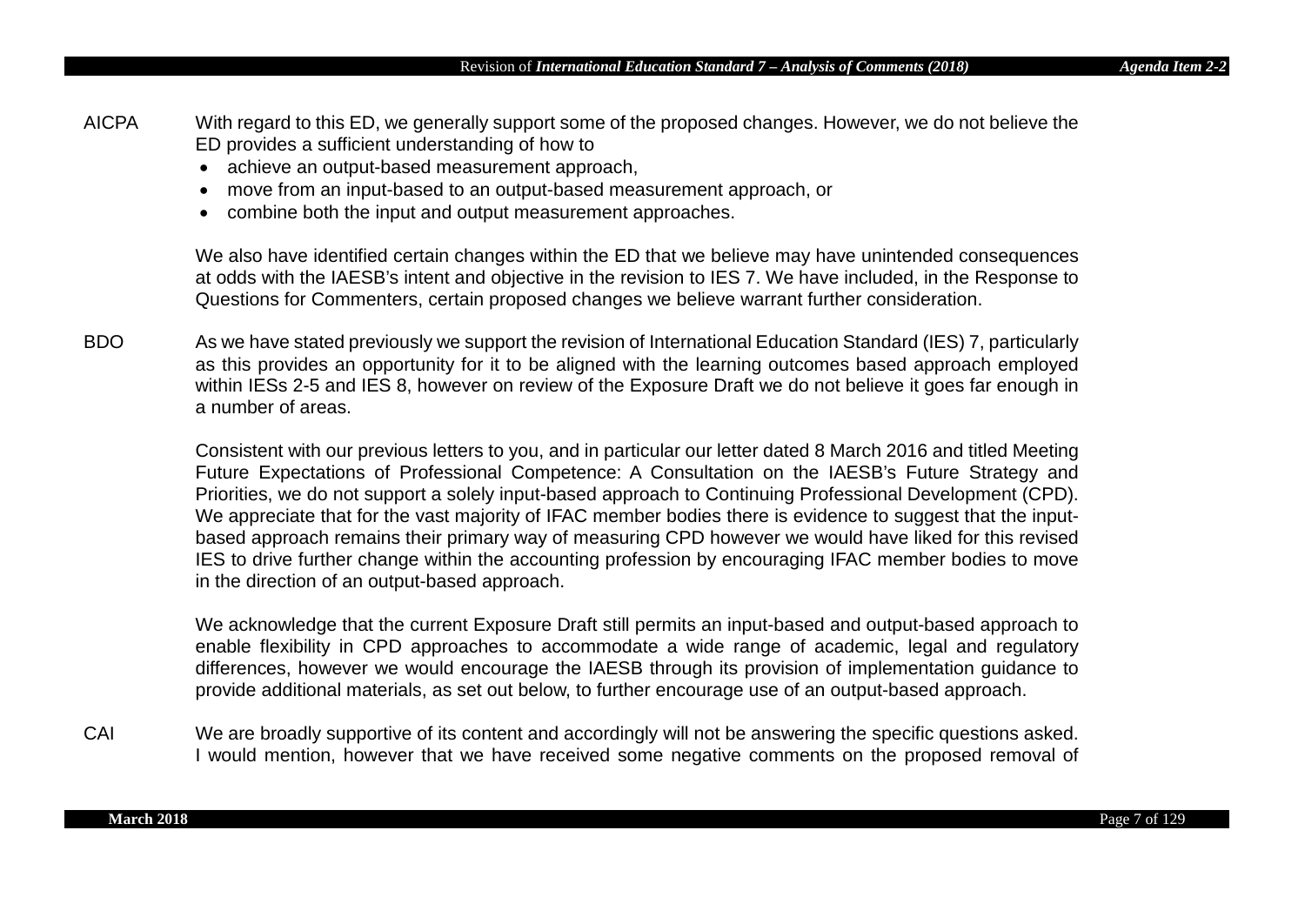guidance on the required number of hours needed under the input approach. Having a required number of hours assists in providing clarity to members and regulators.

**Castro** Espinosa Paragraph 12: Each CPA society member may choose the method of measuring their continuous professional development according to their own learning characteristics, and the CPA societies will establish the different ways of evaluating the completion of the updating of the accountant.

> Paragraph 17: Penalties for failure to comply with the standard of continuing professional development will depend on each country in accordance with the laws of the subject that apply to them.

> Paragraph A7: The CPA society member may choose from among the various activities proposed in the standard to comply with the program of continuing professional development and will be subject to the evaluation forms specific to the activities, the results of the evaluation will be commented with the CPA society member and will be followed up, so that the areas of opportunity in their updating process tend to fulfill their training objective over time.

> As a conclusion, it is important to consider that the process of continuous professional development is part of the professional commitment that the Public Accountant acquires in performing his profession, therefore the Institutions of Higher Education as well as the CPA societies, must insist on students and professionals in the commitments they acquire with their clients and with society in general in the quality professional practice.

CPA Australia CPA Australia supports some of the revisions to this standard. However, we do not support the removal of the specification of the number of CPD hours required for professional members of IFAC professional accounting bodies.

> Whilst we have no argument with the focus on educational and professional development outcomes as described in the revision of IES7, we do have a concern that: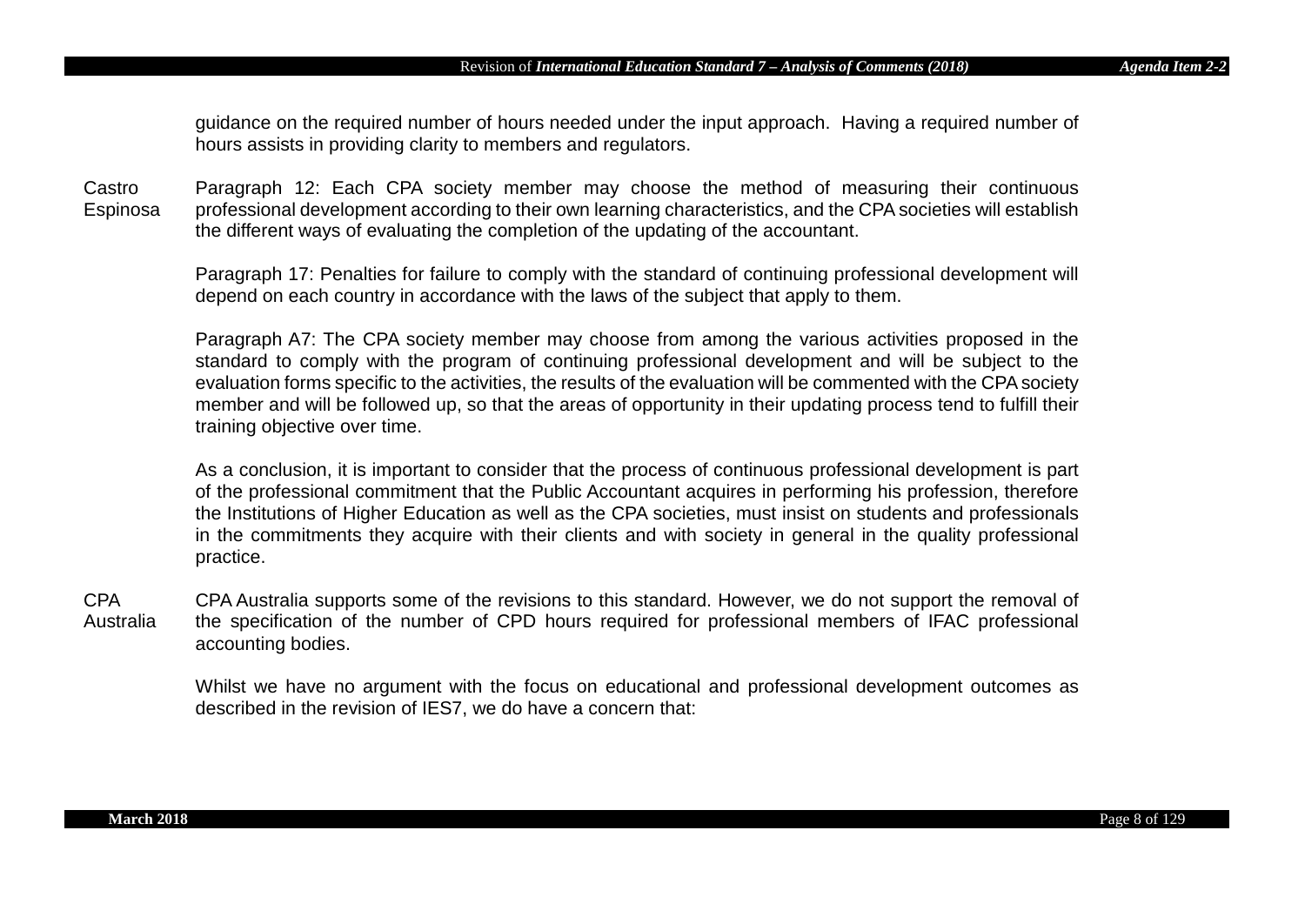- 1. IFAC member bodies may not have the ability to describe to members the requirements of the outputbased approach rather than CPD hours measurement (as per existing input-based approach) and that this may not lead to improvements in professional learning and competency.
- 2. The resources required of IFAC member bodies to sufficiently audit professional development requirements of output-based measurement will mean that little headway will be achieved.
- 3. Whilst some IFAC member bodies may be in a position to develop output-based measures (as CPA Australia does in most of our professional development offer), this will be difficult to impossible to stipulate for other providers of professional development, particularly for those organisations conducting internal corporate programs.
- CPA Canada Generally, CPA Canada is supportive of moving toward a more principles based method of reporting continuing professional development (CPD) by member bodies and we are pleased with the Board's recommendation to enhance the explanatory material included in the revised standard. In particular, we are in agreement with the proposed CPD Framework, which provides the member bodies with a clear process that can be used by members to assess their CPD requirements.

CPA Canada also recognizes that member bodies are faced with differing circumstances and challenges with respect to implementation of CPD requirements and we are pleased that the revised standard continues to provide member bodies with the flexibility in selecting between output-based, input-based systems or both. CPA Canada believes that, because of its flexibility and focus on learning outcomes, an output-based CPD reporting system would be welcomed by many professional accountants. However, we also recognize the challenges of moving to an output-based system and appreciate the additional guidance included in the revised draft standard.

CPA Canada is generally supportive of the proposed amendments to IES 7. However, it was noted through our discussions with regulatory bodies in Canada that the removal of the specific number of hours for the input-based model will provide the member bodies with the discretion to set their own limits. There was a concern expressed that this change would result in inconsistent standards across the accounting profession.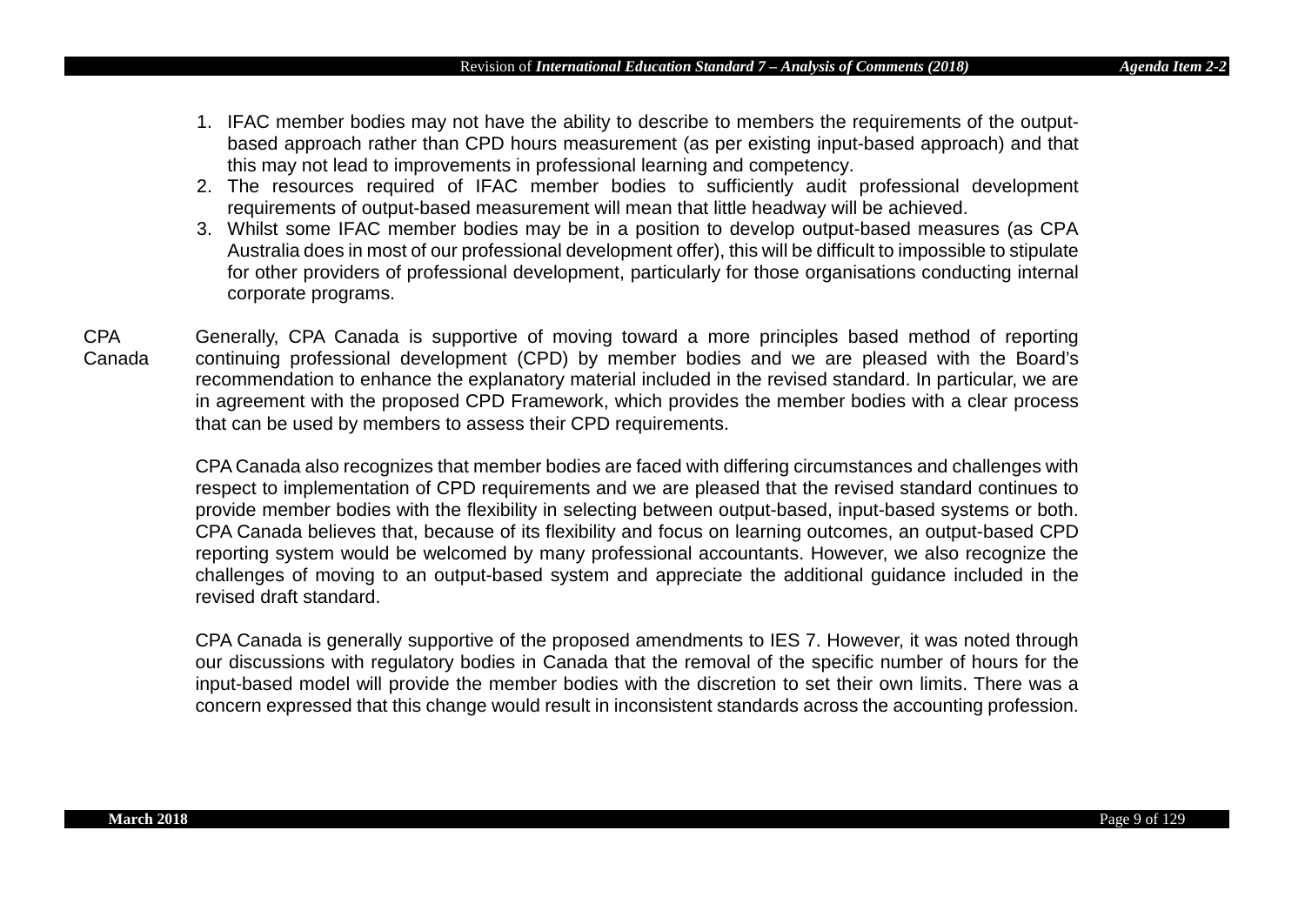DTT The principles included in this standard form the foundation for other important standards, notably, IES 8 Professional Competence for Engagement Partners Responsible for Audits of Financial Statements and accordingly, warrant particular attention by the Board.

#### *Key Comments*

Impact of proposed revisions on consistency of CPD practice and measurement across jurisdictions We believe the proposed revised standard allows for increased flexibility in framing CPD for professional accountants. This being said, as a multinational network, that flexibility presents certain challenges to maintaining consistency across the jurisdictions in which we operate.

We note that the requirement in paragraph 14 of the proposed standard regarding the measurement of CPD using input-based approaches refers to IFAC member bodies specifying "an amount" of learning and development activity. No minimum or reference amount for such activity is proposed, and the previously stated 120-hour minimum over a 3-year period has been removed from the requirements.

While this is certainly principles-based, we are not convinced that it is in the public interest to cease requiring a minimum level of activity for input-based approaches. Indeed, certain jurisdictions may encounter significant challenges in implementing purely output-based approaches as a result of local legislation requiring input-based measures, namely hours of structured or verifiable CPD.

In our view, ceasing to require a minimum amount of activity for input-based approaches sends the wrong message to the profession. Even under an output-based approach an important consideration will be the overall investment made to achieve the learning outcomes and as a result there will always be cost-benefit considerations in planning a program of CPD. The current universal 120-hour 'yardstick' measure provides a vital signal of the importance of a significant investment in CPD for professional accountants, whatever the measurement approach adopted. Removing this yardstick could be seen as an indication to those responsible for the CPD of professional accountants, that they can or should reduce their investment, which is unlikely to be in the interests of the profession.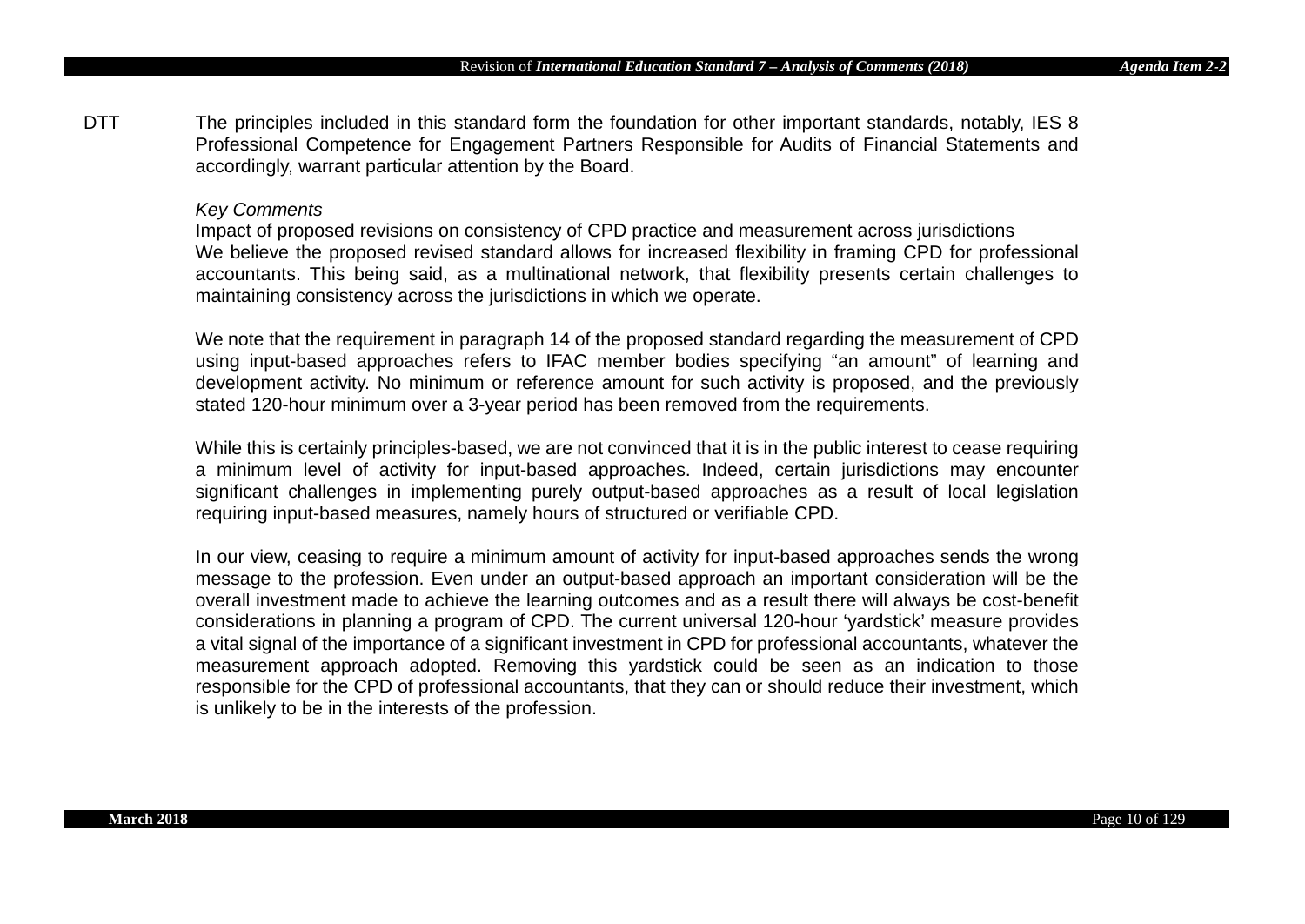Furthermore, global audit networks such as ourselves have a strategic imperative to drive consistency in the quality of audits conducted across the whole network, and the continuing professional development of audit practitioners is one important contributor in achieving that. Whilst recognizing there are inherent limitations in an input-based approach to the measurement of CPD, a clear and consistent learning-hours measure is still an important strategic tool in the setting, monitoring and measurement of learning requirements for a complex, multi-jurisdictional organization like ours. In the absence of an hours requirement set by the IES, we expect there would still be a need to articulate a specific minimum requirement for our organization and would likely retain the existing 120-hour requirement which is already defined in our internal policy.

As a result, albeit the clarifications proposed relating to the output-based approach are helpful, we believe that the removal of the quantitative "bright lines" included in extant IES 7, i.e. the 120 hour or equivalent learning units in each rolling three-year period requirement, is unhelpful given the global context within which we operate and will adversely affect consistency in application. We note that paragraph A22 of the proposed standard does clarify that the common factor among all input-based approaches is their measurement of CPD activity in terms of "hours or equivalent learning units". Accordingly, a requirement specifying a minimum amount of CPD activity could refer to "hours or equivalent learning units" as extant IES 7 does.

- Dumisani Msipa I Dumisani Msipa, recommend the move towards introducing an output orientated approach to Continuing Professional Development Standards as proposed by the International Accounting Education Standards Board, (IAESB). In my opinion, the move will enhance quality service delivery by all professional Accountants going through the CPD Standardized sessions of trainings and, it will in a greater way improve the approach of handling issues by Accountants in this technologically affected field on Accountancy. The IT industry activities are one among others, of critically influential factors to the Accountancy Industry. This calls for aligning standards with ever advancing technology. The (IES) 7 can be one best approach that will embrace the needs of aligning knowledge and skills already acquired with current trends.
- EFAA Overall the ED marks a significant improvement on the extant in terms of structure and understandability. In addition, the content much better reflects the modern-day reality of how professional accountants maintain and enhance their competence.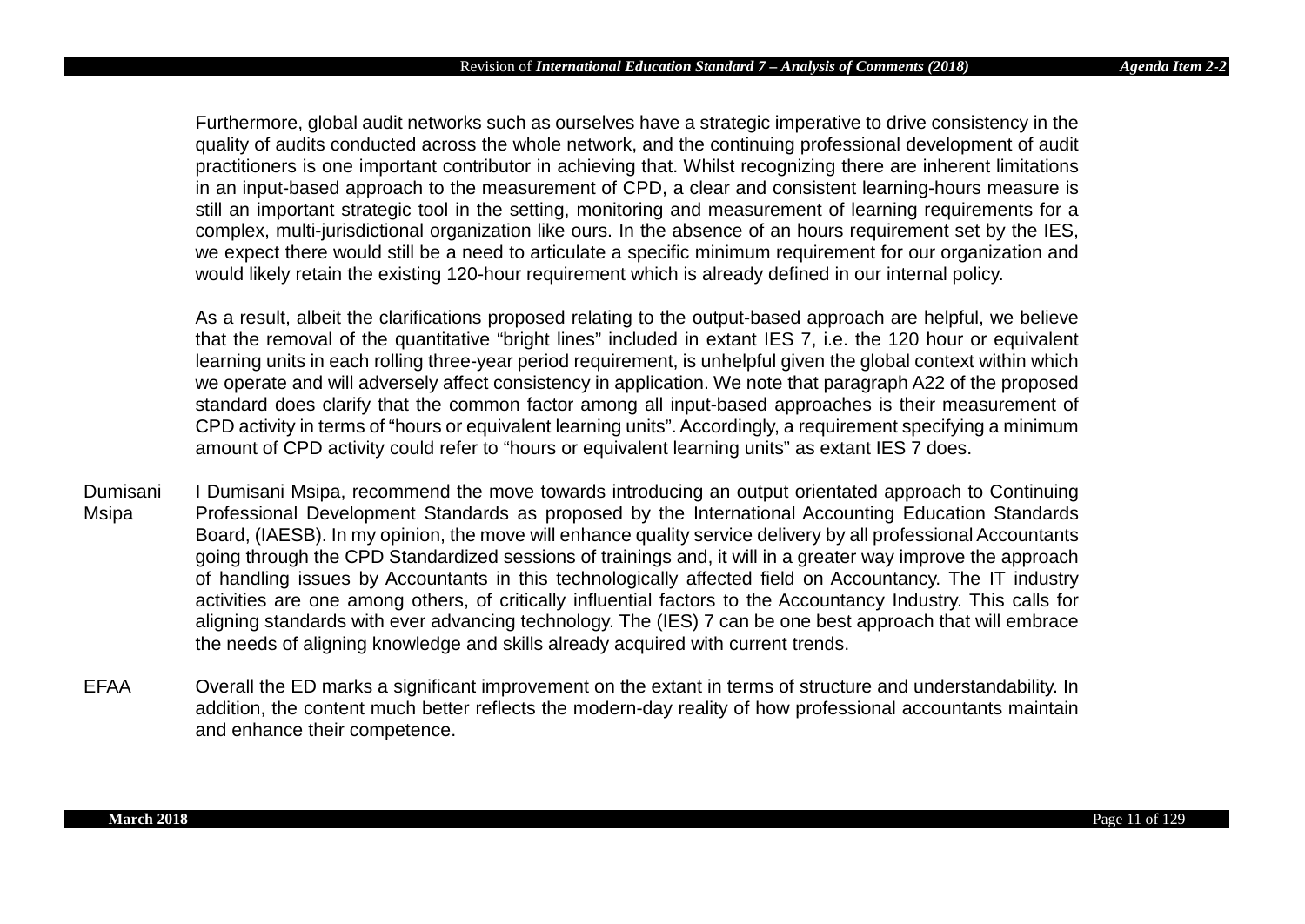We welcome the approach taken towards measurement of CPD that of allowing for an output-based approach, an input-based approach, or both. While we recognize the intellectual superiority of an outputbased approach an input-based approach is often simpler to implement, monitor and enforce. Many professional accountancy organizations (PAOs), including some of our own member organizations, will likely only realistically be able to implement an input-based model. Ultimately the proposed flexibility in measuring CPD will foster global convergence on IES.

While we support flexibility to use the input-based approach we question the ED proposing the requirement for a "specified amount of learning development activity" (Paragraph 14). The extant IES 7 prescribes a specific number of hours to be completed (120 hours in each rolling three-year period, of which 60 hours shall be verifiable) (Paragraph 15). This lack of number of hours will likely result in widespread interpretation by PAOs as to what is the appropriate "specified amount". Such differing interpretation will manifest itself in a wide range of hours being used by PAOs and, hence, inconsistent implementation of this requirement. Accordingly, we believe that IES 7 (Revised) should preserve this requirement in some way. We therefore suggest that the explanatory material state, around Paragraphs A22-24, that ordinarily the specified amount will be 120 hours in each rolling three-year period, of which 60 hours shall be verifiable.

EYG We support the direction of revised IES 7 and the removal of the fixed hours requirement of continuing professional development (CPD) under the input-based approach. In regards to the output-based approach, we struggle whether enough explanatory guidance has been provided in the revised IES 7 for professional accountants to be able to measure CPD undertaken through an output-based approach. As a result, given the complexity of measuring CPD under an output-based approach, we suggest that the Board revisit whether additional explanatory guidance is necessary related to the output-based approach.

> Since the term is not defined in the proposed standard nor in the IAESB Glossary of Terms, it is unclear to us what is meant by reference to "professional responsibilities" in Paragraph 9 and how this is intended to be different from the reference to one's role. For example, is it intended to encompass the skills that support the professional accountant's compliance with a relevant code of ethics? Or the competencies required to achieve professional certification in the jurisdiction served by the professional accountant? Or something else? As a result, we believe additional clarification is needed in the proposed IES 7 as to a professional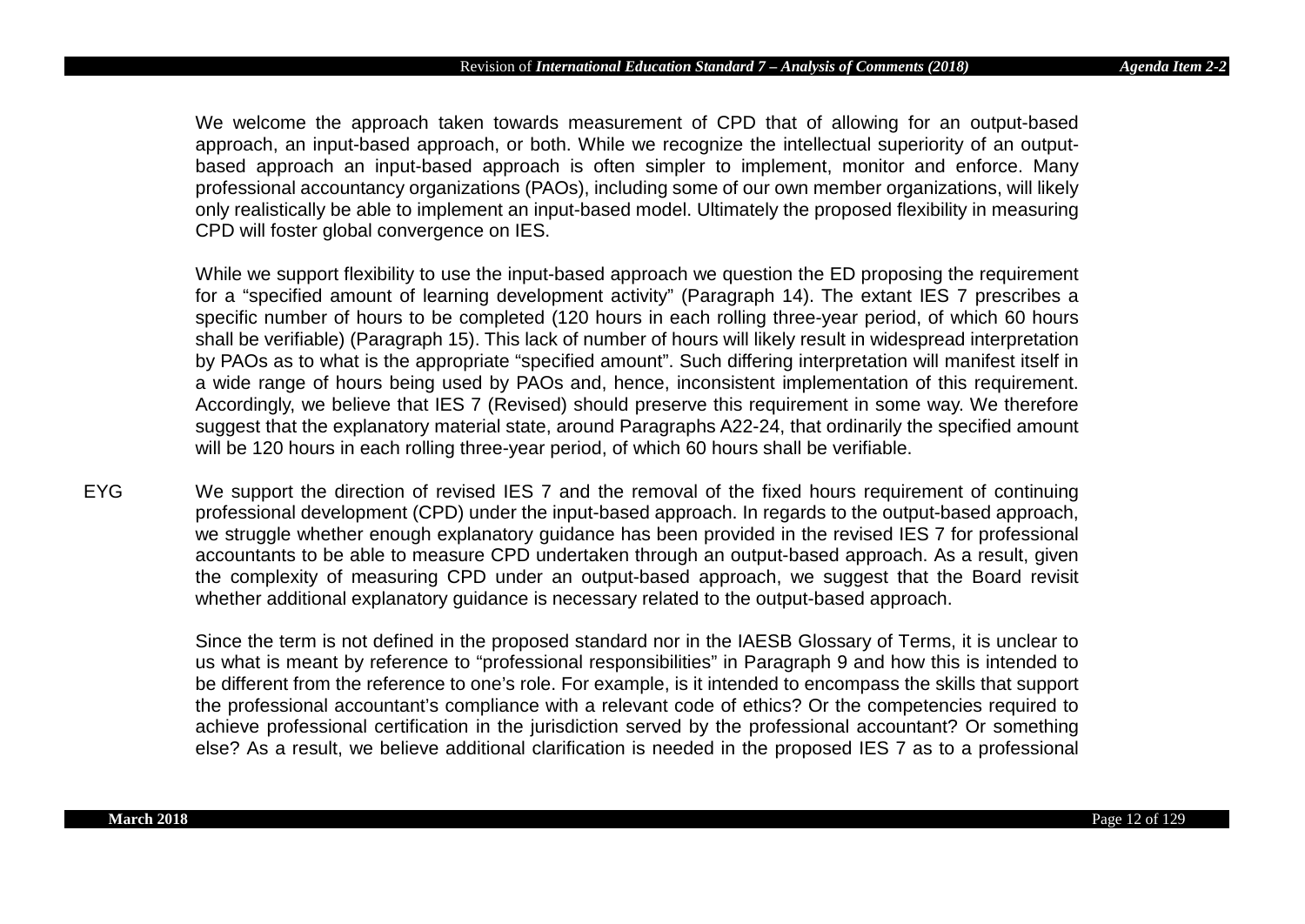accountant's professional responsibility to develop and maintain professional competence relevant to their role and professional responsibilities.

Fonseca Vivas Thank you for inviting me to comment on IES 7 "Continuing Professional Development", although the code of ethics establishes the obligation to be up-to date, I believe that in the areas of accounting that are taught in different universities, it should be reduced to Maximum six semesters or three years and strengthen the specialties or masters and doctorates as the postgraduate in strengthening the part of the professional and the specialist in each one of the areas.

> It is recommended to separate the training in the undergraduate or accounting professional who is a professional and technologist or professional technician and that there will be programs to only prepare auditors as auditors and in the case of Colombia a program Only Tax Reviewers, this helps to improve the quality of professionals in all three areas and to fulfil their role and responsibility, helping to minimize corruption, fraud among others in which accountants are immersed, auditors signatures or Independent auditors are being sanctioned for professional neglect, As well as forensic auditing for investigations of frauds and crimes discovered after they occur, this will also help to strengthen their special work.

> In addition to strengthening aspects of ethics as well as being done by the IFAC, but in universities and teachers so that during the whole program of accounting or audit or fiscal reviewer this aspect is instilled throughout his career and helping Strengthen their professional nature with subjects of humanities.

> I am grateful for your attention and hope to contribute some grain to improve those aspects that have noise in our discipline and that affect the assurance of the quality of the information of the organizations and to reduce the level of corruption in the world's entrepreneurs.

FRC(UK) In June 2016 the UK implemented the EU's Audit Regulation and Directive (ARD) which has fundamentally changed the relationship between the FRC and the RSBs. Ultimate responsibility for statutory audit regulation has moved from the RSBs under FRC oversight to the FRC itself as competent authority for statutory audit regulation in the UK. The RSBs now carry out their regulatory functions (Regulatory Tasks) under legally binding delegation agreements with the FRC. The conditions for performance of these Delegated Tasks have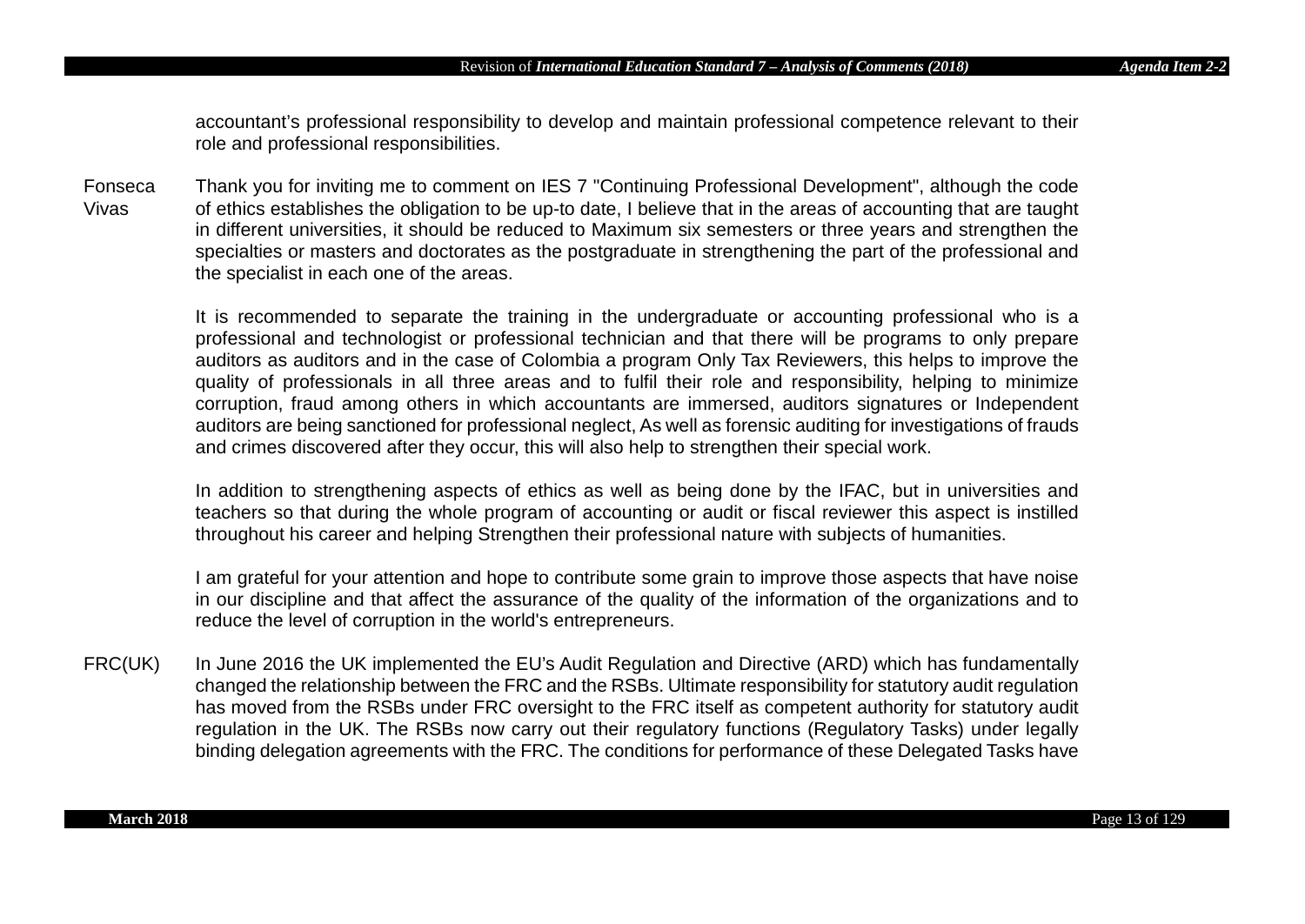been agreed with each of the bodies in respect of their members for 1) Registration 2) Audit Monitoring 3) Enforcement and 4) Continuing Professional Development (CPD).

The Delegation Agreements include the condition that each RSB's CPD requirements should include compliance with IES7 and IES8. If the RSB's requirements depart from these standards (insofar as they relate to Statutory Audit) then it must explain the reasons to the FRC. This condition provides evidence of the importance that the FRC places on professional competence as a factor in improving the quality of audit in the UK. Each RSB as part of its audit monitoring visits considers whether a firm and its staff working in audit have undertaken sufficient CPD to meet that RSB's CPD requirements. The FRC monitors how effectively the RSBs collate the key themes from their audit monitoring activities and how they use this to feed back into their publications and training activities for audit firms and audit personnel. The FRC also evaluates how the RSBs have assessed whether a lack of appropriate CPD has contributed to any deficiencies in audit work carried out by its members.

As competent authority for audit in the UK we welcome the project to clarify and improve IES 7 and the changes made have our support. We have some comments and suggestions on specific detailed points in the Standard and Explanatory Material.

GAO We agree that CPD includes learning and development activities that contribute to developing and maintaining professional competence, such as (1) education; (2) training; (3) practical experience; (4) mentoring and coaching, (5) networking and sharing of knowledge and experiences; (6) observation, feedback, and reflective activity; (7) planned self-development activities; and (8) unstructured acquiring of knowledge. However, we believe that requiring a minimum specified amount of CPD measured using an input-based approach best facilitates monitoring and enforcement of the requirements. Therefore, we suggest that the CPD standard include a requirement for the professional accountant to complete a specified amount of CPD relevant to the accountant's role and professional responsibilities measured in hours or equivalent learning units. While we believe that learning and development activities measured using the output-based approach also contribute to developing and maintaining a professional accountant's competence, these activities may be more difficult to consistently measure, monitor, and enforce and should be undertaken in addition to activities measured using the input-based approach.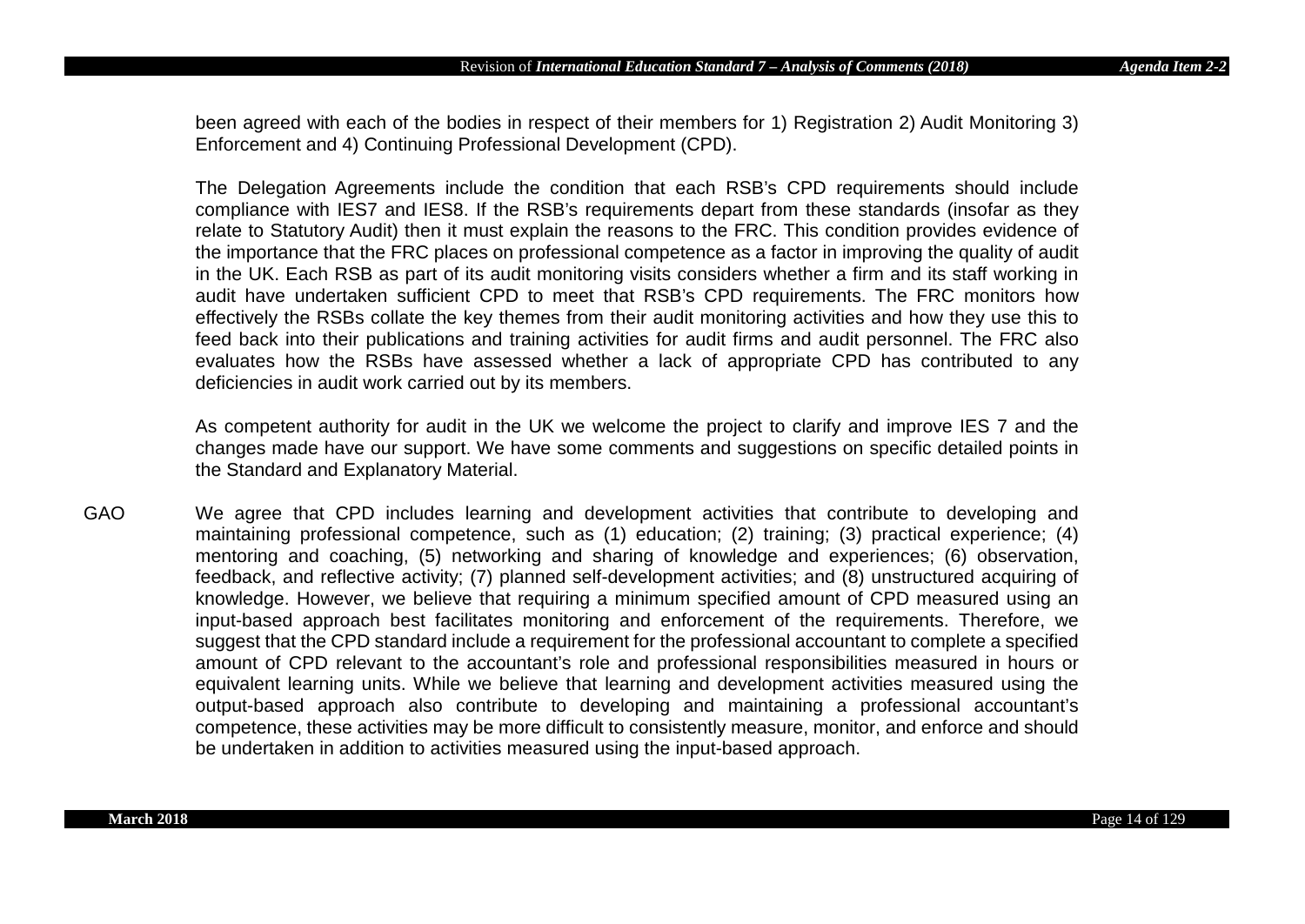IBRACON The reorganization of the paragraphs of Requirements and the Explanatory Materials brings better structure for IES 7, presenting the importance of CPD, how to promote, give access, measure and monitor CPD and also promote the enforcement.

> The revised glossary of terms presents the concept of CPD framework and Lifelong Learning in a comprehensible and practical way.

ICAEW ICAEW is particularly concerned to ensure that the profession continues to serve the public interest. In this regard we support appropriate global standards that can facilitate the raising of standards for professional competence. Clearly the competence of professional accountants is of critical importance and we believe that strengthened public confidence in the accountancy profession is of the highest priority.

> As such the ICAEW has continuously supported the development and strengthening of IES 7 since its inception over a decade ago. We remain committed to the output-based approach to CPD (in force at ICAEW since 2005). We see a focus on outputs as being grounded on the effectiveness of learning and development activity while offering members the flexibility to select the amount and type of CPD that best supports their needs.

> The 2014 revisions to IES 7 brought the standard to a position of maturity such that any further changes now have to be carefully weighed, both in terms of necessity and unintended consequences. ICAEW welcomes some of the enhancements to IES 7 that IAESB is now proposing but we are also concerned by some of the changes. Our main point is the challenges that may be created by the proposed removal of minimum input measures in paragraph 14. We set out our views more fully below.

> IAESB showed with IES 8 that it could publish helpful webinars and other support materials which could assist PAOs and their members understand and implement the IES. Some of the IAESB's questions below refer to whether requirements or terminology could be clarified. While an essential aspect to this is textual clarity in the wording of the standard itself, an important area which should not be neglected is the publication of support materials.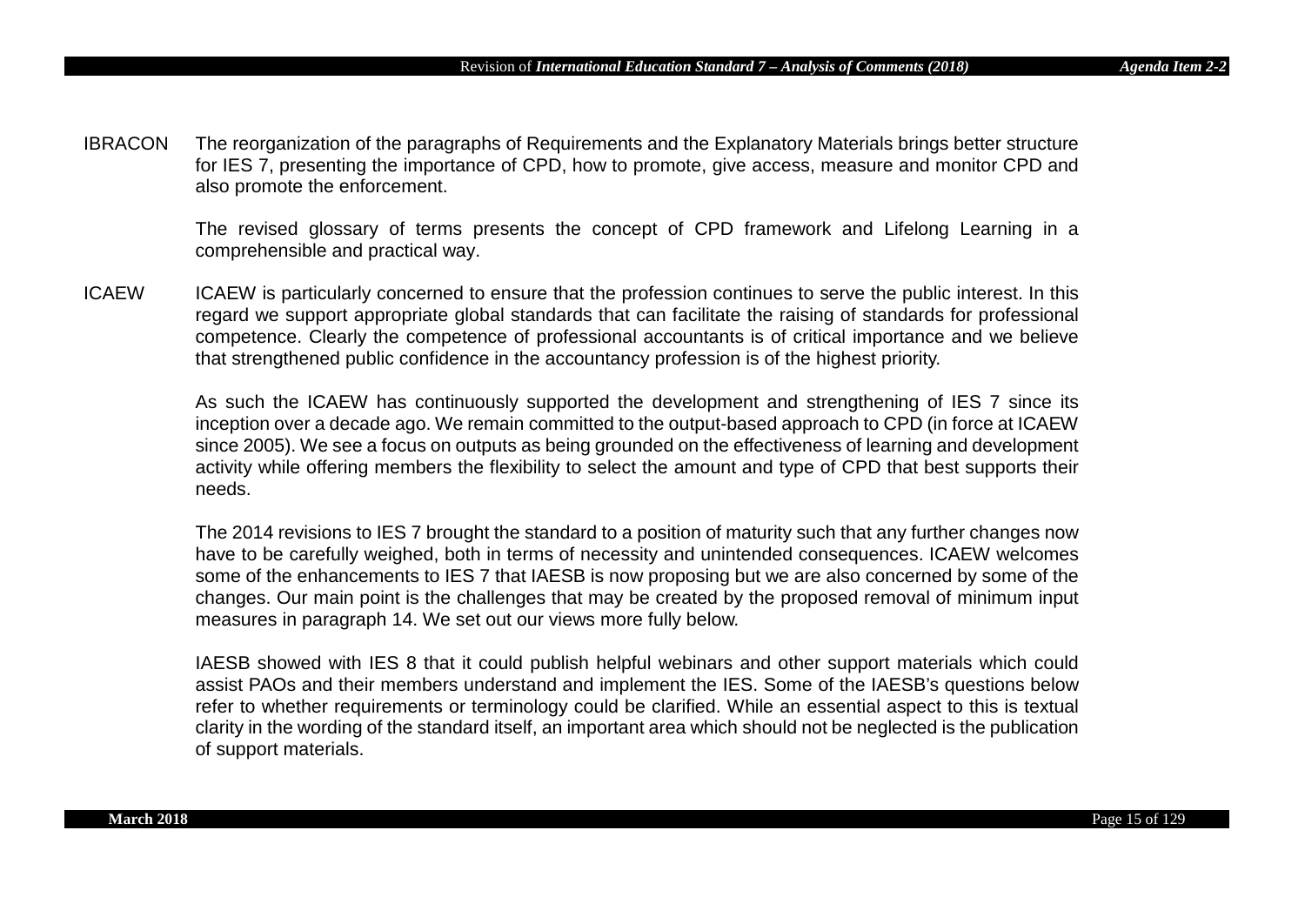ICAS A14 It is welcomed that IFAC member bodies may consider what is relevant for professional accountants in special circumstances. It may improve this further in the event a further point (c) was introduced, that covered those professional accountants for whom their work does not directly require the maintaining or developing of their level of professional competence but wish to continue to maintain their professional designation.

> IFAC are encouraged to continue to try to offer clarity on the term, 'professional accountant' and provide guidance to ensure a consistent approach is followed by all IFAC member bodies and the professional accountants for whom IES7 should apply. Individuals working acting for clients and employers are easy to identify as 'professional accountants' but within each IFAC member body, there is likely to be a focus on societal good and many members will continue to support charitable organizations, or move into sectors where maintaining competence has no direct relationship with accountancy. We understand that this term might still be a source of confusion for some bodies.

ICPAS The Indiana CPA Society and the CPA Center of Excellence® ardently advocate to expand continuing professional development that is relevant to a professional accountant's role and professional responsibilities. We demonstrate our commitment to incorporating output-based education through publishing white papers, developing and piloting programs with practitioners and educators, supporting legislation and related regulations, and creating competency-based courses and learning opportunities that focus on acquiring and developing the individual's CPA core competencies.

> We encourage innovation and broad discussion identifying CPD needs, both now and in the future, and appropriate measurement and monitoring by member bodies. It is critical to preserve flexibility and adaptability for professionals when determining CPD needs and methods of achieving them, and to not overprescribe what is required to meet the Standard. Measurement and monitoring should be premised on the professional's integrity, with member bodies focusing on reasonable record-keeping, measurement, and reporting.

IDW After having compared the proposed IES 7 to extant IES 7, we are not convinced that the nature and extent See responses to of changes justified a project to re-open IES 7. In addition, as we point out in our response to Question 2, we Questions 1 and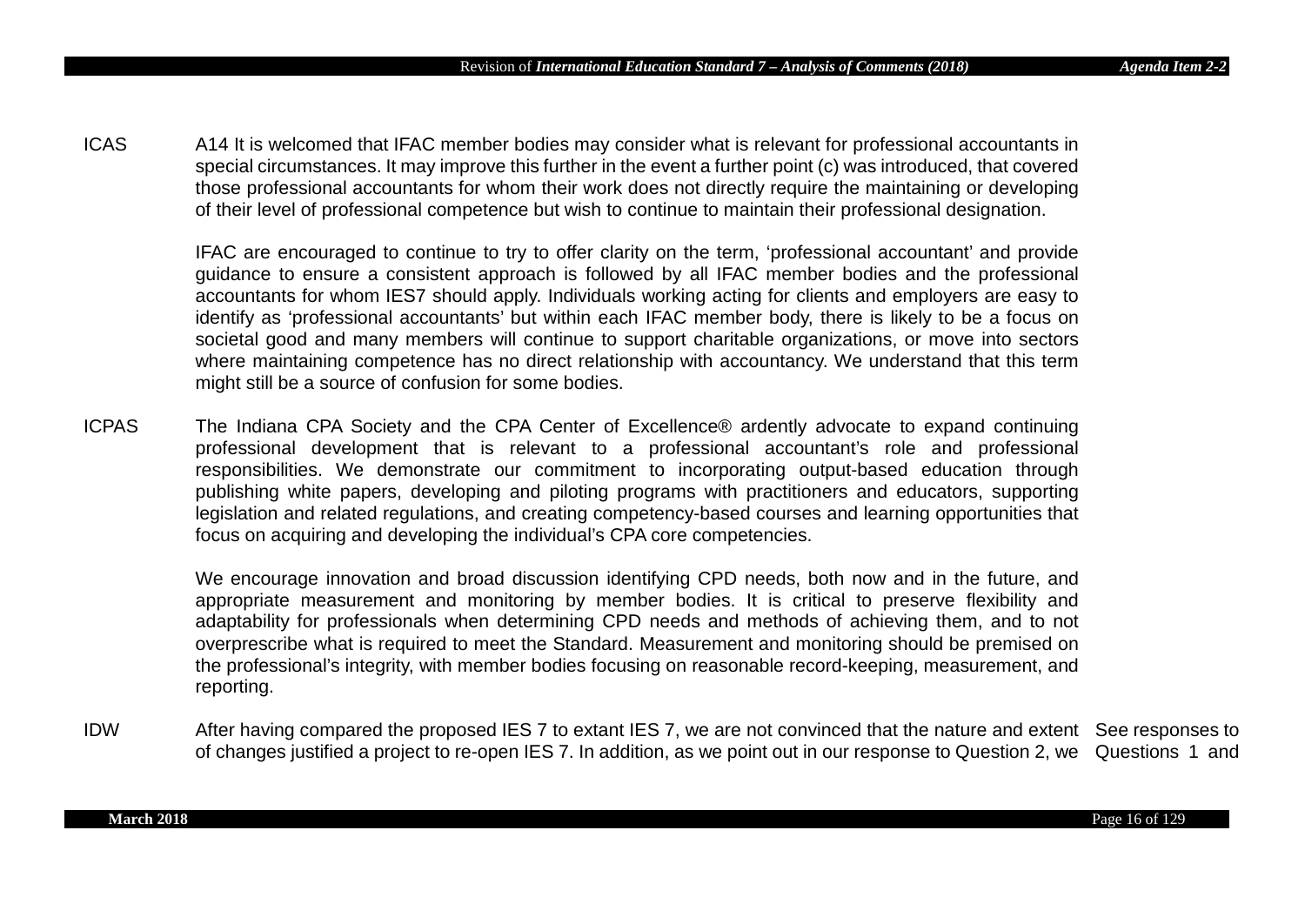are concerned that in some respects the proposed standard weakens CPD requirements at an international 2 of section on level, and we ask ourselves whether this is necessary and appropriate. *Responses to Specific* 

That being said, with the exception of the matters we note in our responses to the questions posed in the *Questions* Exposure Draft, the Standard appears to be appropriate.

We would like to emphasize our response to the first question posed in the exposure draft, in which we question whether it is appropriate for the IAESB to "sprinkle" the term "public interest" throughout the standard, and in particular in the objective. We do not believe this approach to be indicative of good standard setting and refer to our reasons in our response to question 1.

- IRBA We note that the proposed standard contains many requirements for IFAC member bodies, similar to the Statements of Member Obligations with which the member bodies have to comply. It might be helpful if the standard could clarify that, while the member body has certain obligations, the responsibility for continuous professional development also rests with the professional accountant.
- ISCA In addition to requested specific comments, please see our comments on Paragraphs 4 and 5 in Introduction below:

# **Comments on Paragraphs 4 and 5**

Paragraph 4 reads:

**Paragraph 4:** It is the responsibility of the professional accountant to develop and maintain professional competence by undertaking relevant CPD activities. However, this IES is addressed to IFAC member bodies because their role is to help professional accounts develop and maintain the professional competence necessary to protect public interest through:

(a) Adopting prescribed CPD requirements relating to the development and implementation of appropriate measurement, monitoring, and compliance procedures;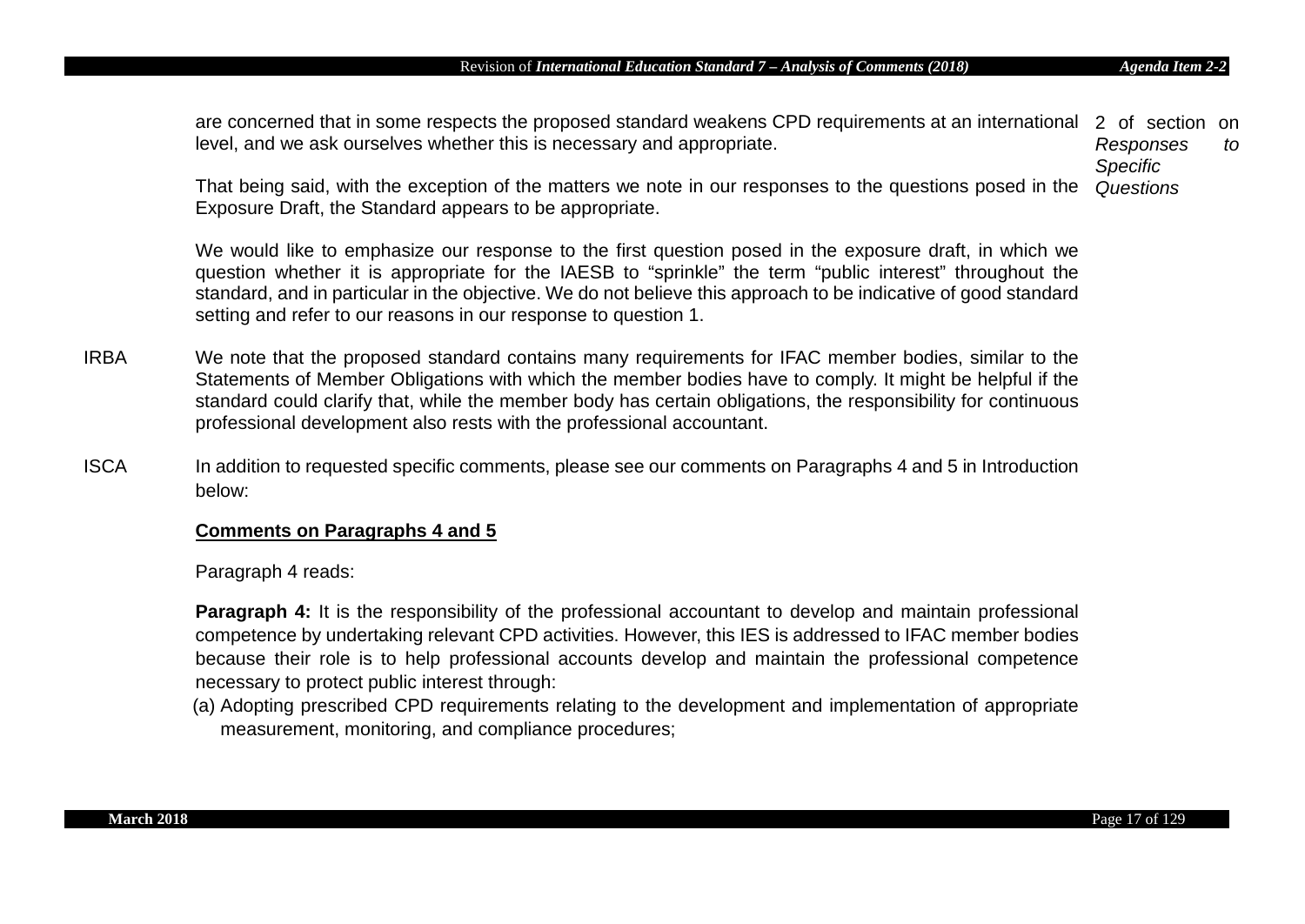- (b) Promoting the importance of, and a commitment to, lifelong learning among professional accountants; and
- (c) Facilitating access to CPD opportunities and resources for professional accountants.

We view the proposed revised changes to be in the direction of the intended improved consistency, quality and greater relevance of CPD. We believe these steps forward are necessary in order to continually ensure professional development of professional accountants remains relevant, given the changing landscape of how learning and development activity is conducted. Simultaneously, the proposed changes allow greater emphasis on the demonstration of learning outcomes which is key to ensuring professional accountants have applied their knowledge and skills acquired.

We acknowledge that there is a need to move towards an output-based approach as this would enable a more holistic view of the professional accountant's professional development. Furthermore, it will allow the professional accountant greater flexibility in demonstrating their continued learning and development, considering the various platforms that learning can be conducted. This is consistent with the objectives of the IES 7 to improve the relevance of CPD where professional development can be demonstrated by learning outcomes and how the professional accountant was able to benefit from and apply the learning outcomes in the professional work. An output-based approach also encourages self-reflection of the professional accountant in performing a self-assessment of how he/she has been able to translate learning to outcomes for his/her organisation, which benefits the professional accountant and the organisation.

However, there are less clearly-defined areas of an output-based measurement approach which we need to be aware of and we have to address these in building the measurement approach. An output-based approach is less definitive and open to variations, hence it is more difficult for the IFAC member body to measure and assess as compared to an input-based approach where a predefined threshold (e.g. minimum CPD hours over a predefined period) is set. An output-based approach would give the professional accountant greater flexibility in demonstrating learning outcomes. With this greater flexibility accorded to the professional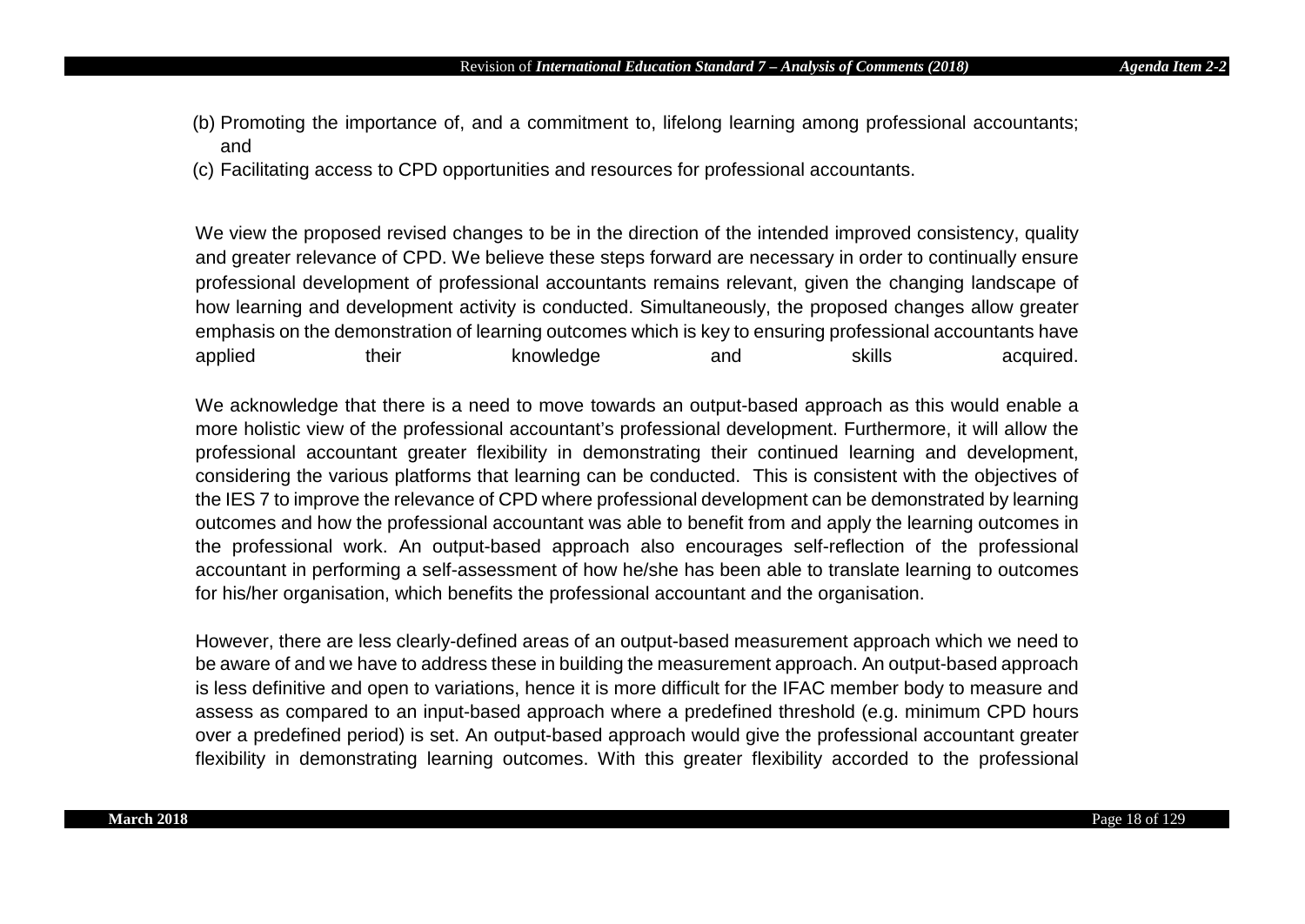accountant, we are concerned if the varying expertise of different professional accountants in demonstrating the learning outcomes would give greater benefit to a professional accountant who has flair in presentation and persuasive communication. For example, while two professional accountants may have participated in the same learning activity, a professional accountant who is more adept and persuasive in demonstrating the learning outcomes would appear to have met the learning outcomes if assessed solely on an outputbased measurement approach.

For IFAC member bodies which are currently adopting only the input-based measurement approach, there needs to be a clear definition of the output-based approach and guidance in the transition from an inputbased to an output-based measurement approach, or integration of both approaches.

In respect of Paragraph 5, we would like to suggest the following amendment:

**Paragraph 5:** CPD includes learning and development activities that that are relevant to the work of the professional accountant, and contribute to the development and maintenance of professional competence, such as: (a) education, (b) training, (c) practical experience, (d) mentoring and coaching, (e) networking and sharing of knowledge and experiences, (f) observation, feedback, and reflective activity, (g) planned selfdevelopment activities, and (h) unstructured acquiring of knowledge.

JICPA We give high credit to the exposure draft that allows both output-based and input-based approaches to continue to coexist on an equal footing, instead of prioritizing either of the two.

> Initially, this project was launched based on the idea that, at the end of the day, approaches should be converged on the output-based approach while the input-based approach should be abolished in the mid- to long-term perspective, given that it is inconsistent with the learning outcomes approach. The course of this project, however, has been modified, so that it stood on its ground of realistic standards, taking into account the practice of CPD in many countries. We would like to extend our warm welcome to this.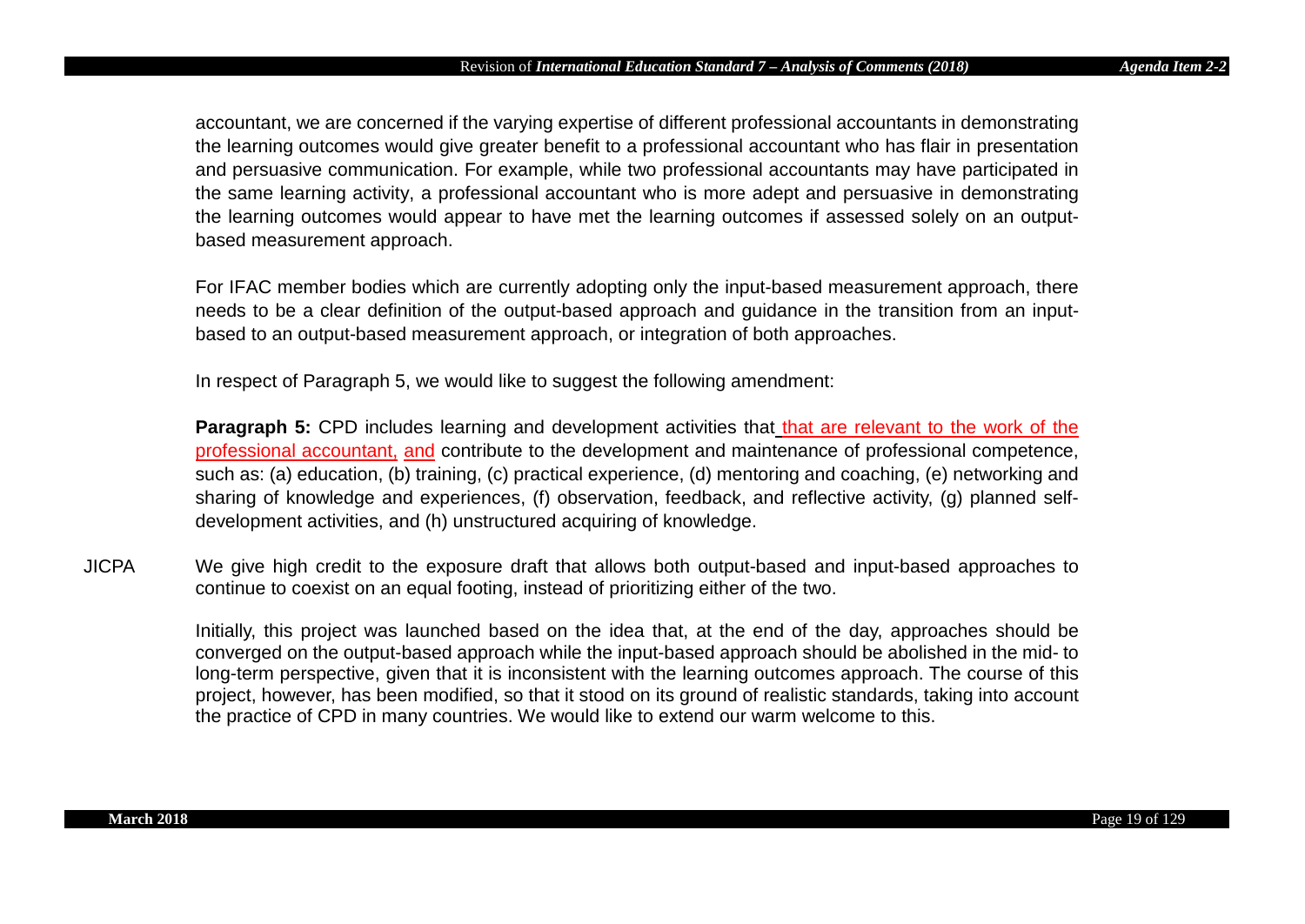- Knowledge **Equity** We support the objective of the ED, and the proposals as a useful starting point. We also broadly support the principles-based approach to the standard. Against this backdrop of support, we are concerned that the proposals do not go far enough to heighten the importance of CPD or change the perception of lifelong learning as being 'critical' to the profession and its public interest expectations. We are also concerned that the choice of measurement models would result in inconsistent quality of education by professional accountants across different member bodies, especially for those within the same country or jurisdiction.
- MIA Based on the Exposure Draft on IES 7 and its supporting "Supplement to Proposed Exposure Draft IES 7", the MIA is of the view that the proposed amendments (as noted by the mapping and tracked changes of the Supplement document) are relevant and beneficial to both the Professional Accountancy Bodies ("PAO") and its members.

The MIA is also supportive of the proposed changes; however, this needs to be introduced gradually and will take time (for example 5 years) to improvise, implement, and embrace the output-based approach to its fullest extent taking into consideration of the different market segments and target groups to ensure the accountancy community as a whole is able to understand, appreciate and embrace the benefits of the outputbased approach.

NBA As NBA, the public-law organisation for the Chartered Accountants in the Netherlands, we are very much in favour of CPD based on an out-come approach as is proposed in the renewed IES 7.

> We are of the opinion that not the hours related to CPD are important, but the content of the CPD and the relation to the actual work one is doing or the career one wants to have.

> At this moment a group of members are in a pilot to get to know the new system. After we review the results, we can make a final decision that will also include monitoring and enforcement.

Paisey Paisey The following comments have been prepared by Professor Catriona Paisey, a professor of accounting at the University of Glasgow and Professor Nicholas Paisey, a professor of accounting at Heriot-Watt University, Edinburgh. We are also members of the Institute of Chartered Accountants of Scotland (ICAS). We have conducted research into continuing professional development (CPD) in the accountancy profession and have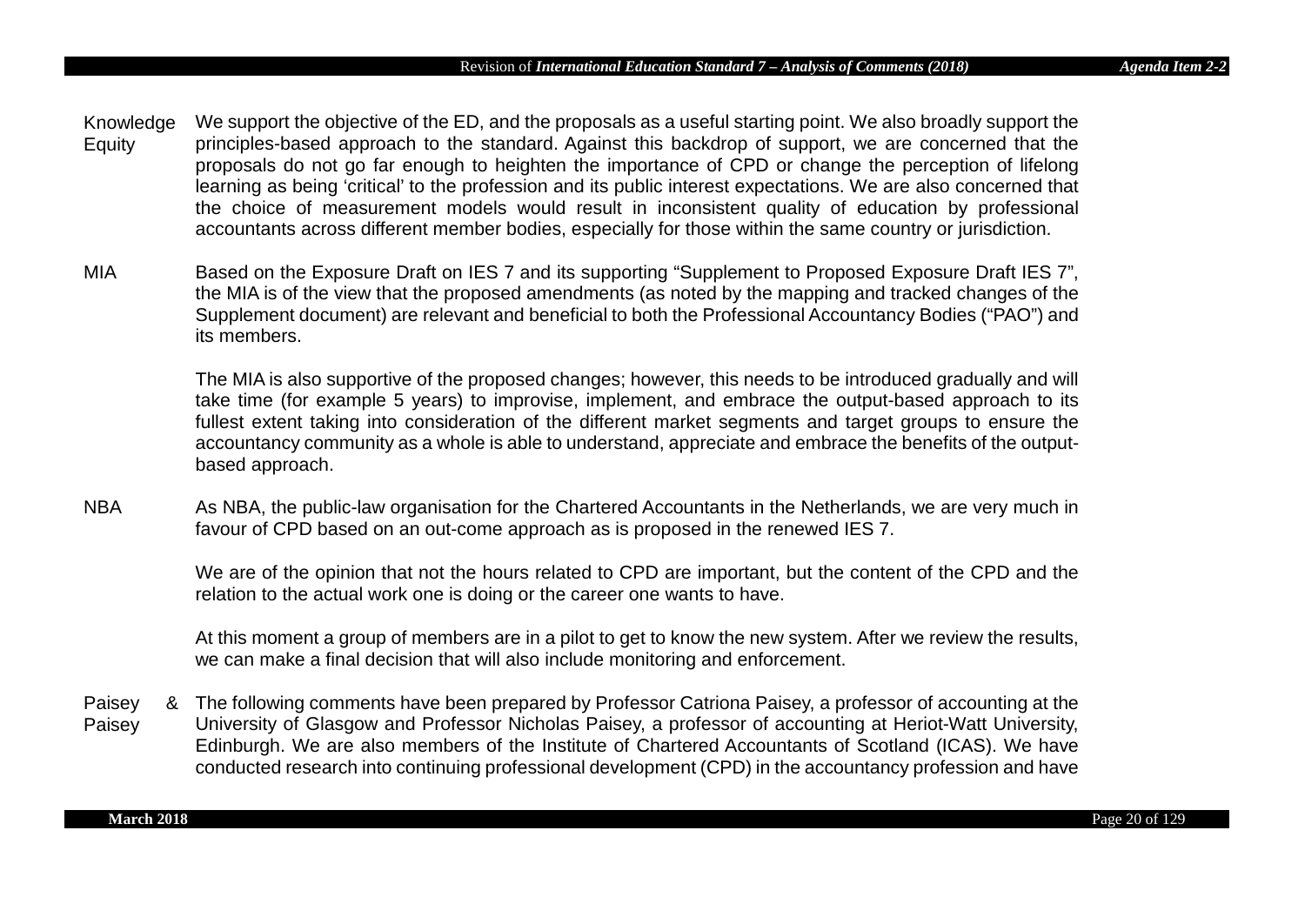published papers on this topic in Critical Perspectives on Accounting in 1996 and in Accounting Education: An International Journal in 2007. We also guest edited a special issue of Accounting Education: An International Journal on CPD and are currently engaged in a research project on extant CPD policies of accountancy bodies. Our latest research is not yet published but was presented at the 2016 conference of the European Accounting Association. Our comments here draw on the findings and conclusions of this latest research.

#### *General comments*

We agree that clarity is needed (paragraph 12), especially in relation to the output and combination approaches. Most accountancy bodies currently have input-based CPD but there is a lot to commend outputbased CPD as it focuses attention on professionalism and the expectation that professionals should be able to reflect upon their development needs and to act accordingly. We therefore welcome the clarifications in the proposed standard around output-based CPD and combination approaches. We also welcome the fact that the proposed standard does not specify the number of input hours (paragraph 14) as this proposal better fits with a principles-based approach. The specification of hours does not appear to sit well with the need for accountants, as professionals, to engage in CPD reflectively rather than adopting a strict compliance approach. We also support the risk-based approach proposed for monitoring (paragraph A31) as it seems sensible to direct resources at those professionally-qualified accountants who may be most likely to be in situations where the public interest could be affected most noticeably.

We have a number of concerns with the current proposals, however. We have set out these concerns below and indicated which paragraphs of the proposed standard relate to these concerns.

#### *Professional responsibilities or role?*

The essence of our concern is that, at various points, the proposed standard refers to the professional responsibilities of accountants and to their role. For example, paragraph 9 states that "IFAC member bodies shall require all professional accountants to undertake and record CPD that develops and maintains professional competence relevant to their role and professional responsibilities" while paragraph 13 refers to the proposed switch from an emphasis on the demonstration of competencies to the achievement of learning outcomes relating to role and professional responsibilities. The preamble makes it clear that the intention here is that the CPD would now relate to both role and professional responsibilities but, although the term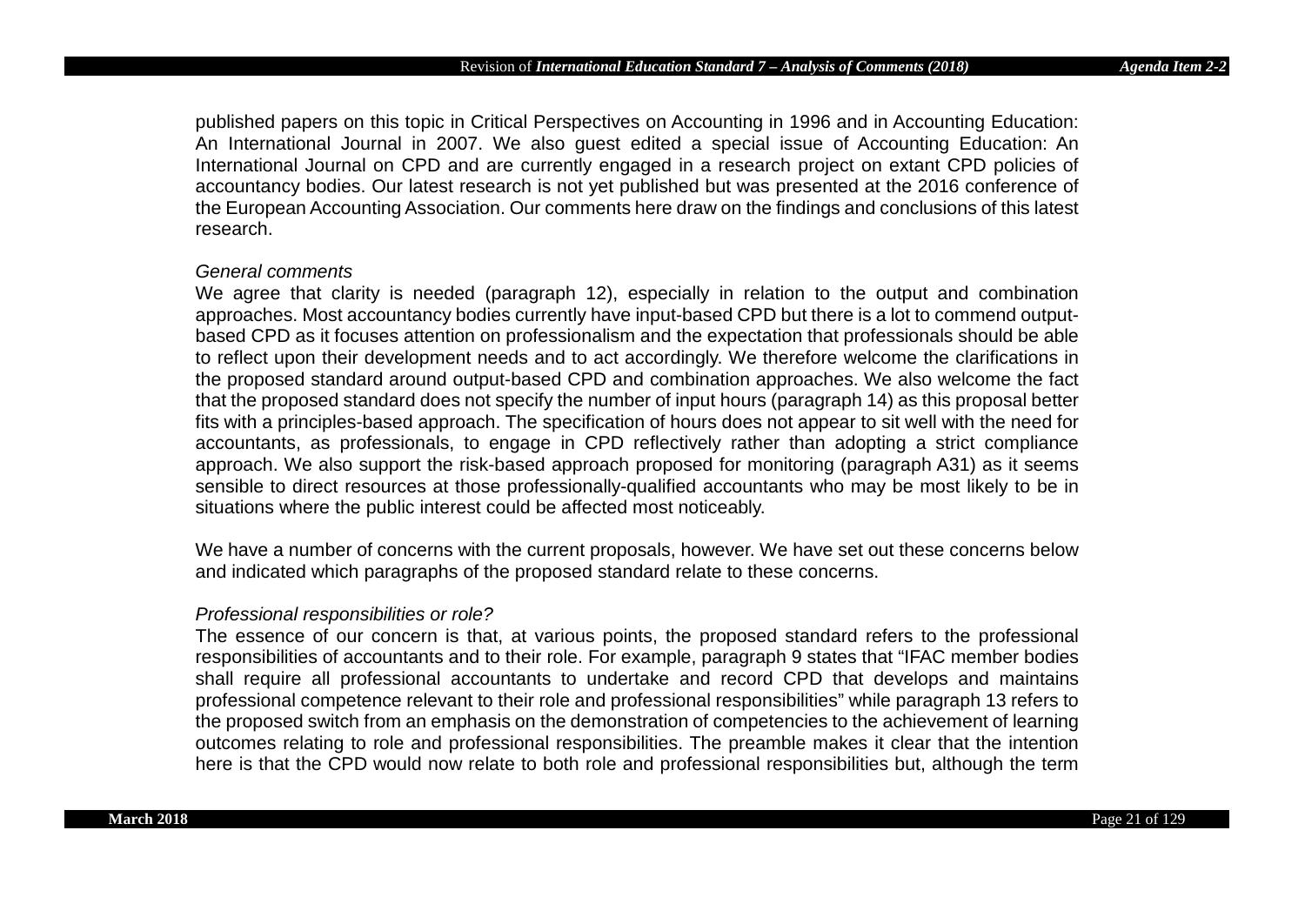"role" is clear, the term "professional responsibilities" is used in various places but is not defined. The conjunction of role and professional responsibilities makes it clear that professional responsibilities are not the same as one's role. We believe that professional responsibilities should relate to one's responsibilities as a member of the accountancy profession in the same way as we would expect, for example, a doctor's professional responsibilities to relate to the practice of medicine.

For many accountants, their role will be in an area related to accounting and hence their professional responsibilities will relate in some way to the accountancy profession. For such accountants, the proposals will be relatively straightforward to apply as CPD activities relating to role would also relate to some aspect of professional responsibilities and vice versa. However, where a professionally qualified accountant is not currently working within an accounting-related role, difficulties could arise. To some extent this is recognized in paragraph A9 which acknowledges that each professional accountant has differing learning and development needs but there could be some instances that cause particular difficulty.

To illustrate with some examples from the UK, it is commonplace for professionally-qualified solicitors who are members of the Law Society of Scotland to relinquish membership of the Law Society if they move to employment in another field. This effectively means that they align role with profession. However, this does not always apply within accountancy. If we take our own institute, ICAS, as an example, there are significant numbers of ICAS members who do not work within accountancy-related jobs but who retain their membership of ICAS. For example, there are comedians, radio presenters, members of the clergy and people who have left to train as science teachers. For these people, they retain professional membership but do not have an accounting role, hence profession and role are not aligned. For such individuals, the CPD that would be helpful to them to retain professional competence (defined using the IAESB definition as the ability to perform a role to a defined standard) might well have nothing whatsoever to do with accounting. For example, a science teacher might want to undertake CPD on some new teaching method while a comedian or radio presenter might want to undertake CPD on a new sound recording system. The question then becomes, what CPD should these people undertake in order to meet IES 7 (proposed) requirements?

Professional bodies with such categories of member would therefore have to consider whether CPD activities that have no relationship with accounting, however widely defined, are acceptable for their CPD purposes. Given that an expressed reason for CPD is the maintenance of trust in the public interest, it seems to us that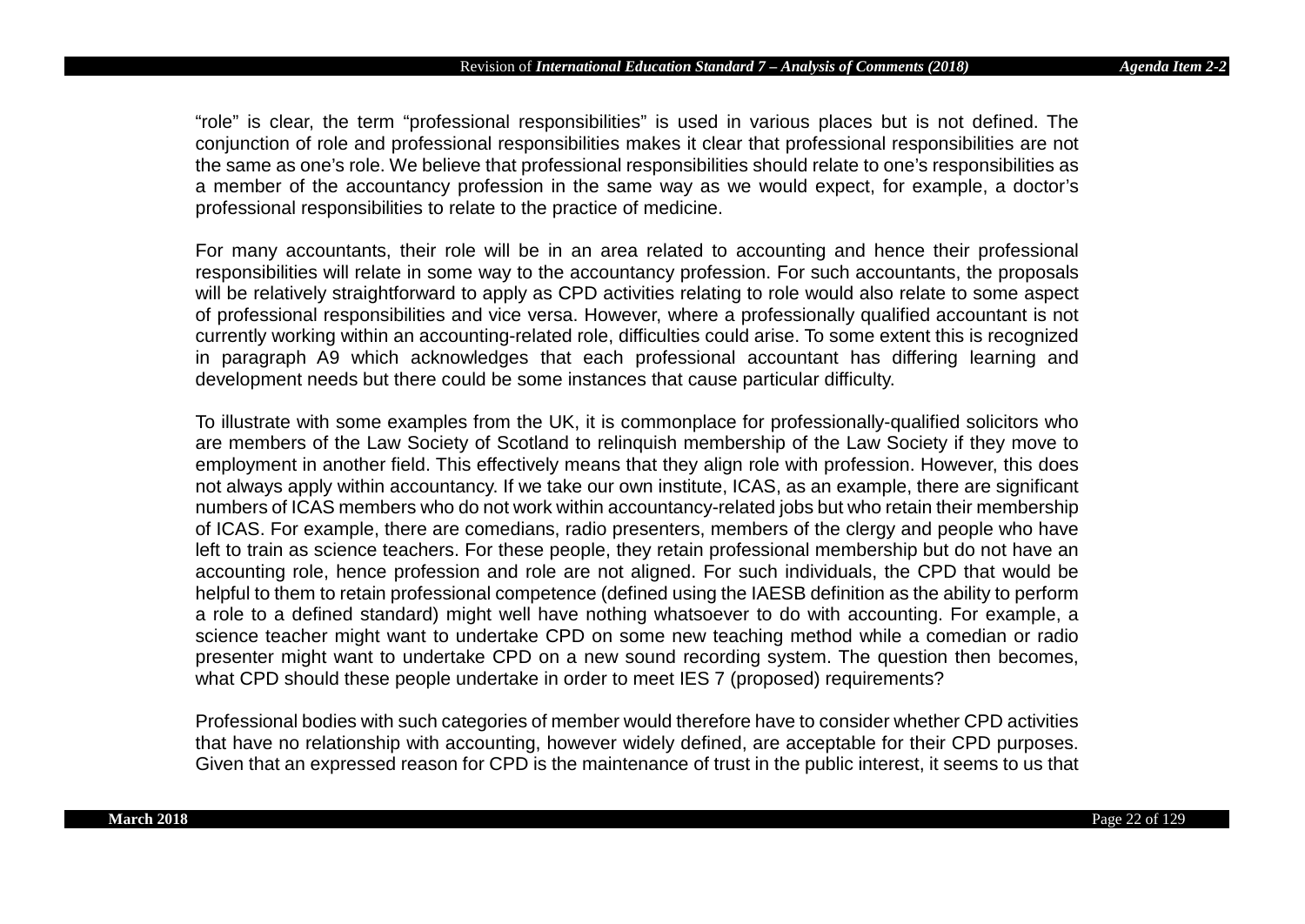non-accounting related CPD would be unlikely to maintain trust or be in the public interest. The public would rightly be concerned if someone could maintain membership of a medical professional body by undertaking CPD not related to their medical practice and it is our view that the same argument applies in accountancy. Following this logic, we believe that CPD requirements need to relate to the work of the profession of accountancy. Whilst recognizing that this professional scope is nowadays quite wide, we believe that there will be activities that form part of some members' role that will fall outside of the scope of the accountancy profession and in these circumstances we believe that the CPD must relate to professional responsibilities (in the sense of the accountancy profession) rather than the member's current role. We recognize that this will present difficulties for individual professional bodies who retain people in membership who are no longer in accounting-related roles. It is possible that some exemption might be required for them but we do not believe that the existence of such members should drive the CPD requirements more generally.

This view essentially focuses on what is meant by a professional accountant. The IAESB has defined a professional accountant as "an individual who achieves, demonstrates and further develops professional competence to perform a role in the accountancy profession". We believe that the view we have presented above is consistent with people performing a "role in the accountancy profession" but not with someone simply performing "a role". Taking everything together we would like to see paragraph 9 and other mentions revised with the addition of "in the accountancy profession" and "accountancy-related" as follows:

"IFAC member bodies shall require all professional accountants to undertake and record CPD that develops and maintains professional competence relevant to their role in the accountancy profession and accountancy-related professional responsibilities".

This means that a new requirement will be necessary for those current members who do not have a role in the accountancy profession or accountancy-related professional responsibilities. For such members, there are three logically-consistent possibilities. The first is to exempt them from CPD but to ensure that such members cannot hold themselves out to be a member of their institute e.g. they should not use designatory letters after their name or refer to themselves by their designation, for example by saying that they are a chartered accountant. The second is to remove them from membership. The third is to move away from linking CPD to the concept of being a professional accountant but that, in our view, would have detrimental consequences for public trust and confidence in the accountancy profession.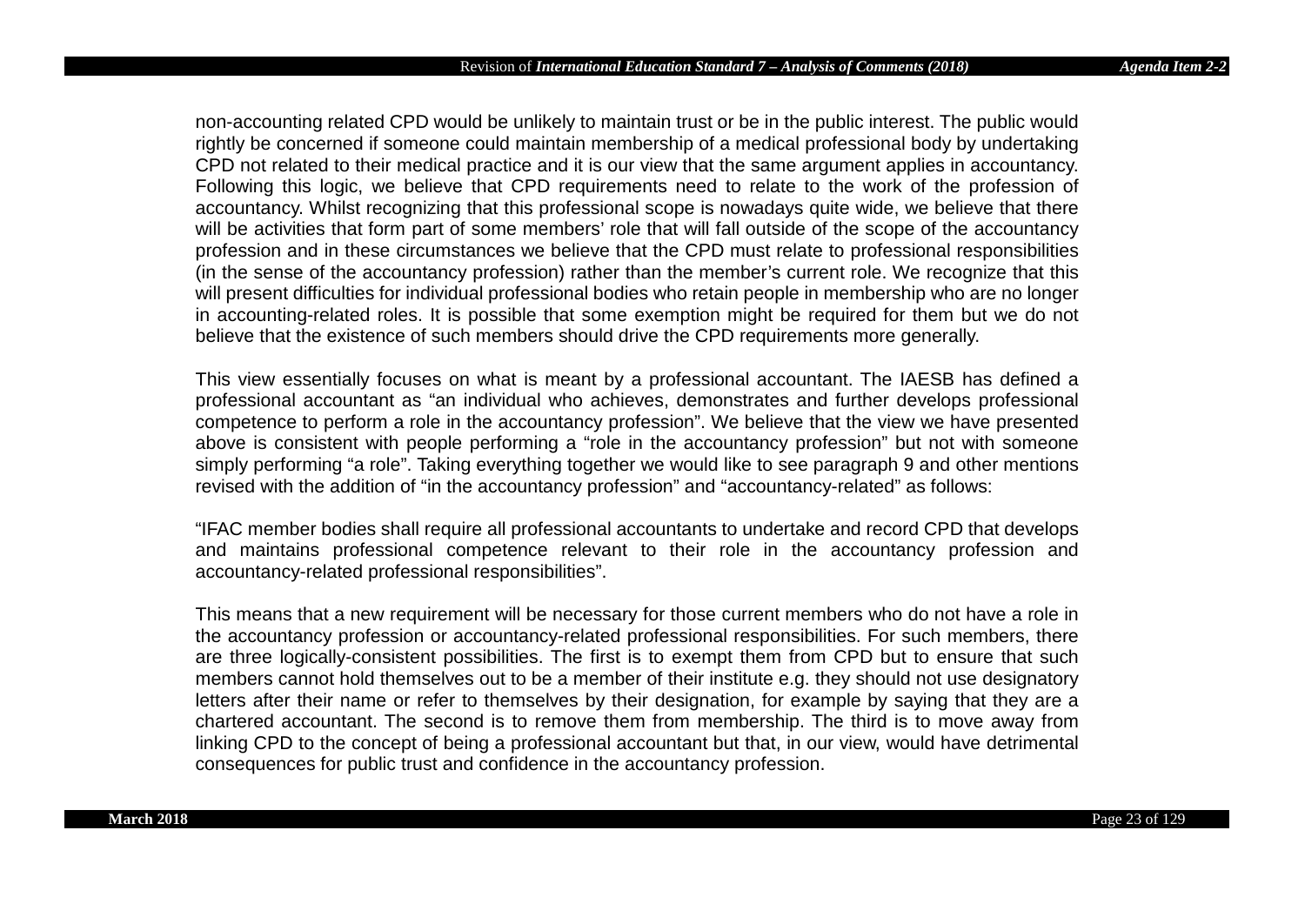#### *Learning outcomes approach*

The proposals for output-based CPD include a change from the current demonstration of competence to the achievement of learning outcomes (paragraph 13). In educational terms, this makes sense but we believe that such a change could be difficult for professionally-qualified accountants to implement in practice since learning outcomes can be difficult to specify. Our experience of working in universities that use learning outcome approaches is that these are often not fully understood, and require considerable thought and precision of language. Difficulties will therefore arise where the specified learning outcomes lack precision or clarity, in addition to difficulties associated with the appropriateness of the learning outcomes themselves. We consider that considerable training and review would be required to make the proposed system workable and this may impose a significant burden on professional bodies if charged with the task of monitoring the achievement of these learning outcomes.

# *Planning of activities*

Paragraph 5 refers to "planned self-development activities". We agree that it is important to plan activities but we do not believe that it is always possible to plan activities in advance. Sometimes, opportunities arise serendipitously and it is not always possible for individuals to know in advance what it is that they need. Therefore, whilst recognising that careful planning is good practice, we believe that there must be scope for unplanned, as well as planned, self-development activities.

PWC We recognize that IES 7 Revised is intended to serve public interest by having professional accountants develop and maintain the competence necessary to perform their roles and to meet the needs of clients, employers and other stakeholders.

> We believe that the revisions proposed appropriately address most of the significant issues as summarized in the Explanatory Memorandum with the following exceptions.

*Removal of the prescribed minimum number of hours when using the input-based approach*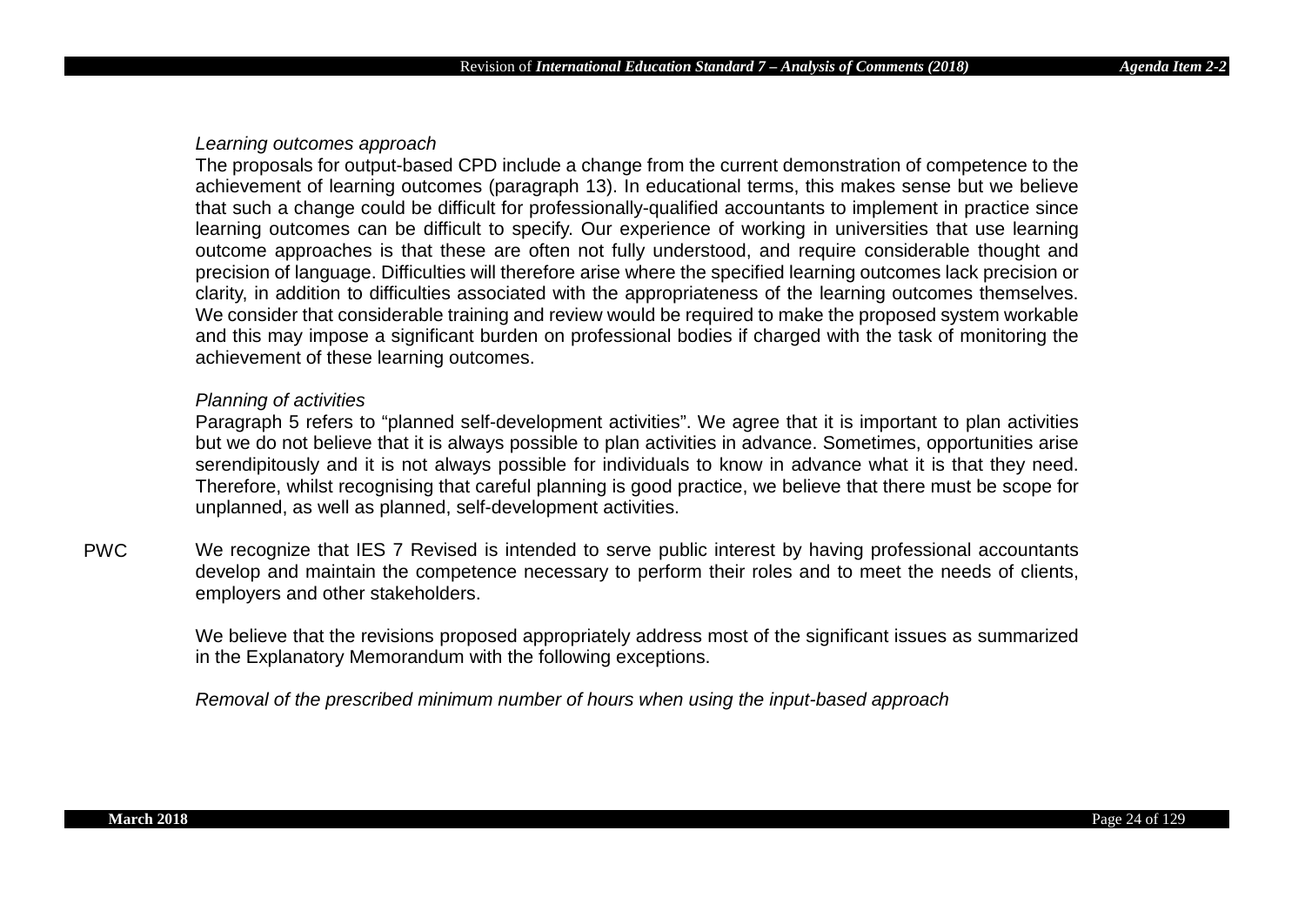Regarding the proposed revision to remove the prescribed minimum number of hours when using the inputbased approach, it is unclear to us what issue this change is responding to and we are concerned the change has potential to:

- Dilute the effectiveness of IES 7
- Exacerbate some of the issues that the revisions are designed to address (e.g., the consistency of CPD undertaken by professional accountants)
- Result in significant inconsistencies across IFAC member bodies.

We believe that the IAESB should instead re-assess the minimums specified in Extant IES 7 and revise the minimums if determined to be appropriate.

*Requirement to demonstrate achievement of learning outcomes when using the output based approach*

Regarding the proposed output-based approach, we believe it will be difficult to determine and articulate specific and relevant learning outcomes for experienced professional accountants who have completed their initial development and have a wide range of roles and responsibilities. Therefore, we believe it will be important to develop implementation guidance that illustrates specific and relevant learning outcomes that may be appropriate in these circumstances.

Rodríguez Espínola After analyzing the IAESB revised standard on Continuing Professional Development my conclusions were I do not have comments and that we fulfil all the requirements included in this revised standard considering that the "Norma de Desarrollo Profesional Continuo" issued by the "Instituto Mexicano de Contadores Públicos" covers all of them as follows:

Requirements included in the revised standard:

- CPD for All Professional Accountants
- Promotion of and Access to CPD
- Measurement of CPD Output-Based Approach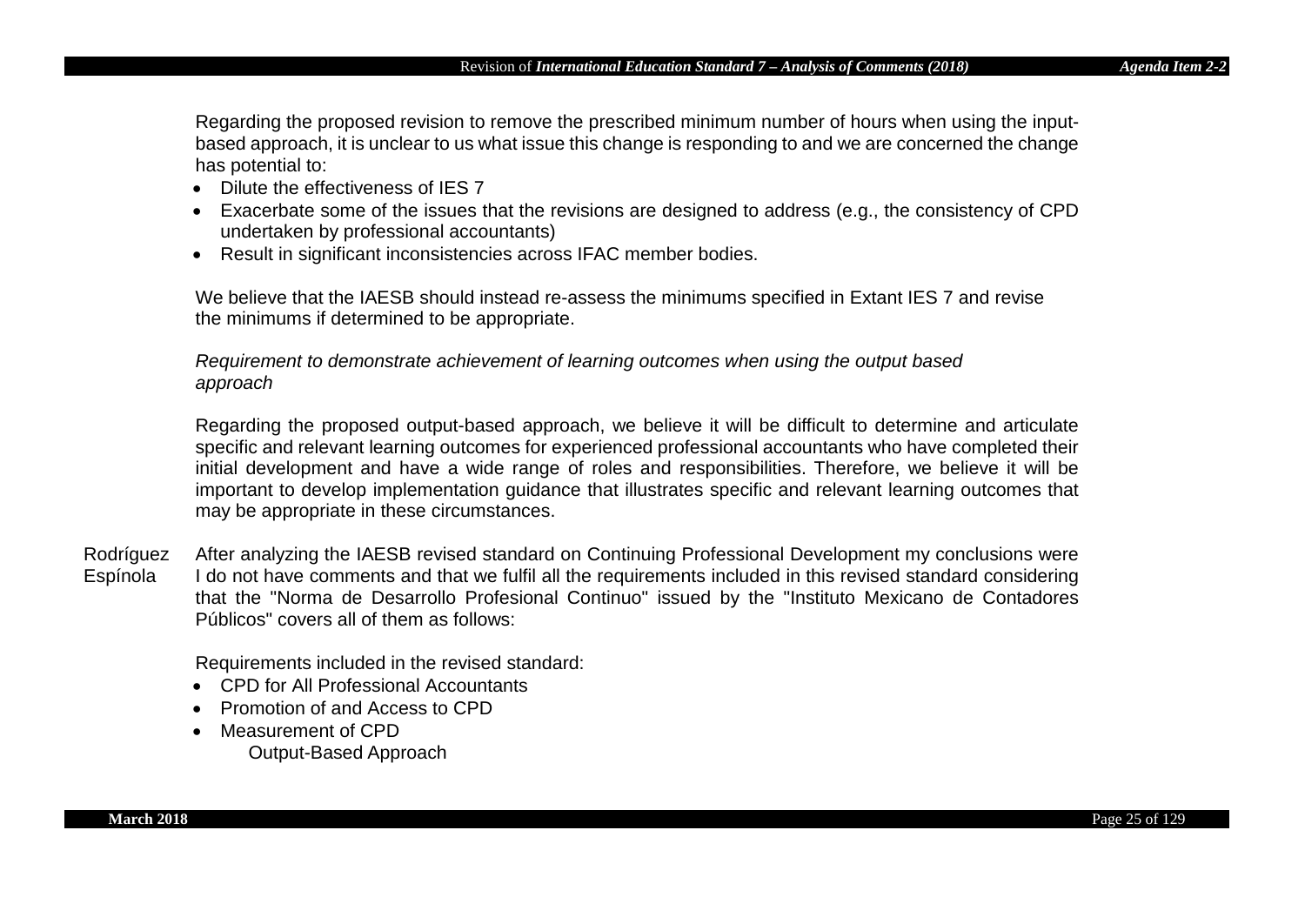Input-Based Approach

• Monitoring and Enforcement of CPD

For the above mention I think that this revised standard was prepared with an open approach allowing member bodies to adapt or develop their own standard, tools, metrics or monitoring systems to comply the requirements of the revised CPD standard. In our case I do not see any impact in our Instituto Mexicano de Contadores Públicos for the publication of this revised standard.

WPK The most important aspect of the Exposure Draft is the approach taken towards measurement of CPD. The Exposure Draft still allows for an output-based approach, an input-based approach, or both. That is, in our view, an appropriate decision.

> We are aware of the complexity of this issue and the wide range of opinions related to it. An input- based approach is sometimes deemed to be "simple". However, it will help many IFAC Member Organizations to implement a robust CPD system comparatively easy to monitor. We think this will be the right way forward if we are serious about global implementation – and not only prescription – of CPD.

> Unfortunately, there is one aspect in the Exposure Draft that somehow blurs the input-based approach. Paragraph 14 of the Exposure Draft only requires a "specified amount of learning and development activity". The extant IES 7 (paragraph 15) prescribes a specific amount of hours to be completed (120 hours in each rolling three-year period, of which 60 hours shall be verifiable).

> We strongly believe that IES 7 (Revised) should preserve this requirement. The replacement of a specific amount of hours with the mere requirement of a "specified amount" (without designating a number of hours) would probably open discussions in quite a few IFAC Member Organizations about what exactly the "specified amount" should look like. We are not convinced that these discussions will always come to an end that fosters the quality of CPD. Again: An input based approach with a specific amount of hours will help a lot of IFAC Member Organizations.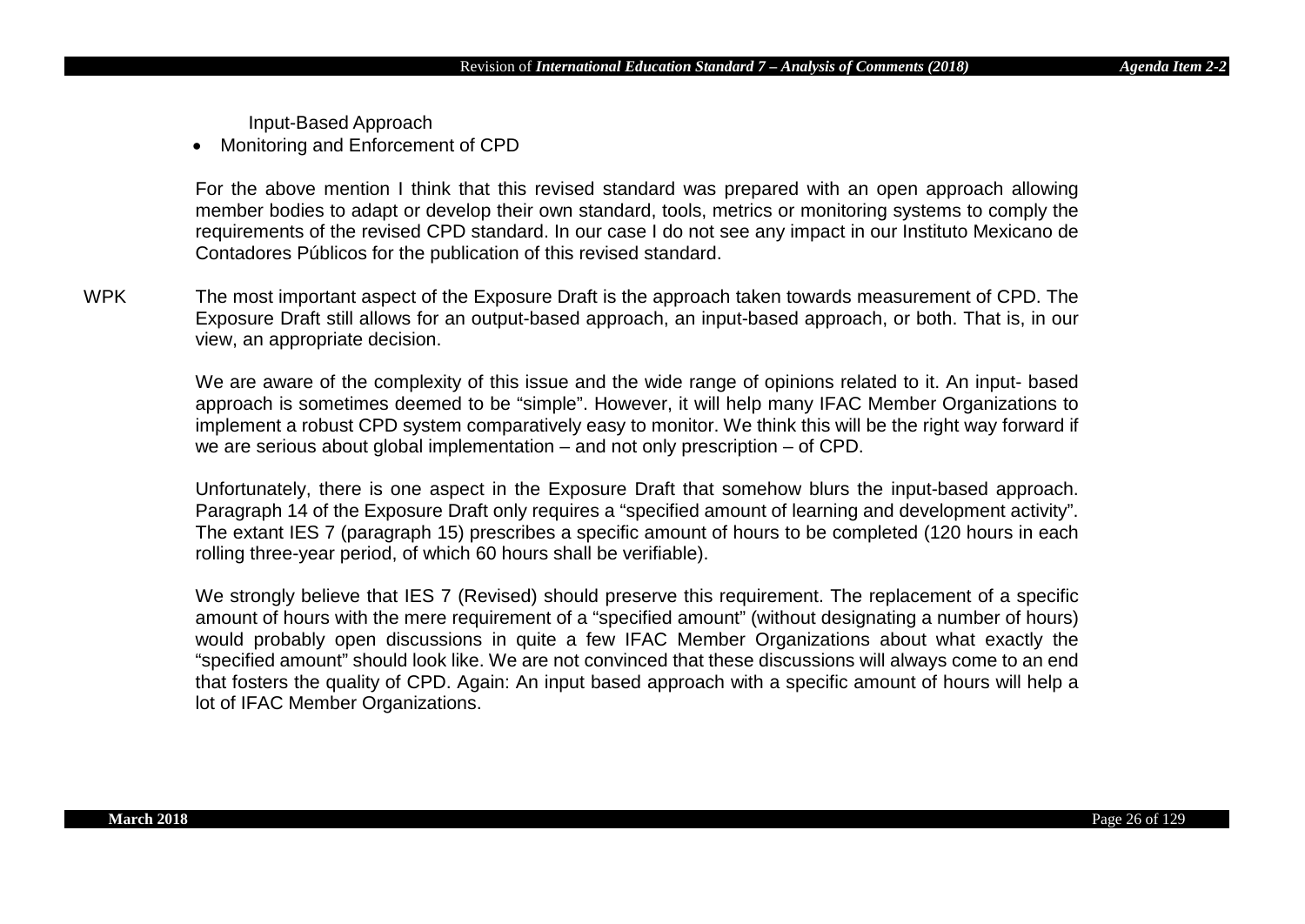#### **III***. Responses to Specific Questions*

**Question 1. Is the Objective statement (see paragraph 8) of the proposed IES 7 (see Appendix 1) appropriate and clear?**

- AAT AAT agrees that the objective statement is appropriate and clear and clarifies the importance of CPD in terms of the numerous stakeholders which may be affected.
- ACCA ACCA believes that for the most part the objective statement is appropriate and clear, however would ask that the following be considered:
	- Learning new skills for career progression is an important aspect of CPD. Undertaking CPD in order to gain new skills to aid career progression is not explicit in the objective statement as it refers to "develop and maintain the professional competence, …., to perform their roles".
	- Is there scope to include a specific reference to 'maintenance of professional ethics' in the objective statement?
- AICPA Yes, the objective is appropriate and clear. Reframing the objective as that of "IES 7" instead of "IFAC Member Body" provides a clear purpose for the standard. Further, we appreciate how explanatory paragraph A6 clearly explains why professional competence is necessary and appropriately identifies protecting the public interest as the primary goal. However in response to Question 3 below, we recommend IAESB consider proposed changes to the description of professional competence and lifelong learning in explanatory paragraphs A1-A2.

The Association does recommend a change to the "Scope of this Standard" section that precedes this Objective statement. We recommend IAESB consider a clarification to paragraph 5(h) to revise unstructured acquiring of knowledge to unstructured acquisition of knowledge and development of skills. This change will recognize that professional competence is not just the acquisition of knowledge, it is the demonstration of the application of knowledge, which can be obtained through unstructured activities such as on-the-job training, peer-to-peer learning, and mentoring and coaching.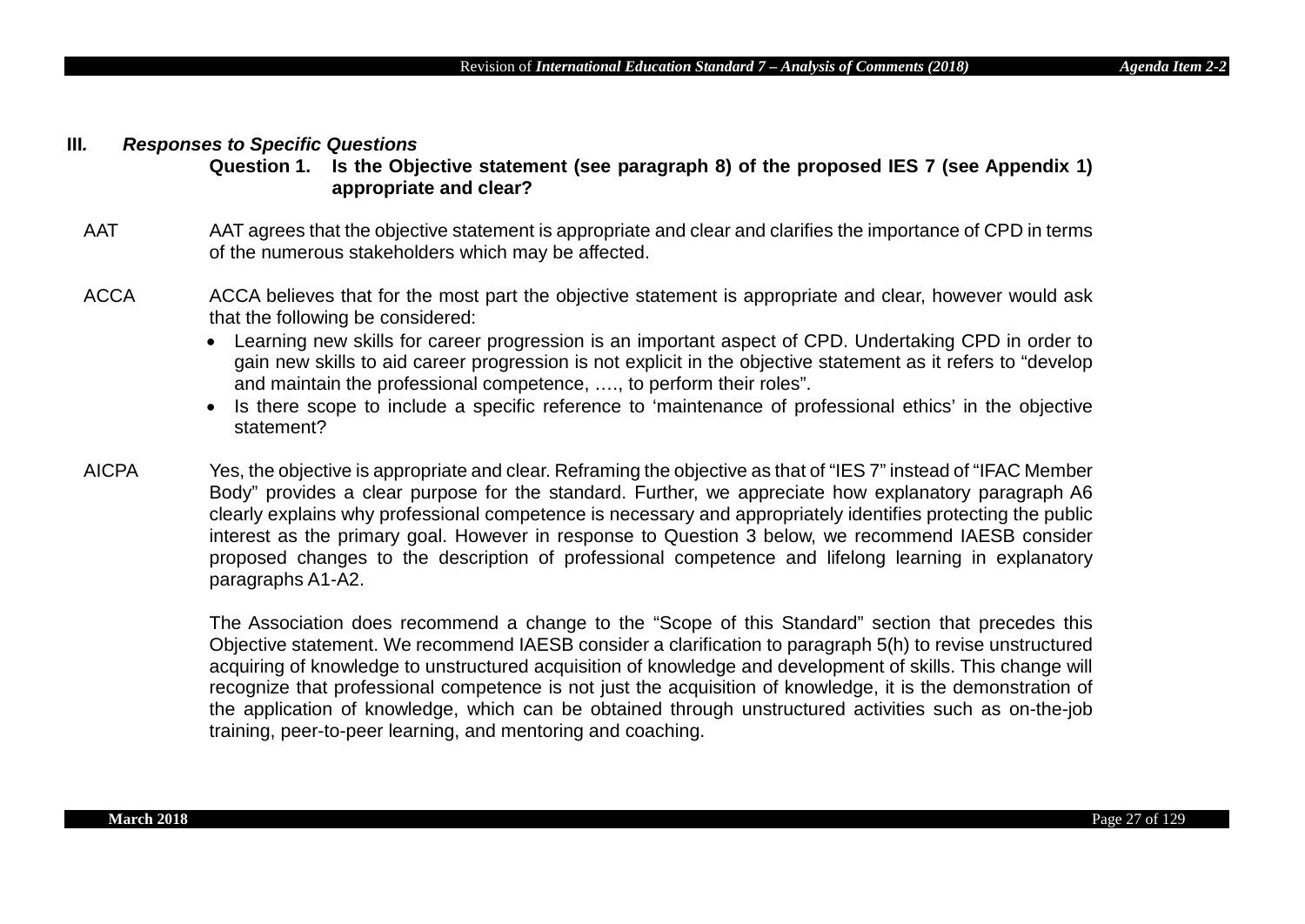BDO The revision of the objective makes it clear that CPD applies to professional accountants working in a range of organizations, commerce and roles. In particular:

- We support the emphasis this places on professional accountants as it provides a recognition that being a 'professional' places a requirement on each individual to develop and maintain their own professional competence in order to be able to perform their role.
- We note that the revised objective no longer refers to the IFAC member body. We are supportive of this change as it brings the proposed IES in line with the other IESs.
- We also support the continued focus on the concepts of 'develop' and 'maintain' which during a period of great social, commercial and technological change re-emphasizes the need for professional accountants to constantly build their skillset to respond to change.
- However, when reviewing the associated explanatory material we identified the phrase 'It...improves professional competence necessary to provide high quality services to…'. While we note that this phrase is similar to that of the objective in the original IES 7, we found the wording used in paragraph A6 to be confusing as it seems to imply that the development and maintenance of professional competence increases the level of professional competence needed in order to provide high quality services as opposed to increasing the capacity of the professional accountant to provide high quality services. We recommend that it is changed to '…improves professional accountants' professional competence which enables them to provide high quality services…'
- Bouzas Yes, the Objective statement of the proposed IES 7 is appropriate and clear.
- Sañudo
- CPA Australia CPA Australia supports this objective statement as it is appropriate and clear, and specifically in that it promotes the credibility of the accounting profession, in the public interest. However, we would recommend the re-insertion of the reference to CPD into this objective statement as the focus of this standard is CPD and the universal language of professional accounting is "CPD", as it relates to the development of professional competence.
- CPA Canada CPA Canada believes the Objective Statement of the Proposed IES 7 is clear. We have no further comments or concerns.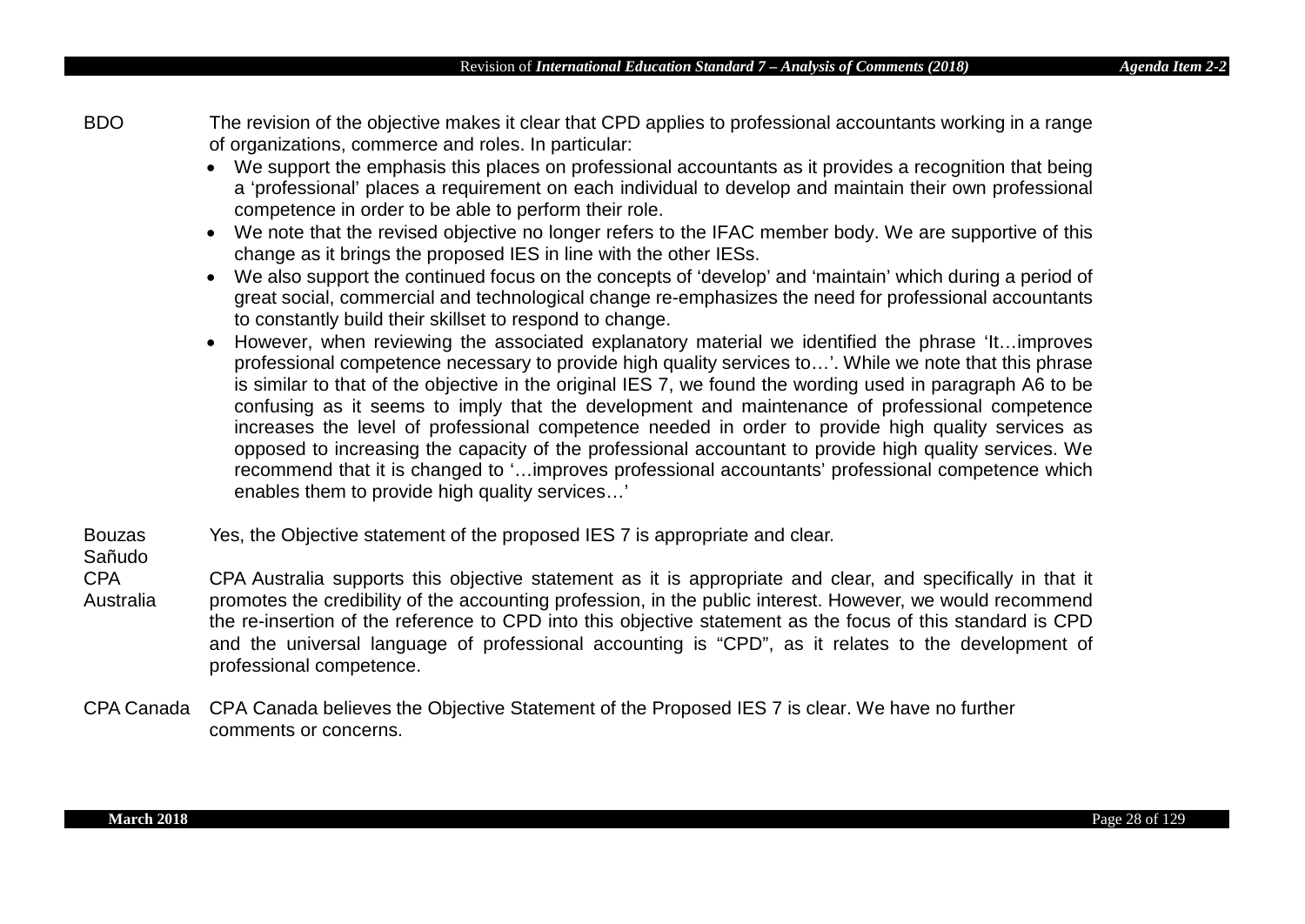DTT The "Objective" section of Appendix 2 "IAESB Drafting Conventions" of the 2015 revision of the *Framework for International Education Standards for Professional Accountants and Aspiring Professional Accountants* ("IES Framework") states that the objective of an IES "assists an IFAC member body to understand the overall aim of the standard, and what needs to be accomplished, as well as to decide whether more needs to be done to achieve the objective".

> In this instance we note that the "Objective" of the proposed revised standard is directed at the professional accountant. While we understand that the ultimate aim of the Board, and for the profession more widely, is for professional accountants to develop and maintain the required level of professional competence, the purpose and focus of this standard is to set expectations and requirements for IFAC member bodies to implement, measure, monitor and enforce in order to achieve this. We therefore recommend the Board reconsiders the formulation of the Objective statement and revises it such that it addresses the Objective as it relates to the role and responsibilities of IFAC member bodies.

> In addition, while we recognize the public interest context in which all IESs are written, we do not believe that the reference to the "public interest" in the Objective of the proposed revised standard, as a means of understanding what needs to be done, is necessary. We note that, although extant IES 7 includes a reference to the public interest in its Objective, extant IES 7 was issued prior to the IES Framework and therefore the reference to the "public interest" in the proposed Objective for IES 7 requires reconsideration. The only other standard that makes reference to the public interest in its objective is IES 1, which was also issued prior to the current Framework, and therefore the objective in IES 1 should also be reconsidered.

> This does not imply that we believe that no reference to the public interest should be made or that it is not relevant. Indeed, the references to the public interest in paragraphs 7 and A35 are appropriate. We do however believe the Board's overarching public interest objective is well understood and clearly articulated through the Board's Framework, such that it is clear that each of the IESs addresses public interest concerns, and this does not require reiteration in the Objective statement of individual standards.

EFAA The Objective statement is appropriate and clear though we wonder it's better to articulate in such a way that the public interest appears as the ultimate outcome, say: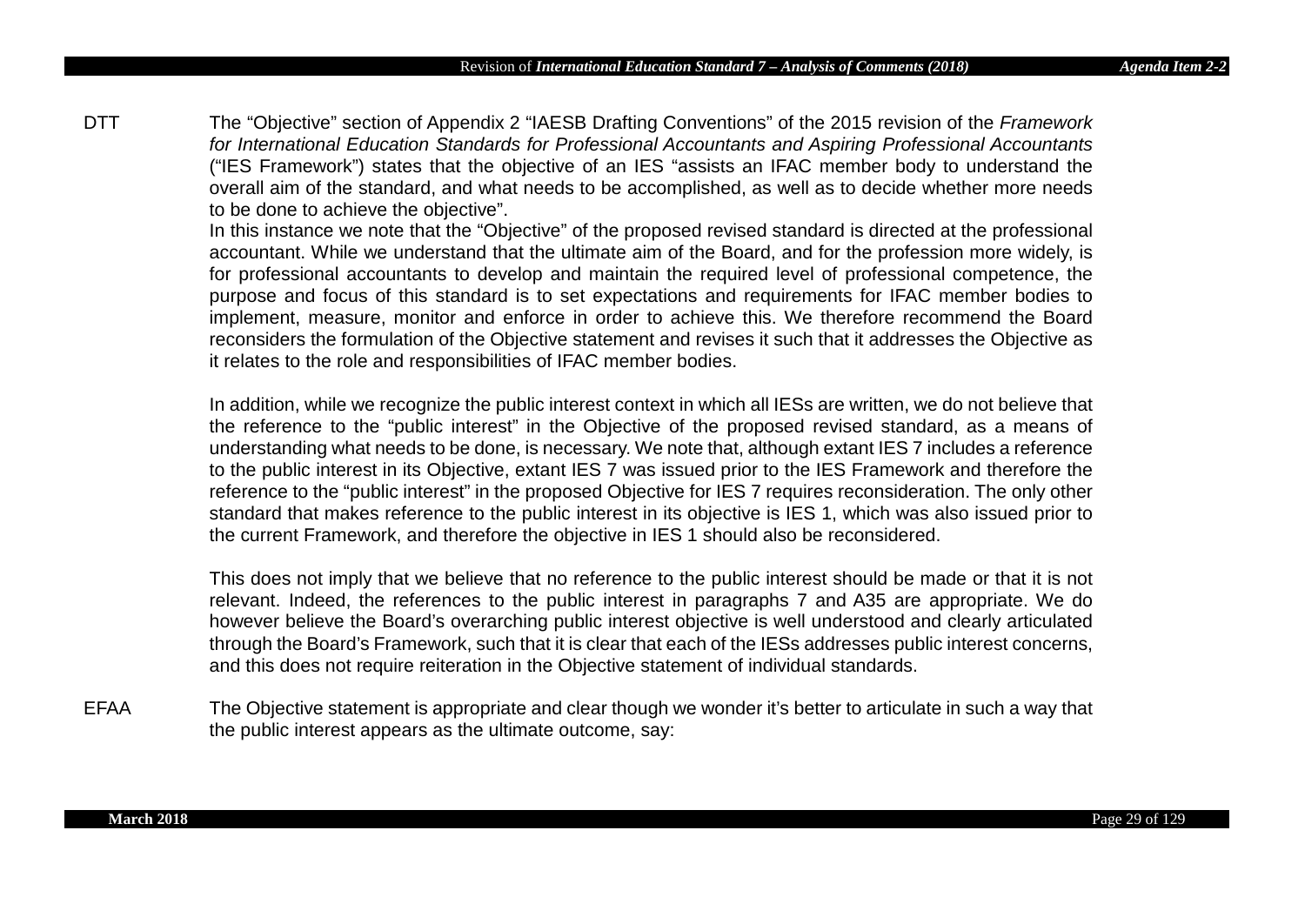"Ensuring that professional accountants develop and maintain the professional competence necessary to perform their roles serves several purposes. It improves professional competence necessary to provide high quality services to clients, employers, and other stakeholders, promotes the credibility of the accountancy profession and, in so doing, helps ensure the profession works in the public interest."

- EYG Yes, the objective statement is appropriate and clear.
- FACPCE Yes, it is appropriate and clear.
- FRC(UK) Yes, the FRC supports the proposed objective statement.
- GAO The Objective statement is appropriate and clear.
- IAA We believe it should be drafted as follows: The objective of this IES is that professional accountants develop and maintain the professional competence necessary to perform their functions protecting the public interest to meet the needs of clients, employers and other stakeholders.
- IBRACON Paragraph 8 address the objective of this IES, mentioning that professional accountants need to develop and maintain the professional competency necessary, in the public interest, to perform their roles, and to meet the needs of clients, employers, and other stakeholders.

We observe that it seems be repetitive include in the objective that the professional accountant need to meet the needs of the public interest and also the needs of the clients, employers and stakeholders, if these later do not conflict to the public interest needs.

In addition, acting in the public interest cannot meet the needs of the clients and employers which give an idea of some inconsistences in the objective described.

Therefore, we believe that the objective statement proposed can be clearer.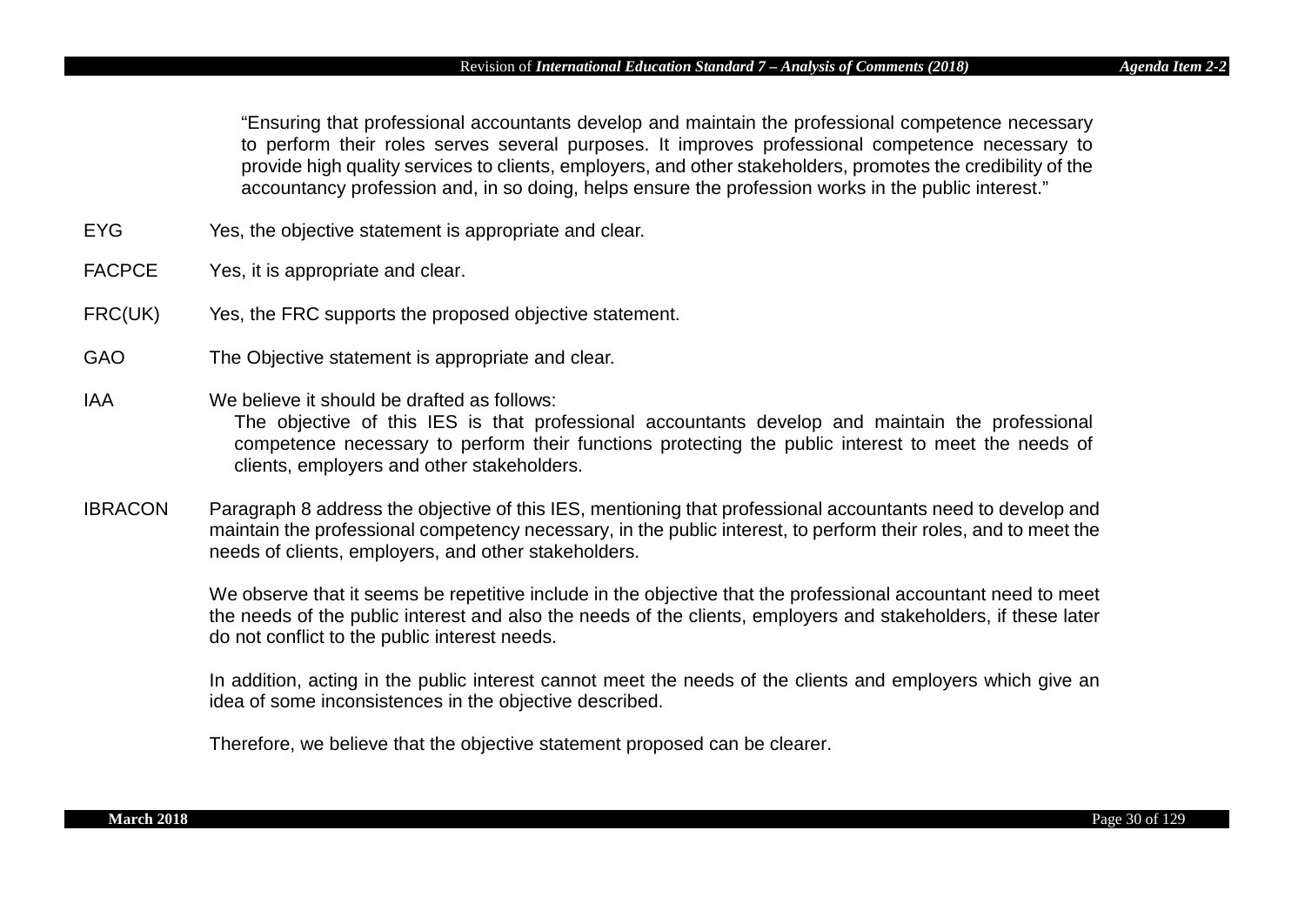ICAEW Yes. ICAEW believes that the objective of the IES "for professional accountants to develop and maintain the professional competence necessary, in the public interest, to perform their roles, and to meet the needs of clients, employers, and other stakeholders" is appropriate.

> It is of great importance to the accountancy profession and the needs of the clients that professional competence is regularly reviewed, analysed, and interrogated in order to ensure that the standards of competence are aligned with the needs of the stakeholders and also the needs of the rapidly changing business landscape.

> It is therefore welcome that IAESB states that regardless of the CPD approach, whether input-based, outputbased, or a mixed approach, the professional competence of the accountant is the aim.

We also view the Objective here as more clearly expressed than in the current standard.

ICAN No, not clear.

Paragraph 8 states: "The objective of this IES is that professional accountants develop and maintain the professional competence necessary, in the public interest, to perform their roles, and to meet the needs of clients, employers, and other stakeholders."

For a person to be referred to as a professional accountant, it infers that the person must have developed the professional competence required to perform the roles as an accountant in the first instance. Such a person needs is continuous update of skills and retraining for effective service delivery.

Continuing Professional Development (CPD) is a regular programme designed to assist professional accountants in updating their skills and competencies as the need arises and also to adapt to contemporary and emerging issues. This standard focuses on continuing professional development (education) which is different from other education standards. Its objective should therefore read thus: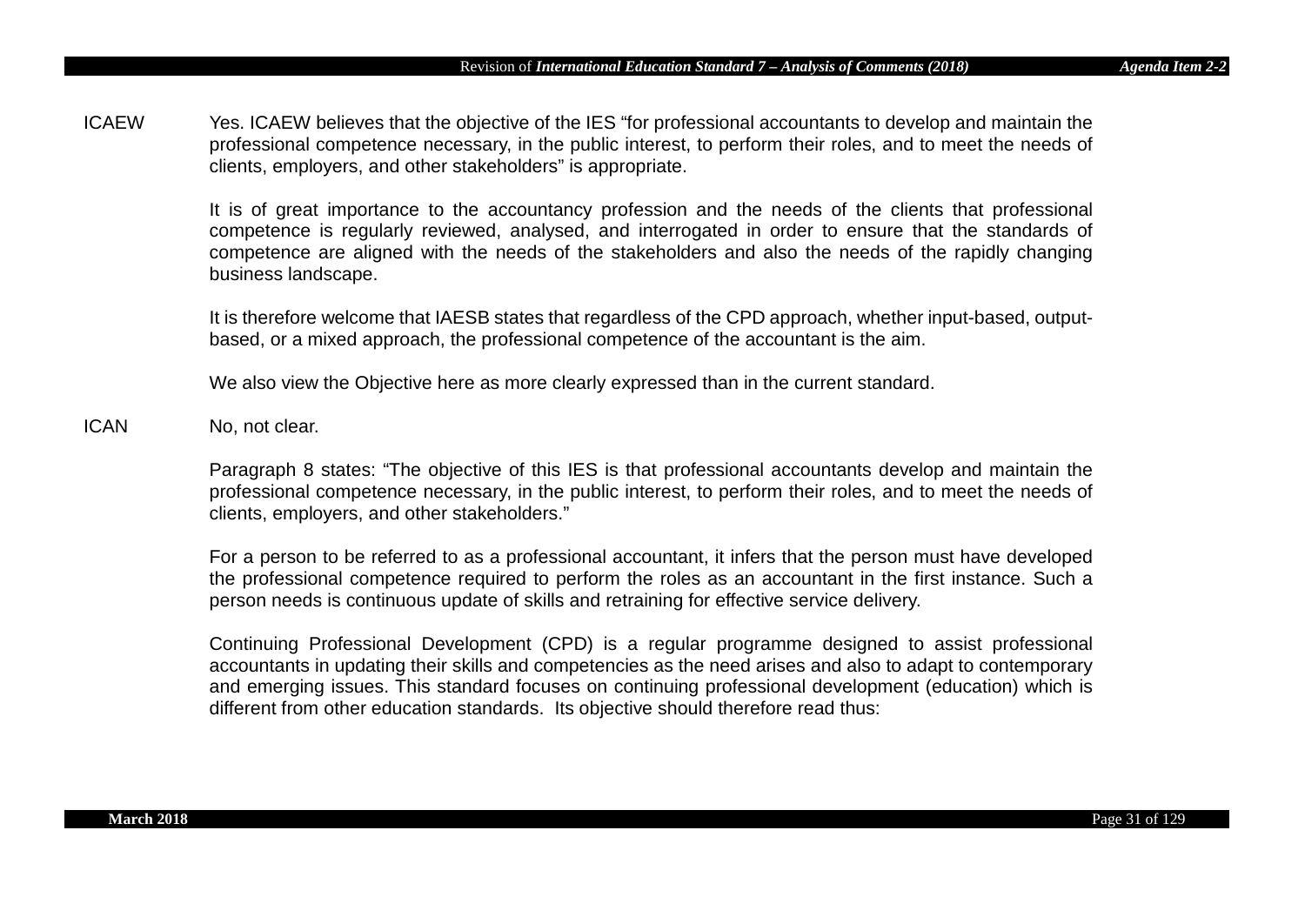The objective of this IES is that professional accountants UPDATE and maintain the professional competence necessary, in the public interest, to perform their roles, and to meet the needs of clients, employers and other stakeholders

- ICAS The objective statement is appropriate and clear with the accountability for the professional competence of a professional accountant resting with the individual.
- ICAZ Clarity may be needed on the use of the word 'develop' in the objective statement as the use of the word may be construed to mean that the standards also governs the requirements on initial professional development of professional accountants. We propose the removal of develop in the objective statement, so that it reads as follows: "The objective of this IES is that professional accountants acquire and maintain the professional competence necessary, in the public interest, to perform their roles, and to meet the needs of clients, employers, and other stakeholders."
- ICPAU Yes, the Objective statement is appropriate and clear. The statement clarifies that it is the responsibility of the Professional Accountant to complete CPD in order to develop and maintain their professional competence.
- IDW We do not believe that the objective statement is appropriate and clear because we do not believe it to be appropriate to include the reference to "in the public interest" in an objective. In accordance with the "Objective" section of Appendix 2 of the Framework for International Education Standards for Professional Accountants and Aspiring Professional Accountants, the objective "assists an IFAC member body to understand the overall aim of the standard, and what needs to be accomplished, as well as to decide whether more needs to be done to achieve the objective".

Although extant IES 7 had a reference to the public interest in its objective, extant IES 7 was issued prior to the issuance of the current Framework with its new role for objectives, and therefore the reference to the "public interest" in the objective requires reconsideration. The only other standard that makes reference to the public interest in its objective is IES 1, which was also issued prior to the issuance of the current Framework and therefore the objective in IES 1 also need to be reconsidered in this context.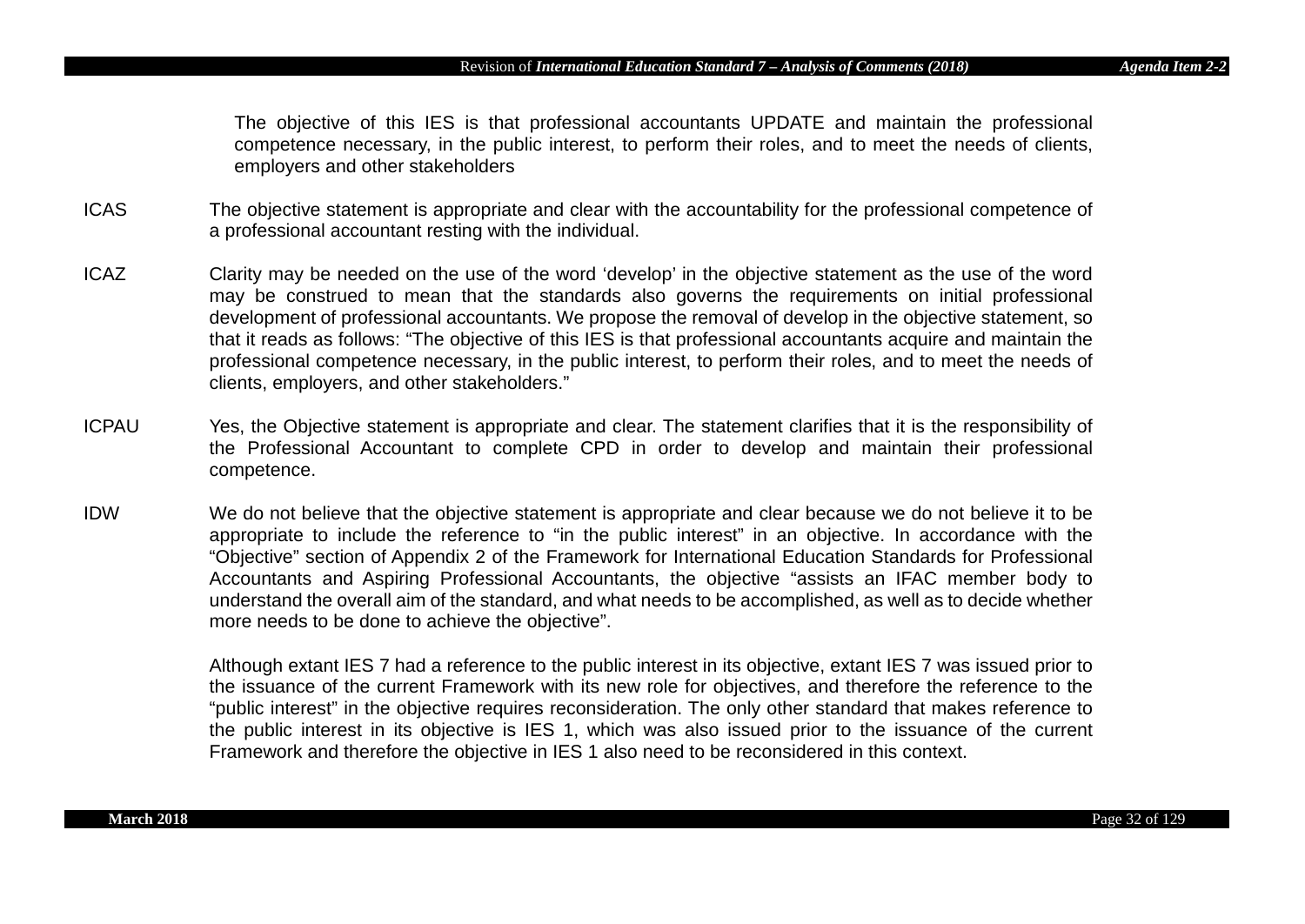We recognize the public interest context in which all IESs are written, but we do not believe that an objective referring to the public interest as a means of understanding what needs to be done, and in particular, whether more needs to be done, is enforceable in any jurisdiction of which we are aware. This is because laws, regulations and standards are written by legislators, regulators and standard setters (including the IAESB), respectively, in the public interest. There is a presumption in writing laws, regulations and standards, that when those subject to the laws, regulations and standards have complied with them, the public interest has been served because those complying with laws, regulations and standards cannot be expected to ascertain who the public is and what their interests are – that is the role of legislators, regulators and standard setters when writing laws, regulations and standards, respectively. For these reasons, we strongly recommend deleting the reference to "in the public interest" in the objective.

Overall, we do not believe that references should be made to the "public interest" in standards unless needed for context. In any case, such references should be made in a manner that is in line with the use of the term in the current IESBA Code (paragraph 100.1). This does not imply that we believe that no reference to the public interest could be made. The references to the public interest context in paragraph 7 and A35, for example, appear to be appropriate. On the other hand, the IAEB might wish to consider whether the reference to the public interest in paragraph A2 ought to be changed to "stakeholder expectations", and whether the reference to the public interest in A18 is superfluous given the reference to "public expectations". The same applies to paragraphs A32 and A33.

IRBA The change in the objective paragraph from the previous standard has been noted. The objective is now Please see more concise and places emphasis on the overarching purpose which is the competence of professional accountants. However, as the standard is addressed first and foremost to IFAC member bodies there should *General*  be an expansion on the role of the IFAC member bodies in achieving the objective. This expansion can be done through the explanatory material paragraph A6. Furthermore, with reference to point 2 above, and in addition to relating the objective to the member body, there should also be a link back to the objective at the level of the professional accountant. section above on *Statements of Concern and Related Matters for Consideration*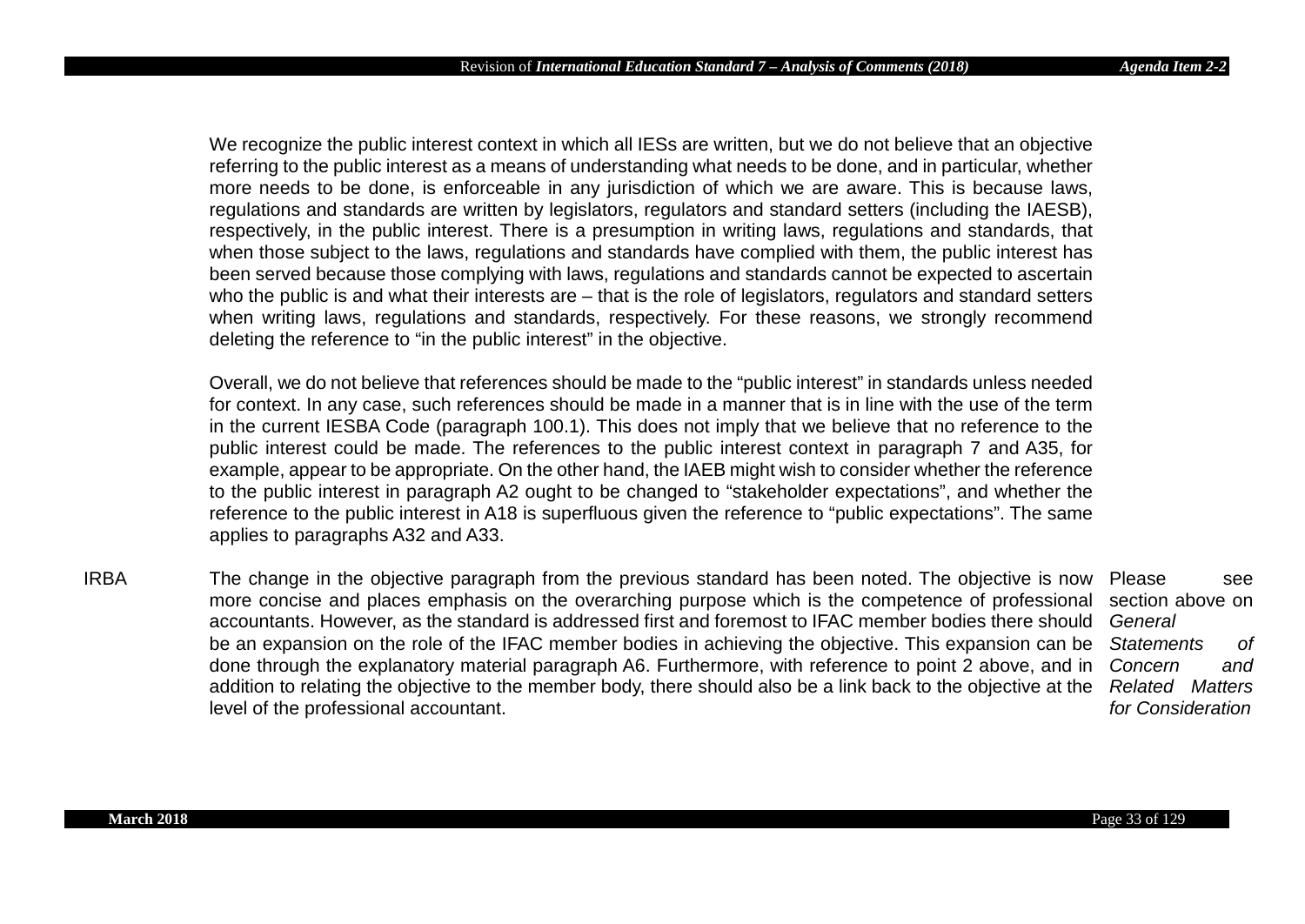ISCA The Objective statement (Paragraph 8) reads:

**Paragraph 8:** The objective of this IES is that professional accountants develop and maintain the professional competence necessary, in the public interest, to perform their roles, and to meet the needs of clients, employers, and other stakeholders.

While the objective of the IES as stated in Paragraph 8 is appropriate and consistent with how the Objectives have been defined for other IESs, including IES 2, IES 3 and IES 4, it can be further expanded to provide greater clarity on what constitutes 'public interest' and in particular, for professional accountants to be committed to act on 'public interest' and strengthen the public trust in the profession by ensuring continued development to their professional competence. The element of being relevant in the changing business environment or changing scope of work can also be included.

In addition, we suggest the following amendment to Paragraph 8 to better align with Paragraphs 9 and A7. **Paragraph 8:** The objective of this IES is that professional accountants develop and maintain the professional competence necessary, in the public interest, to perform their roles, and to meet the needs of provide competent and relevant professional services to clients, employers, and other stakeholders based on current developments in practice, legislation and techniques.

JICPA It is appropriate and clear.

Knowledge Yes, we believe that the objective statement is clear and appropriate in respect of its ultimate goal.

KPMG We believe that the Objective outlined in paragraph 8 is appropriate and clear.

NASBA The objective statement in paragraph 8 is appropriate and clearly communicates the public interest associated with having professional accountants maintain their professional competence.

Equity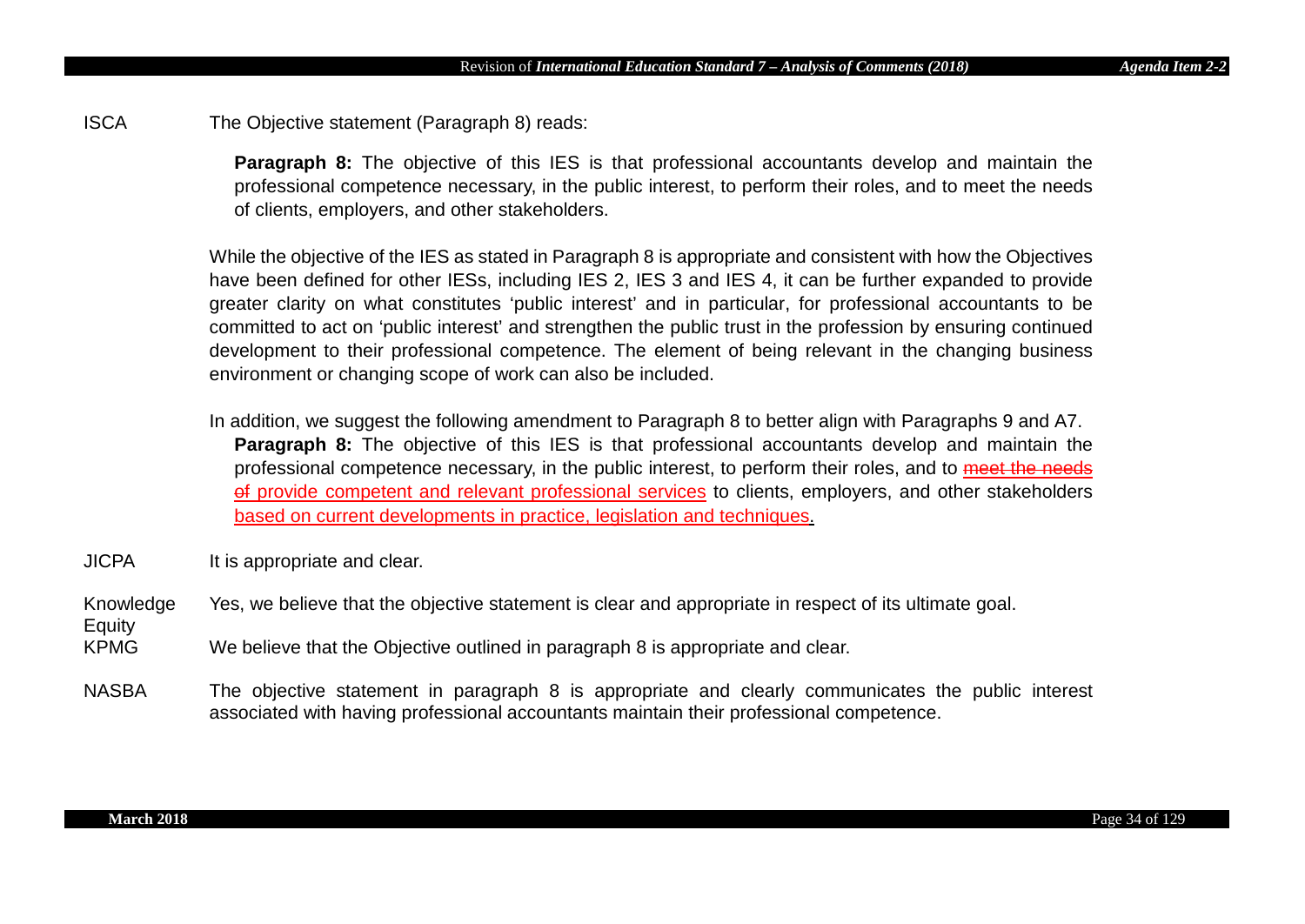- PAFA Yes, the Objective statement is appropriate and clear as the completion of CPD is the responsibility of the Professional Accountant.
- PWC The revised Objective statement is appropriate and clear.
- SAIPA Yes the objective statement is clear and appropriate. It clarifies the responsibility of the completion of CPD to be for the Professional Accountant.
- TURMOB Yes, it is appropriate and clear.
- WPK We wonder if keeping the term "in the public interest" is still in line with Appendix 1 of the Framework for International Education Standards for Professional Accountants and Aspiring Professional Accountants (2015). According to the Framework the "objective assists an IFAC member body to understand the overall aim of the standard, and what needs to be accomplished, as well as to decide whether more needs to be done to achieve the objective".

Public interest is the underlying rationale of all IESs. But the core of the objective for all professional accountants is to develop and maintain the professional competence necessary to perform their roles, and to meet the needs of clients, employers, and other stakeholders.

# **Question 2. Are the Requirements (see paragraphs 9-17) of the proposed IES 7 (see Appendix 1) appropriate and clear?**

AAT AAT would like to raise a question over the wording in paragraph 10 as it is AAT's view that this is not appropriate and clear. Paragraph 10 states that "IFAC member bodies shall promote the importance of, and a commitment to, CPD as well to the as development and maintenance of professional competence". It appears that the second usage of 'as' is in the wrong place, however even with that being addressed AAT would suggest that 'CPD' and 'the development and maintenance of professional competence´ could be considered to be one and the same thing, with the latter arguably being a definition of the former. Having this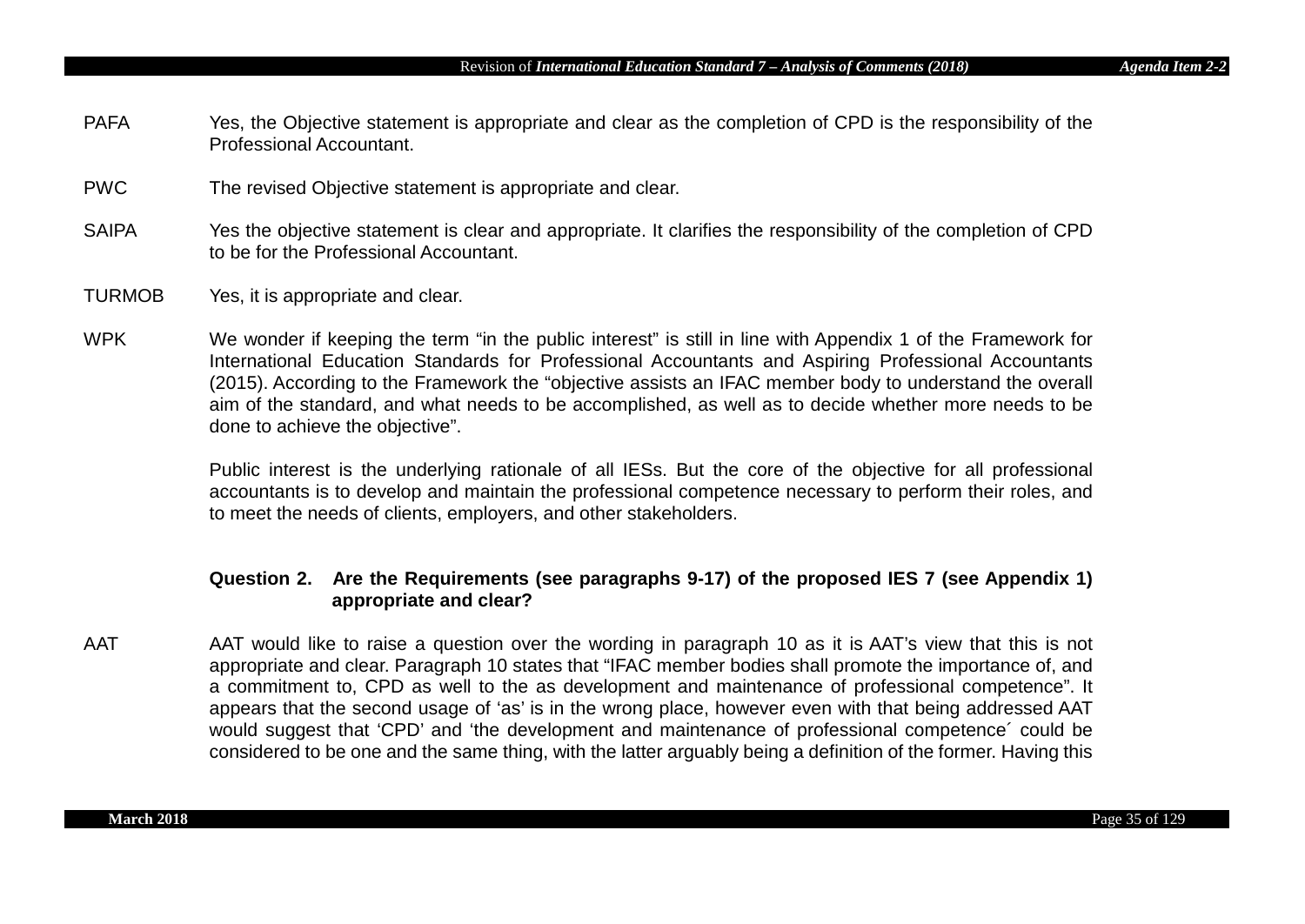described as an additional element for professional bodies to promote the importance of appears unclear in the way it is stated.

AAT would seek clarification on the expected definition of 'demonstrate' as set out in paragraph 13 and what the expectations are for this in practice. Contingent on the expected definition of 'demonstrate', this paragraph could also be seen as placing a prescriptive requirement on professional bodies which could be perceived to contradict the guidance relating to periodic monitoring as provided in the explanatory material at A29.

Linked to the above point therefore, further clarification of the practical expectations of 'systematic process' and 'monitor' as set out in paragraph 16 would be welcomed. Would minimum levels and standards be expected and/or required by IFAC for example?

- ACCA ACCA believes that for the most part these paragraphs are appropriate and clear, however would suggest the following clarifications:
	- Paragraphs 10 and 11: There are references to "development and maintenance of professional competence." Having defined what CPD is in Paragraph 2, would it be possible to simply refer to "CPD" throughout the IES
	- Paragraphs 14 and A22-24: While the flexibility for IFAC bodies in determining the amount of CPD their members should undertake when using the input-based approach may be welcome, it is possible that it may lead to large variances across bodies. ACCA would therefore welcome guidance for all bodies on how to determine the correct amount of CPD using this method.
	- Paragraph A22 (a): states that "a portion could be verifiable". This seems to imply that it would be acceptable for a body adopting an input or mixed approach to not require any CPD to be verifiable. Was this intended?
	- Paragraph 17: It may be helpful for the wording for Paragraph 17 be updated to reflect the fact that enforcement should occur only when required and not simply "on a regular basis."
	- Paragraph A7 (c) makes reference to reputational damage and standing of the professional accountant, the employer and the profession as a whole. ACCA believes that lack of competence has the potential to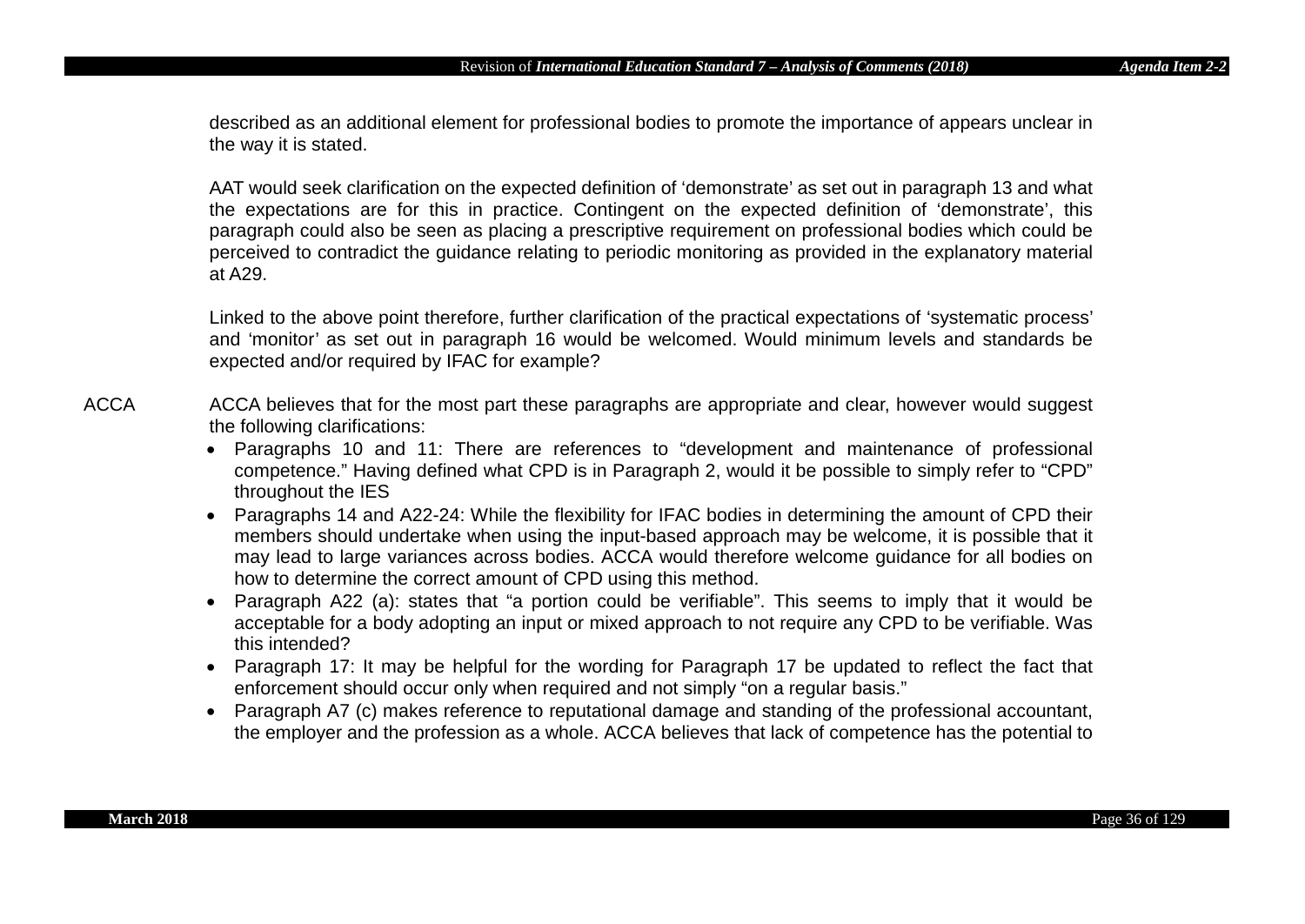damage the reputation of the IFAC member body and would therefore ask for this to be considered for inclusion.

- Paragraph A15: ACCA agrees with the inclusion of "relevant" but to reinforce its importance we would recommend that it is repeated before the word CPD in each of the sub-paragraphs (a), (b) and (c).
- Paragraph A22 (b): ACCA suggests that "relevant" should be repositioned before "learning or" and that the "and" at the end of the sentence be removed as it implies that all three elements can only operate in conjunction with one another.
- Paragraph A23: The reference to "time spent" in A23 (a) may cause confusion because the term "number of hours" is referenced in A22 and this in itself is a measure of "time spent".
- Paragraph A25: the example given indicates that CPD is only given is an exam is passed may cause difficulties. Members may complete the learning in one CPD year but sit the exam later. Using the example given, the Member would not be able to claim CPD for the learning.
- Paragraph A27 uses the terminology "verifiable evidence that could be used to demonstrate" whereas Paragraph A28 uses "evidence that could be used for verification". It is not clear why the wording for input and output based approaches are not the same and ACCA would therefore suggest the wording is amended for either to make them consistent.
- Paragraph 27: ACCA would suggest amending the order of the examples in Paragraph A27 to reflect the most commonly used methods of CPD and also adding in three additional ones. The proposed new order including additional examples would be:
	- Assessment/self-assessment of learning outcomes achieved
	- Records of work performed (work logs) that have been verified against a competency map
	- Objective assessments against a competency map
	- Carrying out additional roles
	- Independent confirmation of learning gained through advocacy roles or coaching and mentoring
	- Examination results
	- Specialist or other qualifications
	- Evaluations or assessments of written or published material by a reviewer; and
	- Publication of professional articles or of the results of research projects.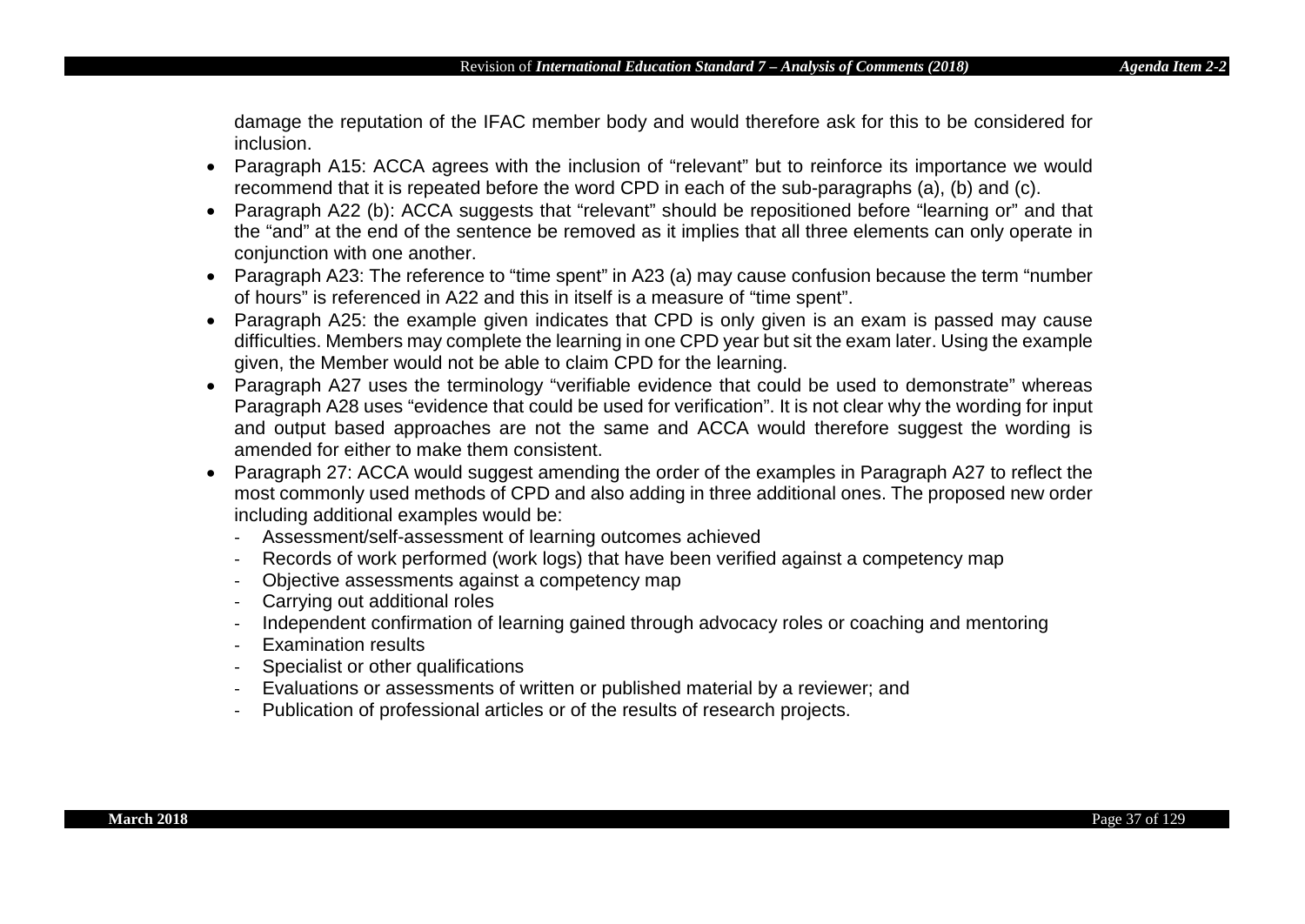- Paragraph A30 (a): ACCA would suggest replacing the word "auditing" with "reviewing". Auditing has a specific meaning to many professional accountants and IFAC member bodies and may raise expectations about the nature of the process adopted.
- Paragraph A35: The wording prescribes that wilful failure should result in disciplinary action. If this is the intention of the IES then perhaps the content should be moved from the Explanatory Material to the Requirements in Paragraphs 15 to 17.
- AICPA CPD for All Professional Accountants. Paragraph 9 introduces the requirement that IFAC member bodies shall require all professional accountants to record CPD. The Association supports this requirement. However, explanatory paragraph A30 notes supplementary monitoring processes may involve requiring certain employers to track learning and development activities as part of their time recording systems. The Association believes the responsibility to record CPD rests with the professional accountant as it represents their professional competence development and may be burdensome for some employers, especially small businesses, to record within their systems especially in instances where unstructured, informal learning is accepted as CPD. It may also be possible that some accountants undertake their learning in their own time i.e. after work or they take a vacation day etc. CPD is personal – some accountants may be undertaking activity that is relevant to an anticipated career move. Therefore, this could not be discussed with current line managers or tracked on time sheets.

## *Measurement of CPD:*

The Association supports an output-based measurement approach that focuses on professional competence attained as opposed to an input-based measurement approach that may or may not result in enhanced professional competence. However, we recognize there are significant steps necessary for IFAC member bodies to implement, measure, monitor, and enforce an output-based measurement approach and we appreciate the IAESB's recognition of this by continuing to allow an output-based, input-based, or combination of both approach to measurement. We hope that the IFAC member bodies will consider a combination of both approaches as a step to experiment and learn what best meets the needs of their local environment and the professional accountants in their jurisdiction in a move toward a completely outputbased measurement approach over time.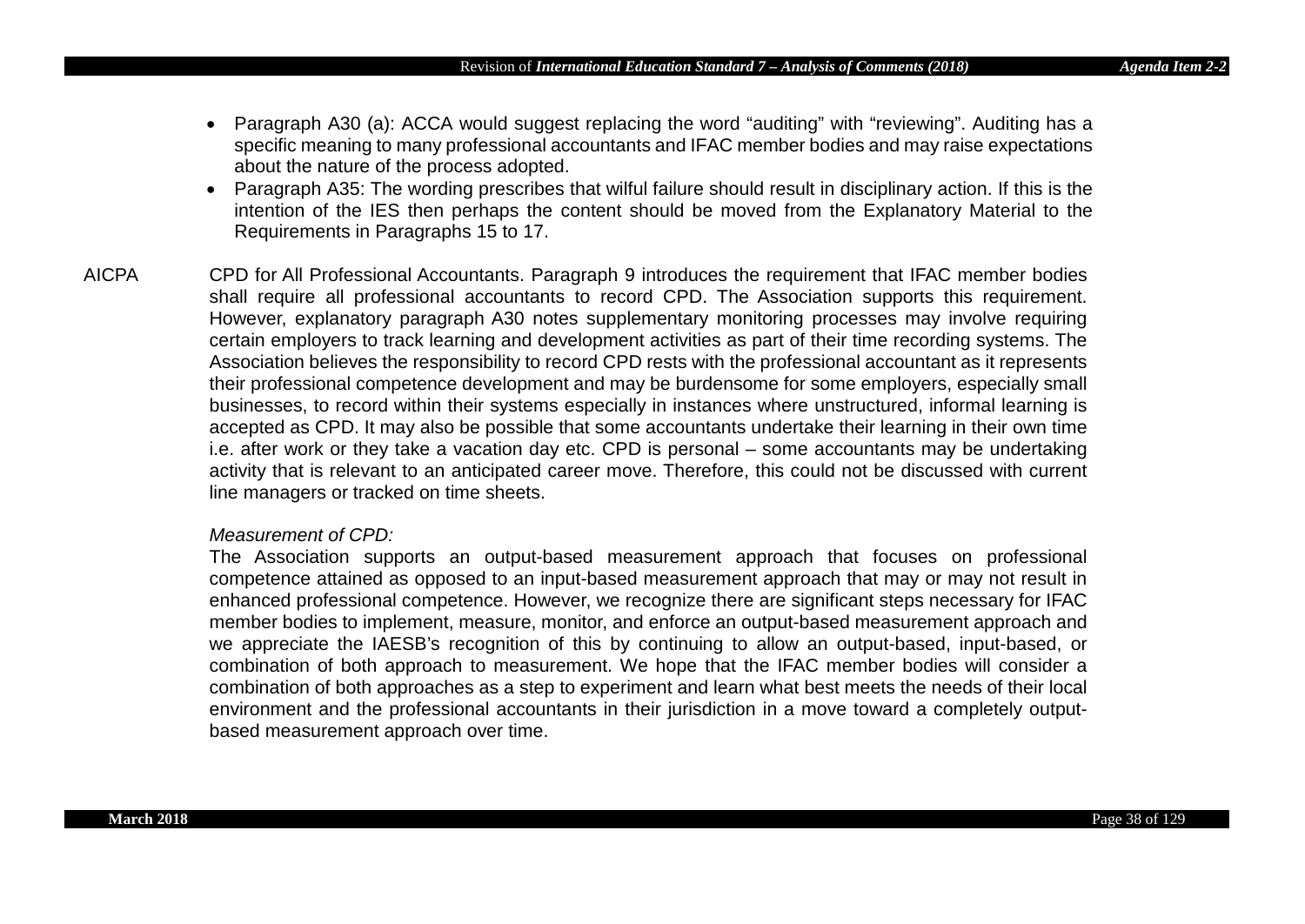Paragraph 12 notes IFAC member bodies shall establish an approach to measurement of professional accountants' CPD using the output-based approach, input-based approach, or both. Extant IES 7 stated the third measurement option as "combination approaches"; the ED states the third measurement option as "both". Explanatory paragraph A25 provides an example of how an IFAC member body may choose to use both the output-based and input-based approaches as follows, "For example, professional accountants would complete an educational program or course of study, followed by a written examination on the content. Only on successful completion of the examination would the professional accountants be awarded or credited with a number of learning hours for the overall learning activity that would be counted towards an input based requirement." The Association has several concerns about this requirement and associated explanatory paragraph including:

- It is not clear of the IAESB's intent in revisions to paragraph 12 to change "combination" to "both" when referring to the third measurement method.
- In the Explanatory Memorandum it appears the change from "combination" to "both" was to eliminate the need to have principles and requirements for the combination measurement approach, but it seems that would still be necessary for an approach that includes both input-based and output-based measurement.
- The example in explanatory paragraph A25 is a combination approach around a single learning event (e.g. a professional accountant completes a program and passes an examination on that program to receive input-based credit). Many input-based approaches already require completion of learning and demonstration through passing an examination and thus this example does not fully demonstrate the possibilities of a combination of an input-based and output-based approach.
- Additional examples should be included to encourage and facilitate IFAC member bodies in implementation of an output-based approach. For example, an IFAC member body may establish an approach by which the professional accountant records hours or equivalent learning units alongside a reflective statement. Another example may include that an IFAC member body may establish an approach by which a portion of the overall CPD requirement is input-based and the other portion outputbased.

#### *Measurement of CPD:*

Output-Based Approach. We are concerned about changes to requirement paragraph 13 which states, "IFAC member bodies using an output-based approach shall require professional accountants to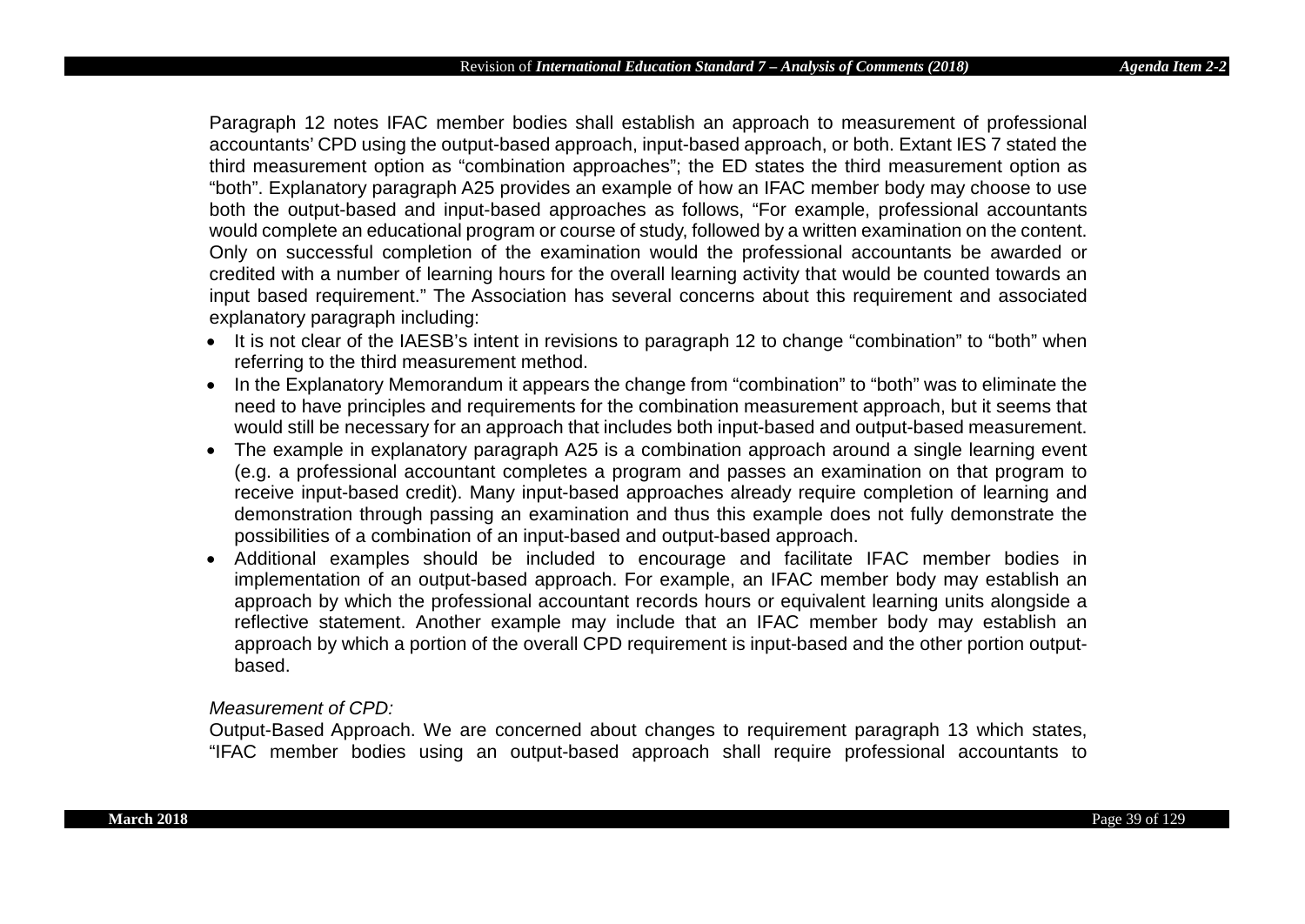demonstrate the achievement of learning outcomes relevant to their role and professional responsibilities." Prior to the changes within this ED, demonstration of the development and maintenance of appropriate professional competence was required. We understand from the Explanatory Memorandum included in this ED, IAESB was striving to clarify by focusing on the demonstration of learning outcomes, which are outputs of CPD learning and development activities; however, because learning outcomes are synonymous with structured learning activities this may not appropriately recognize the value of unstructured learning activities such as on-the-job training, peer-to-peer learning, and mentoring and coaching that play a critical role in competence development. We recommend IAESB clarify that learning outcomes may arise from both structured and unstructured learning experiences. We recommend learning outcomes be redefined as the measurable result that learners achieve upon completion of structured or unstructured learning activities. Absent such clarification, the inclusion of "learning outcomes" could actually be a hindrance to moving to an output-based measurement approach instead of an aid.

## *Measurement of CPD:*

Input-Based Approach. The Association supports IAESB's removal, in paragraph 14, of a prescriptive minimum number of hours (or equivalent learning units) that is required or is required to be verifiable in a given timeframe because the number of hours spent on a learning activity does not equate to competence gained. We recognize some respondents may express concern regarding how IFAC member bodies may interpret and implement in their own input-based measurement approach; however, the Association supports an output-based approach that focuses on professional competence attained as opposed to an input-based approach that may or may not result in enhanced professional competence.

## *Monitoring and Enforcement of CPD:*

Verifiable Evidence. The Association supports the new requirement in paragraph 15 that IFAC member bodies shall specify the nature and extent of verifiable evidence that professional accountants are required to maintain for CPD that has been undertaken. This is an improvement from the extant IES 7 which provided only as explanatory material that IFAC member bodies may provide guidance on verifiable evidence.

*Monitoring and Enforcement of CPD:*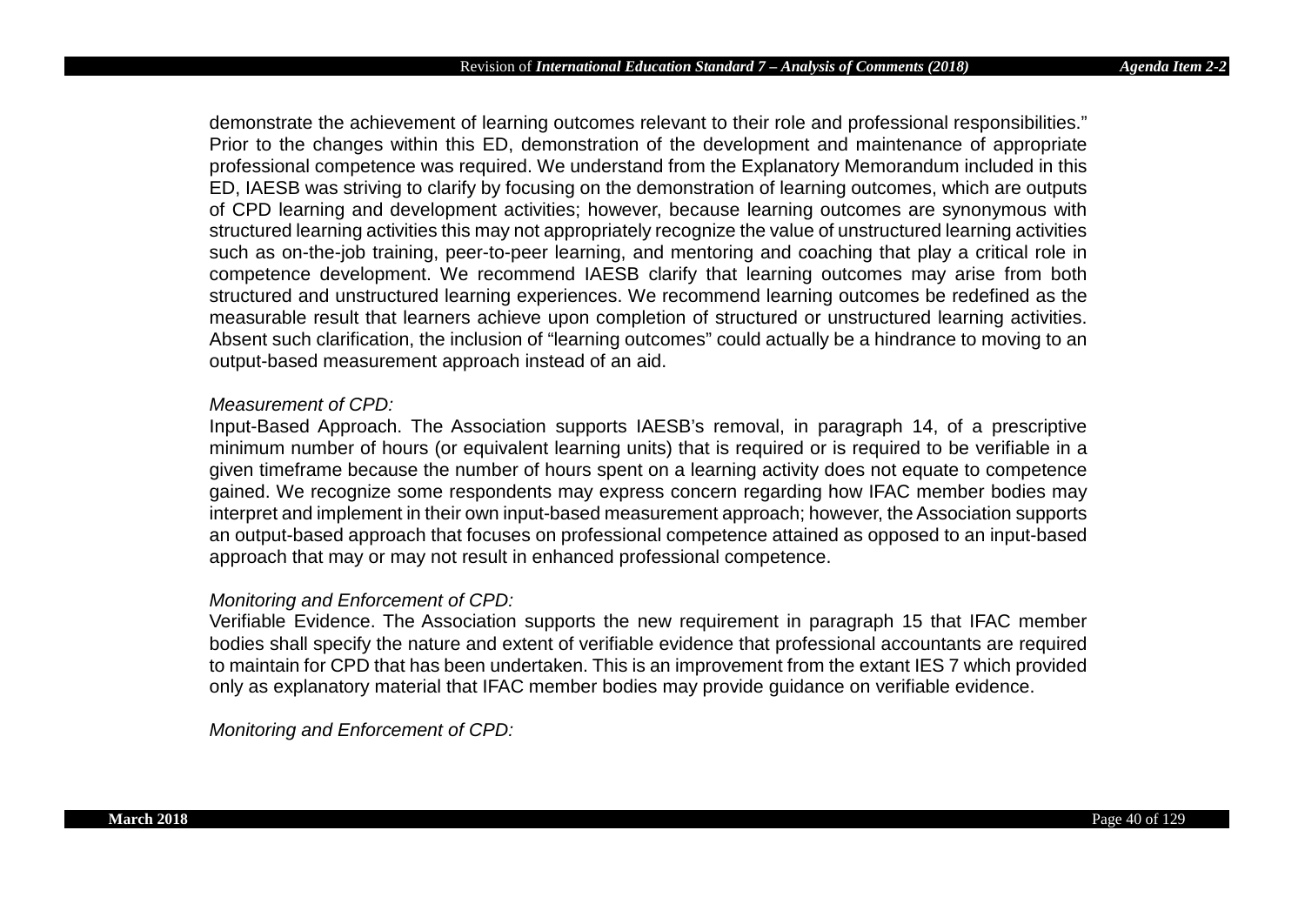Measuring, Monitoring, and Enforcement on a Regular Basis. The Association supports the new requirement in paragraph 17 that IFAC member bodies shall undertake processes for measuring, monitoring, and enforcement of CPD on a regular basis. We noticed the IAESB struck the following statement from the related explanatory material in paragraph A32: "Experience of some IFAC member bodies suggest that cycles of more than five years may not meet these expectations, while cycles of less than one year are likely to be overly burdensome on the IFAC member body and professional accountants." A cycle less than 1 year could be overly burdensome to professional accountants and for the monitoring processes they are subject to and a cycle more than 5 years may not achieve IAESB's desire that non-compliance of a professional accountant with his or her CPD be brought into compliance within a reasonable period (explanatory paragraph A34).

BDO We believe the requirements of the proposed IES 7 are much clearer than the extant IES 7.

The ordering of the requirements is now more logical, from the initial requirements of who must undertake CPD through to ultimate monitoring and enforcement. This approach: (a) mirrors the various decisions that an IFAC member body would need to work through in order to successfully implement a CPD approach, and (b) reflects the language of the rest of the suite of IESs. Additionally, these new requirements have an increased focus on the professional accountant being responsible for their own professional competence and we are strongly supportive of this acknowledgement of personal responsibility and encouragement of individuals to develop a mind-set of lifelong learning.

The new requirement for the provision of CPD for all professional accountants (paragraph 9) is much more succinct that the extant paragraph 12 that it replaces, and is worded in a manner that reflects the wide range of activities that can contribute to an individual's development. By recognizing that it is a combination of activities that develop and maintain the professional accountant's competence, not only provides clarity but links to the overarching objective of the revised IES. We also welcome the acknowledgement that each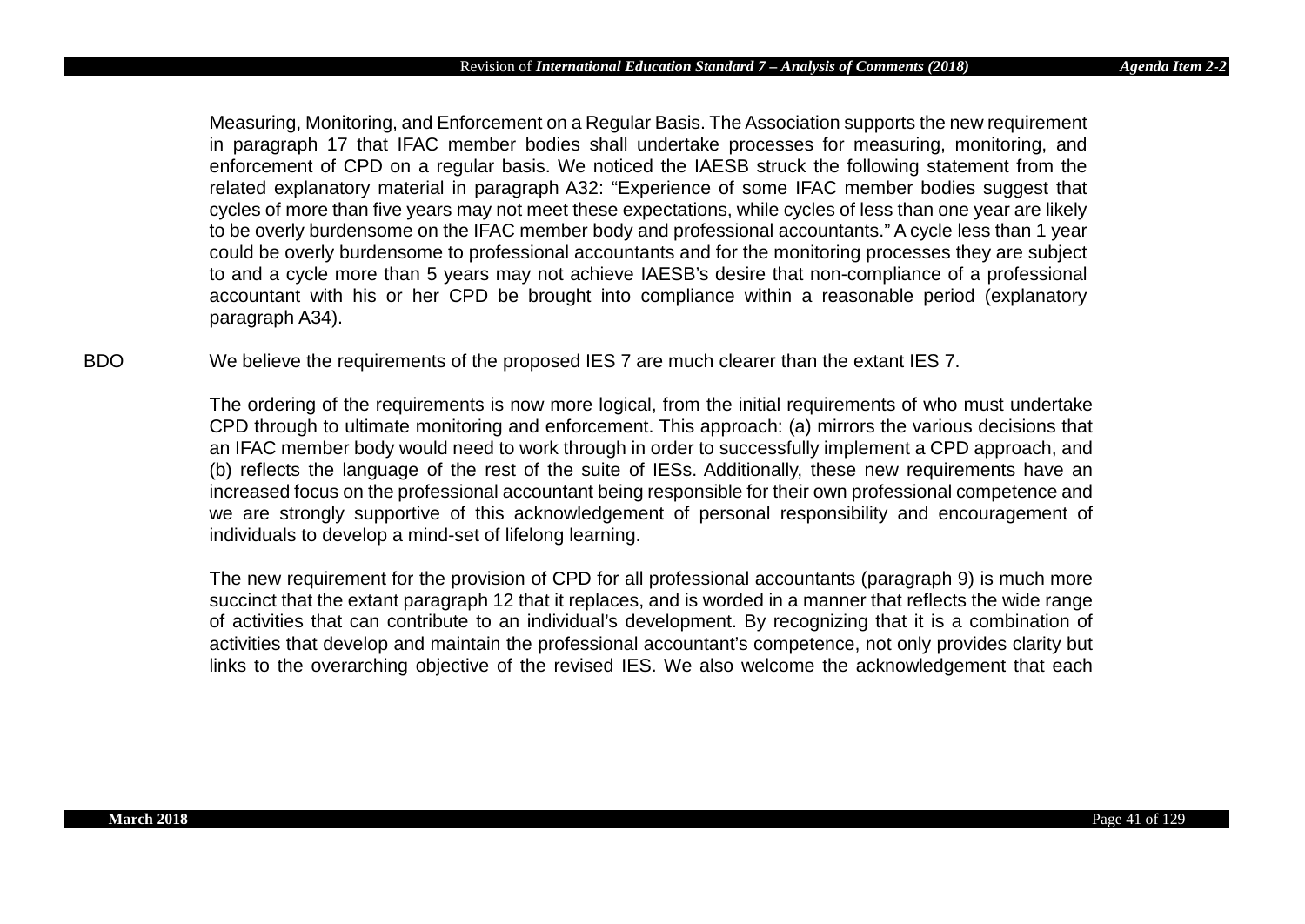professional accountant has different learning and development needs and support the inclusion of the example CPD framework which helps to highlight self-analysis, planning, activity and reflection stages.

We note that promotion and access to CPD has been combined into a single section. As often those activities are often interrelated, we are supportive of this change. We are also very supportive of the increase number and variety of activities that could potentially be considered as types of CPD. We believe this is a significant step forward and recognizes that learning and development is not limited to a traditional classroom setting or formal training events, but increasingly occurs in less formal situations – for example in the workplace every day when individuals are applying a new technical requirement, working through a complex issue or reflecting on their own performance.

We also note the addition of a new section, Measurement of CPD, which deals directly with the possible approaches for measuring CPD and which are likely to comprise some of the more challenging parts of the IES for implementation by IFAC member bodies. Having a separate section provides a much clearer differentiation than in the extant IES, where measurement is included under the heading of Mandatory CPD for all Professional Accountants and is not given the prominence that it properly deserves.

In addition, we find the updated requirements related to measurement of CPD much clearer, especially with regard to the output-based approach. The removal of the description of the combination approach from the IES is also welcome as we found extant paragraph 16 unclear. We continue to be supportive of a measurement approach that utilizes both input-based and output-based approaches and are happy to note that paragraph 12 continues to allow for this. We believe that appropriate implementation guidance is going to be critical to how these approaches work in practice. In relation to the input-based approach, we note the removal of the 120 hours minimum of CPD per rolling three year period. We are supportive of this deletion as the requirement may become totemic and we are unaware of any educational basis for the specific benchmark used. We believe that IFAC member bodies should have the flexibility to determine their own benchmark measures for the input basis – taking into account the academic environment, entry and qualification processes to the accounting profession, and applicable legal and regulatory framework.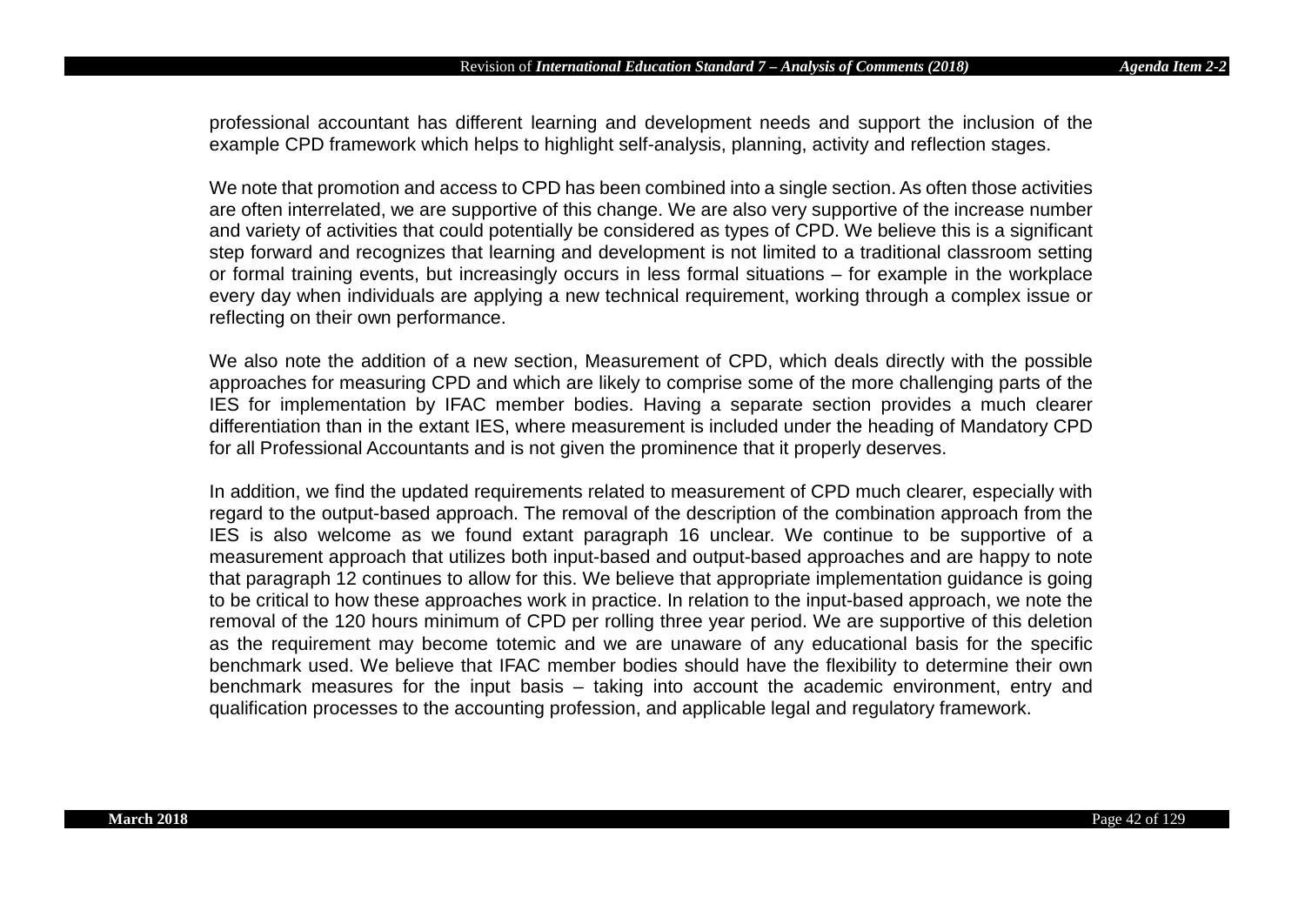In relation to monitoring and enforcement, we are supportive of the expanded requirements which provide clearer guidance to IFAC member bodies on what is expected, in terms of evidence and regularity of the process. We also appreciate the increased explanatory material that has been provided with regards to what may constitute verifiable evidence, especially in regards to the output-based approach, which previously had little guidance.

## *Potential Improvements*

## Measurement of CPD

As mentioned in our introductory comments, we note that the IES retains a purely input-based approach for evaluating CPD. As we have stated in previous comment letters, we do not believe that a pure input-based approach is in line with the principles-based approach of the body of IES's and as noted in our letter responding to Meeting Future Expectations of Professional Competence: A Consultation on the IAESB's Future Strategy and Priorities, attendance at a learning event does not necessarily guarantee from a learning perspective that the attendee paid attention to the materials delivered or is able to apply the knowledge or skills in a workplace context. As such we do not believe that it is the most reliable measurement of CPD undertaken to develop and maintain professional competence.

In order to improve on the measurement perspective of the input-based approach we would encourage the IAESB to explore the potential usage of a CPD framework, such as the one introduced in the exposure draft, so that professional accountants are encouraged to be more involved in the determination, application and review of their CPD learning rather than the pure input-based (and potentially passive) approach permitted by this IES. An excellent way to share this measure could be through the provision of implementation guidance which address through example cases how IFAC member bodies have moved from a pure inputbased approach to one which has more opportunities for review and reflection by the professional accountant.

We also noted the following items in the explanatory materials that we found to be confusing:

• In paragraph A21 we note that one of the factors considered when determining the achievement of learning outcomes by the professional accountant is the nature and extent of the CPD undertaken. We note that extent of CPD could also relate to an input measure such as time or volume and thus seems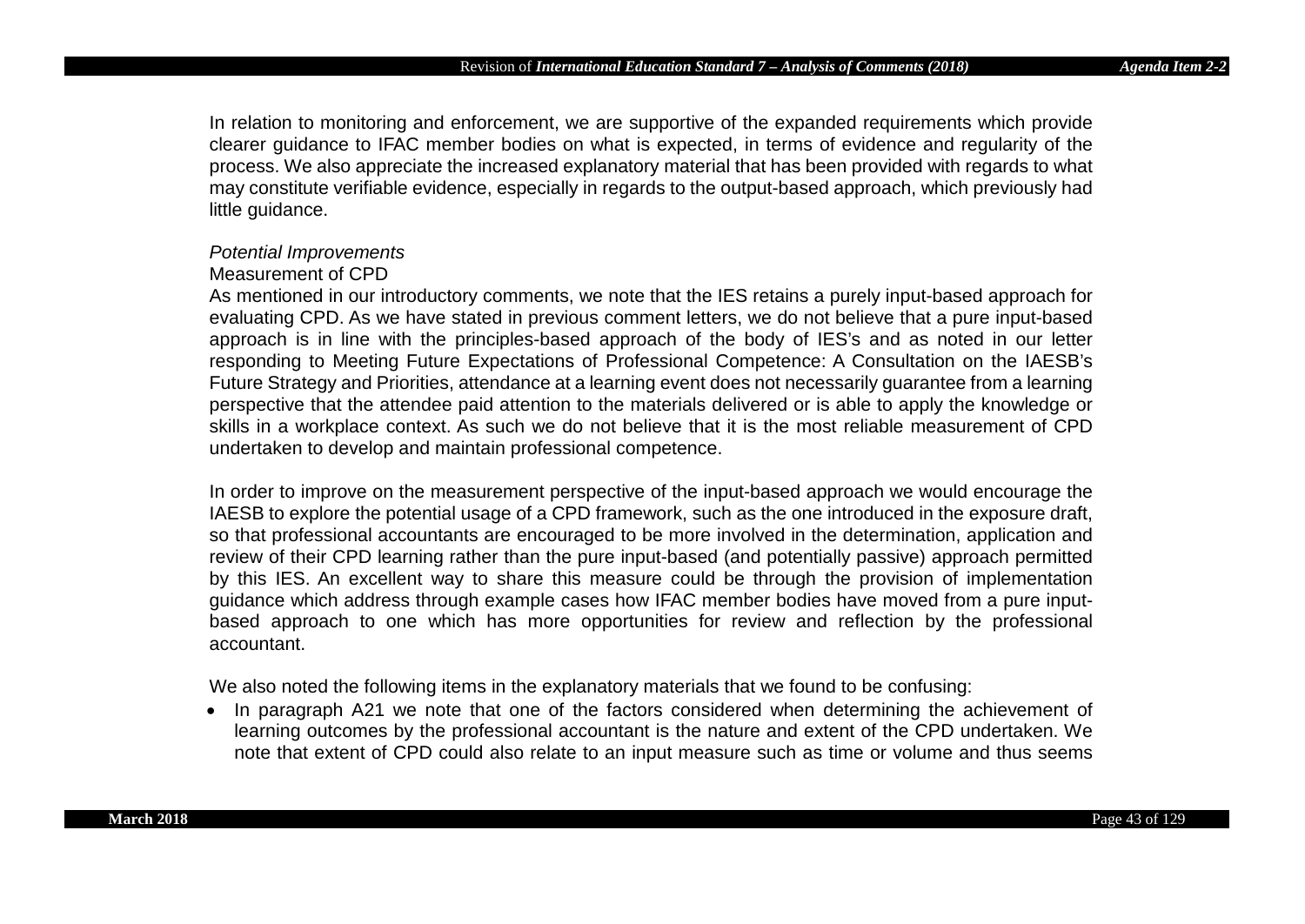incompatible with determining whether the professional accountant is able to demonstrate the achievement of a learning outcome. We suggest that 'extent' be replaced with 'depth' in order to make this clearer.

- Paragraph A23 states that 'IFAC member bodies may choose other measures that will be understood by professional accountants' and then goes on to give examples of hours or units, both of which were set out in paragraph A22(a). With the absence of any examples other than time or equivalent units then we believe that the first sentence of paragraph A23 is defunct and should be deleted so the paragraph includes only the examples.
- In relation to the use of both measurement approaches, paragraph A25 states that IFAC member bodies 'may choose to use both the output-based and the input-based approaches'. We support having content on this particular issue – not least because it provides a potential opportunity for those IFAC member bodies currently using an input-based approach to consider adding to this through elements of an outputbased approach. As currently written though, we believe this may be confusing to some as it may be interpreted as picking and choosing when to use each approach. By changing this sentence to read '…may choose to use a combination of approaches which contain elements of output-based and inputbased methods…' we believe this issue may be resolved.

As we believe that the subject of measurement is a significant area concern for IFAC member bodies, and given the importance of encouraging greater use of a learning outcomes based approach to assessment, the IAESB should provide implementation guidance surrounding the measurement of CPD, however this is covered further under question 7.

#### *Monitoring and Enforcement of CPD*

We reviewed the requirements in paragraphs 15 – 17 and believe they are appropriate and clear.

In conjunction, we reviewed the explanatory materials and noted that paragraph A28 refers to verifiable evidence that could be used for verification of an input-based approach citing the example of course outlines and teaching materials. As this is being used to illustrate the relevancy of a topic for the professional accountant's role, we recommend that this is made clear in the explanatory material by adding '…to verify the relevance of the topic' to the end of the sentence.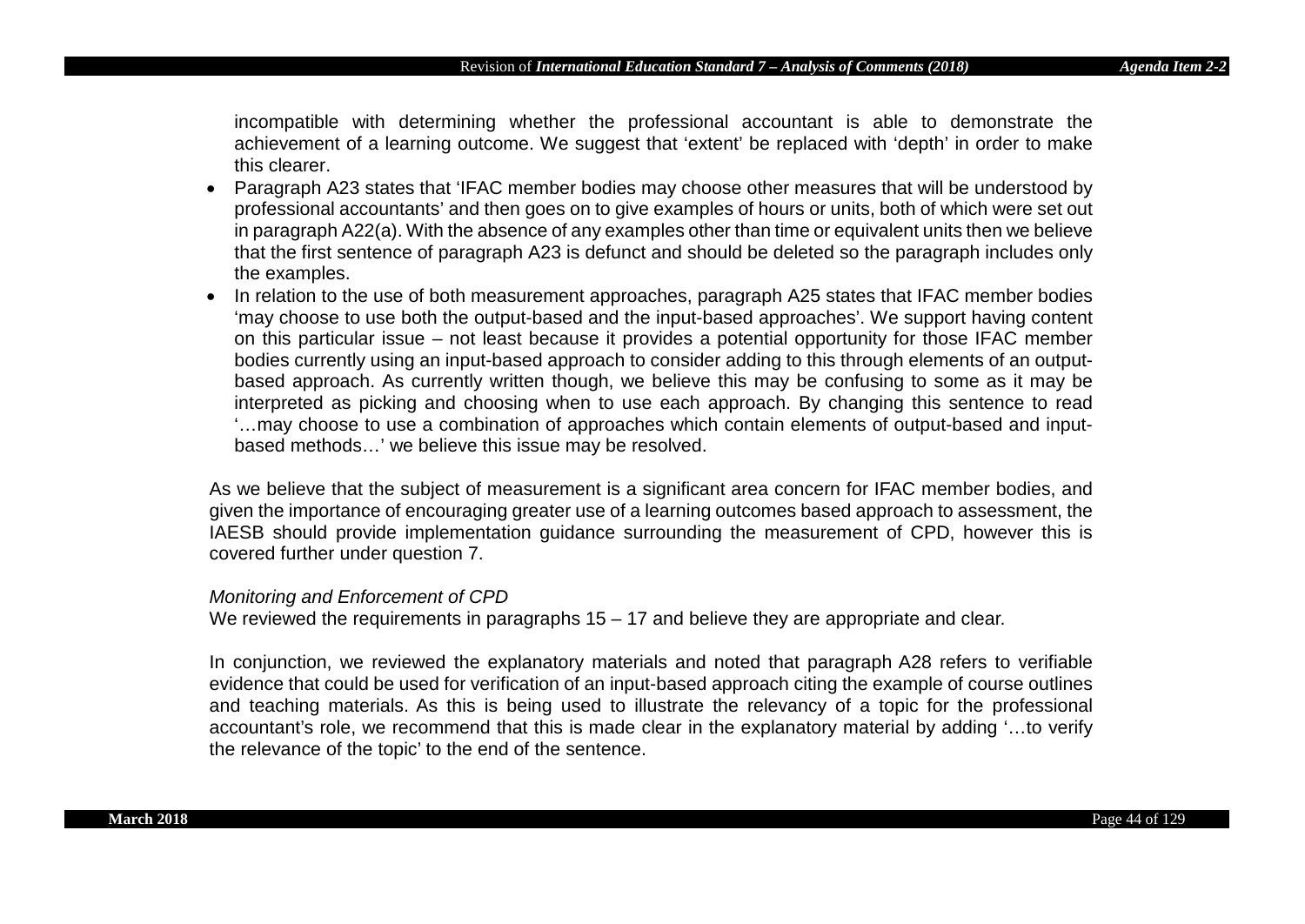Paragraph A30 discusses supplementary monitoring processes, one of which is to audit a sample of professional accountants to check compliance with the CPD requirements set. The use of the word supplementary, which we recognize is also included in the extant IES 7, may be interpreted as these processes being optional rather than an integral part of the overall monitoring process, which we believe they are. In order to remove this ambiguity we suggest that paragraph A30 read 'Periodic monitoring processes performed by the IFAC member body may involve…'. This sentence structure is also more in line with that of the preceding paragraph which is directed toward the professional accountant.

Bouzas Yes the Requirements of the proposed IES 7 are appropriate and clear.

CPA Australia CPA Australia supports the measurement of CPD using either the output-based approach or the input-based approach, or a combination of both.

> CPA Australia is concerned that the removal of specified hours (Ref: Para A16-A20. "Complete at least 120 hours…") will lead to differential approaches by IFAC member bodies, thus removing a "benchmark" of consistency across the profession. CPA Australia believes there should be some uniformity of standard for professional development hours (or equivalent) for the input-based approach to ensure the profession is committed to enabling ongoing development of professional competence, in the public interest. We believe the proposed revisions to the standard (namely the removal of specified hours) will not achieve the aim to improve consistency of CPD undertaken by professional accountants.

- CPA Canada CPA Canada believes the Requirements of the Proposed IES 7 are appropriate and clear. In particular, we support the changes to focus on the accountant's role.
- DTT Please refer to our comments "Impact of proposed revisions on consistency of CPD practice and Please see measurement across jurisdictions" under "Key Comments" above. section above on

*General Statements of Concern and* 

Sañudo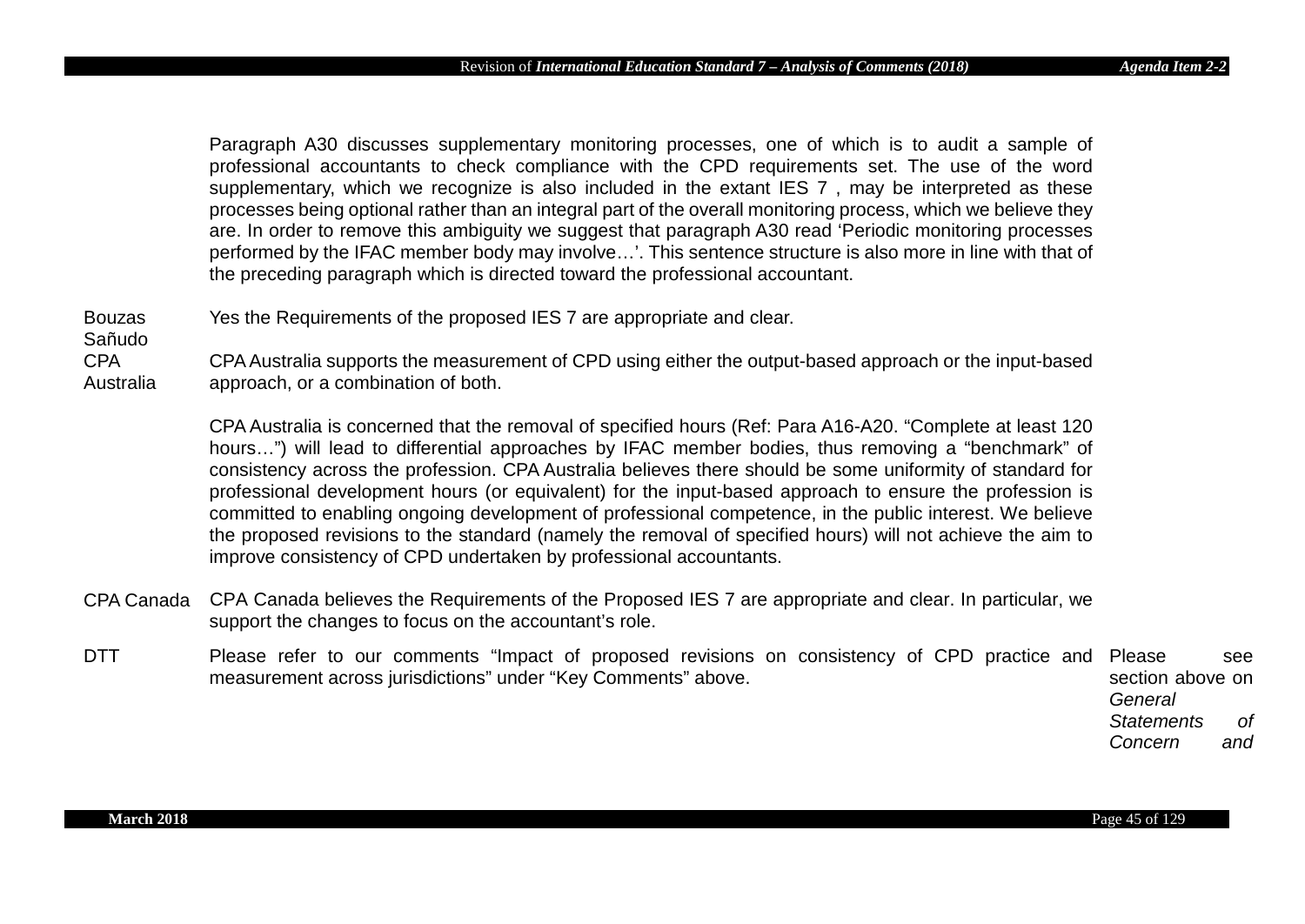*Related Matters for Consideration*

EFAA Yes, though please see our suggestion above relating to explanatory material for "specified amount" in Please see relation to input-based approach (Paragraph 14). section above on *General Statements of Concern and Related Matters for Consideration* EYG We are comfortable with no longer proscribing a fixed numerical amount of CPE hours in IES 7. However, it is unclear in paragraph 14 and the related explanatory guidance as to how the specified amount of learning and development activity is to be determined under the input-based approach. Historically, this has been a specified number of hours or units of learning and development activity. With the removal of the hours requirement, could this alternatively be a specified set of learning or specified courses professional accountants should attend? We suggest that the explanatory paragraphs A22 and A23 be revised to expand the examples beyond hours or learning units, if that was the intention. We suggest that paragraph 16 be modified to include remediation. We suggest the following revision to paragraph 16: IFAC member bodies shall … and, (b) provide appropriate sanctions and remediation for failure to meet those requirements.

- FACPCE Yes, they are clear.
- FRC(UK) Paragraph 10 includes a typo. We think this paragraph should read "IFAC member bodies shall promote the importance of, and a commitment to, CPD as well as to the development and maintenance of professional competence."

Paragraph 12 permits bodies to use both output-based and input-based approaches together to measure CPD. We believe that it would be helpful to explain further, possibly in paragraph A25 of the explanatory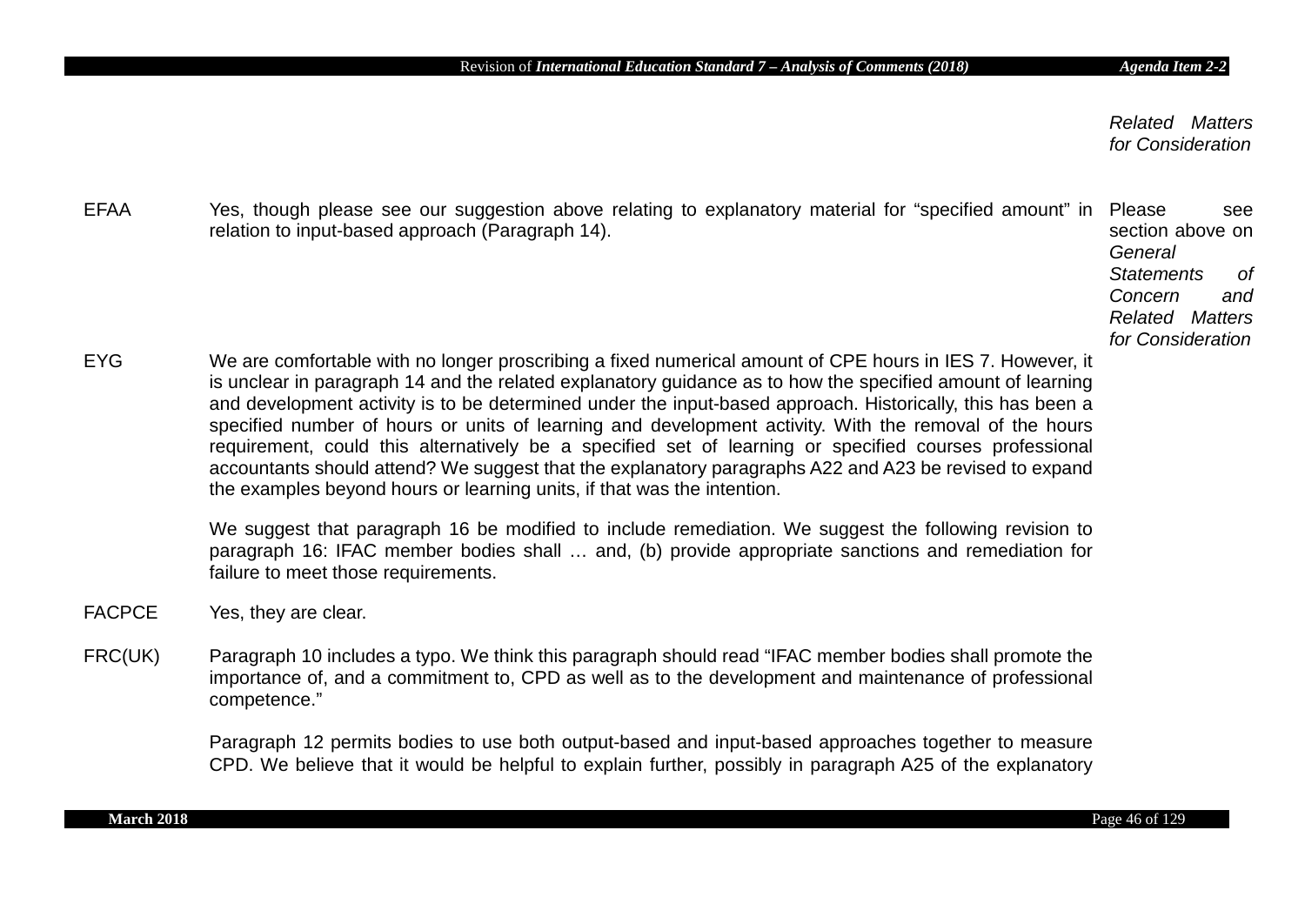material how the use of both measurement approaches differs (if it differs at all) from the combination approach in the current IES 7.

Paragraph 13: Given the importance of selecting appropriate learning outcomes for measurement of CPD we suggest that this paragraph is amended to say "IFAC member bodies using an output-based approach shall require professional accountants to identify learning outcomes relevant to their role and professional responsibilities and to demonstrate their achievement."

GAO As stated above, we believe that the CPD standard should include a requirement for completing a minimum See response in specified amount of CPD relevant to the professional accountant's role and professional responsibilities section above on measured in hours or learning units. We believe that CPD measured using the input-based approach best *General*  facilitates monitoring and enforcement of the standard. CPD measured using an output-based approach also contributes to developing and maintaining a professional accountant's competence. However, we believe *Concern and*  that such activities may be more difficult to consistently measure, monitor, and enforce and should be *Related Matters*  undertaken in addition to activities measured using an input-based approach.

*Statements of for Consideration*

IAA The requirements of IES 7, described in paragraphs 9 to 17, are adequate and clear, however, having described the approaches to measurement of Continuing Professional Development based on results and inputs, it would be desirable at paragraph 15 to describe the approach of DPC measurement based on inputs and results, which would be written as follows:

> 15. Input-based approach and results IFAC member organizations that use a mixed approach based on inputs and outputs will require professional accountants to complete a specific amount of learning and development as well as demonstrate the achievement of learning outcomes relevant to their performance and professional responsibilities.

- IBRACON Yes, the requirements proposed in IES 7 are appropriate. They are clear when reading it together with the explanatory paragraphs.
- ICAEW Not always. The requirements set out in paragraph 9-17 vary in their appropriateness.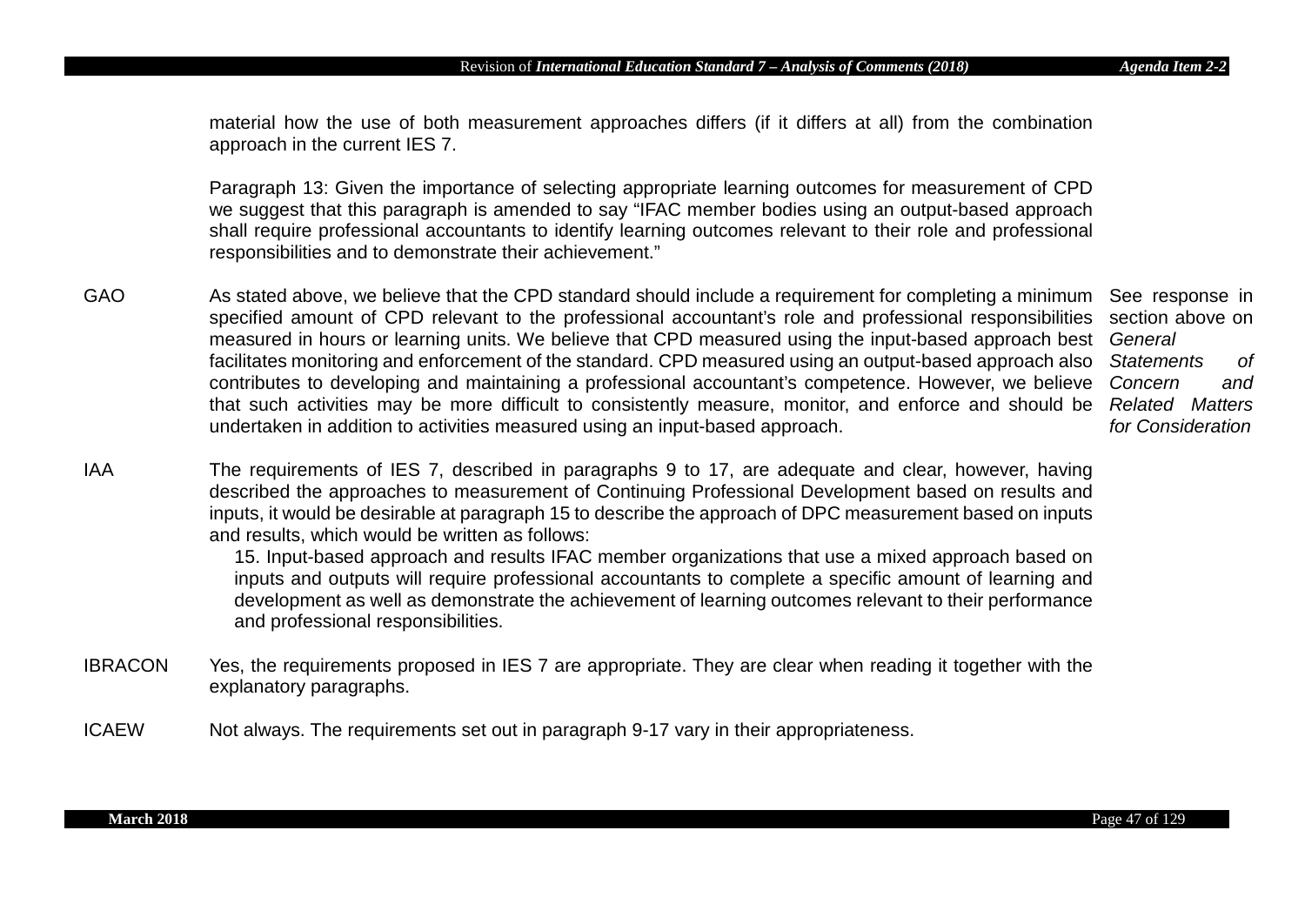Our main point, explained more fully below, is the wording of paragraph 14. We think it may present challenges and difficulties if IAESB moves away from setting minimum time requirements for input policies and leaves it to each PAO to mandate whatever CPD amounts they deem fit.

We welcome the introduction in paragraph 13 of the reference to the achievement of relevant learning outcomes as we judge this to be an appropriate support to the focus on professional competence in paragraph 9.

We think both paragraph 13 and paragraph 14 would be improved by including a reference to professional competence. While this is highlighted in paragraph 9, it is important to emphasize that any approach to CPD, whether input or output or mixed, must have the goal of professional competence.

# ICAN The meaning of Paragraph 10 seems not clear. It reads thus:

"IFAC member bodies shall promote the importance of, and a commitment to, CPD as well to the as development and maintenance of professional competence."

## It should read thus:

"IFAC member bodies shall promote the importance of, and a commitment to, CPD as well as to the development and maintenance of professional competence."

Paragraph 14 – We do not support the removal of a specified, minimum requirement of CPD for the input method measurement approach.

#### Reason

We are of the view that PAOs or member bodies who adopt input method approach may experience difficulties in applying the proposed modified method that the new input method demands.

The previous statement on the said paragraph of an expected minimum requirement by IFAC is a helpful benchmark for PAOs and member bodies using the input method.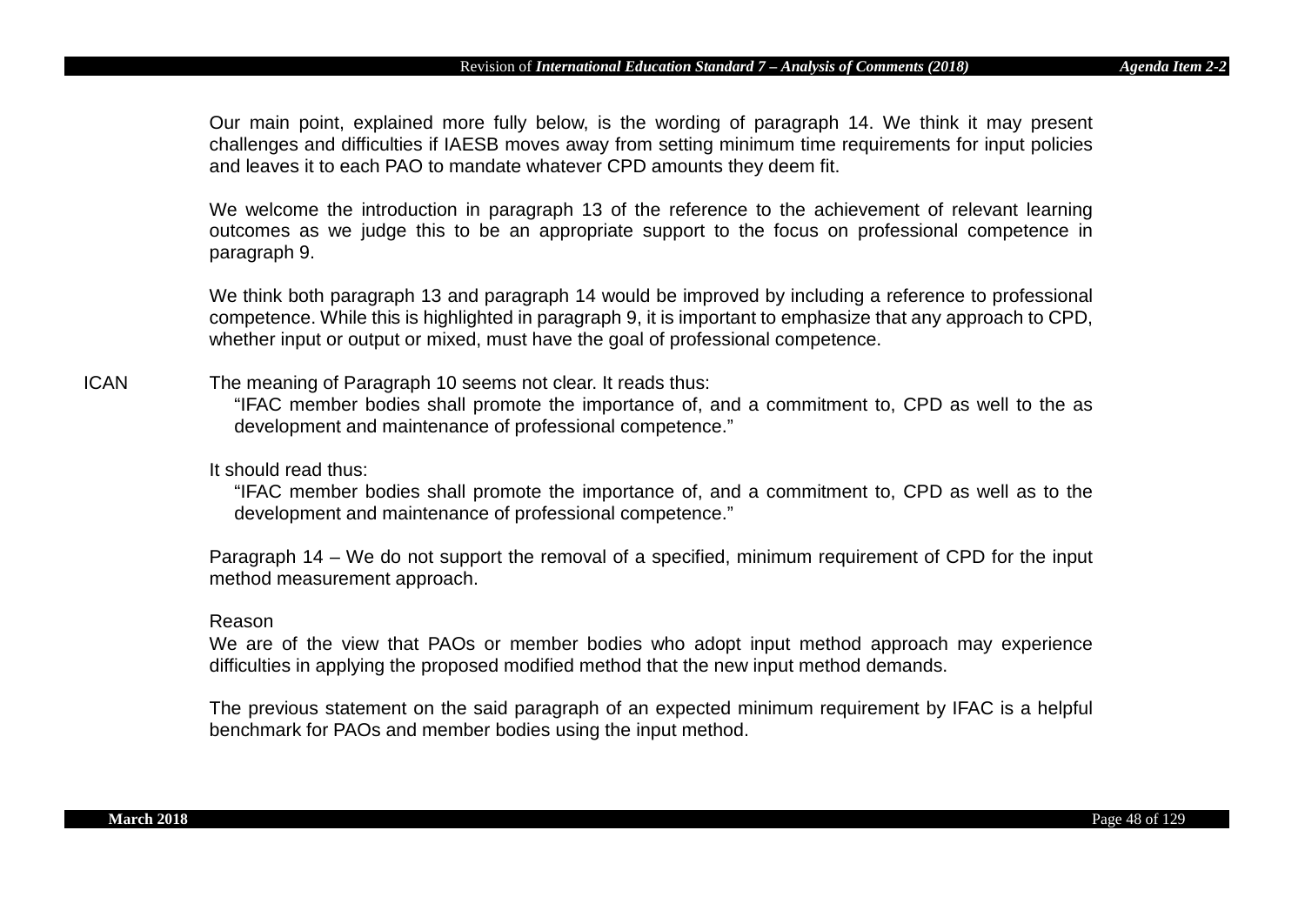Furthermore, many PAOs and regulators have specified a minimum requirement of input hours for assessment and measurement of CPDs for professional accountants and IES 7 should appropriately reflect this.

# ICAS *Paragraph 9* Agreed.

## *Paragraph 10*

The proposed paragraph: 'IFAC member bodies shall promote the importance of, and a commitment to, CPD as well to the as development and maintenance of professional competence' is unclear with grammatical errors.

The meaning is also unclear.

More appropriate wording may be considered as:

'IFAC member bodies shall demonstrate a commitment to CPD for professional accountants as it provides for maintaining and developing their professional competence through promoting the value and variety of planned CPD opportunities available'

IFAC member bodies shall communicate the importance of CPD for professional accountants as it provides for maintaining and developing their professional competence through promoting the value and variety of planned CPD opportunities available.

Note: Further comments on Question 3 that relate to A4 guidance.

## *Paragraph 11*

Agreed although we suggest that the last bit of the paragraph is revised to read 'in meeting their personal responsibility to undertake CPD that maintains their professional competence'.

*Paragraph 12*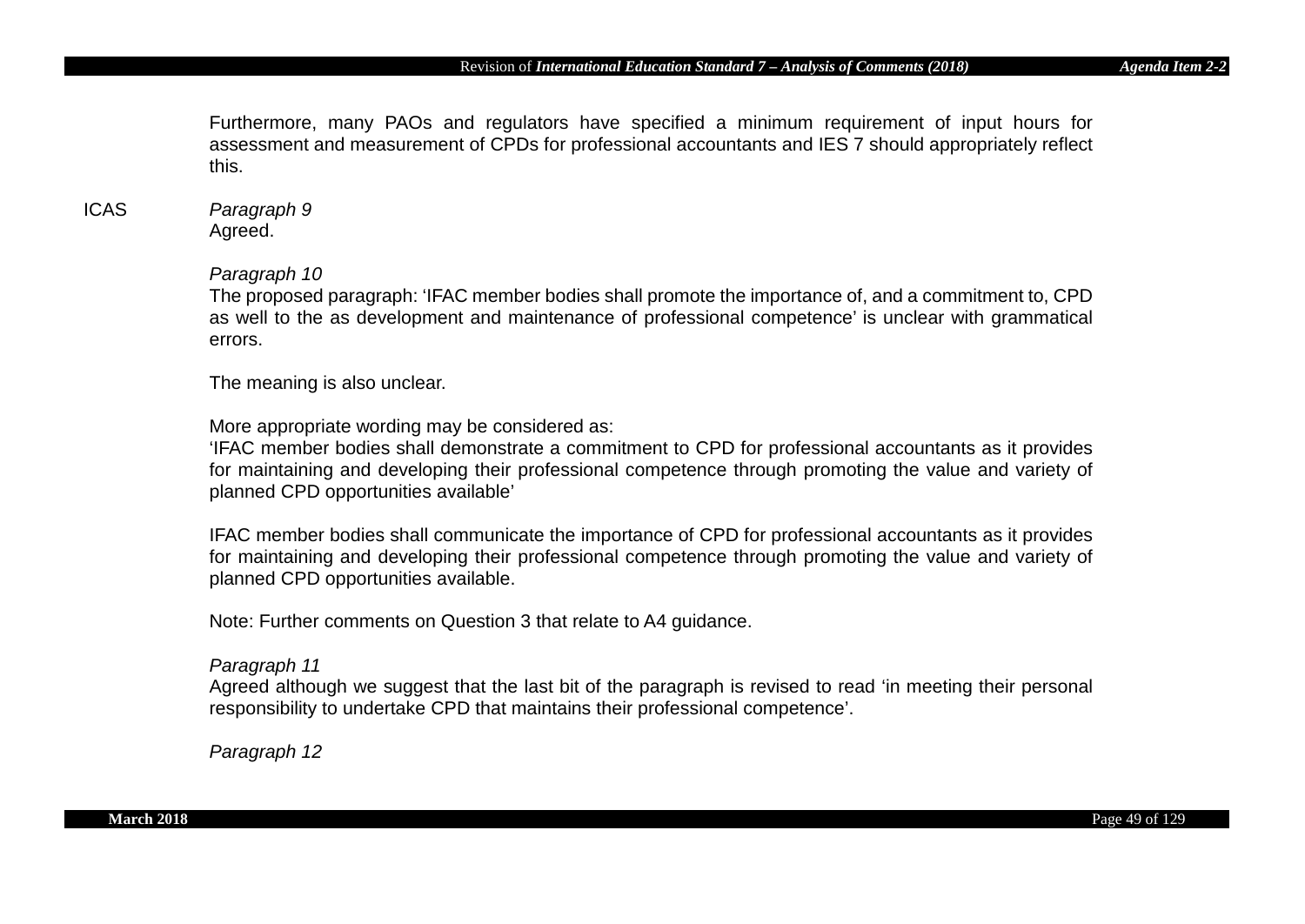Agreed.

# *Paragraph 13*

The current paragraph expresses learning outcomes as more significant than an assurance-based approach that measures and verifies competence. This could be interpreted as a reduction in standards and as such, we would suggest that if the learning outcome was expressed as what the professional accountant had gained from the learning outcome and had applied to maintaining and developing their competence then this could be viewed as more developmental in terms of CPD, providing assurance that a professional accountant is technically and professionally competent for the role they are performing.

Proposed change to: 'IFAC member bodies using an output-based approach shall require professional accountants to demonstrate what had been gained from the achievement of learning outcomes and how these have been applied in developing and maintaining professional competence relevant to their role and professional responsibilities'.

## *Paragraph 14*

An alignment of the minimum requirement for verifiable CPD between both output and input approaches could help strengthen the value of both approaches and assist those who provide both, although we agree that there doesn't need to be a prescribed minimum amount for an output-based approach.

The focus upon learning outcomes for both approaches should be made clearer and, given our comments for paragraph 13, this could ensure consistency between both approaches to ensure how the learning gained and applied because of the activity, is shown to develop and maintain the professional competence relevant to their role and professional responsibilities.

We suggest that for those IFAC member bodies implementing an input-based approach, the requirement for professional accountants to complete a minimum specified amount of CPD (in hours, equivalent learning units, or as relevant professional development activity) should remain.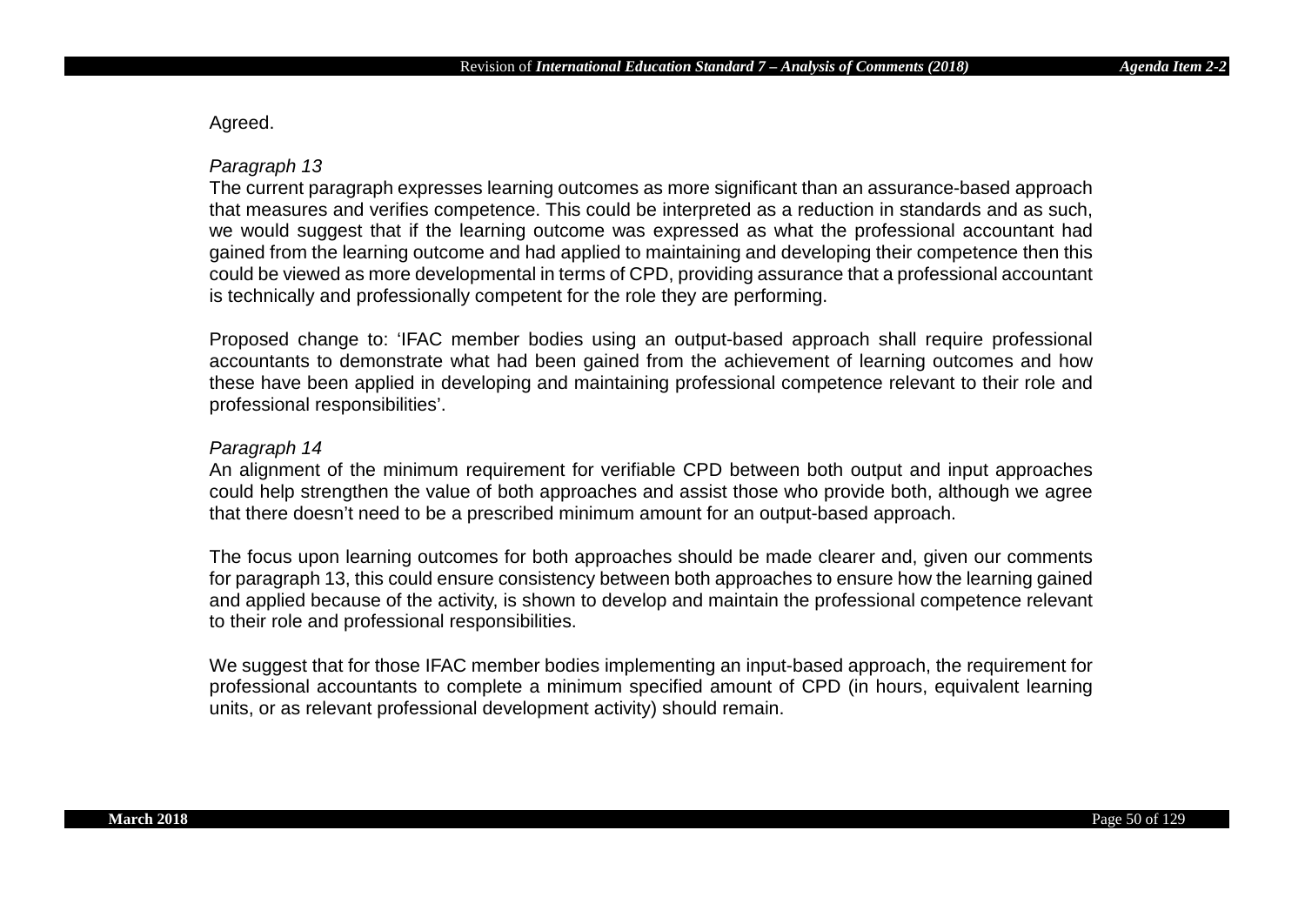'Proposed change to: 'IFAC member bodies using an input-based approach shall require each professional accountant to complete a specified amount of learning and development activity that meets at least the following:

- a) Complete 20 hours (or equivalent learning units) of relevant professional development activity in each year or 60 hours in each rolling three-year period;
- b) Measure learning activities as they relate directly to the achievement of learning outcomes.

The professional accountant will be required to demonstrate what had been gained from the achievement of these learning outcomes and how these have been applied in developing and maintaining professional competence relevant to their role and professional responsibilities'.

It is suggested that additional guidance in section A22 could state the minimum number of hours of CPD activity required over a specified period of time.

We suggest reinstating the current paragraph 15 with the following changes, this paragraph having been removed from the exposure draft:

- a) Complete a pre-determined number of hours (or equivalent units) of learning or relevant professional development activity of no less than 20 hours in each year, or 60 hours in each rolling three-year period, of which a portion could be verifiable.
- b) Remove
- c) Retain as 'Measure learning activities to meet the above requirements'.

Paragraphs 15-17 Agreed.

ICAZ Generally, the requirements in the above-mentioned paragraphs are clear and appropriate within the overall context of IES. However, we propose inclusion of requirements and explanatory material on how IFAC member bodies can use a combination of an input based and outcome based measurement basis of CPD. There is a possible risk of duplication where IFAC member bodies decide to use both approaches which may then result in strenuous requirements on professional accountants.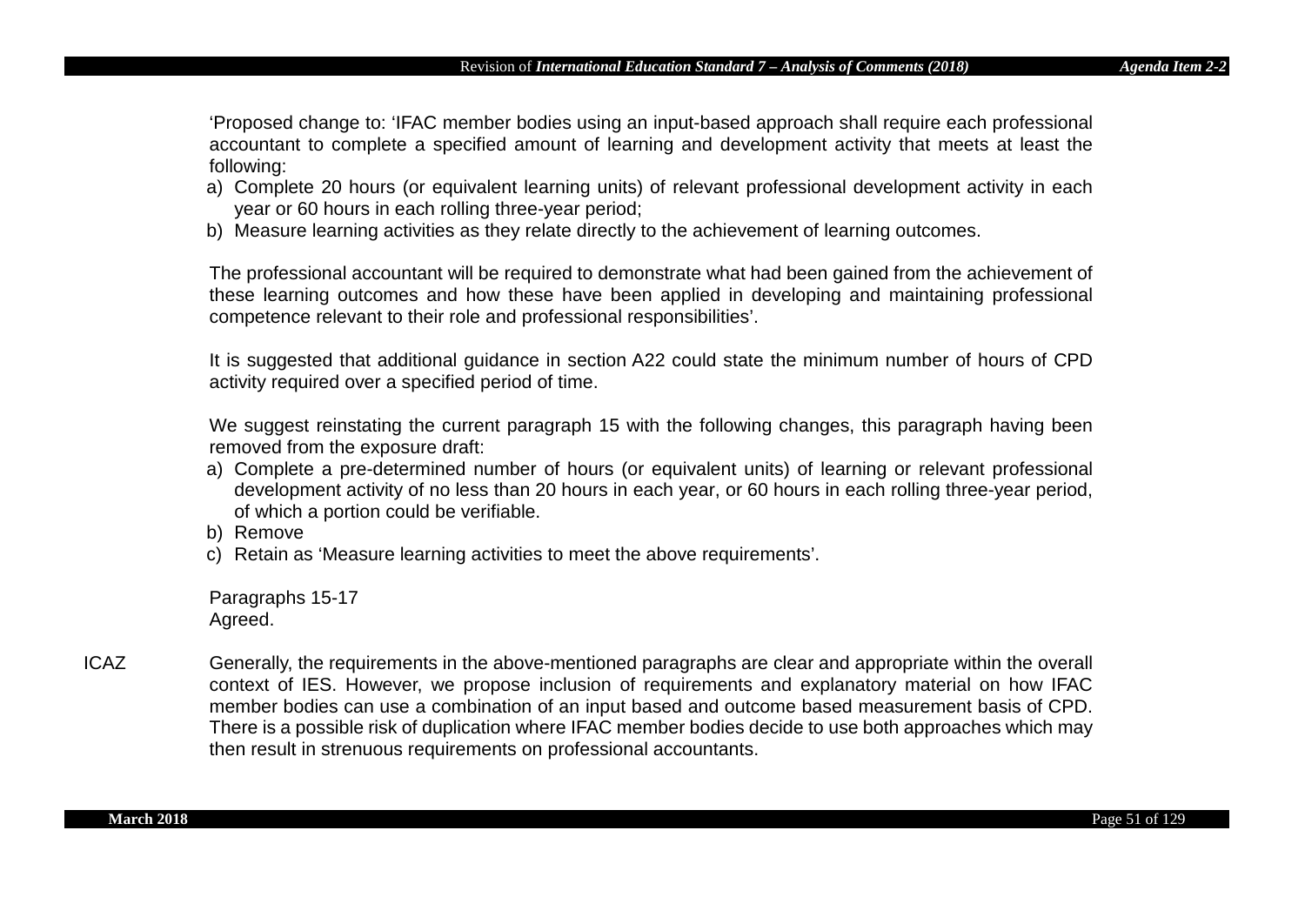ICPAU With the exception of the following paragraphs, the requirements are appropriate and clear:

# *Paragraph 10*

It is not properly written and its meaning is unclear. It should be redrafted to read "IFAC member bodies shall promote the importance of, and a commitment to, CPD as a means of development and maintenance of professional competence."

# *Paragraph 13*

The ultimate goal of CPD is for professional accountants to achieve competence in a particular role. Learning outcomes as proxy for competence, is a lessening of the standard set in the existing IES 7.

Therefore, the proposed change to demonstrate the achievement of learning outcomes is less helpful to IFAC member bodies as it loses the link to the requirement for achievement and maintenance of professional competence.

# *Paragraph 14*

The change to remove a specified, minimum requirement of CPD for the input method is unhelpful. Many IFAC member bodies follow the input method and may be adversely affected by this change.

The statement of an expected minimum requirement by IFAC is a helpful benchmark for all bodies using the input method. In addition, many regulators have specified a minimum requirement of input hours and IES 7 should reflect this where possible.

The lack of a specified minimum requirement may cause conflict between the member bodies and their regulators, especially where regulators have put in place a minimum number of CPD hours or points to be achieved by professional accountants.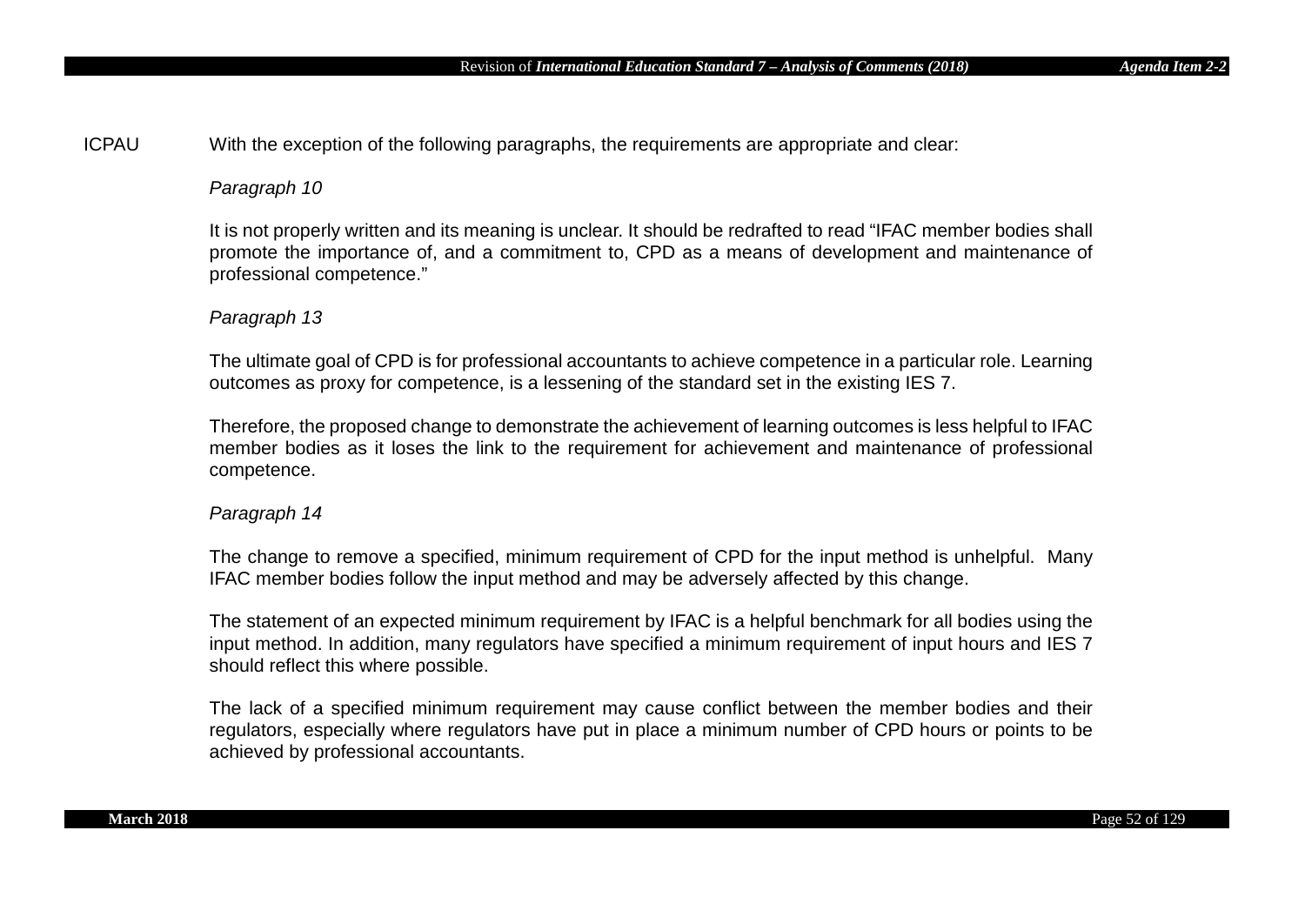IDW With the exception of the matters we address immediately below, we believe the requirements to be appropriate and clear. We will address the most important issue from our point of view first.

#### *Measurement of CPD for an Input-Based Approach*

We note that the requirement in relation to measuring CPD using input-based approaches in paragraph 14 of the proposed standard only refers to IFAC member bodies specifying an amount of learning and development activity without setting a minimum bar for such an amount. While this is certainly principlesbased, we are not convinced that it is in the public interest to cease requiring a minimum level of activity for input-based approaches in the context of those jurisdictions where solely output-based approaches are likely not to be implementable due to the reference to input-based measures (e.g., hours of structured or verifiable CPD) in law, regulation or professional requirements of IFAC member bodies. Furthermore, although solely output-based approaches are contemplated in the standard, to cease requiring a minimum amount of activity for input-based approaches sends the wrong message about the importance of CPD to members of the profession. This is because the cost in terms of the likely amount of time expended by members of the profession to meet the learning outcomes is an important consideration when designing an output-based approach (whether designed by a member body or by a member) – that is the amount of CPD activity is always subject to cost-benefit considerations, even for output-based approaches. The amount of input-based activity specific in a standard is therefore an important underlying factor for consideration even when solely an output-based approach is applied.

We recognize that there are different means for measuring CPD activity using an input-based approach. However, paragraph A22 of the proposed standard does clarify that the common factor among all input-based approaches is their measurement of CPD activity in terms of "hours or equivalent learning units". A requirement specifying a minimum CPD activity could therefore refer to "hours or equivalent learning units" as extant IES 7 did. Furthermore, we regard it to be important that, if a minimum level of hours or equivalent learning units needs to be required for input-based approaches to CPD, then there needs to be an accompanying minimum requirement for some or all of the CPD to be supported by verifiable evidence.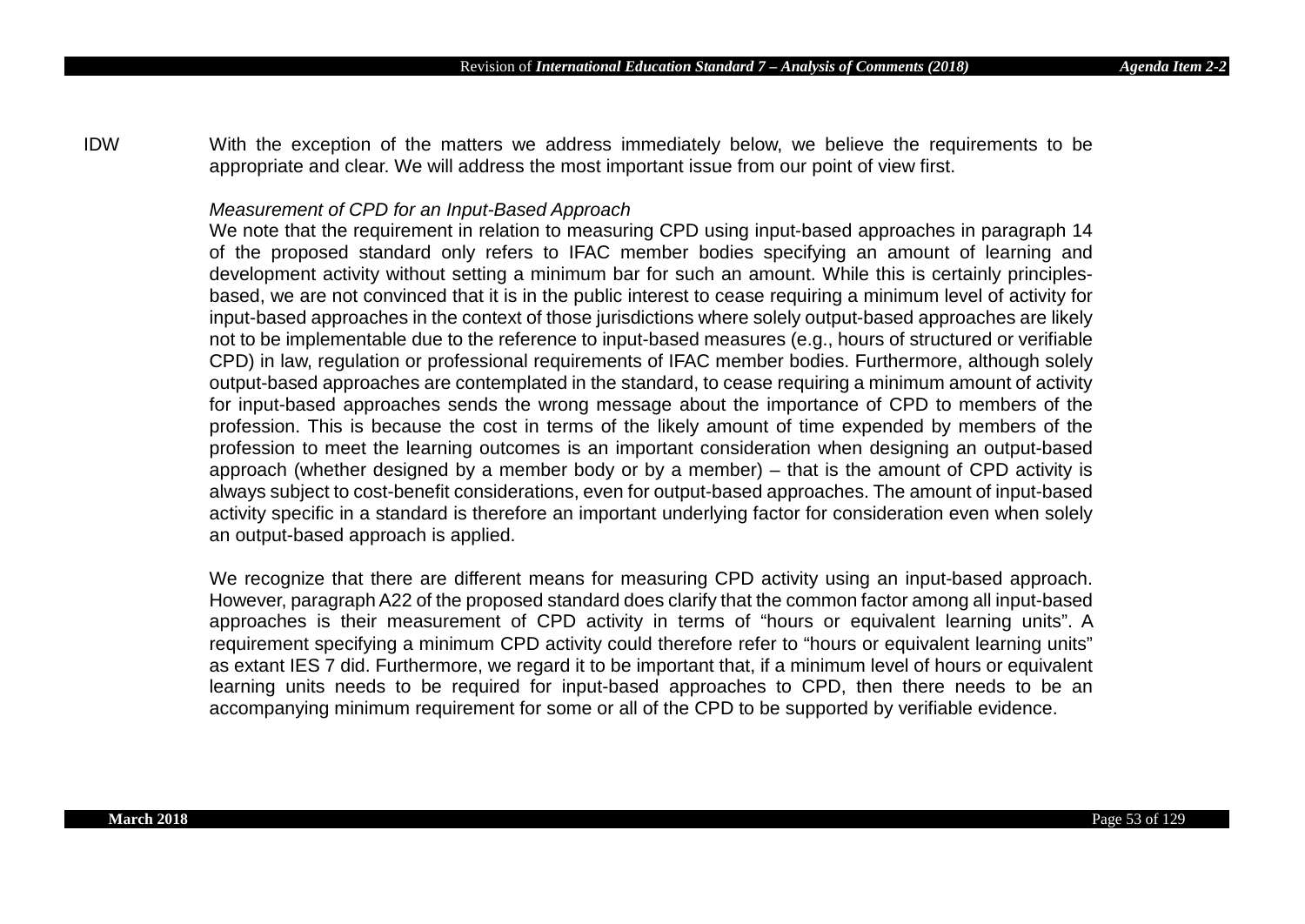We therefore recommend that the IAESB retain its current requirement in extant IES 7 for 120 hours or equivalent learning units in each rolling three-year period, of which 60 hours must be verifiable, and 20 hours or equivalent learning units in each year.

#### *Other Issues in the Requirements*

We note that the definition in the Glossary of Terms (and repeated in paragraph 2 of the proposed standard) of CPD is "learning and development that takes place after Initial Professional Development (IPD), and that develops and maintains professional competence to enable professional accountants to continue to perform their roles competently". Given this definition, there are a number of paragraphs in the introduction and in the requirements that include redundant wording that refer to CPD and then add words about what CPD is. Such redundancy not only lengthens the standard unnecessarily, but also results in some logical issues in terms of what the sentences then actually mean. The paragraphs in the introduction and requirements where we have identified this problem include paragraphs 1, 5, 9, and 11. For example, paragraph 9 could be redrafted to simply state "IFAC member bodies shall require all professional accountants to undertake and record CPD." The words "that develops and maintains professional competence relevant to their role and professional responsibilities" are actually already covered in the definition of CPD. There may be similar issues in the explanatory material and we therefore suggest that the IAESB review the wording therein (see for example, paragraph A6).

IRBA The requirements are appropriate, clear and principle-based. Based on the reading of the proposed standard, it is clear that the Board has steered away from being prescriptive. For example, the current standard prescribes the number of hours that professional accountants ought to complete in a given cycle if they are on an input-based approach. The proposed standard is leaving it to the IFAC member bodies to determine their own requirements. This allows IFAC member bodies in different jurisdictions to set requirements that are more relevant and appropriate for their jurisdictions. However, while the requirements have steered away from requiring measurement based on hours, the explanatory material still refers specifically to hours as an input measure, and while this measure should only serve as an example, it might drive the same behavior which the board had hoped to change. The proposed standard does not give sufficient direction or guidance to member bodies that have opted to use the input-based approach, as it still refers to units which must be determined by the member body (which could, again, be hours).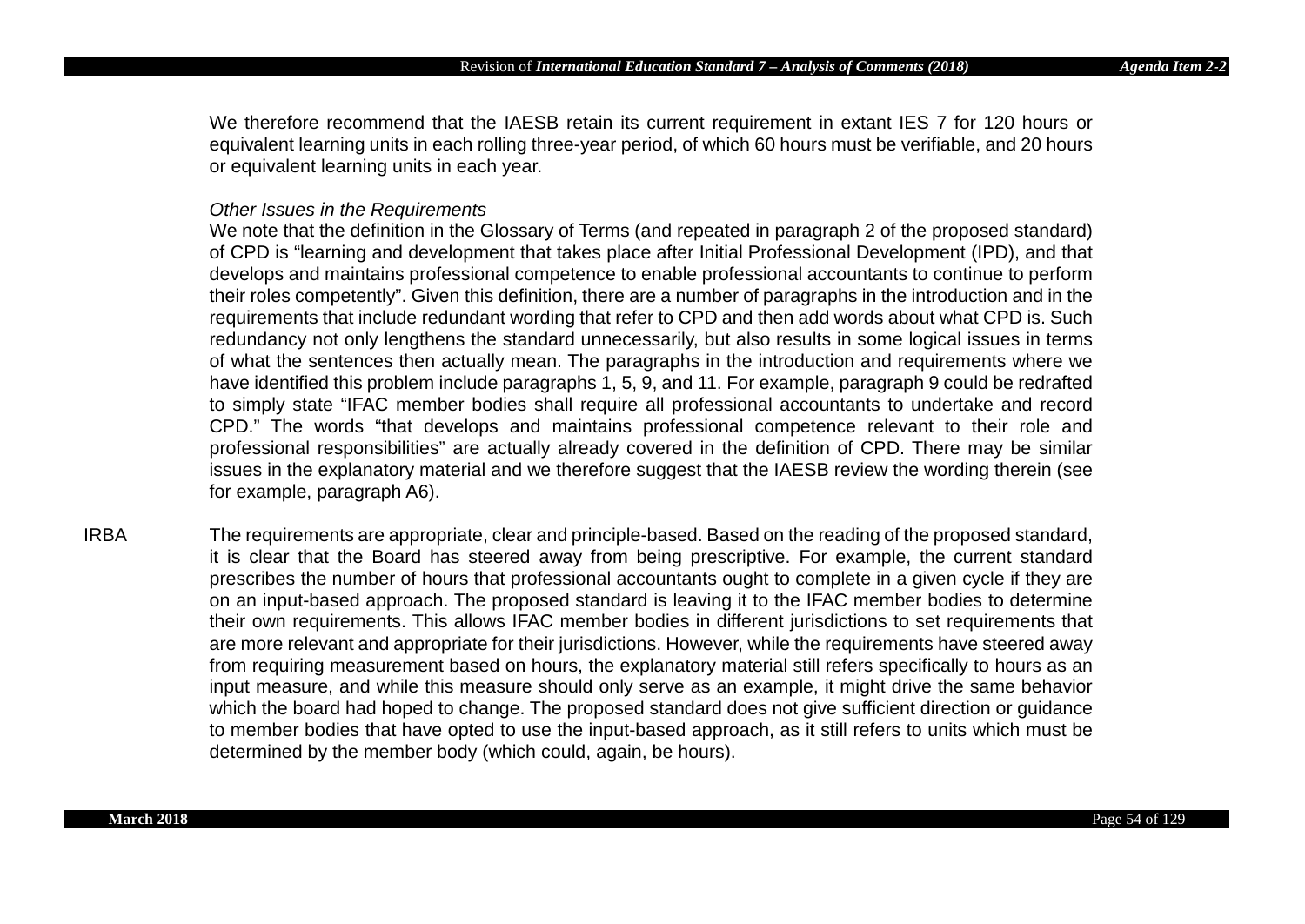ISCA Paragraphs 12 to 17 have simplified the requirements on measurement, monitoring and enforcement of CPD. It is good to know that the input-based approach has been retained and it is clear that IFAC member bodies can still choose the input-based approach which allows flexibility for a practical approach to comply with a CPD standard. We feel that while the move towards an output-based measurement approach is a necessary step forward, there are still benefits of input-based measurement approach of being directly measurable and for measurable inputs are good sources of primary evidence of participation in CPD activities.

> For Paragraphs 12 and 13, there can be greater clarity that IFAC member bodies shall also establish the depth of details required of professional accountants in demonstrating the learning outcomes, and to have the authority to seek verification of these learning outcomes to a reliable source e.g. the professional accountant's employer.

> We suggest the inclusion of paragraph A13 to highlight the need to read *IES 8, Professional Competence for Engagement Partners Responsible for Audits of Financial Statements (2016)* together with paragraph 9 Requirements: CPD for All Professional Accountants, in view of the significance of the audit engagement partner role to the public interest.

**Paragraph 9: IFAC** member bodies shall require all professional accountants to undertake and record CPD that develops and maintains professional relevant to their role and professional responsibilities. Given the significance of the audit engagement partner role to the public interest, IFAC member bodies shall require professional accountants performing the role of an engagement partner to develop and maintain professional competence by demonstrating the achievement of learning outcomes and by undertaking CPD, as set out under *IES 8, Professional Competence for Engagement Partners Responsible for Audits of Financial Statements (2016).*

Please see suggested amendments to Paragraphs 10 and 13 below:

**Paragraph 10:** IFAC member bodies shall promote the importance of, and a commitment to, CPD as well as to the as development and maintenance of professional competence.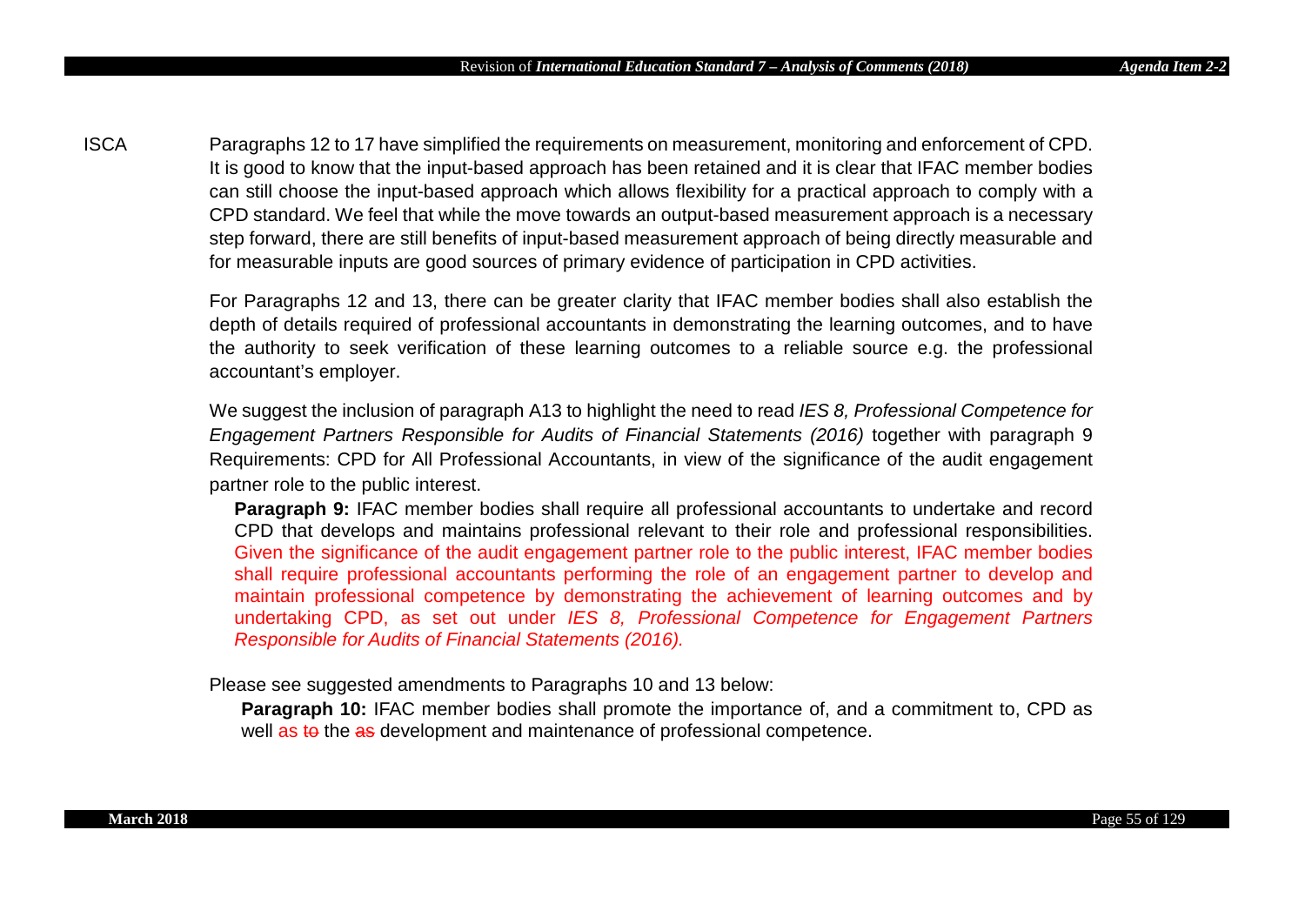**Paragraph 13:** IFAC member bodies using an output-based approach shall require professional accountants to demonstrate the achievement of learning outcomes relevant to their roles and professional responsibilities.

JICPA They are appropriate and clear.

Knowledge Equity Yes, the requirements of paragraphs 9-17 are appropriate and clear. Knowledge Equity also agrees that the approach of these requirements remain primarily principles-based.

> However, we are concerned about the unintended consequences related to the ability of a member body to choose the measurement approach it would use. Throughout the exposure draft, emphasis is placed on the need for professional accountants to identify their own learning and development needs. Specifically, the CPD framework covered in paragraph A9 emphasises the role that individual professional accountants will play in planning, undertaking and reflecting upon CPD.

> We believe that the ability of member bodies to choose one measurement approach over another would directly affect and/or influence the ability of individual accountants to choose and develop their own CPD activities related to their roles. That is, the measurement choice permitted to member bodies may directly limit, or be perceived to limit, the choices of valid learning and development activities that individual accountants can choose from, especially for member bodies that adopt the input-based approach in isolation. With the primary objective of ensuring professional accountants develop and maintain the necessary professional competence to perform their roles and meet stakeholder needs, there doesn't seem to be any direct relationship from this objective to the input-based approach described in paragraph 14. While undertaking a specified time period of learning and development activity can improve performance or competence, there is no basis upon which to measure or validate that performance or competence.

Accordingly, we believe that an output-based approach is far superior to an input-based approach.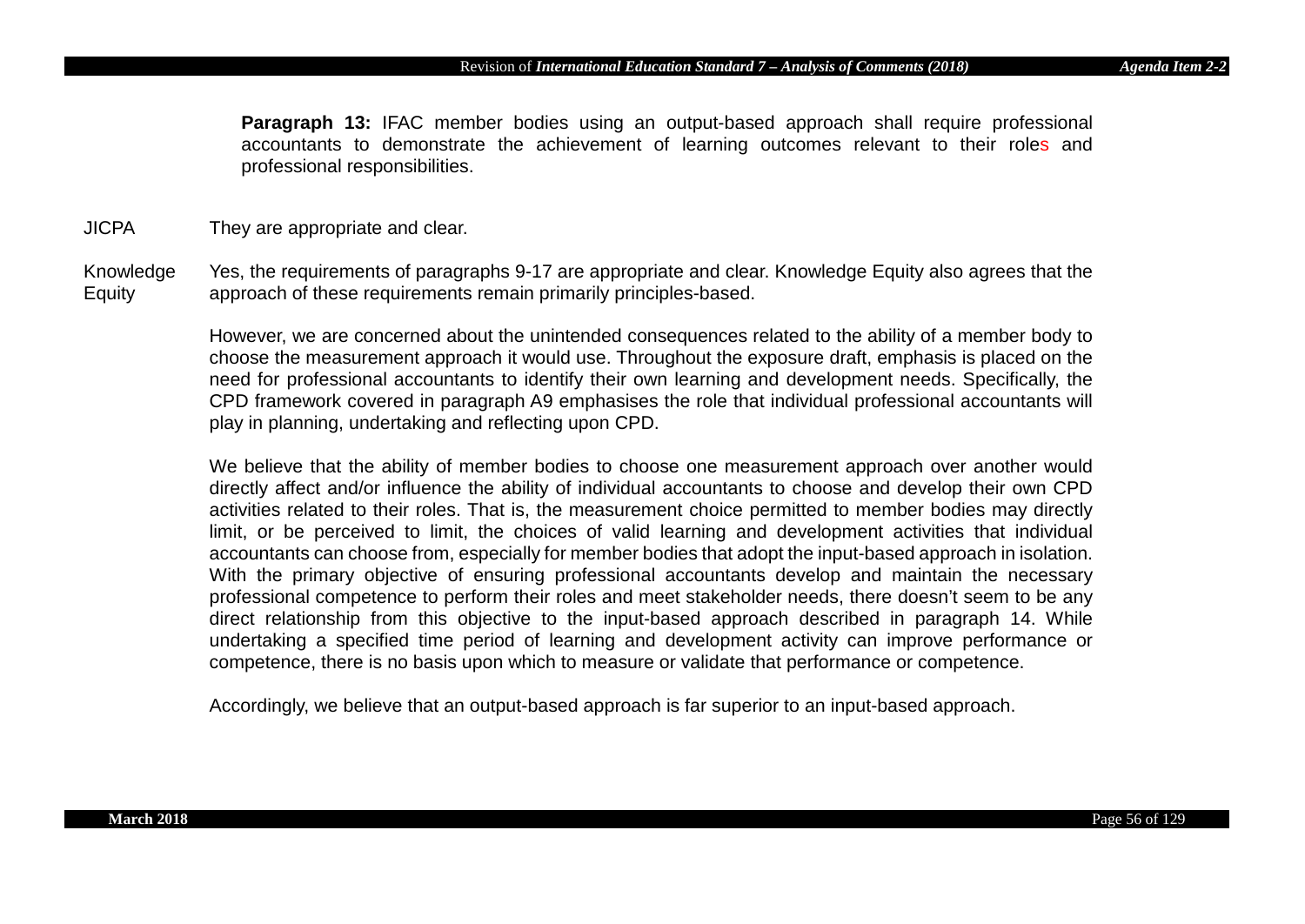Over the years, professional accountants have perceived CPD activities to be a 'tick-the-box' exercise and attending training without necessarily learning anything in order to simply comply with CPD requirements.

To change this perception, member bodies should adopt a more output-based measurement model for verifiable CPD evidence, as a minimum. In this way, both measurement models would be used by all member bodies, but for verifiable evidence that learning has taken place, there must be measurement in the form of an assessment, evaluation or demonstration, as per the output-based approach.

We are also concerned about the inconsistent quality of CPD activities that would be undertaken across different member bodies. Generally, those that adopt an output-based measurement model will achieve higher quality CPD activities undertaken by its members in comparison to member bodies that adopt only the input-based approach. This will consequently also place an unfair cost and compliance burden on professional accountants belonging to different member bodies – especially when those member bodies service the same country or jurisdiction.

Suggestion: We recommend that member bodies be required to adopt both an input-based and an outputbased measurement model. Therefore, the ability for an IFAC member to solely establish an input-based approach (as described in paragraph 12) should be removed and we recommend a strong move towards the output-based approach only in future. Further to this, where the input-based approach is used in combination with the output-based, only certain types of CPD activity (e.g. providing on-the-job training or mentoring), should be allowed to use the input-based approach in isolation. Other learning and development activities (e.g. educational programs and training events) should be required to have an element of output-based approach in measuring the CPD undertaken.

Verifiable evidence required by member bodies in respect of paragraph 15 should be limited to only an outputbased measurement approach as this would confirm the achievement of learning objectives, aid in changing the perception of CPD activities by professional accountants and promote consistency across member bodies.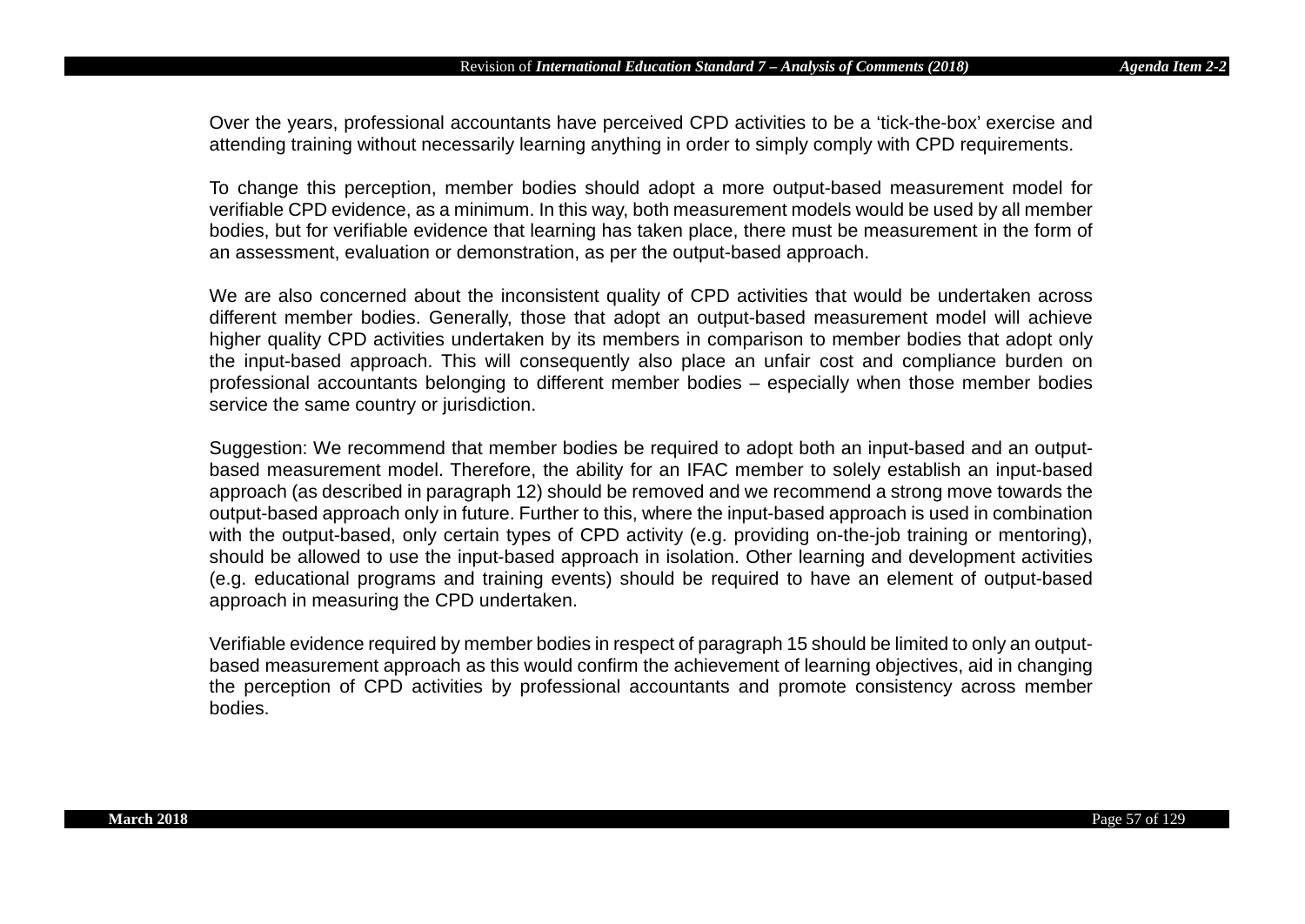- KPMG The requirements are clear. We note that previously the minimum amount of hours of learning and See response of development activity for the input approach was specified in IES 7. The revised standard states that a Question 6 of this specified amount of learning and development shall be required. We comment on this further in question 6. section
- NASBA NASBA has concerns about paragraph 17 which states that "IFAC member bodies shall undertake processes for measuring, monitoring, and enforcement of CPD on a regular basis." The explanatory guidance does not define "a regular basis" and we are concerned that the period for measuring, monitoring, and enforcing CPD be sufficiently short (for example one to three years) to bring a professional accountant back into compliance if problems arise. We also note that the exposure draft drops the language in the current paragraph A25 suggesting reporting cycles of one to five years.
- PAFA With the exception of the following paragraphs, the requirements are appropriate and clear:

Paragraph 10 does not read well and its meaning is unclear;

Paragraph 13 – the change to demonstrate the achievement of learning outcomes is less helpful to IFAC member bodies as it loses the link to the requirement for competence. The ultimate goal of CPD must be competence in a role and a learning outcome as a proxy for competence is a lessening of the standard set in the existing IES7.

Paragraph 14 – the change to remove a specified, minimum requirement of CPD for the input method is unhelpful. The view of PAFA member bodies who follow the input method is that this changed requirement may weaken the position of a number of professional bodies. The statement of an expected minimum requirement by IFAC is a helpful benchmark for all bodies using the input method. In addition, many regulators have specified a minimum requirement of input hours and IES7 should reflect this where possible. PAFA member bodies following the input method are concerned that the lack of a specified minimum requirement may cause conflict between the member bodies and the regulators.

PWC We believe the revised requirements are appropriate and clear subject to the following observations: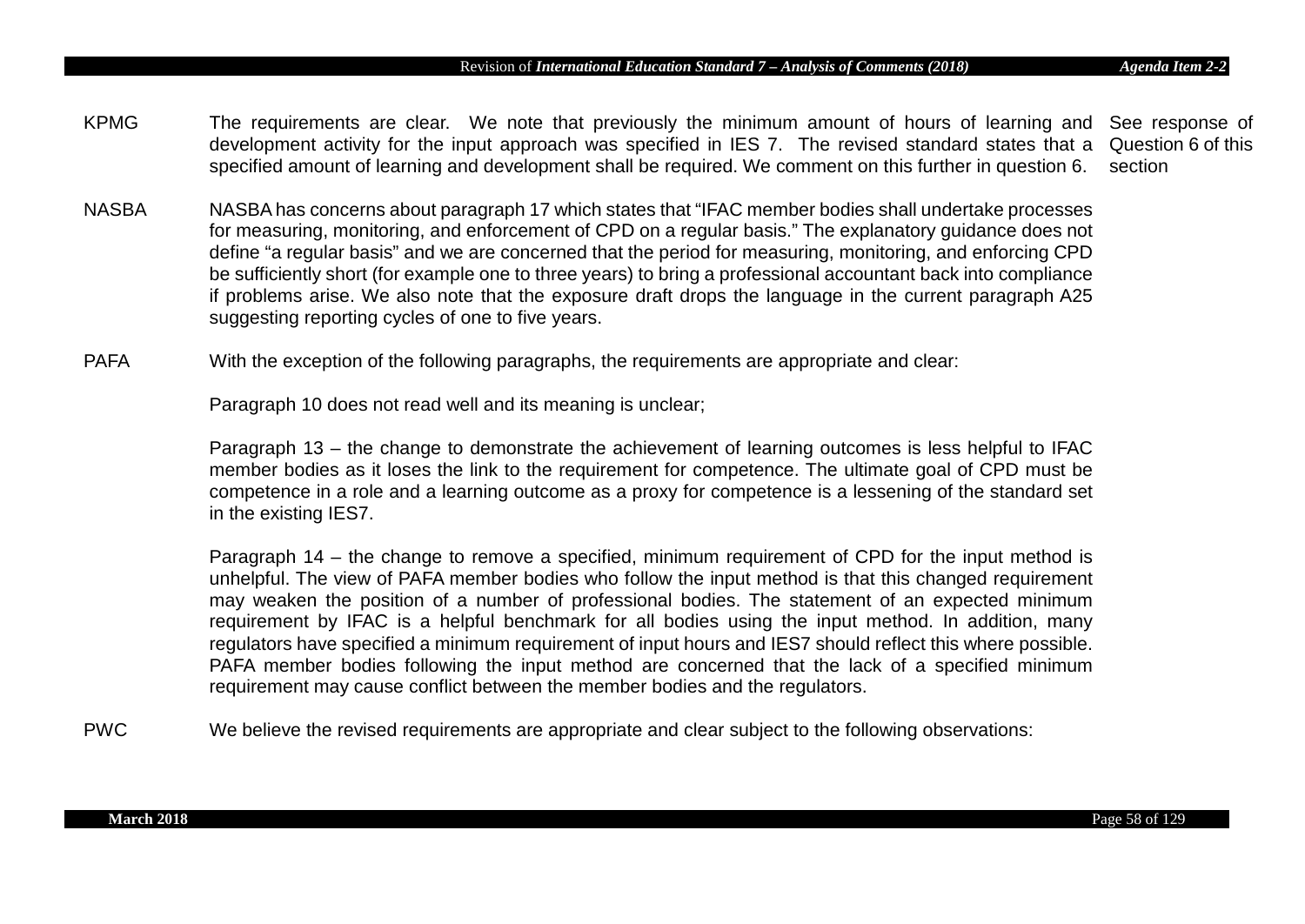# *Removal of the prescribed minimum number of hours when using the input-based approach*

None of the issues cited in the explanatory memorandum refer to a request or need for removal of the prescribed minimum number of hours. We are concerned that the proposed revision to remove the prescribed minimum number of hours when using the input-based approach (paragraph 14) has the potential to dilute the effectiveness of IES 7 and may also exacerbate some of the issues that the revisions are designed to address (e.g., the consistency of CPD undertaken by professional accountants).

We believe that removing the prescribed minimum and leaving the flexibility for IFAC member bodies to determine these minimums could result in significant inconsistencies across IFAC member bodies, which will be challenging for global organizations who employ professional accountants subject to the standards of different IFAC member bodies.

# *Requirement to demonstrate achievement of learning outcomes when using the output based approach*

Regarding the proposed output-based approach, we believe it will be difficult to determine and articulate specific and relevant learning outcomes (paragraph 13) for experienced professional accountants who have completed their initial professional development and have a wide range of roles and responsibilities. Therefore, we believe it will be important to develop implementation guidance that illustrates specific and relevant learning outcomes that may be appropriate in these circumstances.

#### *Other*

We noted that the requirements in paragraphs 9, 13 and 14 each refer to the professional accountant's "roles and responsibilities". We did not know whether the addition of "and responsibilities" implies a new consideration in the context of CPD. We note that scope paragraph 4 and explanatory material paragraphs A4 and A6 mention only "roles". We also note that the term "responsibilities" is not defined in the Framework or the Glossary of Terms. Other than the use of "responsibilities" in a different context in IES 5, we do not believe this term is used elsewhere in the Standards. We believe that proposed IES 7 can achieve the intended objectives without the addition of this term. If the addition of this term was intentional, we believe it should be defined and used consistently throughout the proposed revisions to IES 7 and the relevance to other Standards should be considered.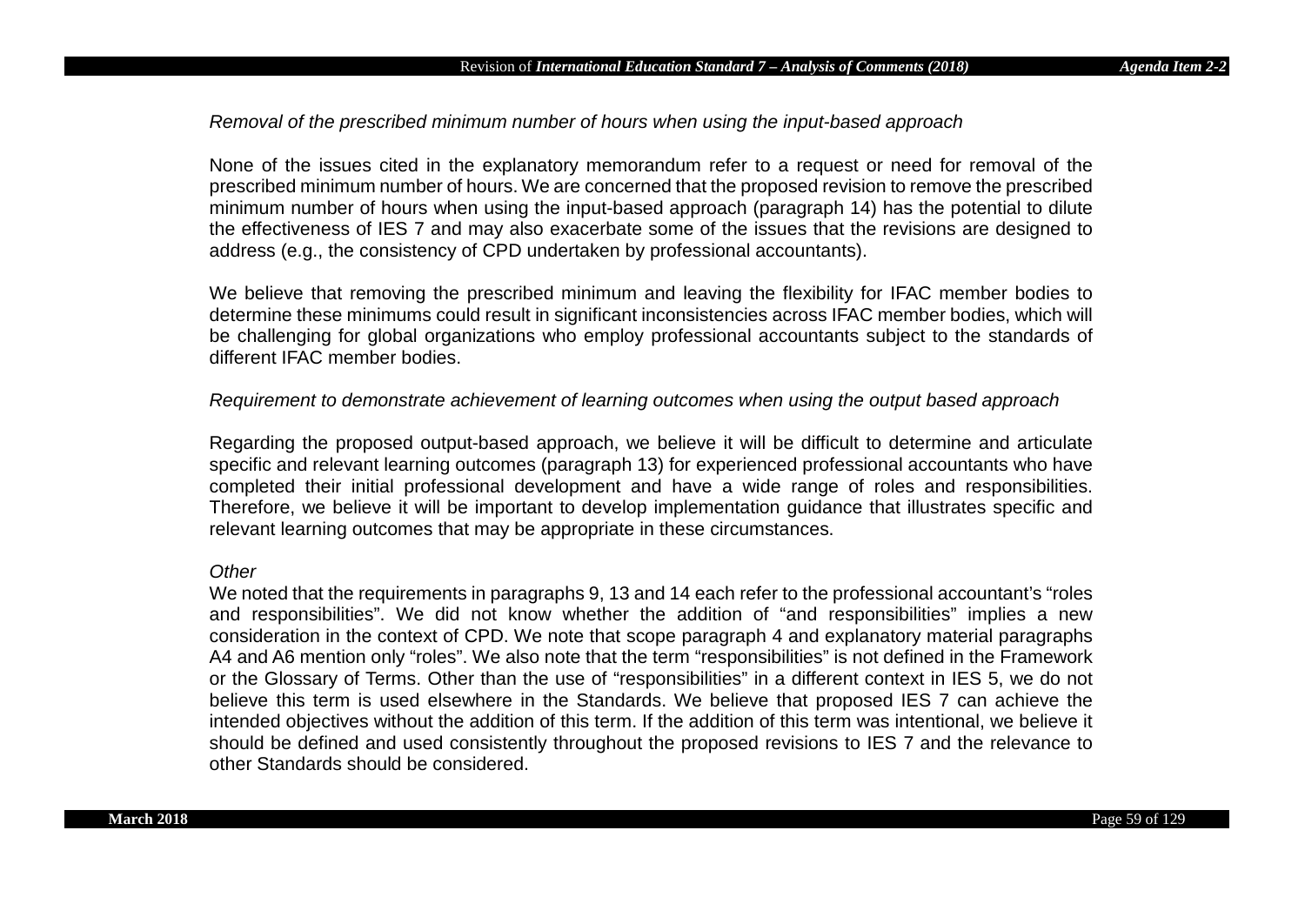Paragraph 12 references measuring CPD but does not seem to mention measuring the quality of such CPD when using the input-based approach. We believe that completing a specified amount of learning and development activity relevant to their role may not necessarily mean that a professional accountant will develop and maintain professional competence if that learning and development activity is not of high quality. We suggest adding a reference to the quality of the learning and development activity to paragraph 14.

We noted a typo in paragraph 10. We believe it should say "IFAC member bodies shall promote the importance of, and a commitment to, CPD as well as to the development and maintenance of professional competence."

#### SAIPA *Paragraph 9.*

This paragraph is clear and appropriate

*Paragraph 10.* This paragraph does not read well and the grammar needs to be fixed.

*Paragraph 11.*  This paragraph is clear and appropriate.

*Paragraph 12.*  This paragraph is clear and appropriate.

# *Paragraph 13.*

The requirement to demonstrate the achievement of learning outcomes is less helpful to IFAC member bodies, as it loses the link to the requirement for competence. The ultimate goal of CPD must be competence in a role and a learning outcome as a proxy for competence is a lessening of the standard set in the existing IES7.

*Paragraph 14.*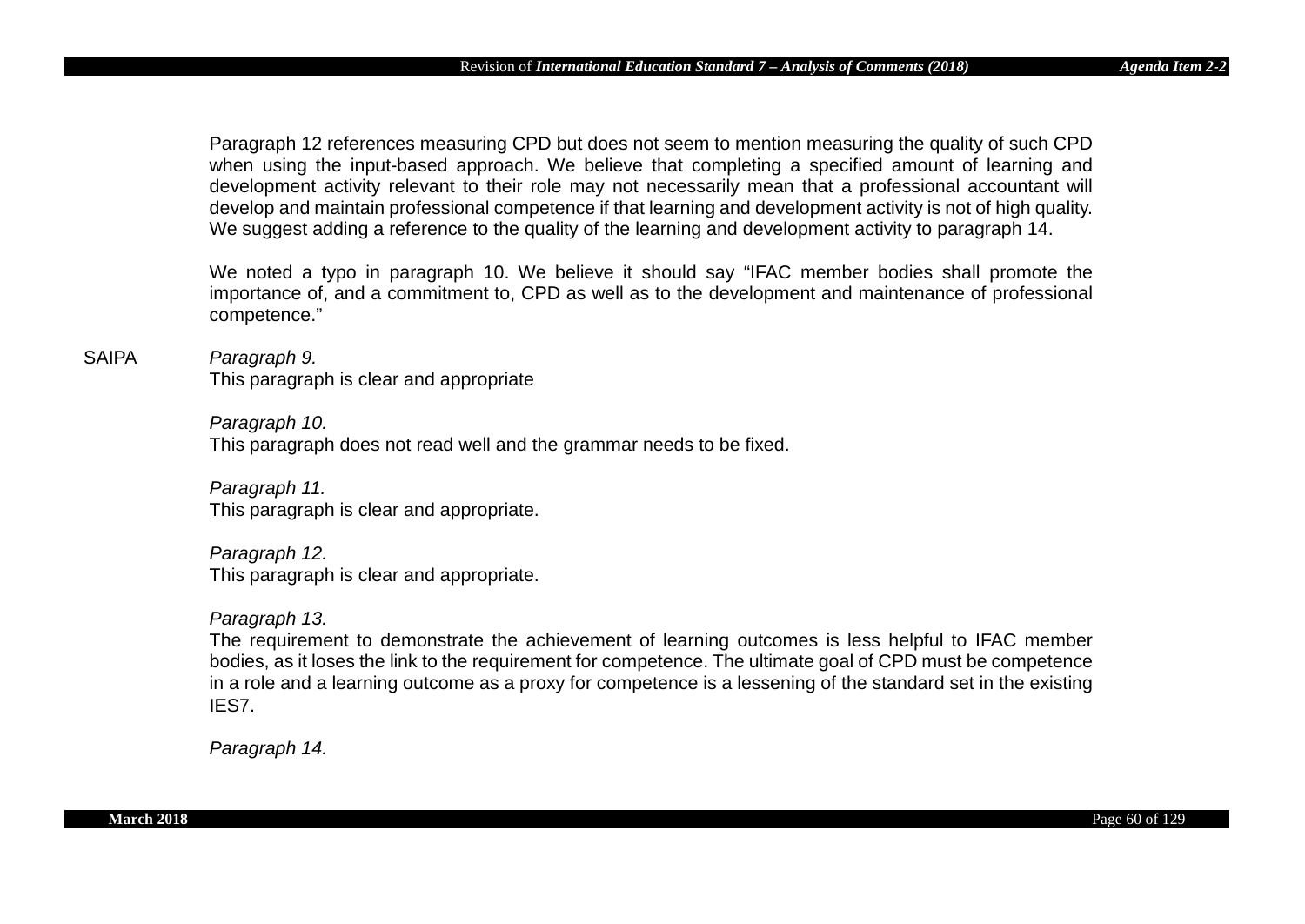The change to remove a specified quantifiable minimum requirement of CPD for the input method is unhelpful. Our view as SAIPA is that if a PAO follows the input method this proposed amendment may make it difficult to apply uniform standards across member bodies thus making it subjective to determine compliance and non-compliance with CPD requirements. The indication of a specified expected minimum requirement by IFAC is a helpful benchmark for all bodies using the input method. Furthermore the different regulators in different countries are using a specified number of CPD points as a requirement which has in most cases been based on the IFAC pronouncements. It will now be difficult to meet such regulatory requirements.

# TURMOB Yes

WPK With the exception of the matter of measurement of CPD addressed above, the requirements seem Please see appropriate and clear. section above on

*General Statements of Concern and Related Matters for Consideration*

# **Question 3. Are there any additional explanatory paragraphs needed to better explain the requirements of the proposed IES 7 (see Appendix 1)?**

AAT Shand addition, the examples provided at A27 as verifiable evidence that could be used to demonstrate learning SPlease see outcomes that have been achieved under an output-based approach could be perceived to be a definitive response to list. In monitoring compliance with its existing output-based CPD scheme AAT has observed that its membership has demonstrated a wide variety of activities that have fulfilled the requirement of developing and maintaining the professional competence necessary to perform their roles, all of which following the framework AAT has in place aligned to that detailed at A9. On that basis AAT is of the view that the way this question 2.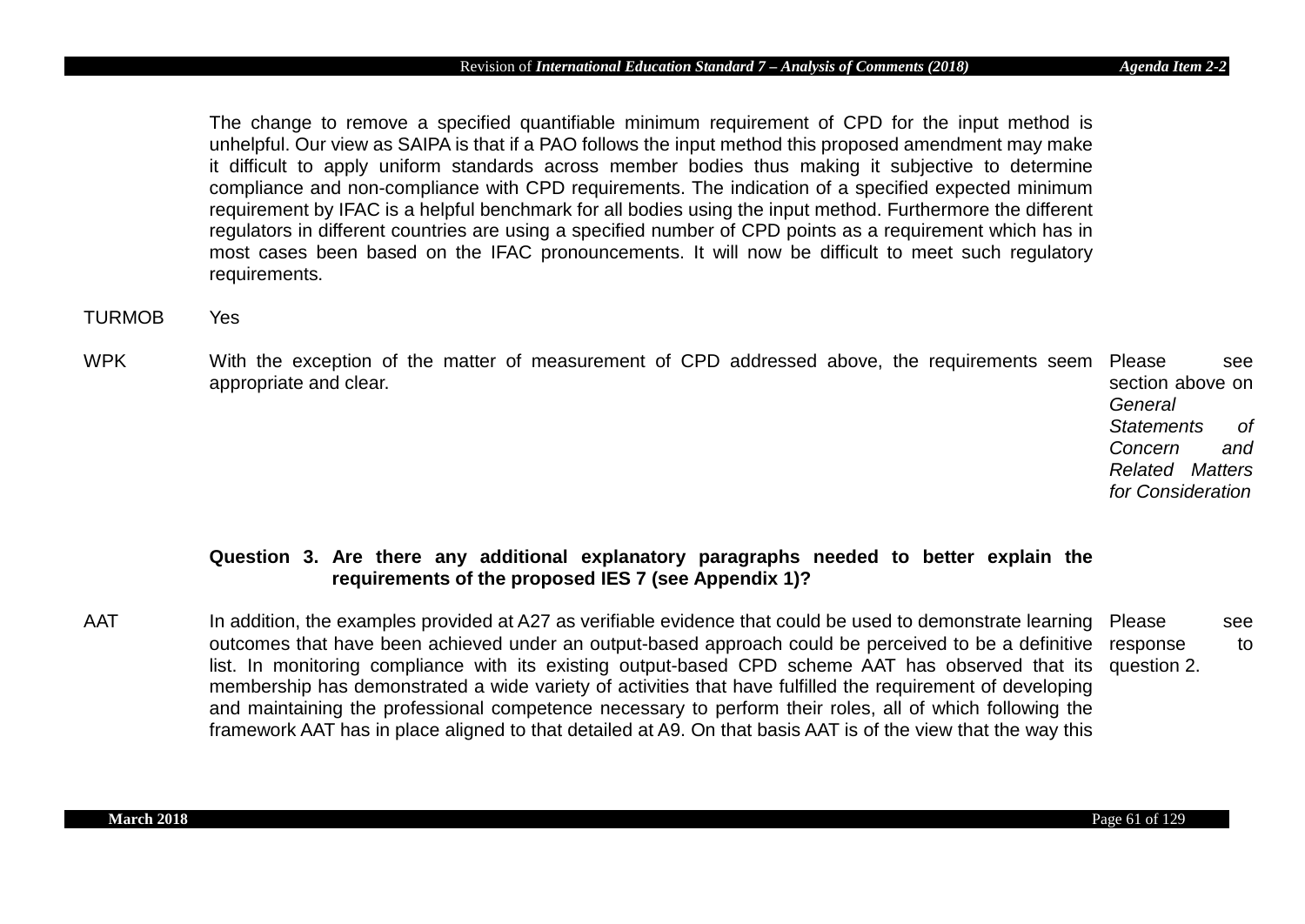is presented could benefit from being softened in order to provide scope for flexibility which reflects the reality of the way in which many professional accountants will approach their CPD obligations.

Furthermore, the emergence of new technologies (such as digital credentials and badging) and dynamics such as peer-to-peer endorsement through professional networking platforms represent examples of new ways that verifiable evidence could be obtained that are not included in the list provided at A27. Producing something that could be perceived as a definitive list in the explanatory material runs the risk of the revised IES appearing to be quickly out of date.

ACCA In relation to paragraph 14, guidance on how an IFAC body following the input-based approach or a mix of input and output can set and justify the amount of hours required each year for their members would be a welcome addition to the explanatory paragraphs.

> Guidance on whether different amounts (hours or units) can be set for different classes of membership or by members working in specific areas or sectors would also be welcome.

AICPA We ask IAESB to consider additional clarification within the explanatory material as described below that may result in changes to existing paragraphs or the addition of new paragraphs.

#### *Scope of this Standard-Professional Competence.*

We recommend that IAESB consider additional clarifications to the definition of professional competence in explanatory paragraph A1. The inclusion, of the term "learning outcomes", which is defined in the IAESB Glossary of Terms (2015) as "the content and the depth of knowledge, understanding, and application required for a specified competence area", is a term commonly used in structured learning activities and does not adequately recognize that the majority of learning, or the attainment of professional competence, is achieved through unstructured activities such as on-the-job training, peer-to-peer learning, and mentoring and coaching that play a critical role in competence development. We have previously proposed learning outcomes be redefined, but we also recommend the definition of professional competence omit reference to learning outcomes and instead be defined as: "Professional competence is the ability to perform a role to a defined standard. Professional competence is one's attainment and maintenance of a level of knowledge,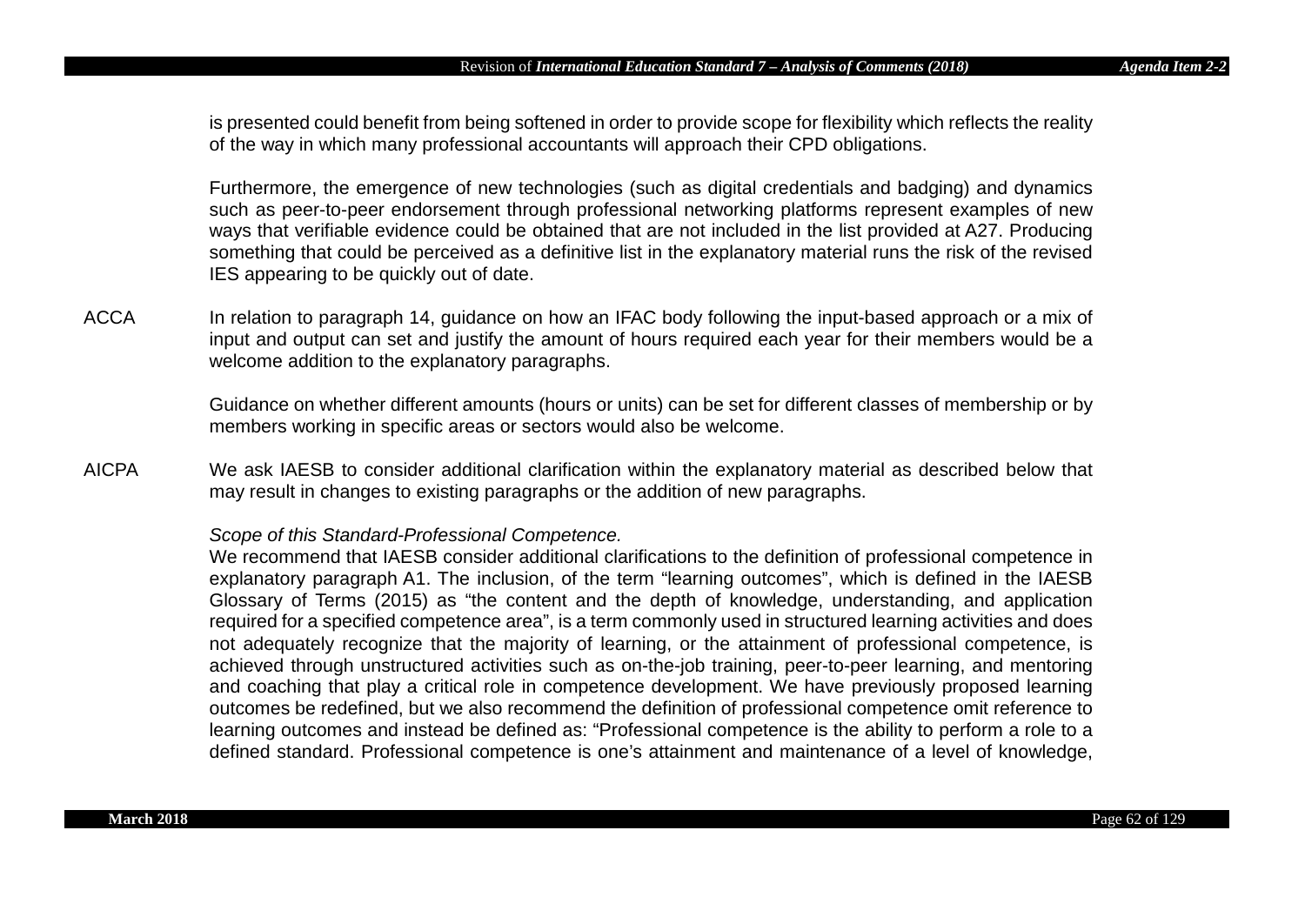skills, values, ethics, and attitudes that enables him or her, as a professional accountant, to render services with facility and acumen. Professional competence goes beyond knowledge of principles, standards, concepts, facts, and procedures; it is the ability to apply such knowledge in one's role appropriately. Professional competence is underpinned by professional values, ethics, and attitudes, and includes a commitment to continuously acquire new skills and knowledge.

## *Scope of this Standard-Lifelong learning.*

We recommend the explanation of lifelong learning in explanatory paragraph A2, which currently references "technical competence" be restated as follows: "Lifelong learning represents the ongoing, voluntary, and selfmotivated pursuit of professional competence and is critical if professional accountants are to meet public interest expectations." We believe professional competence encompasses what IAESB defines as technical competence in the IAESB Glossary of Terms (2015) and that IAESB does not intend to exclude professional skills and professional values, ethics, and attitudes from the explanation of lifelong learning. We believe the use of both terms – professional and technical competence is confusing. We recognize this has implications to other IESs beyond IES 7, but we recommend consideration be given to professional competence being the overarching term and goal of CPD which embodies technical skills, non-technical skills, as well as the necessary values, ethics, and attitudes, which are currently referred to in the IESs with slightly different terminology (e.g. technical competence in IES 2 could be reframed as technical skills and professional skills in IES 3 could be reframed as non-technical skills).

#### *Scope of this Standard-Increased Expectations of Professional Accountants.*

We appreciate the IAESB noting in explanatory paragraph A3 that professional accountants face increased expectations in an evolving world and specifically identifying technological advancements as a cause. Given the rapidly changing business world professional accountants operate in, we recommend IAESB maintain previous extant IES 7 considerations that because of such change "it may be appropriate for IFAC member bodies to periodically review their CPD policies and the application of this IES".

### *CPD for All Professional Accountants-Effective Learning and Development.*

The Association agrees with explanatory paragraph A4 which notes undertaking CPD does not guarantee that all professional accountants will develop and maintain professional competence. Furthermore, we agree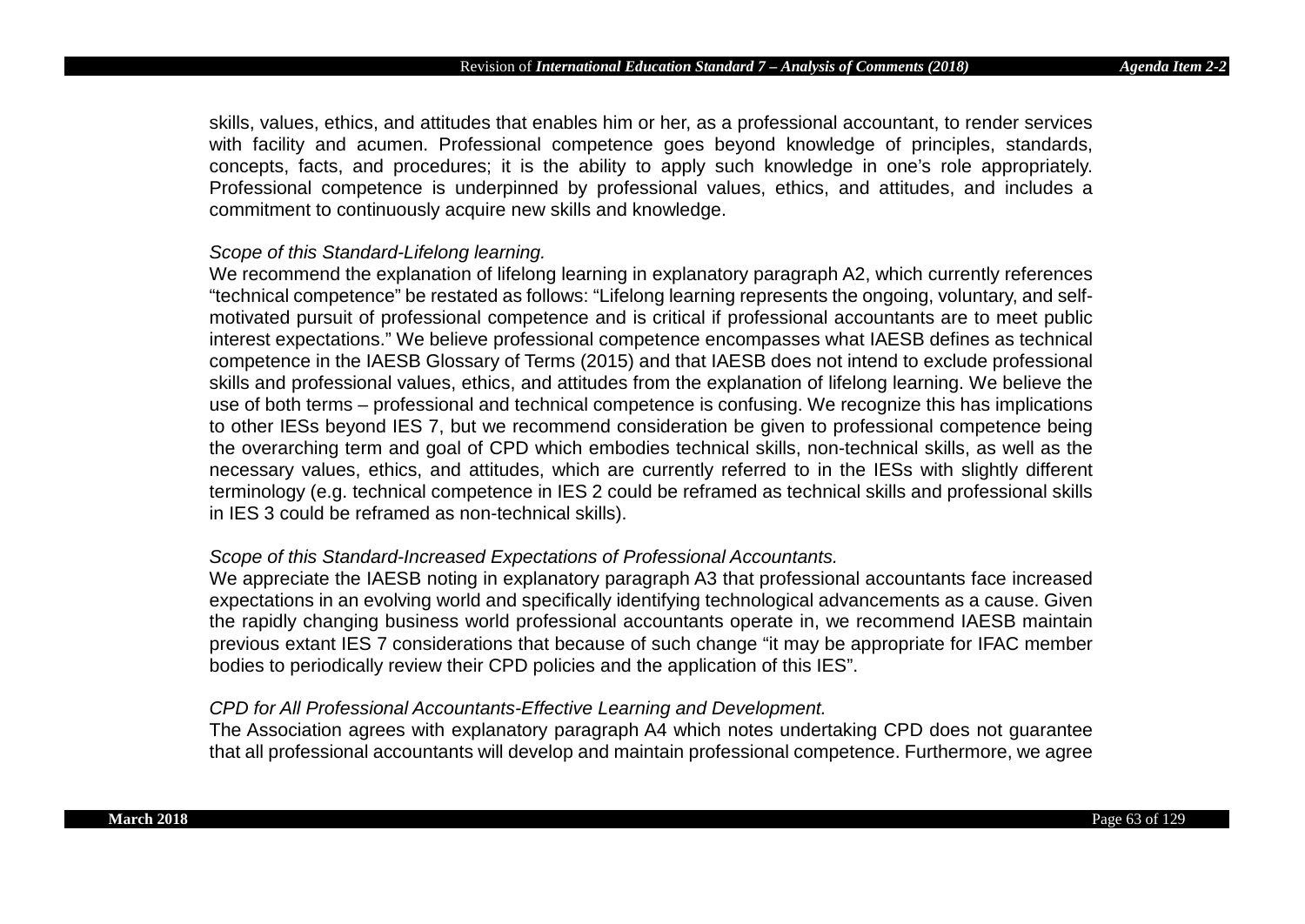with the previous explanations as to why this is the case as included in extant IES 7 paragraph A2 which cited dependence upon the professional accountant's commitment and capacity to learn. As such, we recommend revising explanatory paragraph A8, which currently states "Planned, relevant, and timely CPD leads to effective learning and development …" to "Planned, relevant, and timely CPD facilitates effective learning and development…"

## *CPD for All Professional Accountants-Self-Appraisal.*

IAESB introduces the concept of self-appraisal (explanatory paragraphs A9, A17, and A20), but does not define it within IES 7 or the IAESB Glossary of Terms (2015). Because the IAESB cites in the Explanatory Memorandum (Page 9) that research indicates self-appraisal is critical to the success and efficacy of CPD, the Association recommends IAESB define the term to avoid confusion among IFAC member bodies in implementation of IES 7.

## *CPD for All Professional Accountants-Relevancy.*

The Association recommends IAESB keep IES 7 paragraph A12 extant language which allows IFAC member bodies to rely on the judgment of professional accountants as to the relevancy of CPD activities. The extant standard read, "Alternatively, they may choose to rely on the judgment of professional accountants to make decisions on the relevance of CPD activities." We believe this is important to maintain within the standard because of the great diversity in roles the professional accountant has and will have as the world economy and the accountancy profession evolves.

## *Promotion of and Access to CPD-Examples of Learning and Development Activities.*

Requirements paragraph 5 and explanatory paragraph A17 refer to planned activities. While paragraph 5 recognizes unstructured acquisition, we believe it is important to understand that unstructured learning activities such as on-the-job training or coaching are often opportunistic and thus not planned or part of a predetermined planned program of CPD. In an attempt to understand the IAESB's intent regarding planned activities, we considered the Explanatory Memorandum, which on Page 8 states "…self-development activities need to be planned" and on Page 9 states "…all forms of learning, formal and informal, and practical experience are valid learning and development activities when they are planned, relevant, and reflected upon."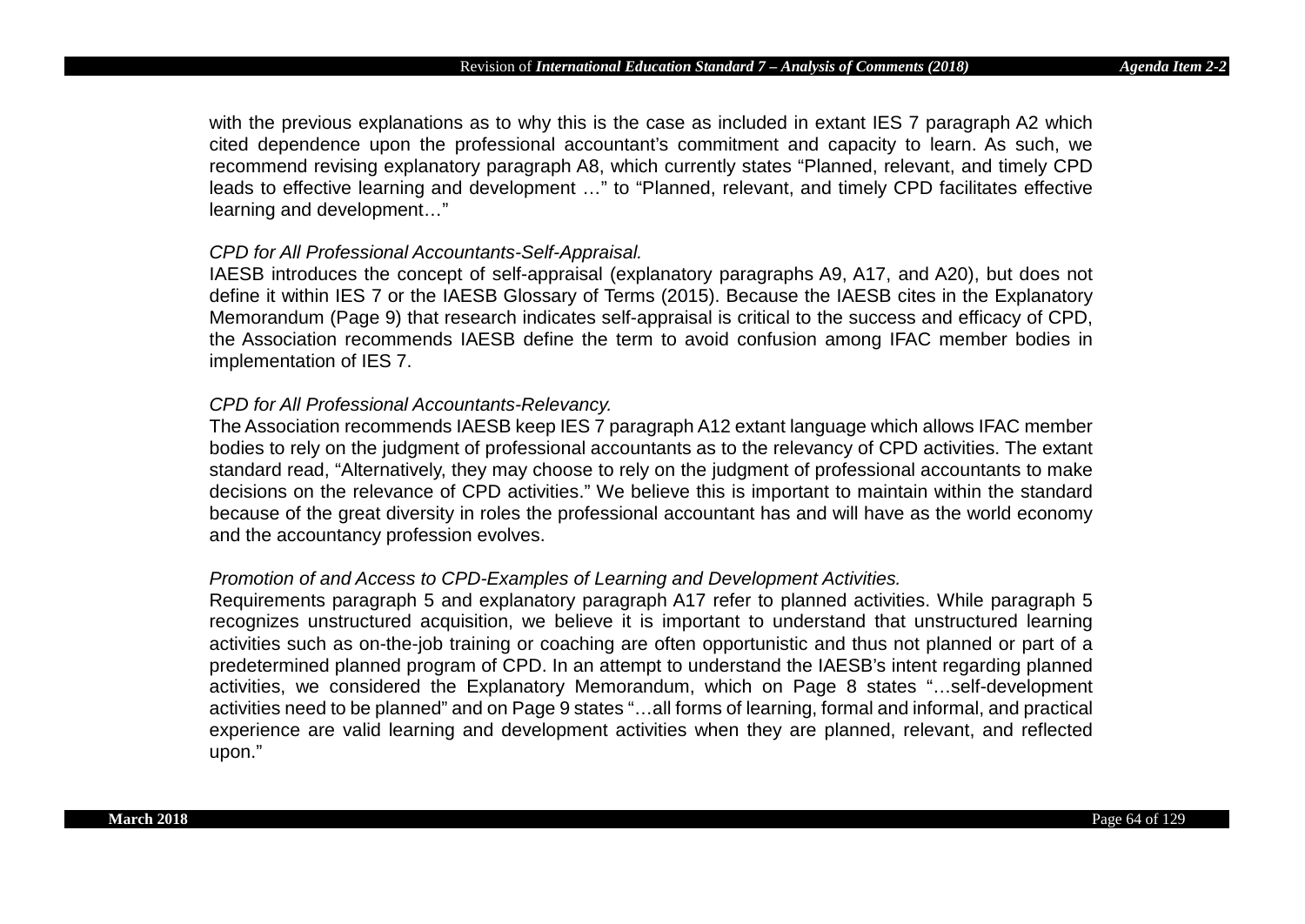We seek clarification from IAESB as to its intent regarding the term "planned" to ensure that unstructured learning activities although they may not originally be established as part of a planned program of CPD are acceptable methods of learning and development activities that may be measured within an output-based measurement approach. If the IAESB is proposing that self-development activities that are not planned may not qualify as CPD, we strongly object as this would mean unplanned on-the-job training would not count as CPD despite understanding 70% of learning occurs on-the-job – unplanned, unstructured.

Self-directed learning has been omitted from the list of examples of learning and development activities that may be undertaken as part of a planned program of CPD in explanatory paragraph A17. While we realize the list is not meant to be exhaustive, we are not clear of the intent of its removal from extant IES 7 and seek clarification on if IAESB intends a difference between self-directed learning and what is now included in IES 7 as "Reflecting on practical experiences and developing personal development plans through selfappraisal". Unstructured, unplanned on-the-job training is invaluable to professional competence development and we do not support any intentional or unintentional changes to IES 7 that would cause IFAC member bodies to conclude that such activities would not be accepted as CPD.

Furthermore, we understand from the Explanatory Memorandum, IAESB was striving to identify a broader range of appropriate CPD learning and development activities in this ED; however, beyond providing greater descriptions of the activities previously included in extant IES 7 paragraph A7, we do not believe the list was actually expanded to be broader. We do not have specific recommendations to add as we had not sought a broader list, but did want to raise to IAESB's attention for those respondents seeking a broader list.

# *Measurement of CPD-Determining an Approach.*

The Association appreciates the IAESB providing factors for IFAC member bodies to consider when determining a measurement approach (starting at explanatory paragraph A18); however, additional factors would be helpful including considering the shortcomings of an input-based approach including most importantly that it does not always measure development or maintenance of professional competence. We have provided a similar comment below for explanatory paragraph A22.

*Measurement of CPD-Output-Based Approach.*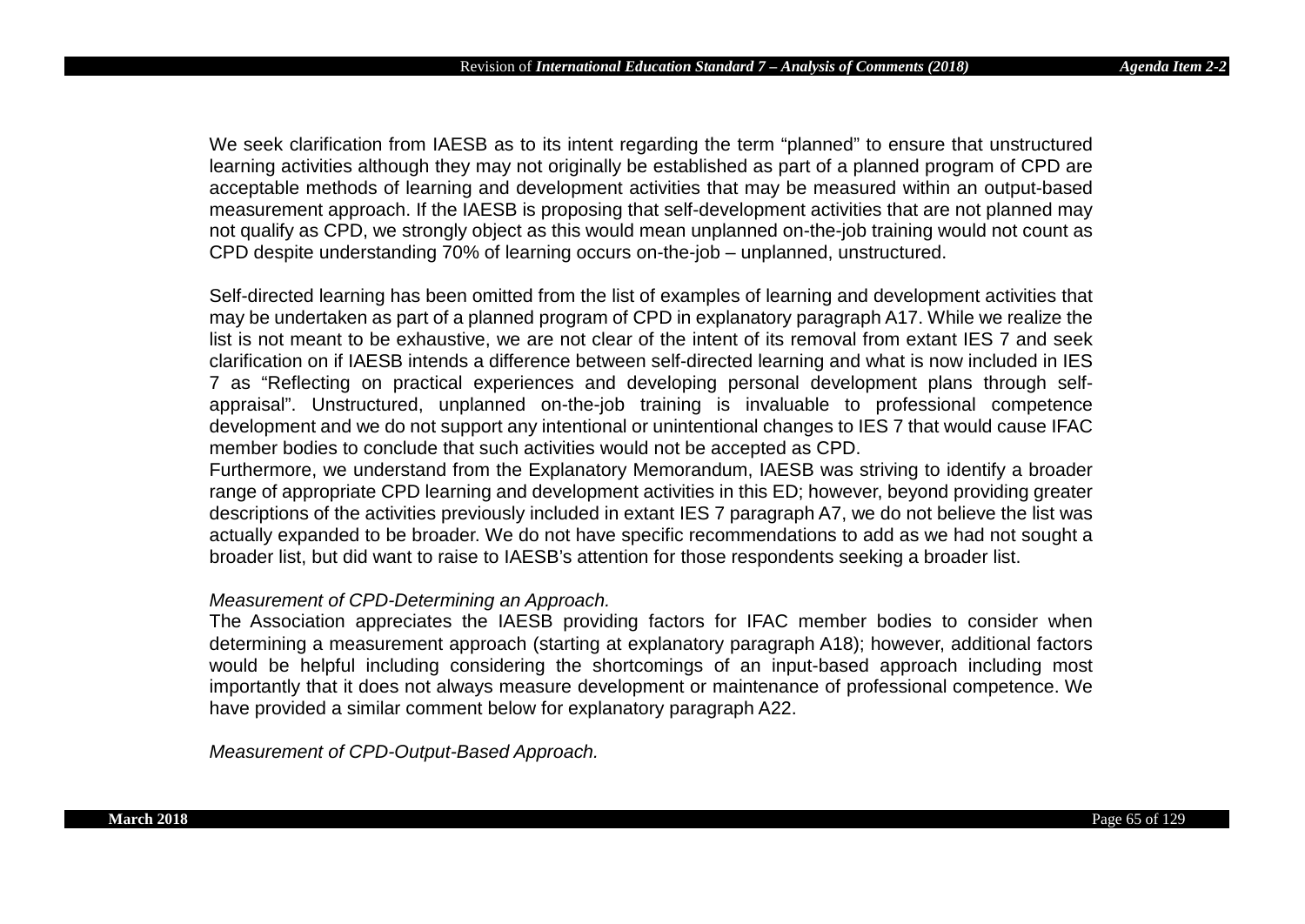The Association has included comments related to the output-based approach, including requirements paragraph 13 and explanatory paragraphs A19-A21 in response to Question 4 as requested.

## *Measurement of CPD-Input-Based Approach.*

Extant IES 7 explanatory paragraph A16, which has been replaced by explanatory paragraph A22 contained insights on the limitations of an input-based approach, which we believe are still relevant and useful to include in efforts to move the accountancy profession to an output-based measurement approach, which more appropriately measures professional competence development. Accordingly, we recommend keeping the following extant language, "Input-based approaches have limitations; for example, they do not always measure the learning outcomes or competence developed. IFAC member bodies may partially overcome these limitations by communicating the underlying objectives of continuing improvement of professional competence and a commitment to lifelong learning."

## *Measurement of CPD-Input-Based Approach.*

Extant IES 7 explanatory paragraph A18, which has been replaced by explanatory paragraph A24 stated that extant IES 7 was based on the concept that IFAC member bodies expect a proportion of the learning activities that professional accountants undertake to be verifiable. It also stated "Some learning activities, for example on-the-job training, may be measurable, but may not be able to be verified. These activities also contribute to the development and maintenance of professional competence,…" We believe on-the-job training (as well as peer-to-peer learning and mentoring and coaching) is an important method of learning and development activity and believe it is important to note that while it may not always be verifiable, it does contribute to the development and maintenance of professional competence. We are also unclear on IAESB's intent in striking reference to verifiable under the output-based approach explanatory material and leaving it only as a concept under the input-based approach explanatory material.

## *Monitoring and Enforcement of CPD-Verifiable Evidence.*

Explanatory paragraph A27 (d) includes, as an example of verifiable evidence, "Records of work performed (work logs) that have been verified against a competency map;" While we recognize extant IES 7 contained this explanatory material as well, we do believe that because of the ever-growing and diverse roles professional accountants serve today and tomorrow that there may not always be a competency map to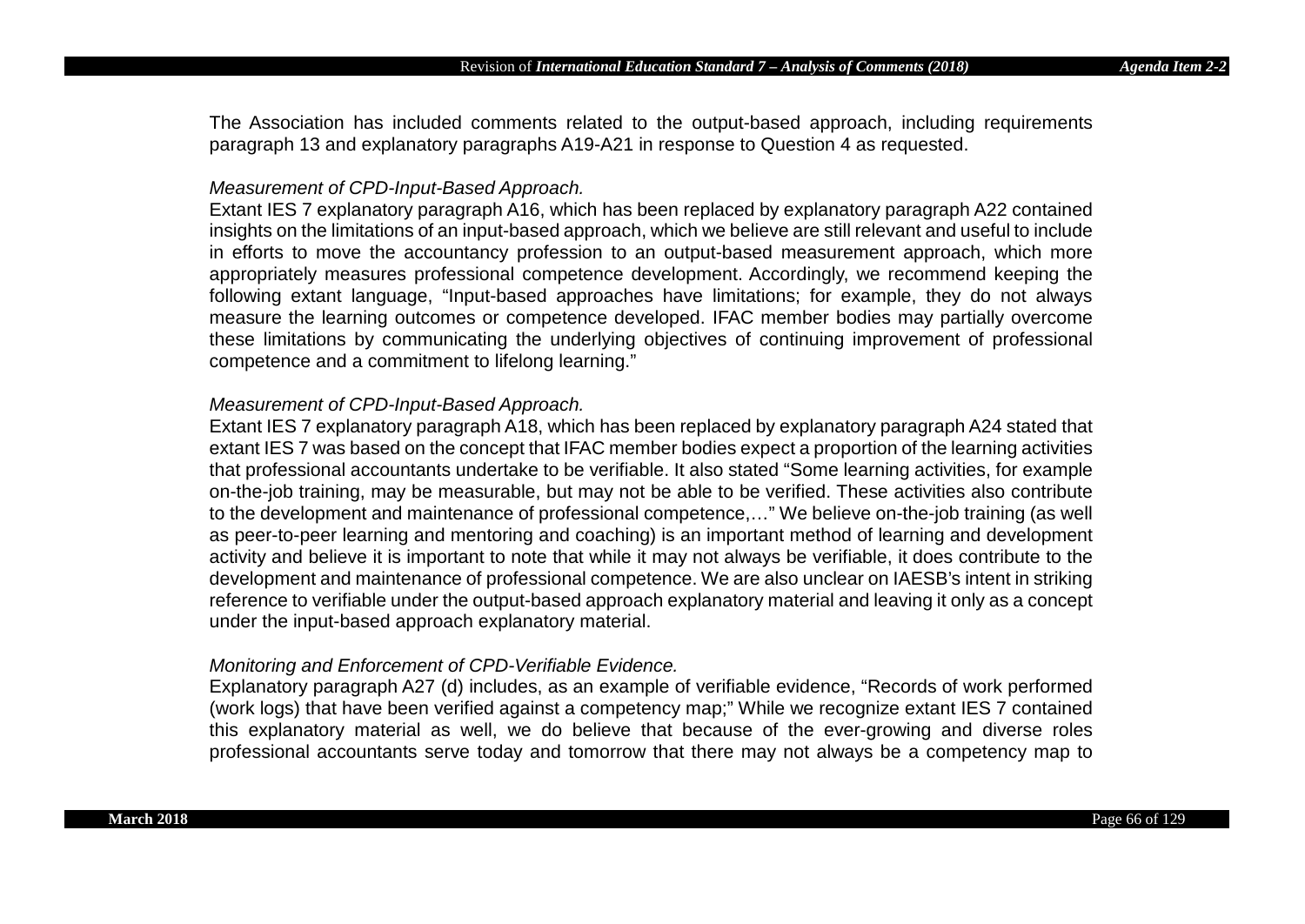verify work performed against. We ask IAESB to consider defining competency map, which is not currently defined in IES 7 or the IAESB Glossary of Terms (2015), to be broadly defined which may include job descriptions or even project descriptions of roles and responsibilities. We also recommend that recognition be made to the scenario when confidentiality requirements may prohibit the professional accountant from completely providing records of work performed and recognize that information may need to be withheld or redacted in those situations. In such situations, IFAC member bodies, may consider use of a competent source that is able to confirm the competence has been developed and maintained, which is included as language in extant IES 7 explanatory paragraph A14 as it related to reliability of verification in an outputbased system.

BDO In addition to the items noted in question 2 above, we note in the Significant Issues section of the Exposure Draft on page 6, the first bullet point explained how to move from an input-based approach to an outputbased approach as one of the main issues. This suggests both a preference on the part of the IAESB towards one of the two approaches and a desire for IFAC member bodies to be encouraged to move away from a solely input-based approach. Neither of these matters appear to be fully reflected either in the IES or in the explanatory materials that support it. We acknowledge that the IAESB has made improvements to this revised IES to support the clarity of the input-based and output-based approaches, eliminated the 'combination' approach which was not well understood and also removed the arbitrary hours targets that were included in the input-based approach section previously. We would strongly encourage the IAESB to create and share appropriate implementation guidance on how IFAC member bodies can move from an input-based to outputbased approach of measurement. To help support this guidance it would be useful if the IAESB could highlight the value attached to the output-based method by making appropriate linkages to the IAESB's recent papers on a learning outcomes approach.

> We note the inclusion of a CPD framework in paragraph A9 and find this to be a very valuable addition to the explanatory materials. Such a CPD framework requires the professional accountant to be an active participant throughout the CPD cycle and helps them as 'professionals' to draw a direct correlation between the activities of CPD and their workplace performance. As we currently read the Exposure Draft the framework positioning only seems to be relevant to use in an output-based approach, however for the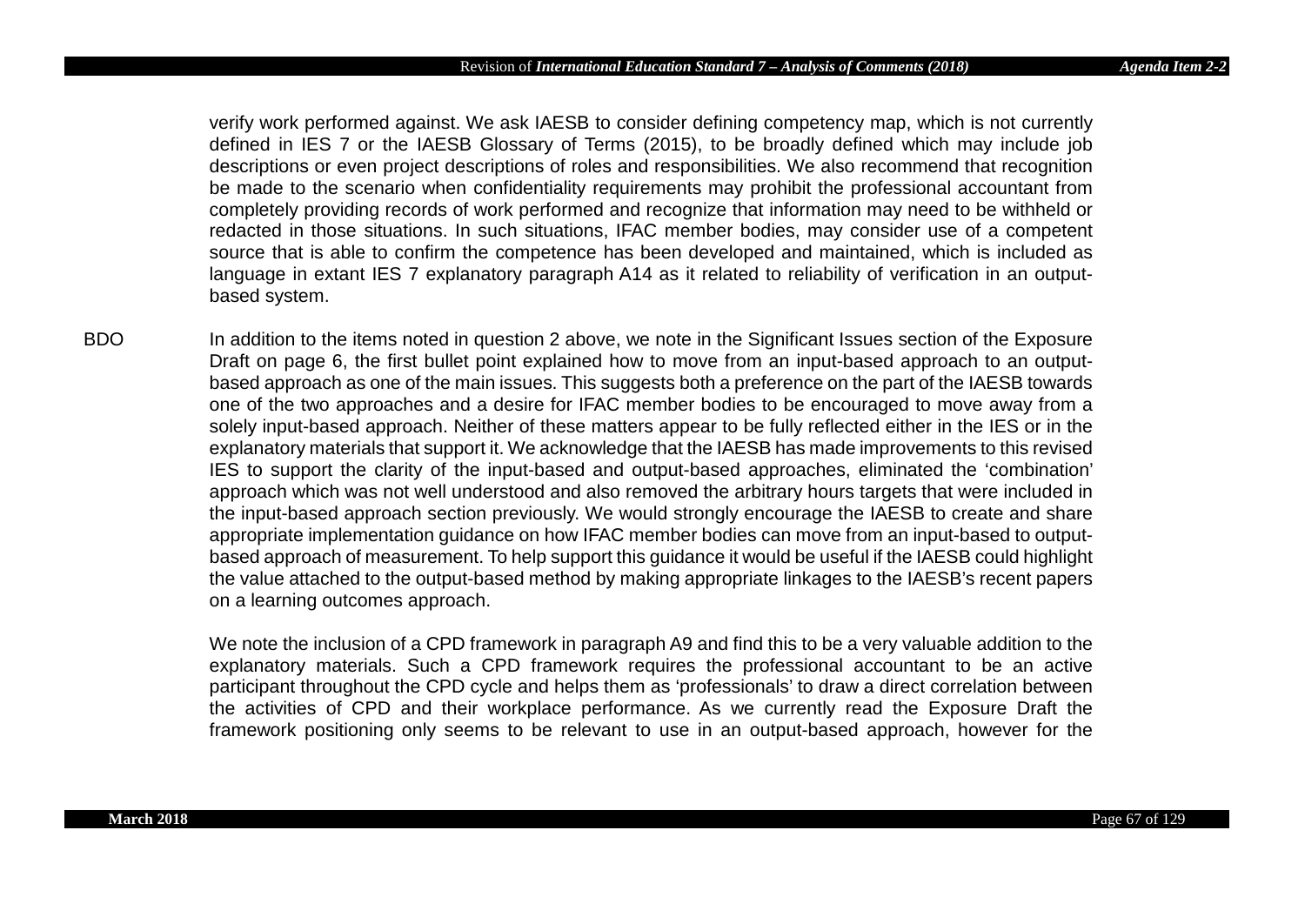reasons stated above, we believe that it has value no matter which measurement approach an IFAC member body chooses to adopt and that adoption of such a CPD framework should be promoted.

As such we recommend the following:

- Paragraph A15(a) append '…and promoting the use of a CPD framework'.
- Add a new paragraph under measurement of CPD (general) such as 'IFAC member bodies may provide guidance on the use of a CPD framework. Such a framework allows professional accountants to play an active role in their CPD and helps draw a direct correlation between CPD activities and performance in a role.'
- Bouzas Sañudo Yes in our opinion there are some explanatory paragraphs that should be better explain the requirements of the proposed IES 7.
- CPA Australia CPA Australia recommends retaining the requirement of 120 hours (or equivalent learning units) of relevant professional development activity in each rolling three-year period, of which 60 hours (or equivalent learning units) shall be verifiable.

CPA Australia believes that the explanatory paragraphs for the output-based approach (Ref: Para 13) and the input-based approach (Ref: Para 14) may require further explanatory details in order for IFAC member bodies to interpret and apply the intentions consistently.

- CPA Canada Paragraph A14 may require more clarification as to what is considered a "career break" and some direction as to when an individual is considered to be "retired". For example, is a retired member an accountant who is no longer practicing in a professional capacity or would an individual who is otherwise retired but still undertaking work of a volunteer nature be required to complete CPD?
- DTT Please refer to our comments under "Specific drafting points" below. Please Please see

section below on *Comments on Other Matters*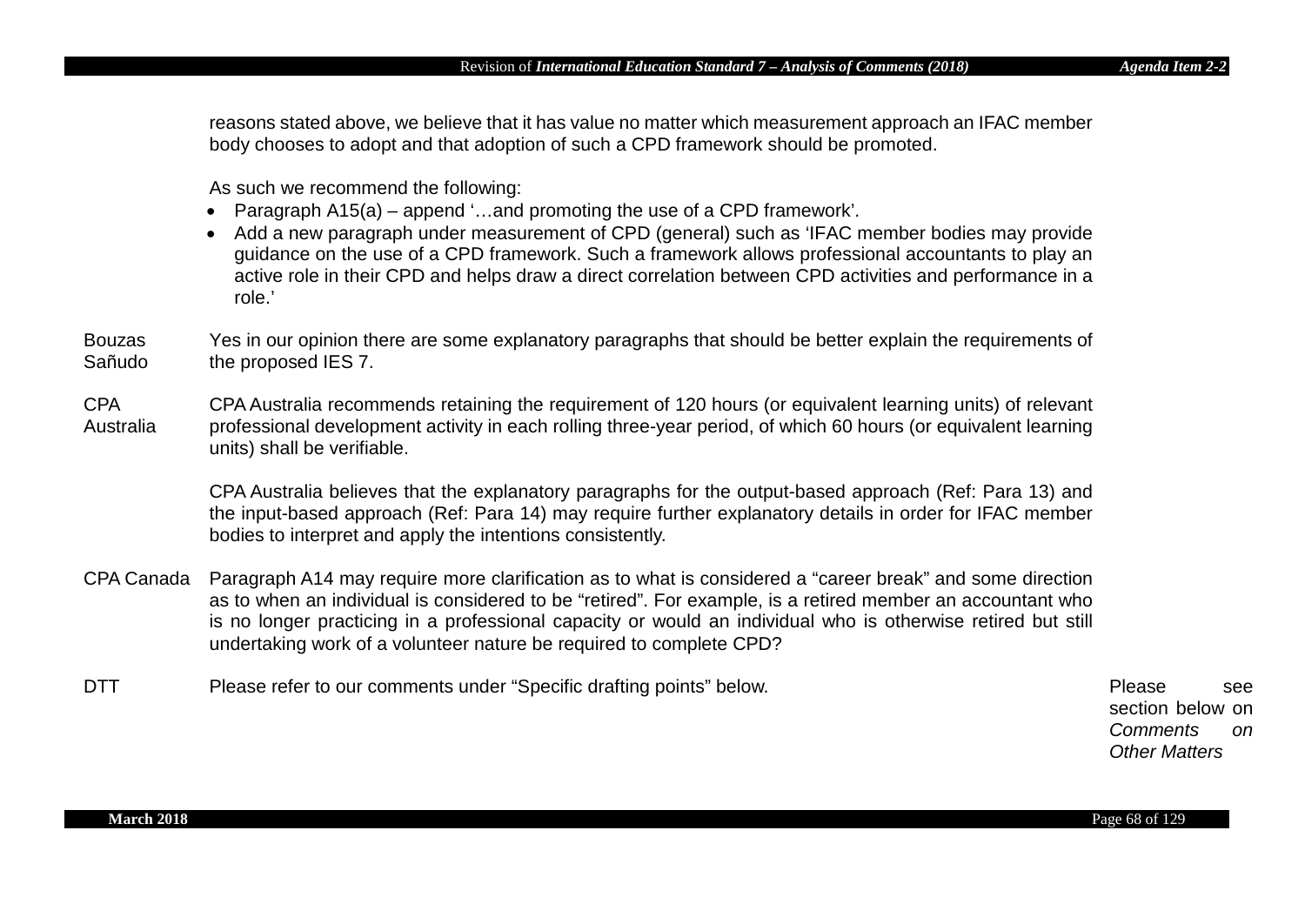EFAA Yes. Please see our suggestion above relating to explanatory material for "specified amount" in relation to Please see the input-based approach (Paragraph 14) section above on *General Statements of Concern and Related Matters for Consideration* EYG The Ses, we believe that additional explanatory paragraphs are needed to better explain the requirements of the See Response of proposed IES 7. Our suggestions are as follows: • Since member bodies are responsible for specifying the amount of verifiable evidence that professional accountants are required to maintain for monitoring CPD that has been undertaken, there could be situations when non-verifiable activities will qualify for CPD. As a result, the IAESB should provide examples of non-verifiable activities that qualify for CPD. For example, non-verifiable activities could be independent or informal learning activities that are not held by a recognized educational or professional Questions 2 and 4 of this section

• Given the complexity of measuring CPD under an output-based approach, we suggest that the IAESB provide additional explanatory guidance related to measuring the achievement of CPD under the outputbased approach.

Additionally, we offer several suggestions to improve the clarity of certain explanatory paragraphs. Our suggestions are as follows:

• We suggest that paragraph A6 be revised because as currently written the 'it' in the second sentence is circular. Therefore, as currently written this states 'Ensuring professional accountants develop and maintain the professional competence necessary to perform their roles improves professional competence necessary to provide high quality services…'. As a result, we propose the paragraph be reworded as follows: Ensuring that professional accountants develop and maintain the professional competence necessary to perform their roles serves several purposes. It protects the public interest,

sponsor.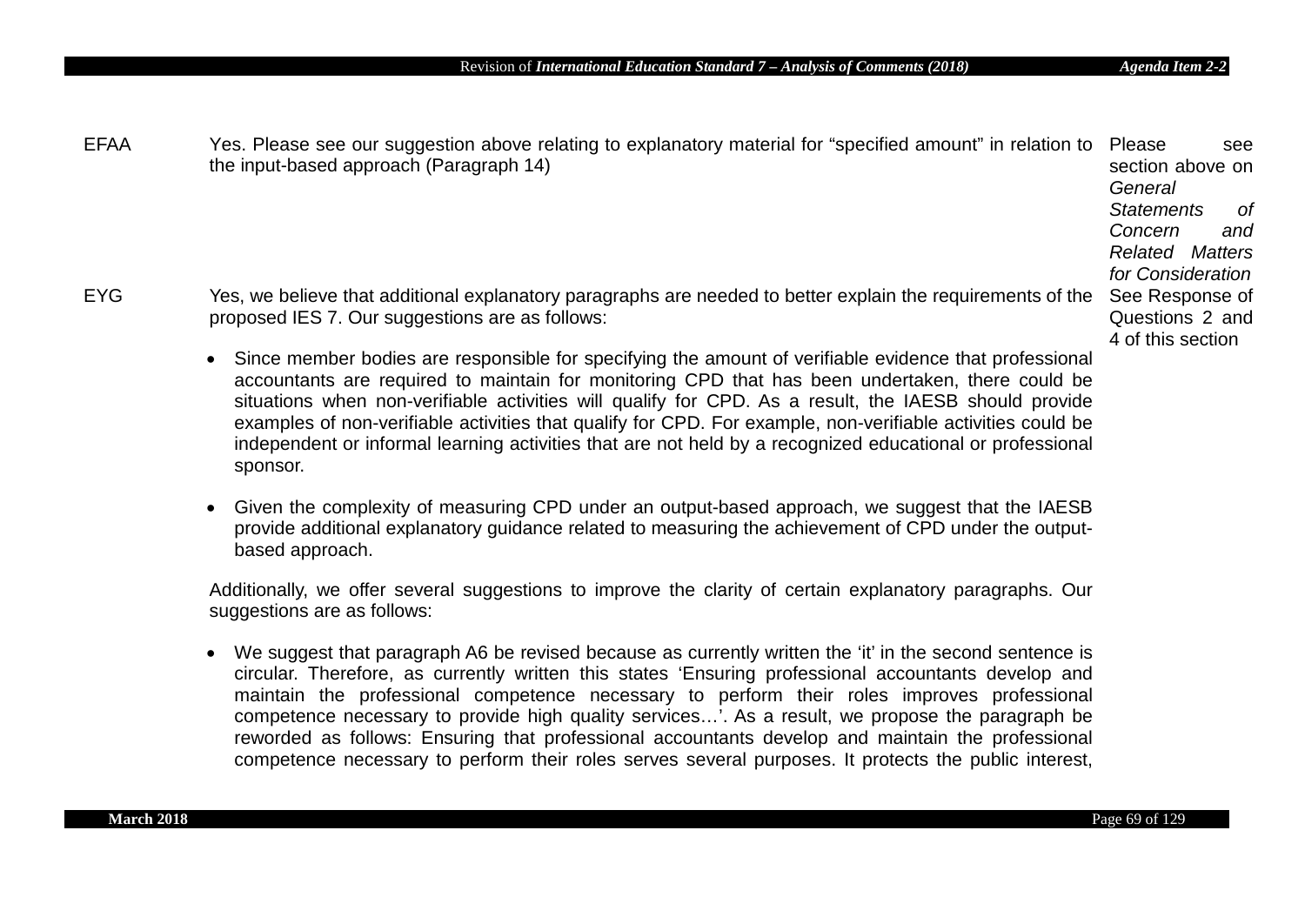improves professional competence necessary to provide supports the provision of high quality services to clients, employers, and other stakeholders, and promotes the credibility of the accountancy profession.

- As worded, paragraph A21(a) describes an input-based approach when the focus of A21 is on determining the achievement of learning outcomes. See detailed response in Question 4 below.
- As indicated in our response to Question 2, we suggest that paragraphs A22 and A23 be expanded to include additional examples beyond hours or learning units.
- FACPCE The exposed ones are adequate.
- FRC(UK) Paragraph A4: we suggest that the point made in the second sentence of this paragraph would be strengthened by the replacement of "enabling" with "requiring".

Paragraph A6: we suggest that it would be more accurate to say that a body's CPD regime "maintains "rather than "promotes" the credibility of the accountancy profession".

Paragraph A13: Given that IES 8 is framed largely in terms of the competencies that an engagement partner requires we would welcome some additional discussion in the Explanatory Material about how audit engagement partners can demonstrate that they have met IES 8 requirements based on the measures available to users of an input-based approach.

GAO We believe that certain types of CPD discussed in the proposed standard, such as practical experience and self-development activities, may be difficult to consistently measure, monitor, and enforce. Paragraph A17 of the proposed standard provides examples of learning and development activities, and paragraphs A27 and A28 provide examples of verifiable evidence that could be used to measure completion of learning activities. However, we believe that the proposed standard would benefit from additional guidance on implementing the measurement approaches. For example, it is unclear how "reflecting on practical experiences" (one example of a learning activity included in para. A17) would be verified given the examples listed in paragraphs A27 and A28.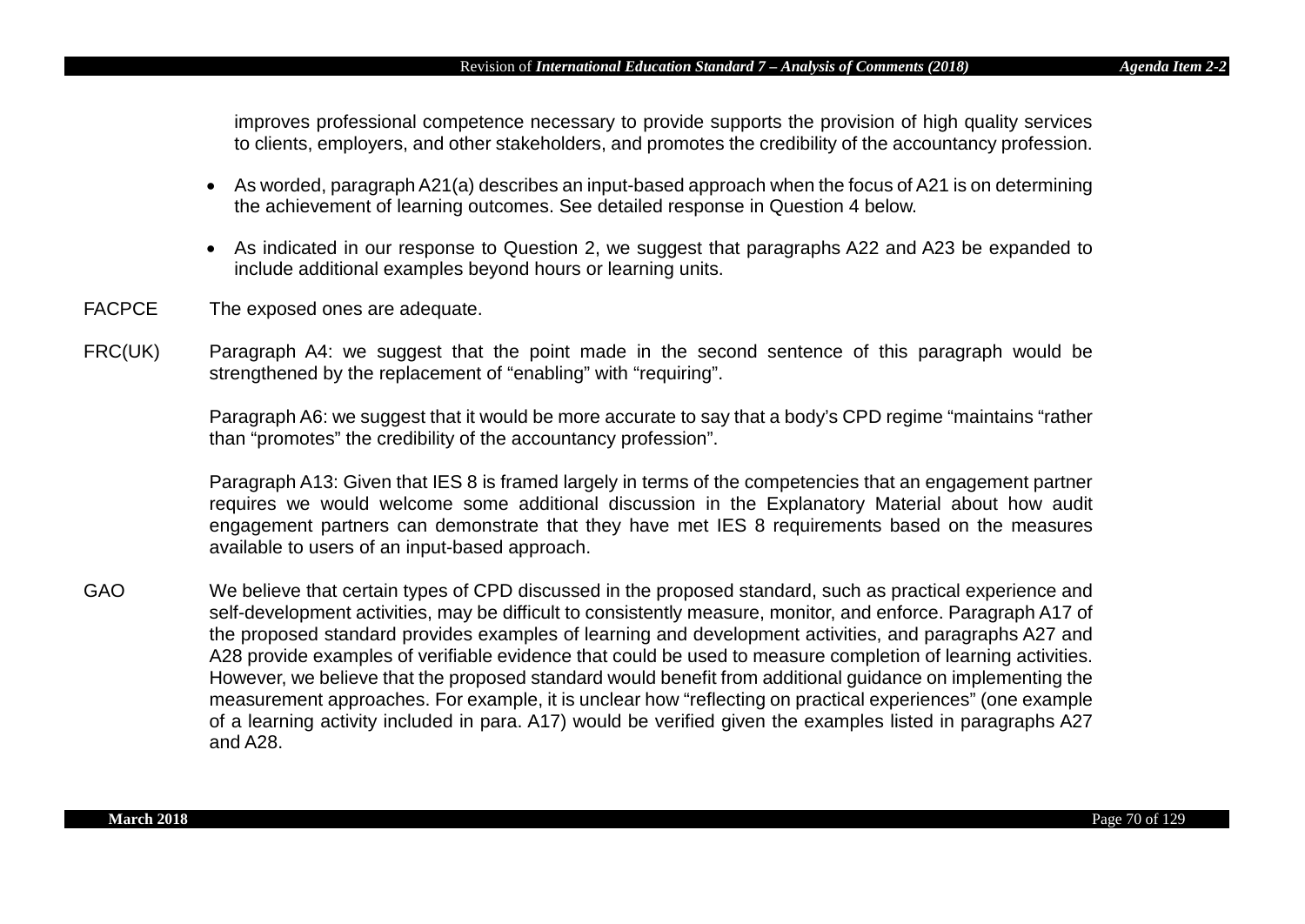IBRACON Regarding this question we have the following observations:

Paragraph A7 mentions that CPD applies to all professional accountant regardless of sector or size the organization, which we agree. However, it would be helpful to clarify, since the beginning of the explanatory material that CPD requirements can be different and will depend on the role of the professional accountant.

In addition, in item (a) of this paragraph mention that professional accountant needs to maintain professional knowledge and skill to ensure that a client and employer receives competent professional service. We agree in part of this statement as we believe that there is other parties interest in the professional accountant role that was not mentioned in A7 (a).

Paragraph A14, presents special circumstances that would need to have specific requirements in CPD. We agree that it is necessary, however we observe that it would be better explained or more guidance should be included.

Paragraph A17 presents some examples of learning and development activity that may be undertaken as part of a planned program of CPD which we considered very useful, except for item (h) that we believe it would an activity hard to measure and monitor.

Paragraph A27 brings examples of verifiable evidence that could be used to demonstrate that learning outcomes have been achieved in an output-based approach. We believe that item (c) assessment of learning outcomes achieved and (e) objective assessment against competency, in the way that they are described, does not make clear what type of verifiable evidence should be provided.

Paragraph A34 we suggest to include examples of steps that address the balance between the permission to a professional accountant to defer or avoid compliance with CPD requirements and necessary punitive sanctions.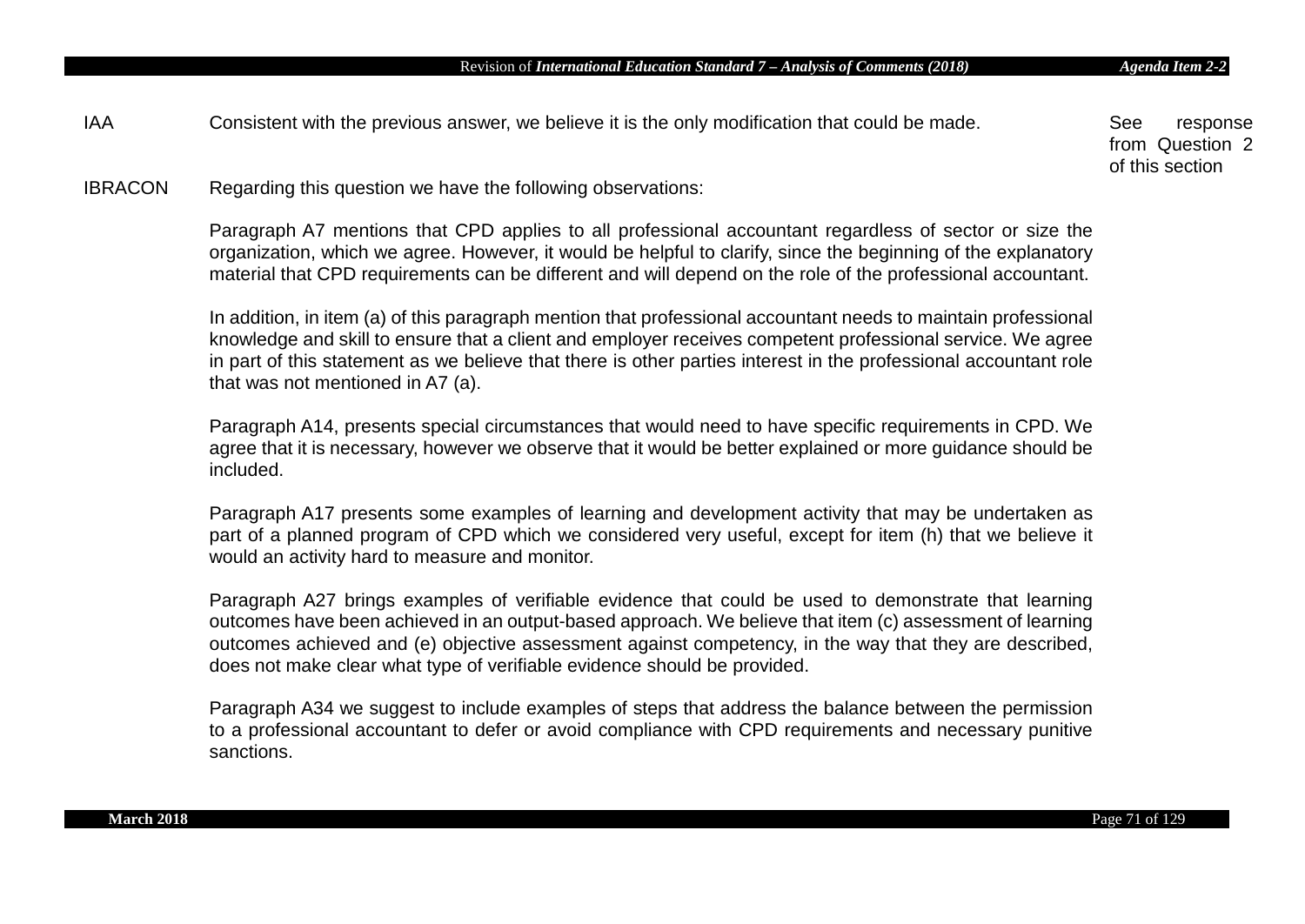Paragraph A36 and A38 address the issue of reporting publicly the compliance or not of the CPD by a professional accountant. We agree that it can act as a general deterrent for professional accountants, and provide a clear signal to the public of the profession's commitment to maintaining competence. However, we stress out that, in case of noncompliance, not only the professional accountant is affected but can also other be affected, for example the entities for which he had provided any service.

ICAEW Yes, it would be beneficial to clarify certain aspects of the proposed requirements with additional explanatory paragraphs.

> Our central concern with the Exposure Draft's proposals is the removal of the minimum 'time spent' requirements for the input-based approach and the confusion this could cause. It is significant that it is proposed to leave it to individual IFAC member bodies to each determine the minimum amount of CPD that their members must complete.

> ICAEW is generally not an advocate of prescribing amounts of 'CPD hours' or 'CPD points'. We moved away from inputs in 2005 having previously operated an input-based system for 25 years. However, where an input system is used, we do think it greatly aids clarity for stakeholders if there are specified minimums, or at least guidance. The explanatory paragraphs for the input-based approach should at least provide clearer guidance on what amounts of annual CPD the IAESB envisages as appropriate.

> There could also be more in the standard outlining the role that IT and systems can play in promoting and administering CPD compliance. Too often the underpinning administrative issues of CPD systems are not fully addressed following the publication of top-level requirements. Without investment in the right systems any PAO will be severely compromised in its ability to introduce and run an effective approach to CPD.

ICAN Yes, there are.

Comment.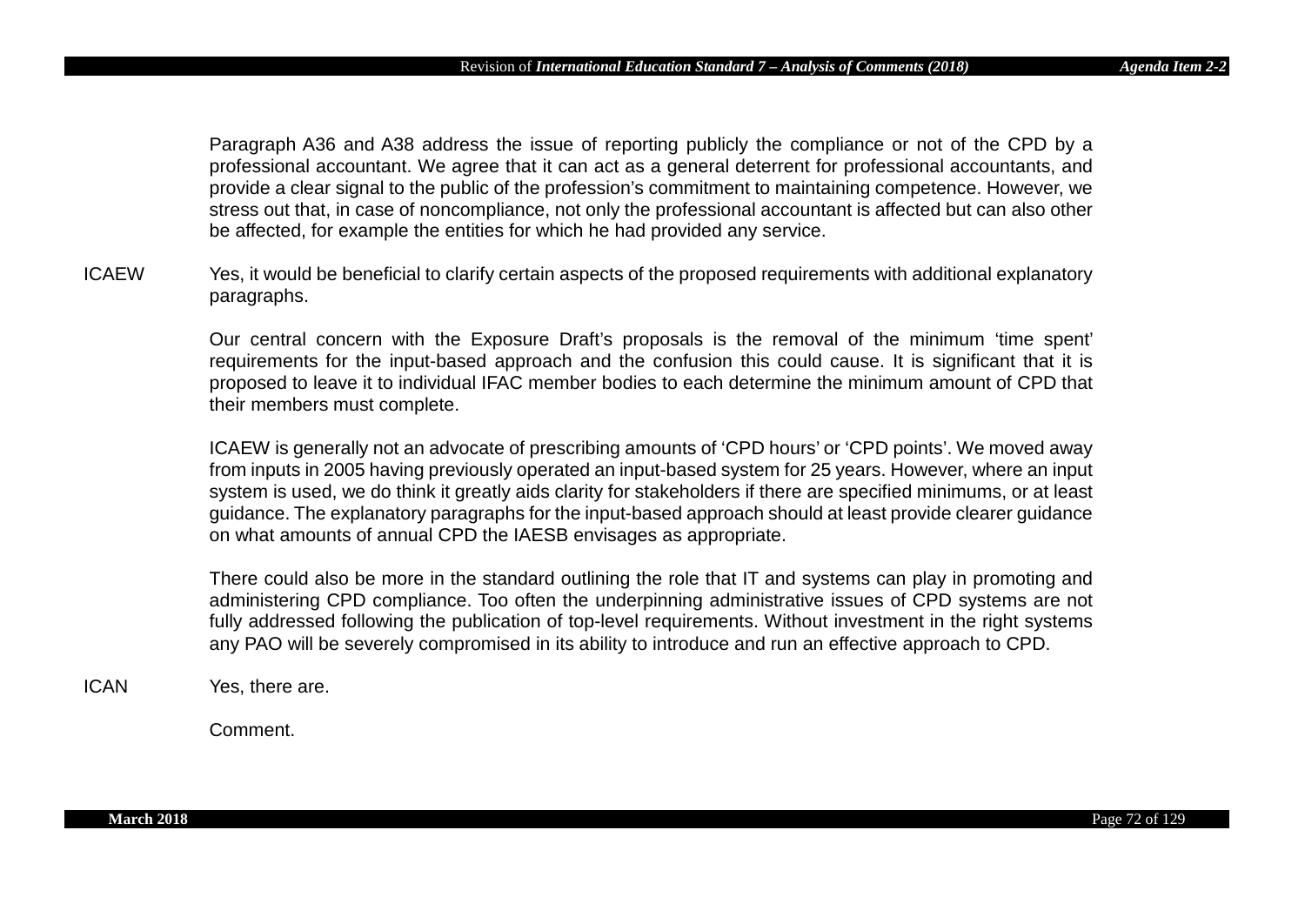There is need to also provide for the minimum requirement of hours in the proposed IES 7. This will serve as a guide to member bodies in determining the adequacy of CPD

We recommend that detailed explanations be provided to enable more stakeholders to participate with respect to the CPD needed/expected.

### ICAS Paragraph A4.

Remove 'Undertaking CPD does not guarantee that all professional accountants will develop and maintain professional competence necessary to provide high quality professional service. However, we suggest reinforcing the personal responsibility of professional accountants towards CPD and the role it plays in developing and maintaining their professional competence by using the following revision:

'All professional accountants have a personal and professional responsibility to develop and maintain their professional competence. CPD plays an important part in strengthening public confidence and trust by enabling professional accountants to develop and maintain professional competence that is relevant to their role'.

Note: With a revised A4 section, there may be an opportunity to further revise our response to Question 2, paragraph 10, to become even more clear i.e.

'IFAC member bodies shall communicate the importance of CPD for professional accountants as it provides for maintaining and developing their professional competence.

IFAC member bodies shall demonstrate a commitment to CPD for professional accountants as it provides for maintaining and developing their professional competence.

#### Paragraphs A7-A14.

Based on our comments, there is a need to review the explanatory notes that supplement the paragraphs of the standard. The guidance could benefit from a diagram that explains the framework as an overview.

Paragraphs A8 and A9, A10 and A11

Whilst an emphasis on the planning and structure of learning activities does help focus the attention for professional accountants on planning their CPD, it would be useful to highlight the relevance of unstructured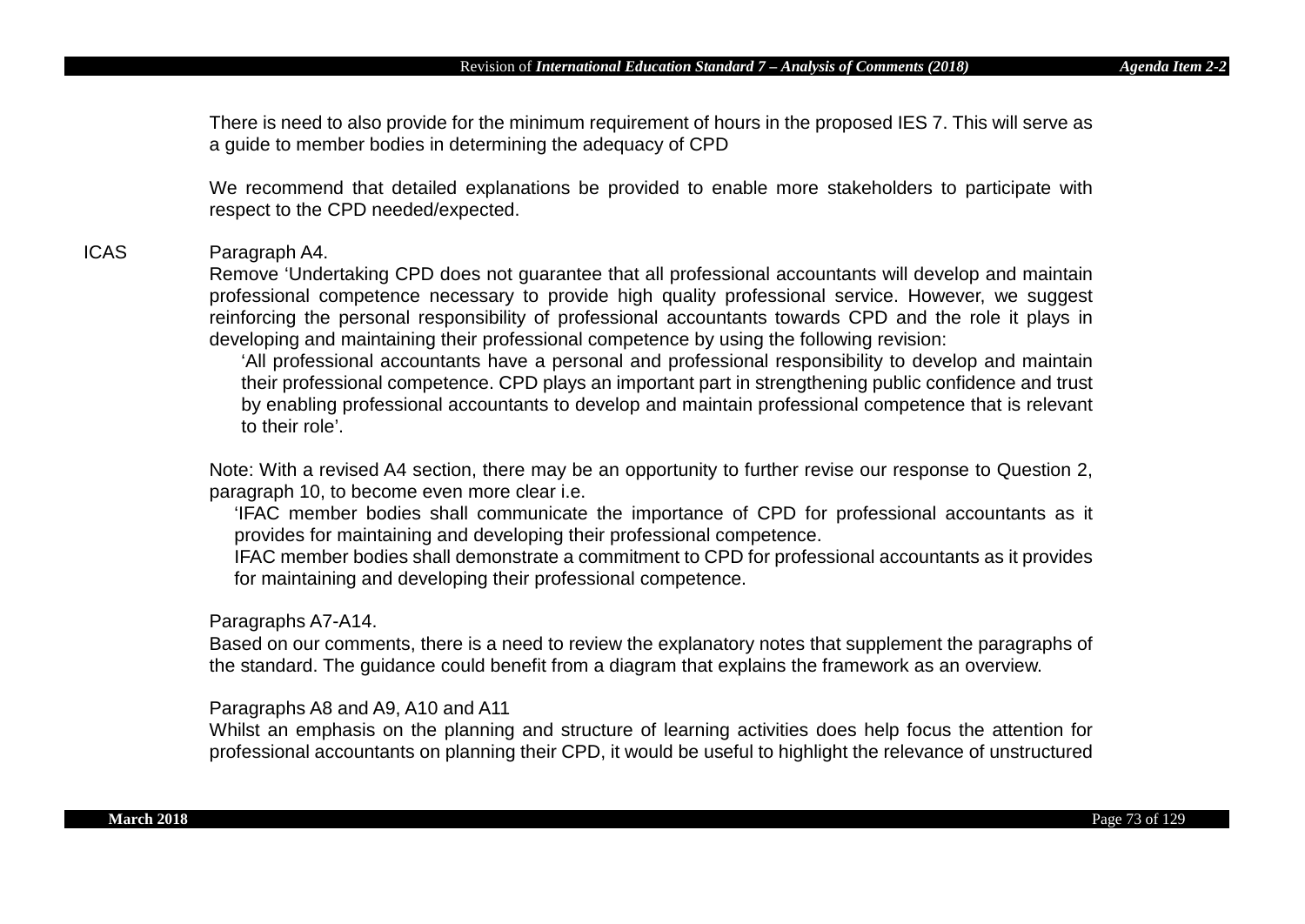learning that can be reflected upon both during and after the activity using self-appraisal and reflective learning, which may lead to the revision of learning and development plans accordingly.

This is especially relevant to those members working at a senior level, whose role requires them to be more reactive to the changing environment in which they or their organization operate.

### Paragraph A11

Could illustrate a broader range of sources for CPD-related insight especially from networking within their own professional member organization i.e. through their appraisal process, internal mentoring programs, organization-led networking events.

#### Paragraph A12

Could be expanded for IFAC member bodies to introduce mandatory requirements that could relate to the expectations of specific areas or roles, address public interest, or raise standards of professional competence for their professional organization i.e. in respect of ethics.

Paragraph A17 Could indicate that this list is not exhaustive.

- ICAZ Saman As highlighted in question 2 above there is need for explanatory material where members bodies are using See response of a combination of an input based and outcome based measurement approach. Question 2 of this
- section ICPAU If no minimum requirement of hours is stated in the IES 7 requirements, detailed guidance should be provided to assist IFAC member bodies to establish what a sufficient amount of input CPD is.

The revised IES 7 appears to be weak regarding having a strong link to the CPD being relevant to the professional accountant's role. The explanatory material could also emphasize this further.

A9 could be improved by illustrating the CPD Framework as a diagram showing the continual feedback cycle.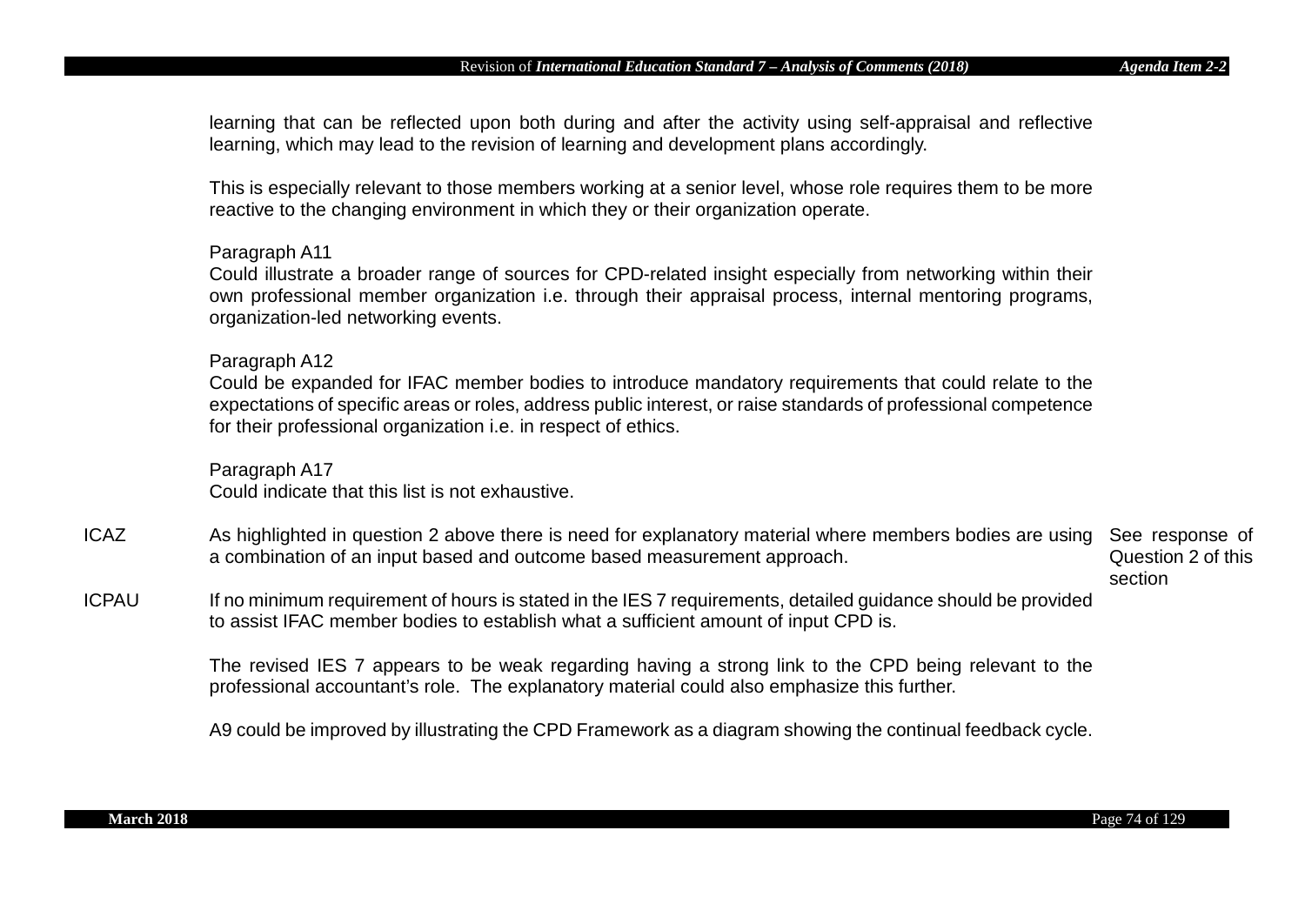A11 could be expanded to make greater reference to gathering feedback from a wider range of stakeholder groups in relation to the CPD required.

A12 could be expanded to refer to IFAC member bodies introducing mandatory requirements for CPD e.g. ethics.

IDW We believe that on the whole the explanatory material explains the requirements well and that therefore no additional explanatory paragraphs are required.

> However, we have identified a number of paragraphs in which we have issues with the wording (other than those that we have identified in our responses to the other questions). Paragraphs A12 and A31 refer to "risk". This begs the question: "risk of what"? Further specification is needed here.

> We do not understand the structure and meaning of paragraph A22 because the word "and" at the end of (b) suggests that the example means that all three are being suggested. If that is not is meant, then the "and" should be changed to "or".

> Paragraph A 30 (a) refers to "auditing a sample of professional accountants". The term "audit" is restricted to reasonable assurance engagements on historical financial information in IAASB engagement standards, and the use of this term in this way would not be consistent with IES 8. We therefore suggest that the term "audit" be replaced with "Testing".

IRBA While we appreciate the Board's approach to the requirements being principle-based, we find the requirements insufficient to provide member bodies and professional accountants with what needs to be done to comply with any of the approaches. The requirements also do not appear to adequately address all the issues raised in consultations with stakeholders, for example, improving the implementation of an inputbased measurement approach; how to demonstrate the achievement of learning outcomes in an outputbased approach and understanding how to effectively use both the input and output-based measurement approaches. The standard does not elaborate on the differences between the previous combination approach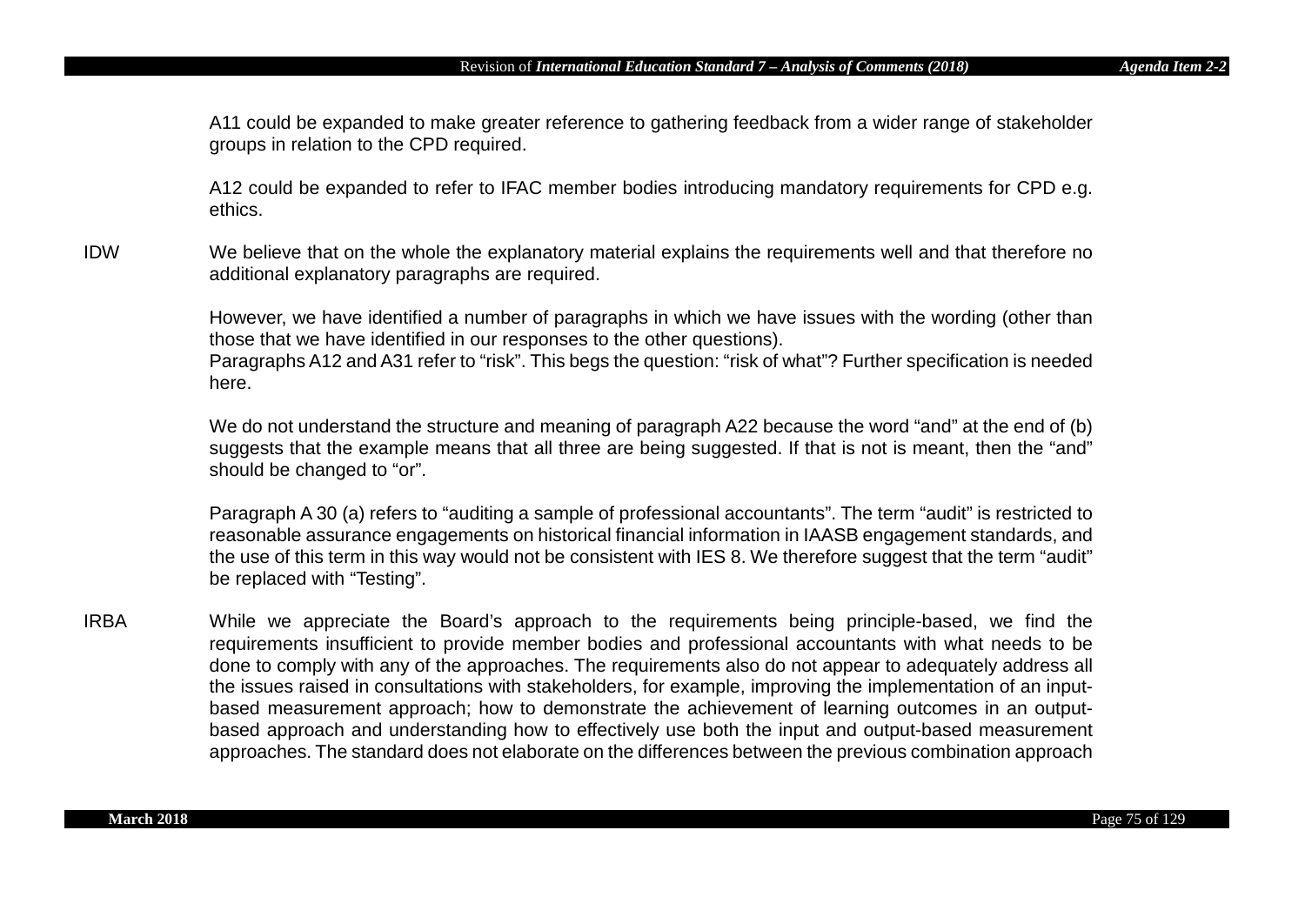and using 'both approaches'. This may be particularly important for those member bodies seeking to improve the input-based approach by incorporating elements of the output-based approach in their current inputbased approach.

We are particularly concerned that, while the proposed standard refers to 'monitoring and enforcement' of CPD, the current requirements will not provide an adequate basis for such monitoring and enforcement, specifically for the output-based approach.

As a regulator of the audit profession in South Africa, we have been using an input-based approach and are currently reviewing our CPD policy. The standard does not give us adequate guidance on how an outputbased system could be effectively implemented. Any future guidance material that will be prepared by the Board to supplement IES 7 should include examples of how an output-based approach has been successfully implemented by IFAC member bodies who have adopted this approach. Also of particular interest to us as a Regulator would be the monitoring and enforcement of CPD activities under the output-based approach. The Board should consider more guidance on the monitoring and enforcement of an output-based measurement approach.

ISCA In Paragraph A1, it is noted that:

**Paragraph A1:** Professional competence is the ability to perform a role to a defined standard. Professional competence goes beyond knowledge of principles, standards, concepts, facts and procedures; it is the integration and application of learning outcomes for: (a) technical competence, (b) professional skills, and (c) professional values, ethics and attitudes which were achieved during IPD.

The content in Paragraph A1 suggests that CPD is a further development of the professional competence achieved during IPD. While it usually is so, this may not be as such if a professional accountant has moved on to a different industry or scope of work and where the technical competence that is required may differ significantly from the technical competence achieved during the IPD. For example, a professional accountant who has moved into specialisation fields such as financial forensics and business valuation would need to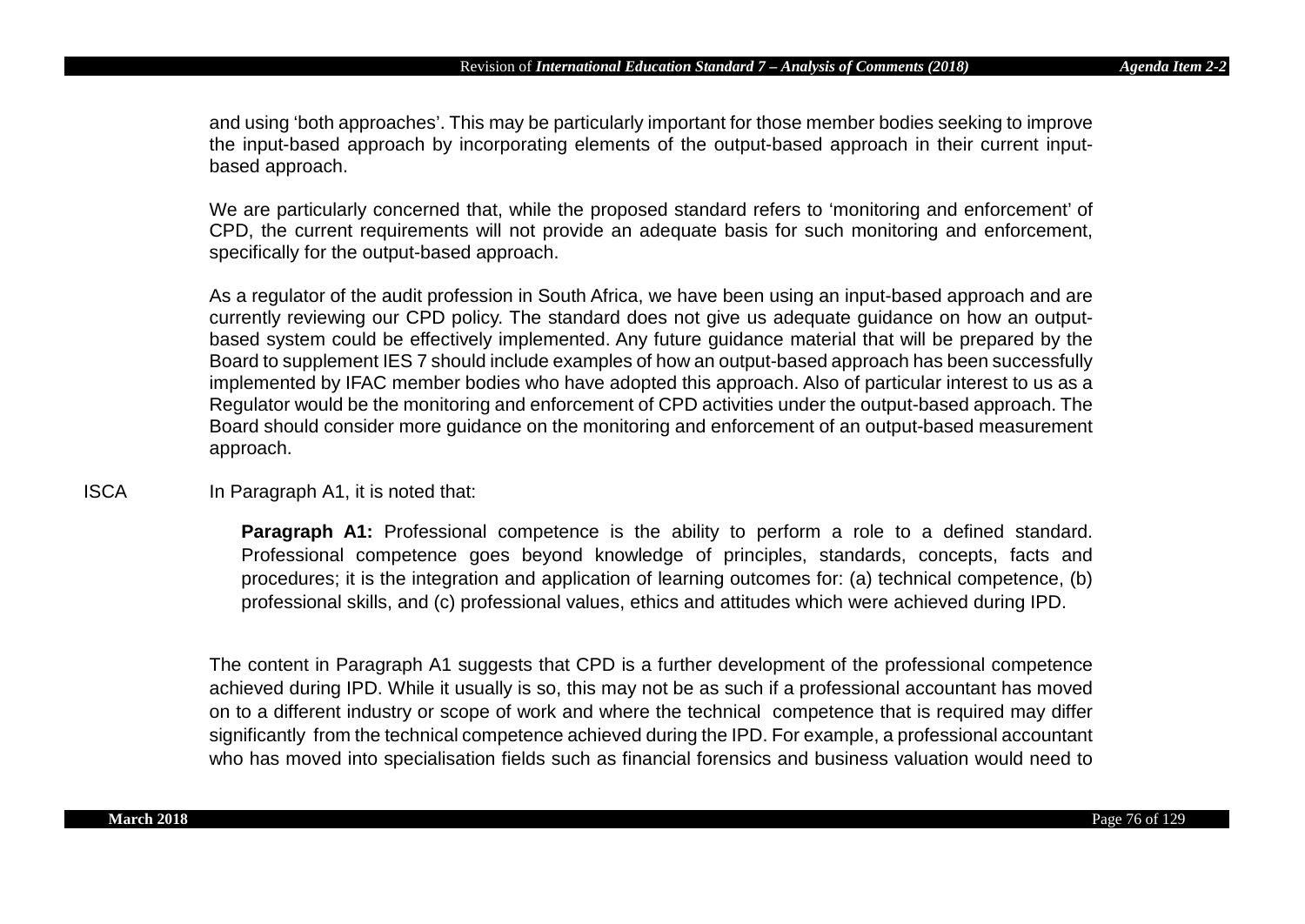develop and maintain areas of technical competence which are not covered during IPD. We suggest for greater clarity, that while CPD is a further development of the professional competence achieved during IPD, professional accountants need to also consider new areas of technical competence that are necessary with their new responsibilities or roles.

We would like to suggest the following amendment to Paragraph A8:

**Paragraph A8:** Planned, relevant, and timely CPD leads to effective learning and development for professional accountants. Relevance refers to how well-planned CPD aligns with professional accountants' identified learning and development needs or roles.

We are in full support of the principles-based approach which has enhanced clarity and consistency in all IESs, and allowed high flexibility for member bodies to develop professional accounting and continuing professional development programs that meet the diverse local and stakeholder needs, while maintaining focus on the core competence areas that all professional and aspiring accountants need to acquire.

We welcome the inclusion of Paragraph A9 in "acknowledging that each professional accountant has differing learning and development needs" and including the self-appraisal process as part of the suggested structure of CPD framework. This encourages professional accountants to self-evaluate and take charge of the requirements of their roles and monitor their own progress in CPD on an ongoing basis, in light of the rapidly changing business landscape. In addition, it would be good to include a recommended frequency for performance of self-appraisal, review and evaluation of planning, completing and recording of learning and development activities (e.g. on an annual basis).

ISCA currently adopts the input-based measurement approach using CPD hours as the measurement criteria rather than on learning outcomes. The national regulator and issuer of licenses for public accountants in Singapore, the Accounting and Corporate Regulatory Authority (ACRA), has also adopted the input-based measurement approach. ISCA's criteria for verifiable CPD activities is set as follows: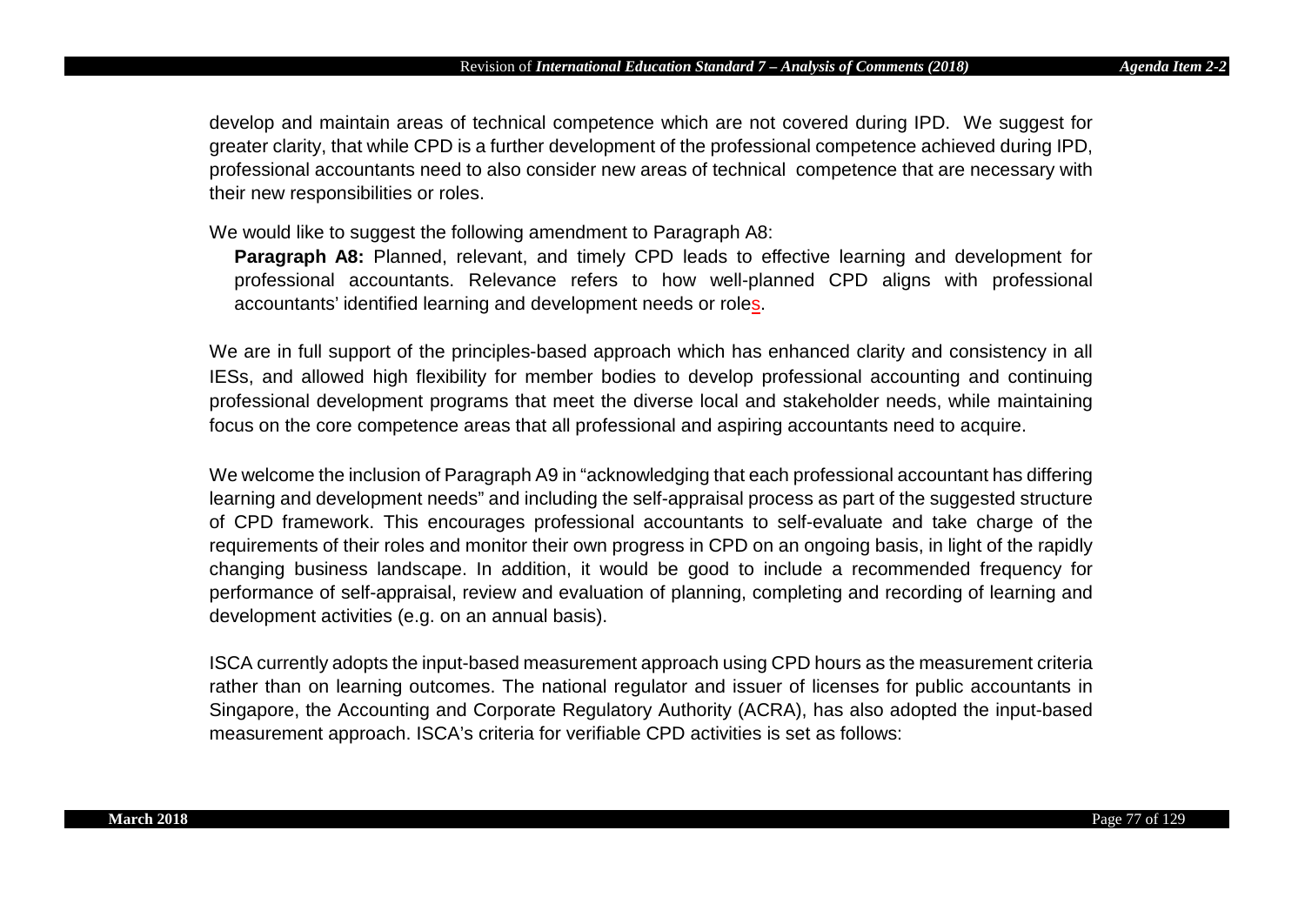- The activity is *relevant* to the professional accountant's current or future work.
- There are clear *learning objectives or outcomes* when attending or completing the activity.
- The activity helps in the development of the *professional competency.*
- There is *proof of attendance* or participation of the activity.

The current explanatory paragraphs on input-based approach focus only on time spent or units allocated / prescribed and do not mention about assessment of learning outcome or how the CPD activities are aligned with the professional accountant's identified learning and development needs or role. To better align with the objective of CPD activities that are relevant to the current and future work of the professional accountant and life-long learning, we suggest to add an additional explanatory paragraph after Paragraphs A22 or A23 to clarify that it is possible to establish a continuum to illustrate additional controls or criteria that must be met before CPD is awarded for time spent on a learning activity. It will be useful for IFAC member bodies to move their CPD system along the continuum and improve the relevance of CPD.

The inclusion of an output-based measurement system would call for the necessity for demonstration of the learning outcomes before the professional accountant can be assessed as compliant.

### In Paragraph A10, it is noted that:

**Paragraph A10:** In addition to CPD frameworks, IFAC member bodies may provide other tools to support a commitment to lifelong learning and to help professional accountants plan relevant CPD, such as:

(a) Competency maps, which provide a list of key competences for certain roles or sectors of the profession; and

(b) Learning plan templates, which assist professional accountants to identify learning and development needs and plan how to meet them.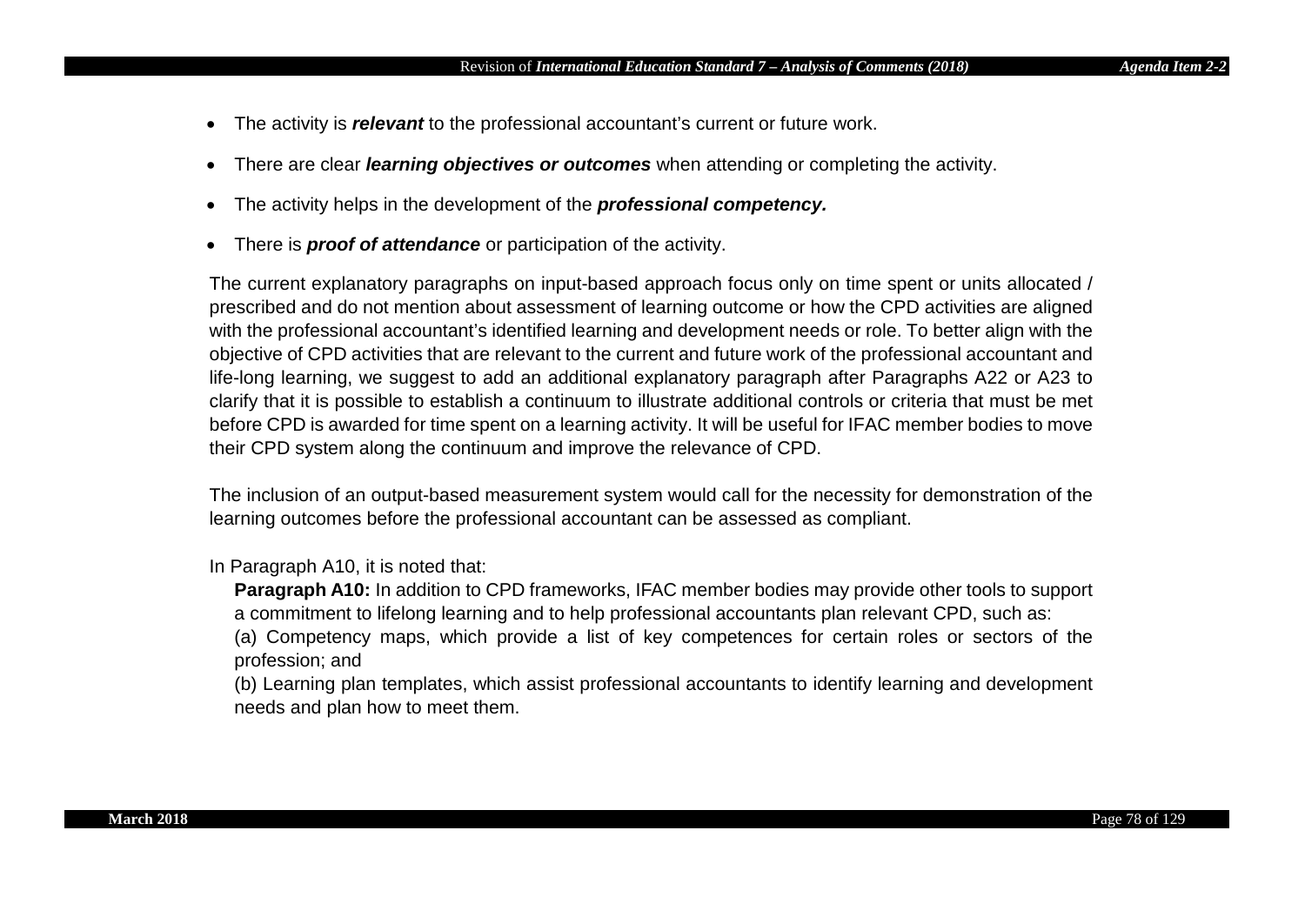We would like to seek clarity on guidelines on what constitutes a competency map under Paragraph A10, given the varying needs of professional accountants in different industries and specialisation roles.

We would like to suggest the following examples to be added as learning and development activities that may be undertaken as part of a planned programme of CPD under Paragraph A27.

**Paragraph A27:** The following examples represent verifiable evidence that could be used to demonstrate that learning outcomes have been achieved in an output-based approach:

- (a) Examination results;
- (b) Specialist or other qualifications;
- (c) Assessments of learning outcomes achieved;
- (d) Records of work performed (work logs) that have been verified against a competency map;
- (e) Objective assessments against a competency map;
- (f) Evaluations or assessments of written or published material by a reviewer; and
- (g) Publication of professional articles or of the results of research projects.
- (h) Writing of organisation policies e.g. accounting policies, risk management policies and employee code of conduct.
- (i) Involvement in leading discussions at as well as preparing for board or committee meetings e.g. audit committee meetings (for professional accountants holding senior positions).

For points (c) on 'Assessments of learning outcomes achieved' and (e) on 'Objective assessments against a competency map", we seek clarity on whether this includes a self-reflection of learning outcomes that professional accountants would need to provide as part of 'verifiable evidence' and whether such evidence can be provided without further endorsement by an independent source.

• In Paragraph A28, it is noted that points (b) and (c) appear to be repetitive. In view of this, we suggest the following amendment:

**Paragraph A28:** The following examples represent evidence that could be used for verification in an inputbased approach:

(a) Course outlines and teaching materials;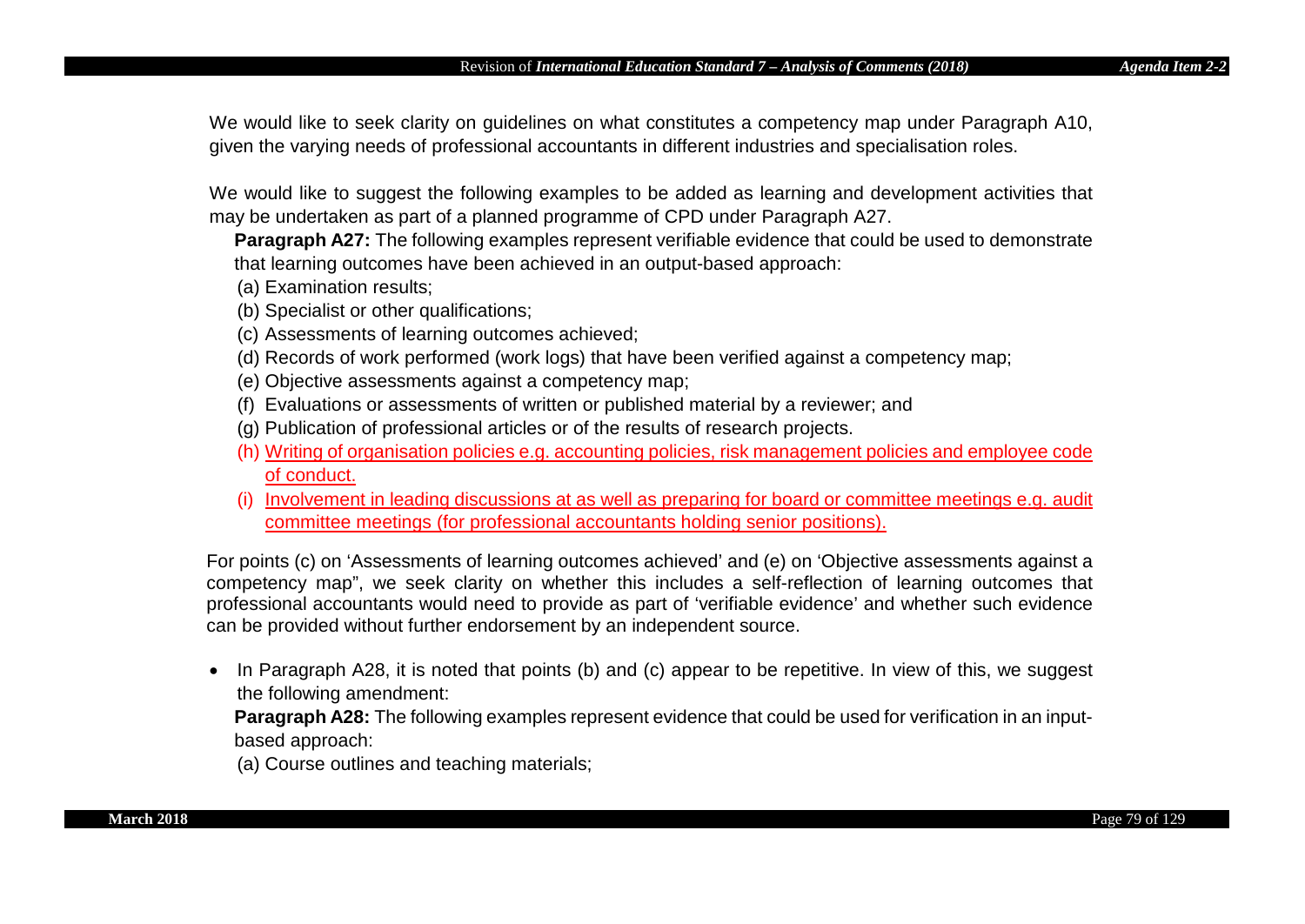(b) Confirmation of participation by independent sources; including the activity provider, instructor, employer, mentor, or tutor.

(c) Independent confirmation that a learning activity has been completed successfully

### Other recommendations

In view of the changing expectations for professional accountants to be equipped with multi-disciplinary skills, it is recommended for IES 7 to reflect the prevalent use of new information technology tools as well as the increasing need for specialised knowledge. To equip ISCA members with specialised knowledge, ISCA offer a wide range of Continuing Professional Education (CPE) courses, including areas of financial forensics, business and data analytics.

# JICPA Yes.

We would like you to illustrate by diagrams that the learning outcomes approach includes both output-based approach and input-based approach and that input-based approach is not inconsistent with learning outcomes approach.

Knowledge Equity Explanatory paragraph A4 reads as a measure to placate the public to show that the profession has a system in place. But, it also acknowledges that the system is not sufficient. Meeting the CPD requirements should guarantee (or at least aspire to such) that professional accountants are able to perform at the required level.

> Suggestion: The CPD requirements should be worded in the positive form, and structured such that undertaking CPD leads to the provision of high-quality professional service. If a professional accountant is found to not be providing such high-quality professional services, then the CPD undertaken (if any) has not been sufficient and the professional accountant has not met their obligations in maintaining their professional accountant status (or alternatively, the relevant IFAC member has not ensured the CPD was sufficient in the circumstances).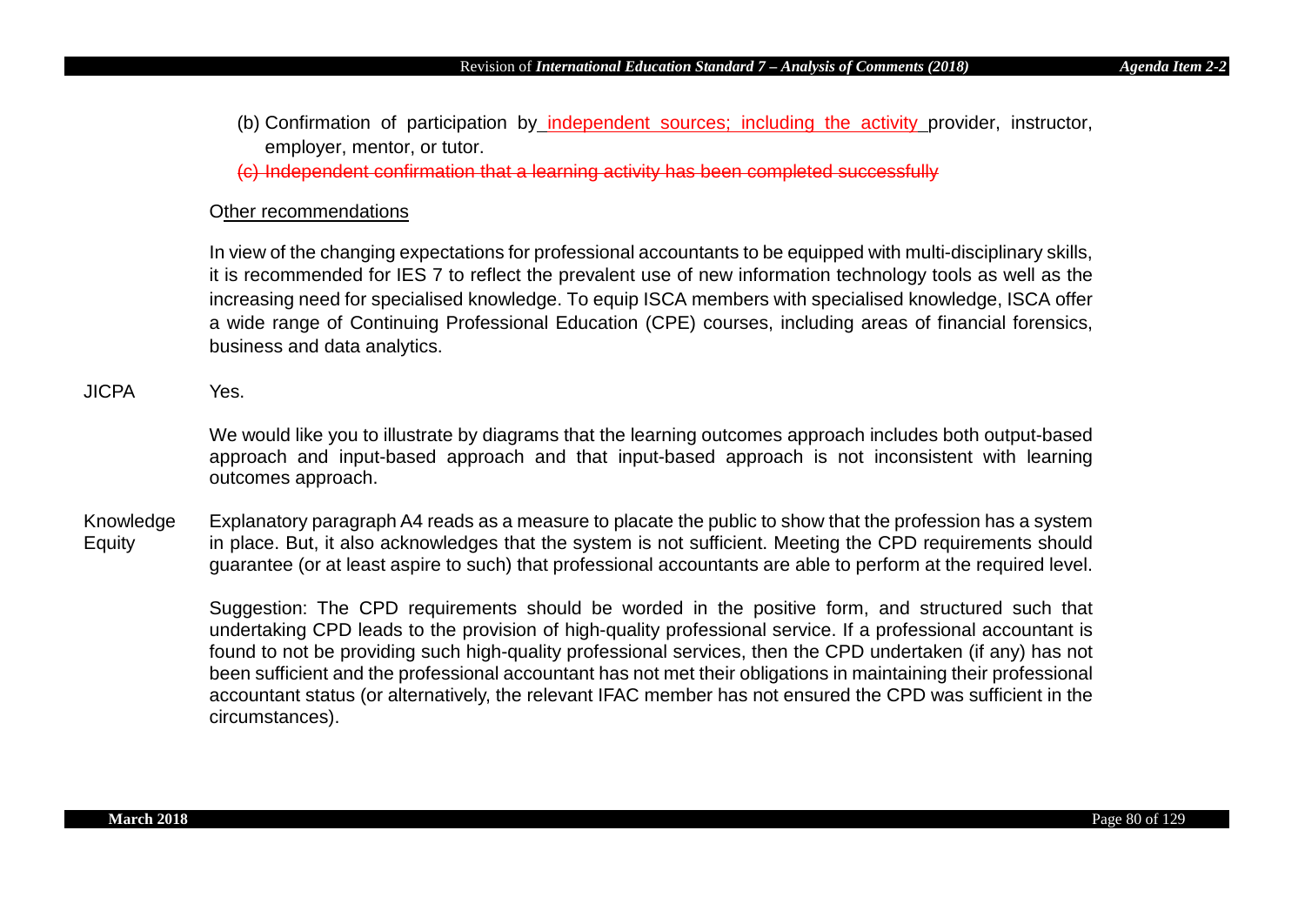Explanatory paragraphs A5, and A9 to A12, should be key features of the quality assurance processes and CPD frameworks for IFAC member bodies. While we appreciate that this is part of the explanatory material (rather than the requirements), and that the standard is principles-based, the wording here is very soft in espousing what an IFAC member bodies' quality assurance processes and CPD frameworks should entail, especially with the instances of the word 'may'. Use of the word 'may' limits the effectiveness of this standard in truly seeking to uplift the competence of professional accountants, noting that IFAC members are the drivers of this.

Suggestion: We recommend removing the word 'may' as the examples provided should be prevalent in IFAC member bodies' quality assurance processes and CPD frameworks.

As a primary driver of IES 7 is to protect the public interest, and therefore the ongoing public image of professional accountants, IFAC member bodies should be provided with more structure on the requirements for the systematic monitoring processes and supplementary monitoring processes. The systematic monitoring process does not currently specify the timeframe for periodic declarations or provision of evidence by professional accountants (e.g. yearly). Further, supplementary monitoring processes refer to auditing samples, which can lead to a minimalist, cost-focused approach to the monitoring function.

Suggestion: The proposed IES 7 should take the opportunity to press harder on the obligations of IFAC member bodies to prevent rogue professional accountants from operating and better ensuring the credibility of the profession. It should specify the timeframe for systematic monitoring as well as the extent/reach of supplementary monitoring processes to provide greater confidence in the profession.

KPMG Illustrative examples for the additional explanatory paragraphs would be useful for clarity – see question 4.

See response of Question 4 of this section

NASBA Paragraph A9 introduces the concept of a self-appraisal in the context of identifying relevant learning outcomes and personal learning and development gaps. However, we believe that the standard should be clear that self-appraisal is not sufficient to demonstrate the achievement of learning outcomes in an outputbased approach.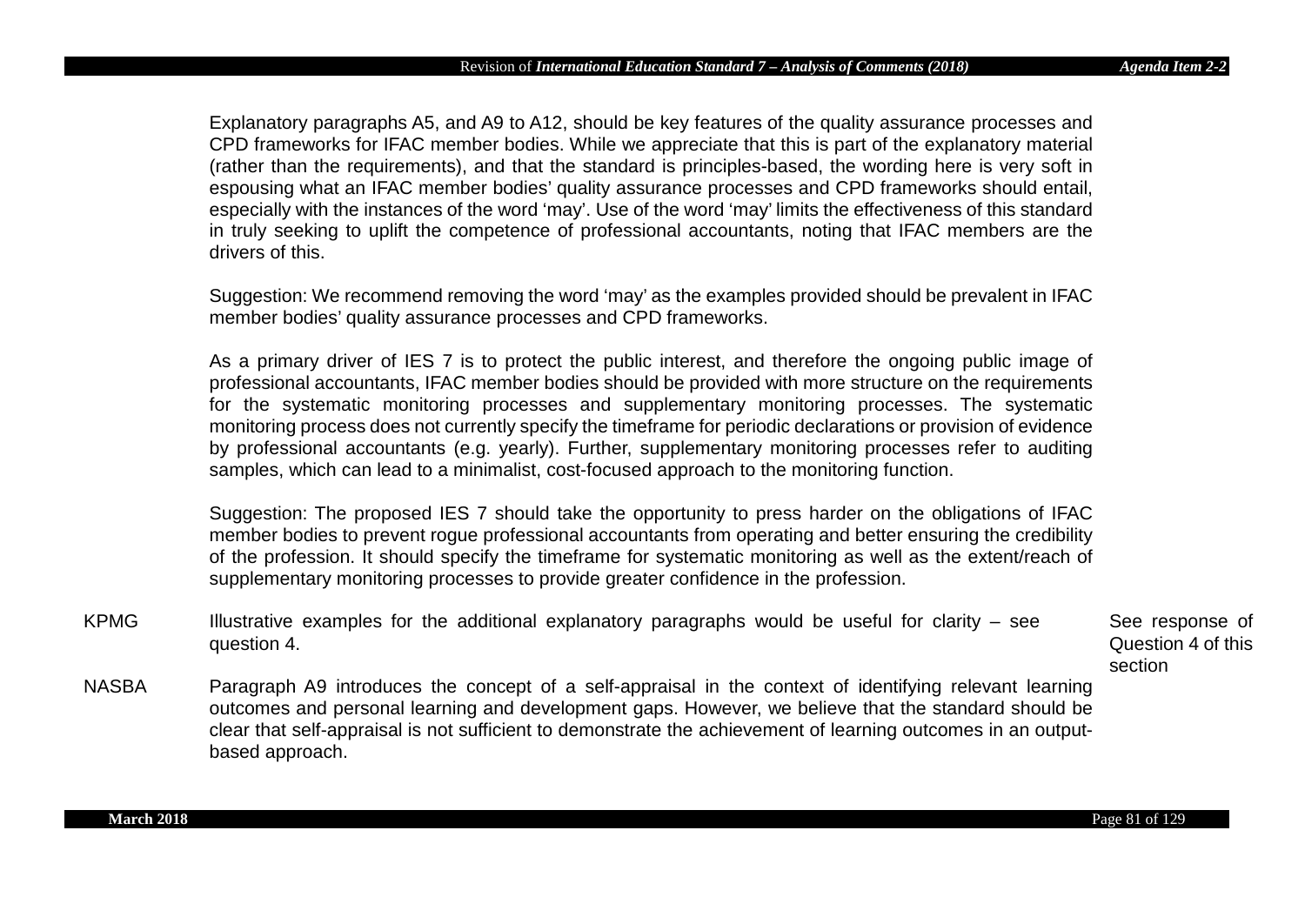Paragraph A23(b) suggests that CPD providers might determine the units allocated to a learning and development activity. In our opinion, allowing CPD providers to determine the units allocated to a learning and development activity without guidance from a member body or licensing body is ripe for abuse, and should not be allowed. Paragraph A23(b) might be better written as follows:

(b) Units allocated to the leaning and development activity by a CPD provider in accordance with the rules or regulations of a member body or licensing body.

Finally, we are concerned about the guidance provided in paragraph A25 for the use of both output-based and input-based approaches. First, the guidance needs to be clear that the achievement of learning outcomes attained while participating in an input-based approach learning and development activity cannot be counted twice, if the same learning outcomes are then demonstrated as part of an output-based approach. Second, the combination of both measurement approaches introduces great complexities for IFAC member bodies (or regulatory bodies) in equating the measurements for the satisfaction of CPD requirements for the professional accountant. How will the input-based CPD that is traditionally measured in time equate to the demonstration of the achievement of a learning outcome in output-based CPD? How will IFAC member bodies (or regulatory bodies) consistently apply output-based CPD among professional accountants, when an output-based CPD could vary significantly from professional accountant to professional accountant? The discussion of a hybrid method incorporating both output-based and input-based approaches needs better examples and a clear discussion of how each is used separately, and then combined in an appropriate manner.

Lastly, there is concern on the variance that could occur among IFAC member bodies (or other regulatory bodies) in consistently allowing both measurement approaches, when the global environment for the professional accountant indicates a need for more uniformity in the rules and regulations of the profession.

PAFA If no minimum requirement of hours is stated in the IES7 requirements, it is believed by PAFA member bodies that detailed guidance will be required to assist IFAC member bodies to establish what a sufficient amount of input CPD is.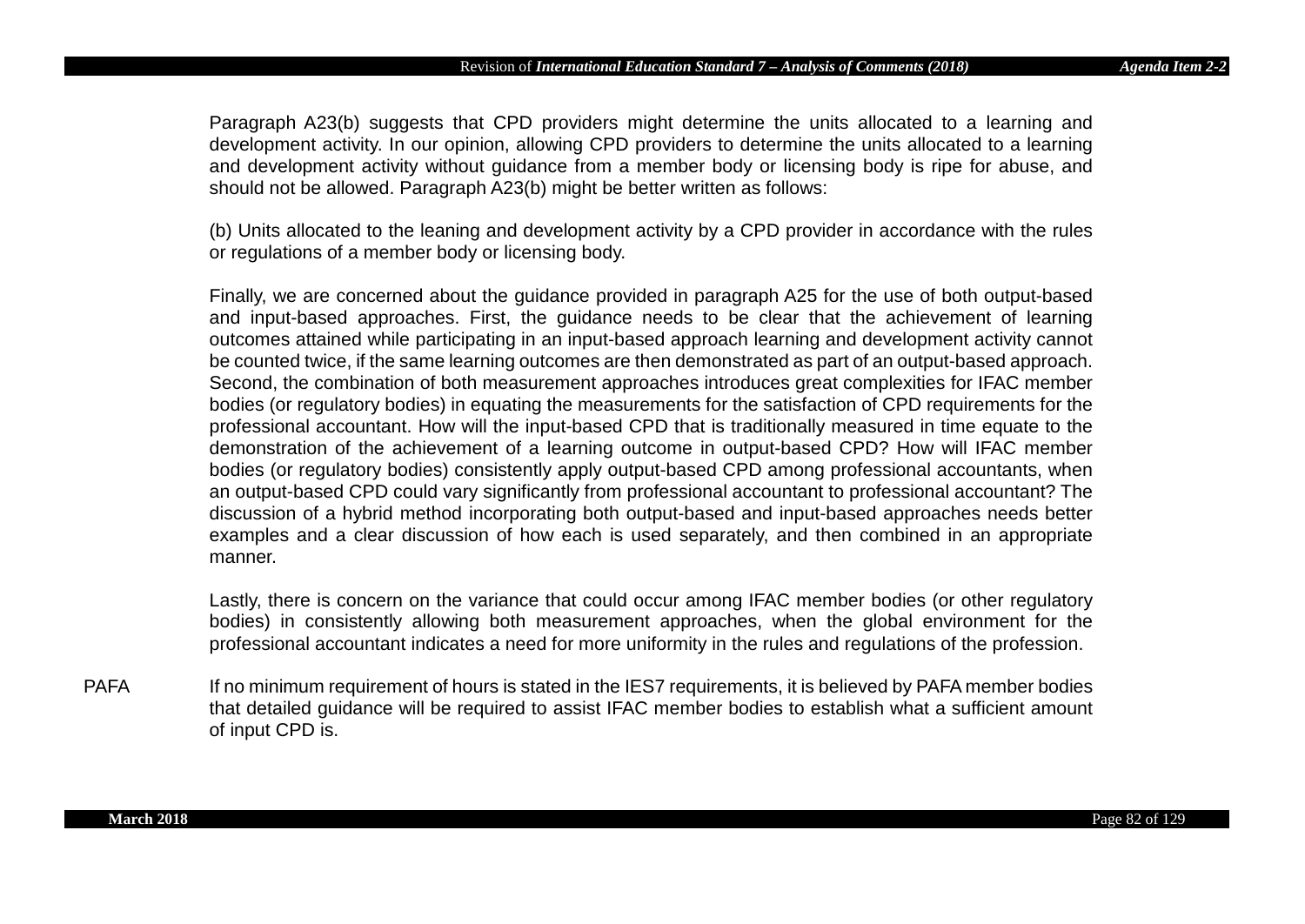The revised IES 7 seems to be weak on having a strong link to the CPD being relevant to the professional accountant's role. The explanatory material could emphasize this further.

Paragraph A9 would be improved by illustrating the CPD Framework as a diagram showing the continual feedback cycle.

Paragraph A11 could be expanded to make greater reference to gathering feedback from a wider range of stakeholder groups in relation to the CPD required.

Paragraph A12 could be expanded to refer to IFAC member bodies introducing mandatory requirements for CPD e.g., ethics.

PWC The explanatory memorandum indicates that further guidance and clarification is needed for IFAC member See response of bodies and other stakeholders about "how to move from an input-based to an output-based measurement Question 7 of this approach." Although the proposed revisions to IES 7 describe how each of the measurement approaches section could operate, we believe that additional implementation guidance should be provided to address how to move from one measurement approach to the other. More details of what we believe should be included in the implementation guidance are discussed in our response to Question 7.

> The explanatory memorandum indicates that further clarification and guidance is needed for IFAC member bodies and other stakeholders about "how to improve consistent implementation of measurement requirements when both input and output measures are used". We believe that additional implementation guidance should be provided in this regard as we do not believe such guidance is reflected in the proposed explanatory material paragraphs. More details of what we believe should be included in the implementation guidance are discussed in our response to Question 7.

SAIPA If no minimum requirement of CPD points or hours is stated in the IES7 requirements, it is believed that detailed guidance will be required to assist IFAC member bodies to establish what a sufficient amount of input CPD is.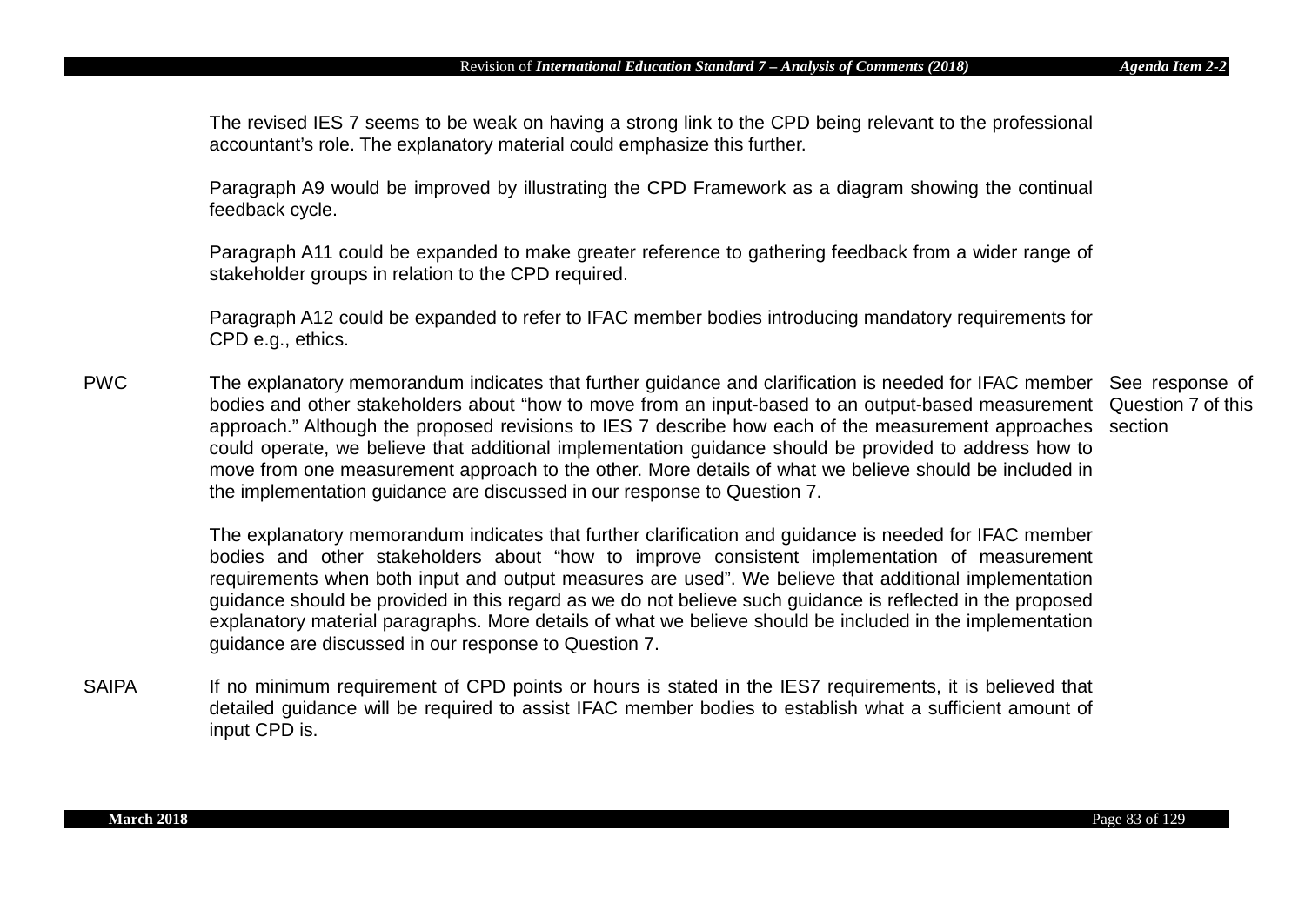The revised IES7 seems to be weak on having a strong link to the CPD being relevant to the professional accountant's role. The explanatory material could emphasise this further.

Paragraph A9 could be improved by illustrating the CPD Framework as a diagram showing the continual feedback cycle.

Paragraph A11 could be expanded to make greater reference to gathering feedback from a wider range of stakeholder groups in relation to the CPD required.

Paragraph A12 could be expanded to refer to IFAC member bodies introducing mandatory requirements for CPD e.g., ethics.

- TURMOB No
- WPK We do not think that any additional explanatory paragraphs are needed.

# **Question 4. Do proposed revisions to the output-based approach requirement (see paragraph 13) and related explanatory material (see paragraphs A19-A21) improve understanding and your ability to apply an output-based measurement approach? If not, what suggestions do you have to improve clarity of the output-based approach?**

- AAT AAT has operated an output-based approach for some time and is therefore comfortable with the proposed revisions detailed in the exposure draft. AAT welcomes the developments in that they seek to further strengthen the scope for IFAC member bodies to understand and implement an output-based approach.
- ACCA ACCA suggests that guidance on identifying and setting learning outcomes could be included at this point. The reference to 'learning outcomes' assists clarity and has the advantage of being consistent with the revised IES 8 however, IES 8 is considerably more prescriptive in terms of the required learning outcomes which leads to more certainty for both professional accountants and IFAC member bodies.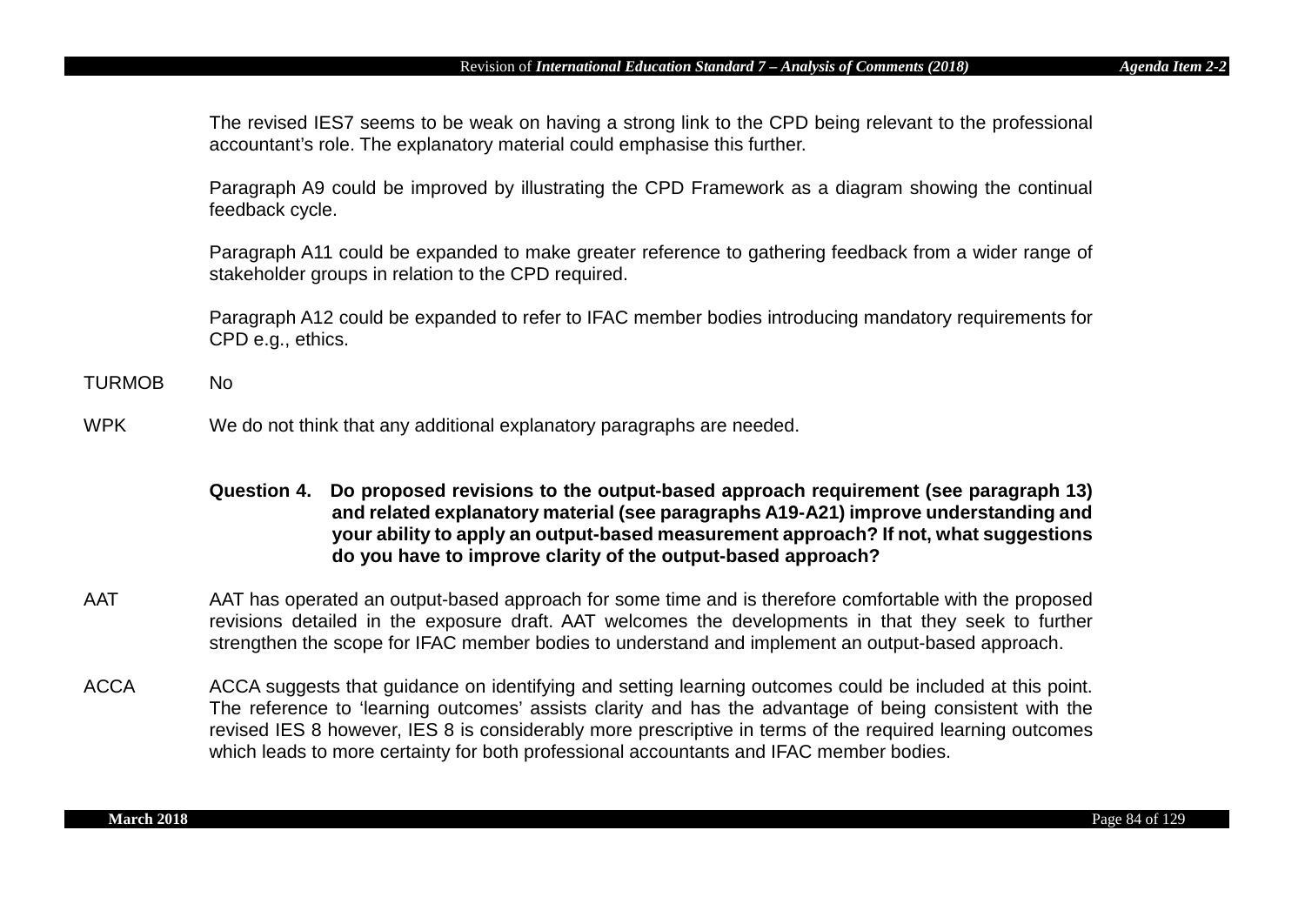IES 7 (Revised) would benefit from clear guidance or examples of the learning outcomes that might be appropriate for typical roles that a professional accountant may undertake.

AICPA The Association does not believe the ED provides a sufficient understanding of how to

- achieve an output-based measurement approach,
- move from an input-based to an output-based measurement approach, or
- combine both the input and output measurement approaches.

We have also identified certain changes within the ED that we believe may have unintended consequences at odds with the IAESB's intent and objective in the revision to IES 7 and have noted those within these Responses to Questions for Commenters.

### *Measurement of CPD: Output-Based Approach.*

As discussed in Question 2, we are concerned about changes to requirement paragraph 13 which states, "IFAC member bodies using an output-based approach shall require professional accountants to demonstrate the achievement of learning outcomes relevant to their role and professional responsibilities." Prior to the changes within this ED, demonstration of the development and maintenance of appropriate professional competence was required. We understand from the Explanatory Memorandum included in this ED, IAESB was striving to clarify by focusing on the demonstration of learning outcomes, which are outputs of CPD learning and development activities; however, because learning outcomes are synonymous with structured learning activities this may not appropriately recognize the value of unstructured learning activities such as on-the-job training, peer-to-peer learning, and mentoring and coaching that play a critical role in competence development. We recommend IAESB clarify that learning outcomes may arise from both structured and unstructured learning experiences. We recommend learning outcomes be redefined as the measurable result that learners achieve upon completion of structured or unstructured learning activities. Absent such clarification, the inclusion of "learning outcomes" could actually be a hindrance to moving to an output-based measurement approach instead of an aid.

This concern extends to explanatory paragraphs A19-A21 as they also reference learning outcomes.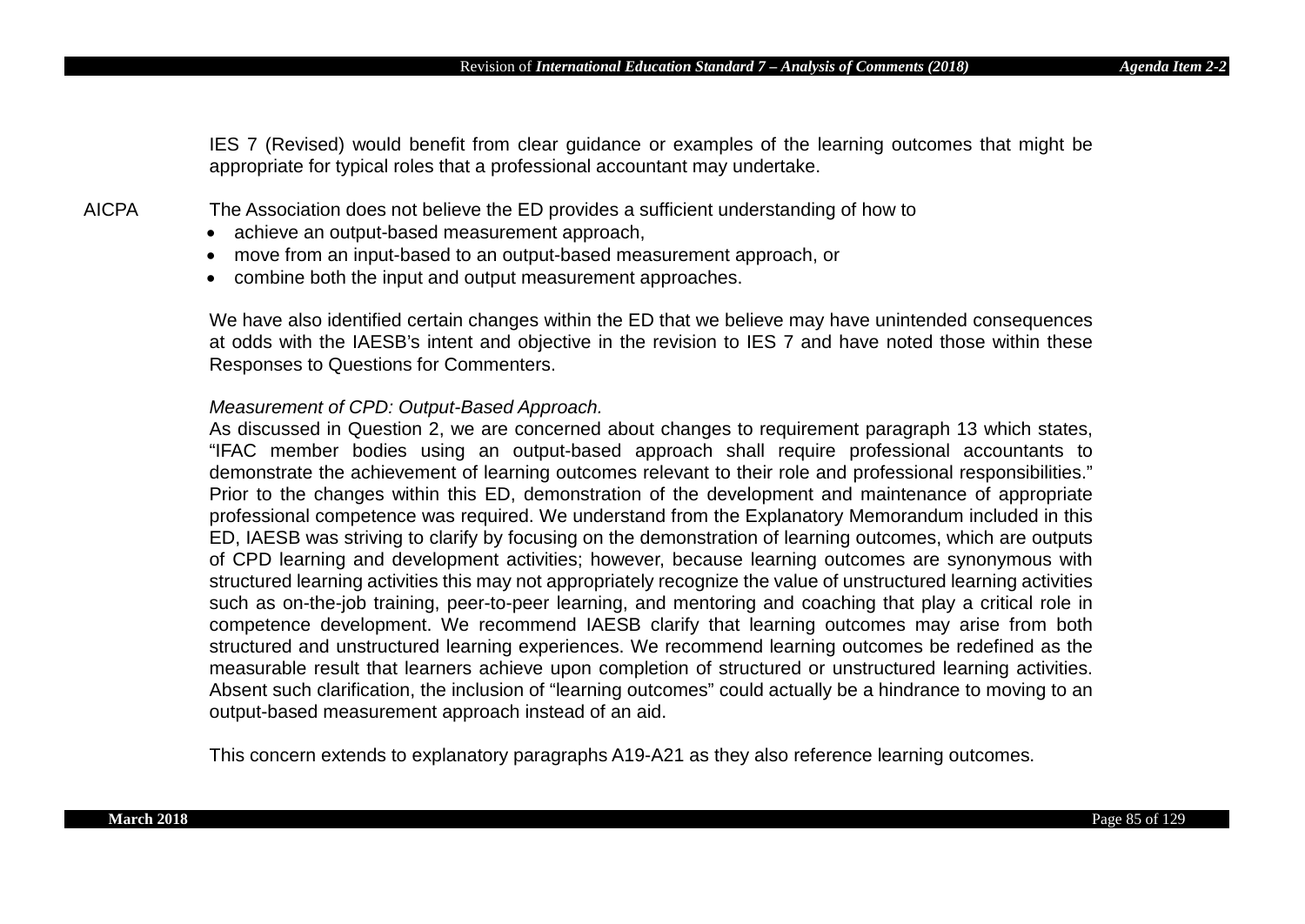BDO The revisions to the requirement and the explanatory materials do improve our understanding of the outputbased approach. However, even with the revisions made to the requirement and related explanatory material it is still unclear how the output-based approach would look and operate in practice, given how IFAC member bodies have different approaches based on local regulations and other factors.

> Having example-based implementation guidance could provide: (a) further clarity and (b) support to IFAC member bodies as they seek to modify their existing approaches to measurement. This may also encourage professional accountants to make a more direct linkage between the CPD they undertake and the practical application or demonstration of the learning in a work-based context, thereby increasing the perceived relevance and value of the activities in the eyes of the individual and their employer.

- Bouzas Sañudo Because of the results-based approach focuses on whether professional accountants can demonstrate achievement of learning outcomes. The measurement approach in some cases is subjective and not measurable in terms of an evaluation since the experience of these can't always be measured in a test, there are many areas of expertise that would not be practical to assess with written assessments and could not adequately determine compliance with CPD, the practical experienced is a perfect example that can´t be expressed in a test and gives de professional accountant a huge asset.
- CPA Australia CPA Australia believes the output-based approach is educationally sound. CPA Australia, in principle, supports a move towards output-based approaches for measuring CPD, however the monitoring and enforcement of the output-based approach to CPD may not be successful. The current implementation guidance does not cover this in a practicable and executable manner, particularly at scale.
- CPA Canada CPA Canada recognizes that an output-based approach to CPD focusing on learning outcomes would support a more holistic view to the development and maintenance of professional competency when compared to input-based measure such as hours of structured learning. Additional guidance as to how a member would demonstrate learning outcomes may provide additional support to member organizations interested in moving to an output-based system. In the absence of guidance, the Board may also consider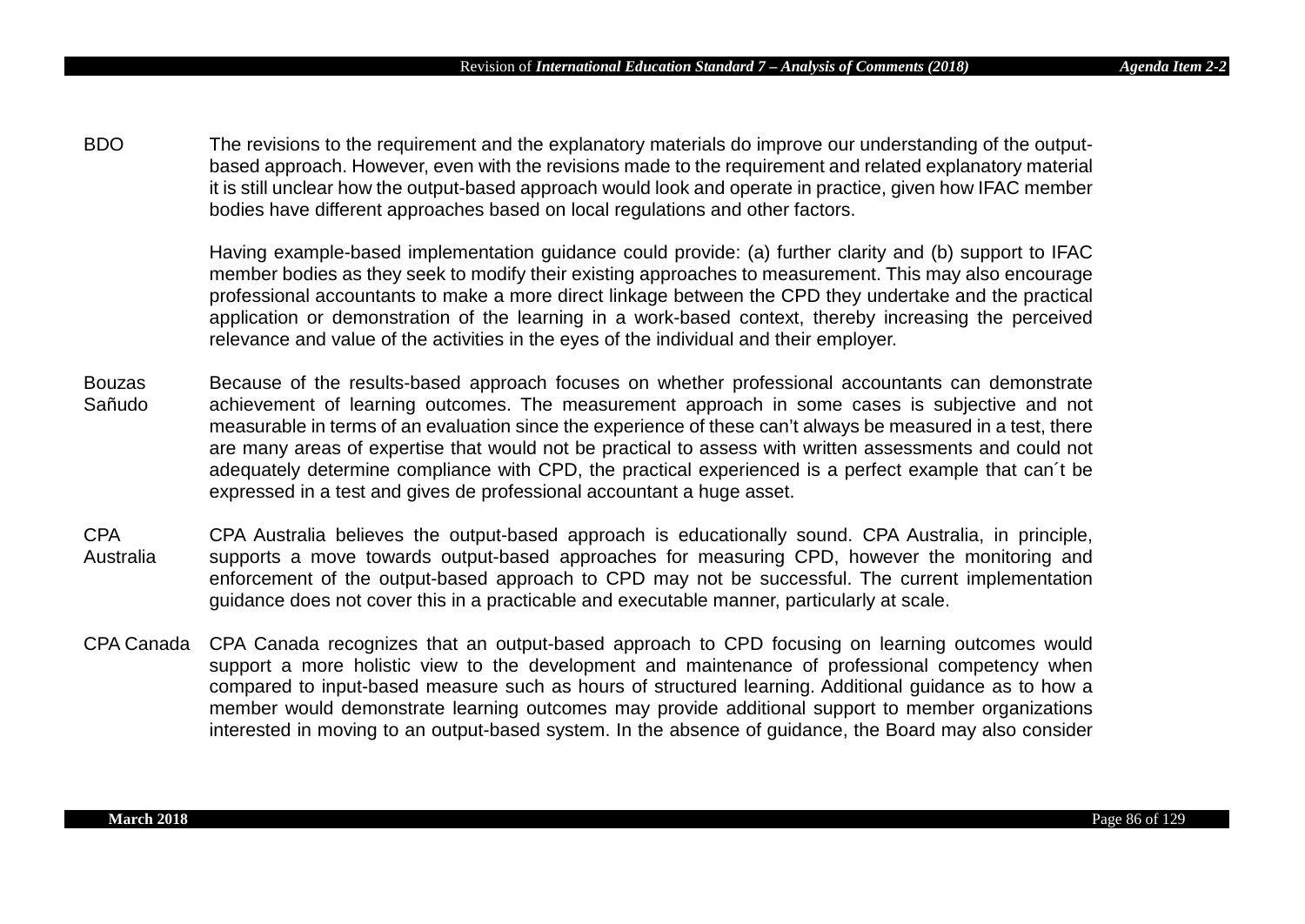developing best practices based on the experiences of those jurisdictions who have already moved to an output-based model.

DTT We support the specific linkage of the output-based approach to the demonstration of achievement of Please see learning outcomes. This is consistent with the approach taken in the IPD standards, and removes some of section above on the possible ambiguity created by the broader concept of demonstration of appropriate professional competence set out in extant IES 7.

> Please also refer to our comments relating to the removal of the 120-hour yardstick for measuring CPD under *Related Matters*  "Impact of proposed revisions on consistency of CPD practice and measurement across jurisdictions" under *for Consideration* "Key Comments" above.

Regarding the proposed guidance on the measurement of an output-based approach, examples relating to the structure of self-developed individual learning plans and self-assessment of those plans, including the review and/or approval of those assessments by senior learning management within an audit firm, would be helpful.

- EFAA The proposed revisions improve understanding and the ability of EFAA member organisations to apply an output-based measurement approach.
- EYG No. As indicated in our overall comments, we struggle whether enough guidance has been provided in the revised IES 7 for professional accountants to be able to measure CPD undertaken through an output-based approach. As a result, we suggest that the Board provide additional explanatory guidance and examples regarding the output-based approach.

Paragraph A21 describes the factors that should be considered in determining whether the achievement of learning outcomes has occurred under an output-based approach. However, A21(a) describes an inputbased approach to determine whether learning outcomes have been achieved. Our interpretation is that an individual would assess whether they have met a learning need by reviewing the CPD activities they have completed. However, reviewing CPD activities does not necessarily assess whether the learning outcomes

*General Statements of Concern and*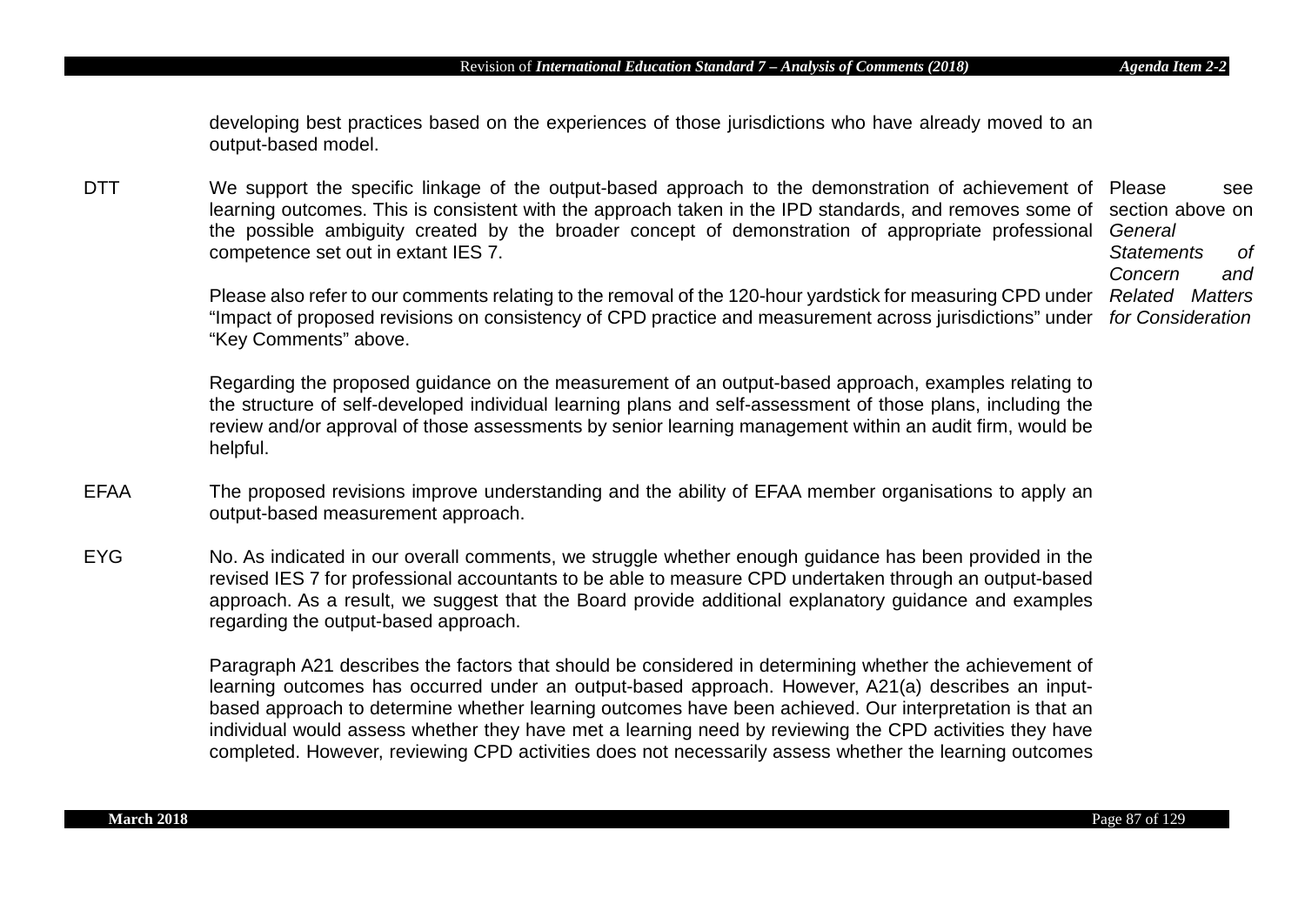have been achieved. Although well designed formal learning will include some form of assessment of achievement of learning outcomes, other forms of CPD (such as unstructured reading) will not. Therefore, we believe that in order for completion of a learning program to be used as an output measure, IES 7 needs to address the importance of including properly designed learning which incorporates suitable assessment processes. In addition, this section does not address how a professional accountant determines the sufficiency of learning outcomes achieved (i.e., how many learning outcomes need to be met to comply with the CPD requirements).

- FACPCE Yes, they improve understanding. We have no suggestions to make.
- FRC(UK) Yes, we consider that the revisions are helpful and improve understanding. We suggest that it may also be helpful to cross-reference paragraphs A19 and A22 about the demonstration and measurement of CPD to paragraphs A27 and A28 which include examples of types of verifiable evidence available to professional accountants.
- GAO We appreciate the IAESB's efforts to revise the requirement and explanatory material related to the outputbased approach; however, we believe that it may continue to be difficult to consistently measure, monitor, and enforce CPD using such an approach. It may be difficult for member bodies to specify the nature and extent of verifiable evidence that professional accountants are required to maintain given the differing learning outcomes that may be used in this approach resulting from professional accountants' differing learning and development needs. We believe that the proposed standard would benefit from additional guidance and specific examples of clearly defined learning outcomes, along with the nature and extent of appropriate verifiable evidence that would demonstrate that learning outcomes were achieved.
- IAA In the explanation material at point A20 says "Learning outcomes can be established by several sources including: a) IFAC member organizations, employers ......... etc. We believe it should say:

"The learning outcomes can be established by several instances including: a) IFAC body members, etc.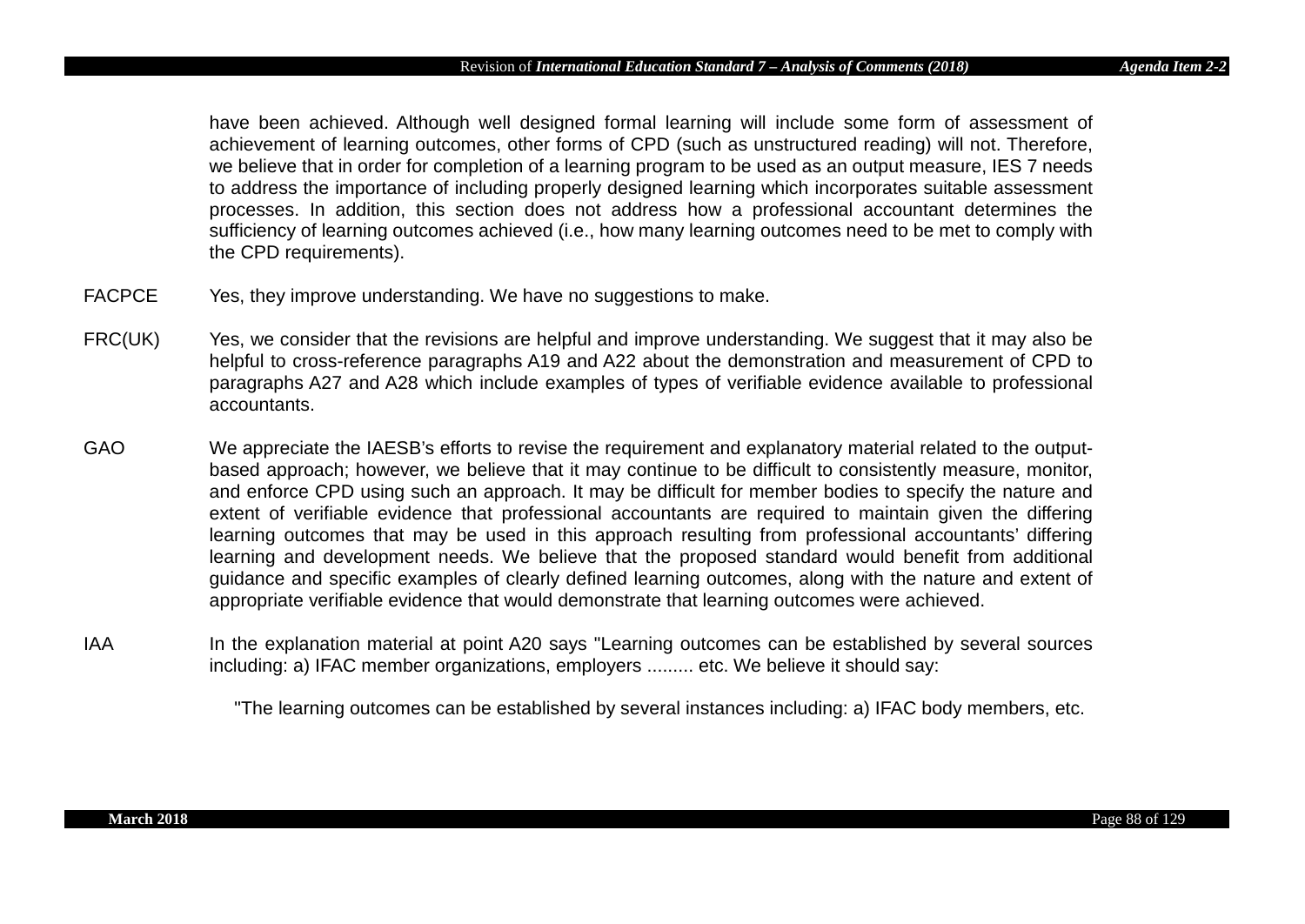IBRACON We believe that the revision in paragraph 13, which presents output-based approach requirements can help to improve our understanding and our ability to apply an output-based measurement approach.

> However, considering the subjectivisms of this approach we suggest to you to include more examples touching real situations in the related explanatory material.

ICAEW Yes, to a degree. The proposed revisions may in fact prove more helpful in guiding PAOs that have yet to introduce an output-based approach or are in the early stage of implementation of their CPD policy. Specifically, the introduction of frameworks, such as the learning cycle described in A9 (a) – (d), is important as these provide a clear structure for promoting the effectiveness of CPD activity.

> IAESB could usefully provide more guidance on the challenges of the output-based approach. For instance, that professional accountants need to judge for themselves the amount and type of CPD that they need and the factors they should weigh; they cannot declare compliance by dedicating a certain amount of time to learning and development each year. Under the output approach, PAOs must invest significant resources in qualified staff to review CPD records as the focus is on evidencing relevant outcomes from learning.

ICAN YES,

### Comment

It has improved the understanding and ability to apply an output-based measurement approach. However, since some PAOs are yet to adopt output based approach, such PAOs should be encouraged and assisted to implement output based measurement approach.

PAOs should also embrace a combined output- and input-based approach in the near future especially as it relates to specialist areas, specialist roles and high-risk area.

ICAS The proposed revisions to the objective of this IES does provide a greater level of clarity however this does not fully translate to the paragraph 13 and associated explanatory materials at this time. In the event that the comments we have made to the learning outcomes and how the learning that has been gained can be verified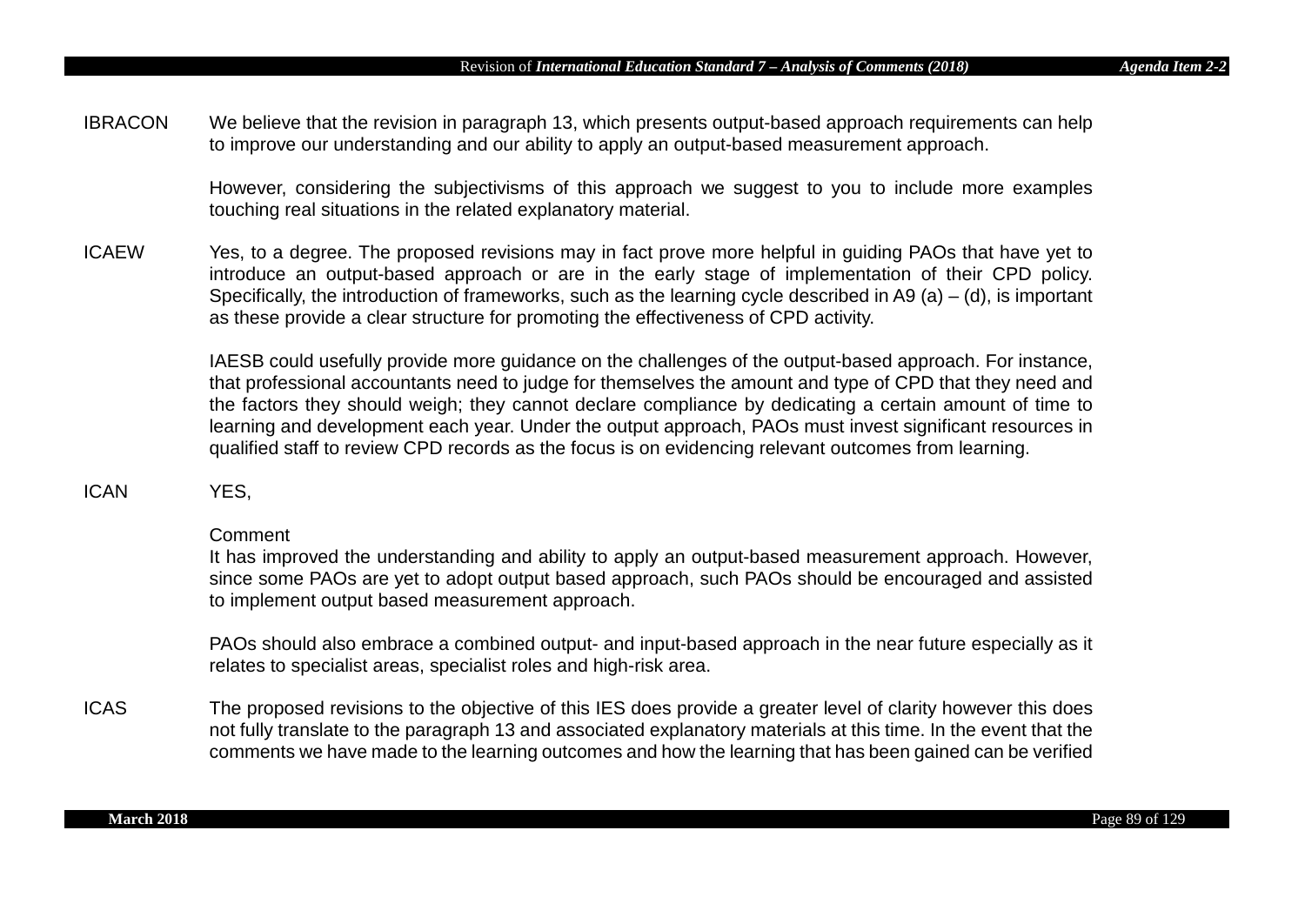and/or assessed as having been applied, such that professional competence has maintained and developed, then whilst it may not significantly improve our understanding of an output-based approach, it would improve our ability to apply a learning outcome driven approach.

- ICAZ The proposed changes to the output based approach requirement and related explanatory material do improve our understanding and ability to apply an output based measurement requirement. The focus on learning outcomes allows for a better and more practical measurement basis.
- ICPAU CPAU is likely to continue to using a combination of the output and input-based approaches.
- IDW We understand and would be able to apply an output-based measurement approach as described in the relevant requirements and related explanatory material.
- IRBA No. Please refer to the comments given above. It would be helpful if more guidance is provided on how to 'demonstrate the achievement of learning outcomes'.
- ISCA We noted and agree with IAESB's inclusion on the examples of verifiable evidence of output-based approach towards continuing professional development under the section on "Monitoring and Enforcement of CPD".
	- In Paragraph A21, it is noted that:

**Paragraph A21:** For IFAC member bodies and licensing regimes, determining achievement of learning outcomes by the professional accountant may include consideration of factors such as: (b) The nature and extent of reflective activity the professional accountant has documented in their CPD record demonstrating the achievement of learning outcomes.

In view that reflective activities are commonly used in CPD courses, we would suggest for IAESB to provide further clarification and guidance in IES 7 on:

- The documentation required;
- How it could be used and assessed to close identified competency gaps.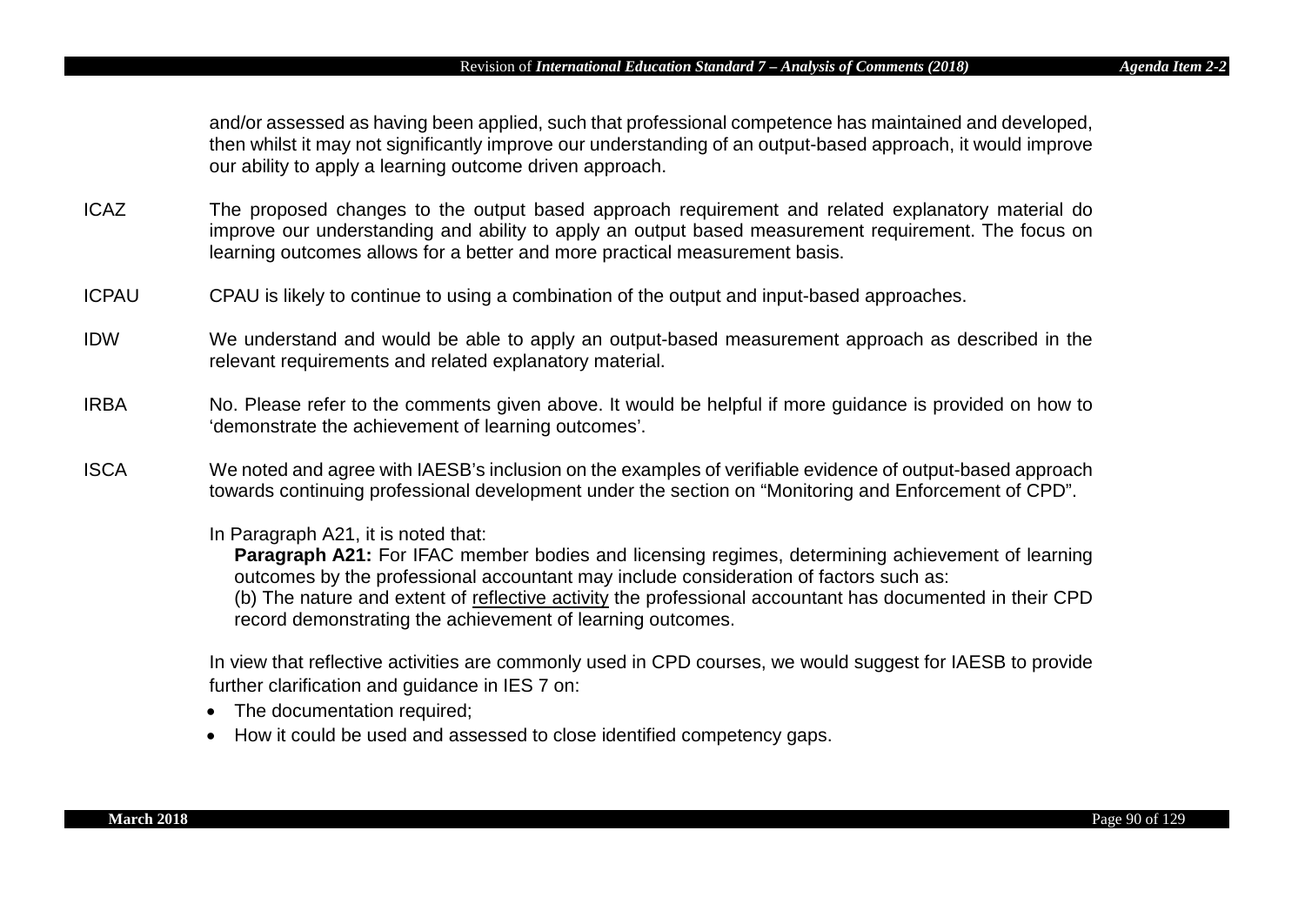As the focus of the output-based approach is on whether professional accountants can demonstrate the achievement of learning outcomes, IFAC could provide guidance on the level of professional competence for various job roles, in a format similar to that of Table A: Learning Outcomes in IES 2, IES 3 and IES 4.

Given that the learning outcome can be established by 'professional accountants when undertaking selfappraisal' (Paragraph A20), the assessment of achievement of learning outcome (Paragraph A27) can also be determined by themselves. The question is always what is considered sufficient, i.e. the nature and extent of CPD is highly subjective and may not be easy to be adopted by IFAC member bodies in varying stages of development.

There is a need to elaborate and provide examples on the factors to be considered in determining whether achievement of learning outcomes has occurred (Paragraph A21).

It is unclear if the Guiding Principles stated in the "Guidance to Support the Implementation of a Learning Outcomes Approach" as previously issued by IAESB in January 2016 can be used to meet the requirements of the proposed IES 7. The Guiding Principles emphasise the clear links between specifying clear learning outcomes and the assessment of these learning outcomes, specifying the qualitative characteristics which such learning outcomes and assessments should meet. It would be helpful to illustrate some of these qualitative characteristics after Paragraphs A21 or A28 to guide IFAC member bodies in determining the verifiable evidence to be obtained to assess the learning outcome achieved.

JICPA We propose that "clients" be newly added as paragraph A20 (f).

Knowledge Equity Yes, the current requirements and application guidance are clear but the output-based approach is effectively limited to demonstrating the achievement of learning outcomes. Suggestion: Consideration should be given to how these learning objectives should be crafted, to ensure they are not just relevant to professional accountants' roles, but directly meet the competence required for the relevant roles.

> We also recommend that paragraph A20 be expanded to include 'educational organisations' or 'providers of CPD' as a possible source of establishing learning outcomes, as these entities are heavily involved in the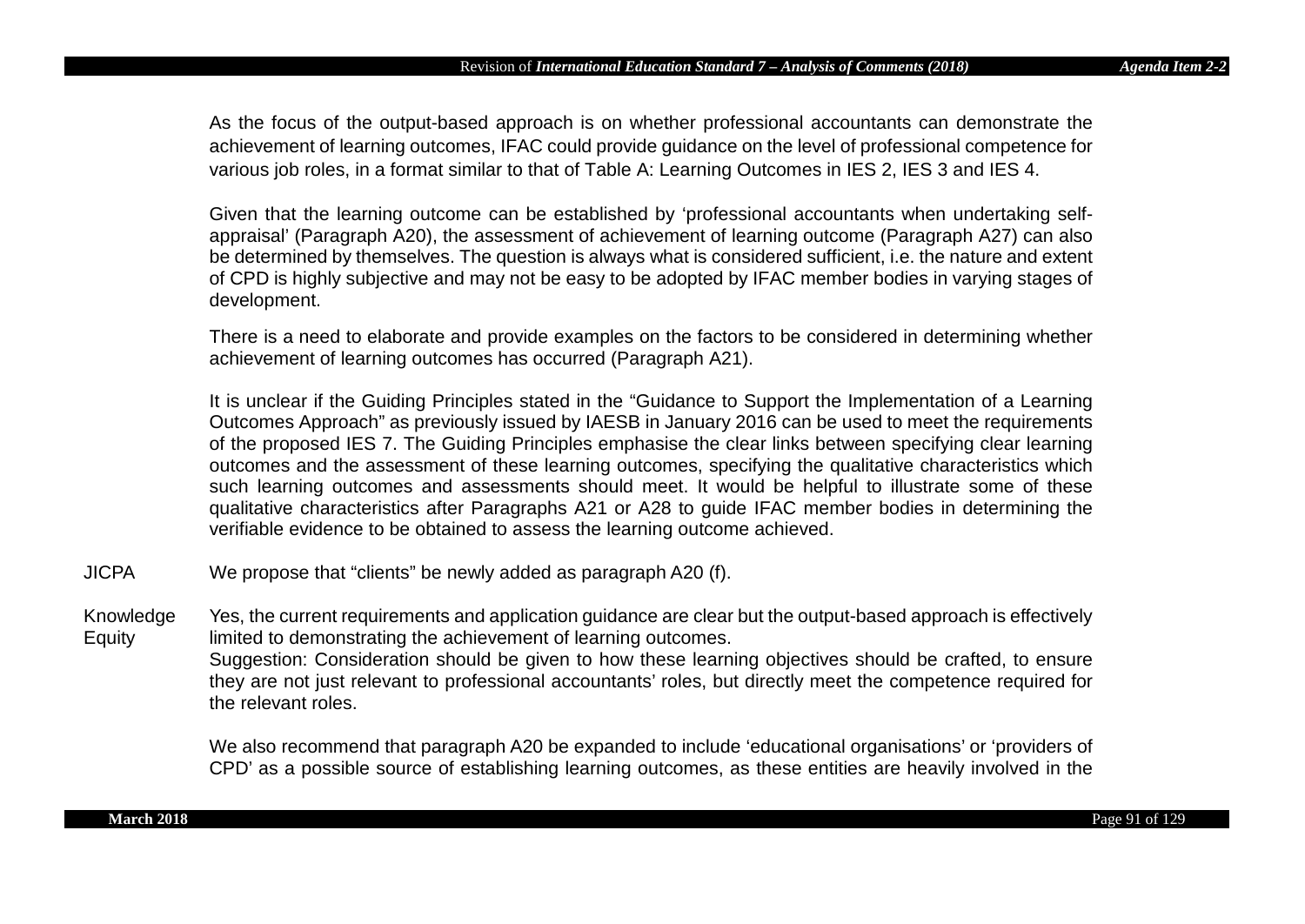industry (across business and public practice), are typically run by subject matter experts in the field, and have a vested interest in the ongoing development of professional accountants and the accounting profession itself.

KPMG We believe it would be useful to have an illustrative example on the measurement of the output-based approach. The example in A25 is useful but we would like to see more clarification on the meaning of output based and how it can be measured to help ensure consistency across the profession. If measurement of the output approach is not clear for a variety of learning activities then adoption of an output based approach could discourage these learning activities.

> Our interpretation of A19 is that a test result is not sufficient for the measurement of achievement of learning outcomes. A definition of a learning outcome would help our understanding. An example of output based approach measurement activities would also be useful. The establishment of learning outcomes outlined in A19-A21 is very wide and therefore does not assist our understanding.

> We did not find A21 clear after repeated reading and reflection. This should be reworded to be clear on the two factors to be considered.

- NASBA Paragraphs A19-A21 discuss the determination of achievement of learning outcomes in an output-based approach. In our opinion, these paragraphs would be improved by direct reference to paragraph A27 which provides appropriate examples of verifiable evidence that could be used to demonstrate that learning outcomes have been achieved in an output-based approach. The examples provided in A27 are essential to understanding how professional accountants can demonstrate the achievement of learning outcomes. We are concerned that all too often professional accountants may read only part of a standard, and the content of paragraph A27 is essential to understanding an output-based approach.
- PAFA The view of PAFA member bodies is that they will continue to use the input and combination methods and would not move to a purely output-based approach.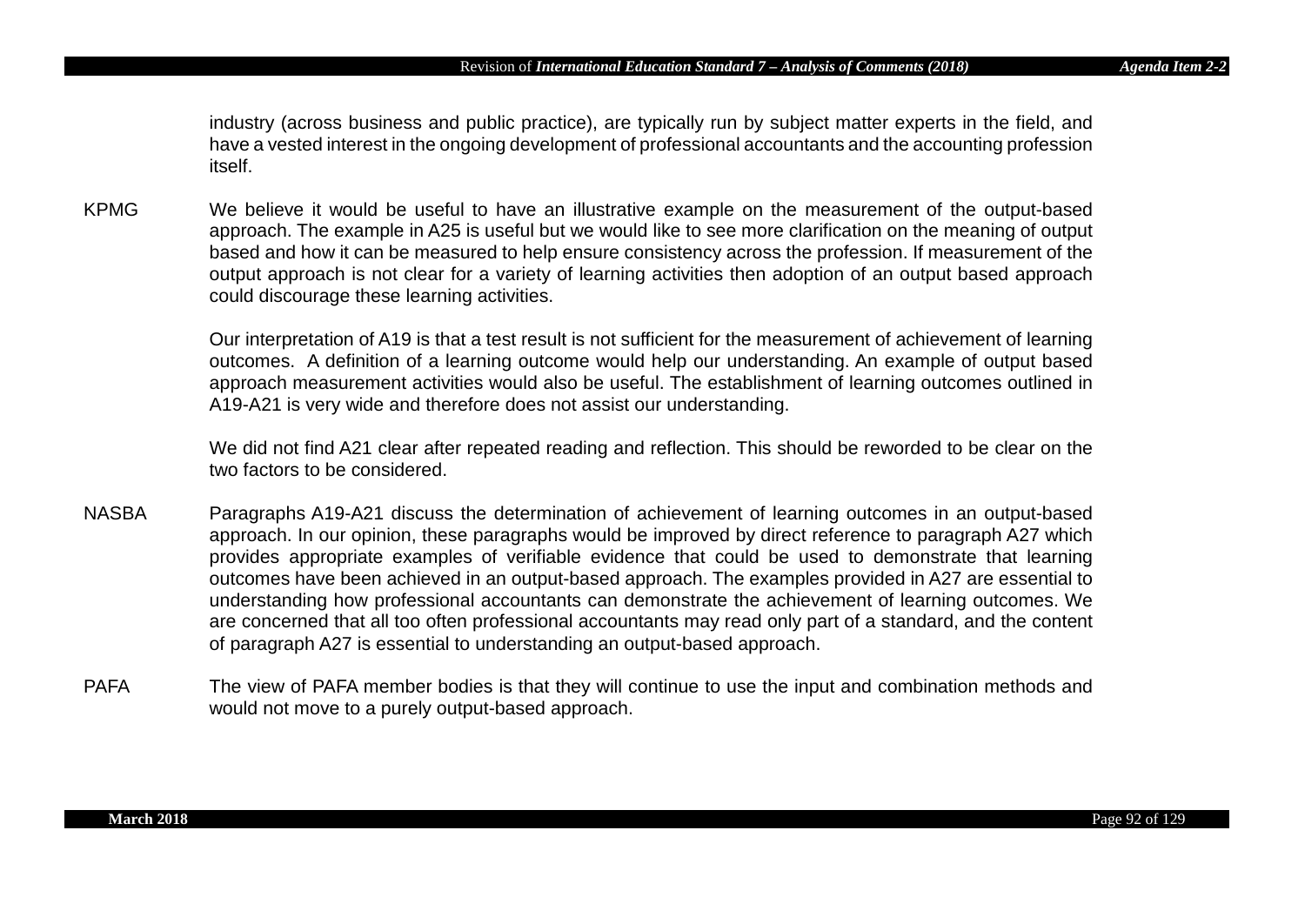PWC With regards to paragraph A20, we expect that the identification of "clearly-defined learning outcomes" to cover the wide range of possible professional competencies that will be relevant to individual professional accountants in different roles, will be challenging for the types of organizations identified. We believe that including implementation guidance to illustrate clearly-defined learning outcomes, will increase the likelihood that IFAC member bodies will encourage adoption of the output-based measurement approach rather than preferring an input-based measurement approach where a "specified amount of learning and development activity relevant to their role" may be perceived as easier to measure.

> Explanatory materials relating to verifiable evidence (paragraphs A26-A28) are currently categorised within "Monitoring and Enforcement of CPD". We believe these paragraphs would be better categorised within "Measurement of CPD" as they relate to demonstrating "achievement of the learning outcomes" (as noted in paragraph 13) and completing "a specified amount of learning and development activity" (as noted in paragraph 14), both of which are included within "Measurement of CPD" in Requirements.

SAIPA Paragraph A19. The output-based approach focuses on whether professional accountants can demonstrate the achievement of learning outcomes. The measurement focus is on what professional accountants achieved from having undertaken learning and development activities.

SAIPA sees in a need to define Professional Accountant in the context of this IES 7.

Paragraph A20. The output-based approach typically includes the establishment of clearly defined learning outcomes that are relevant to professional accountants' roles. Learning outcomes may be established by a number of sources, including: (a) IFAC member bodies; (b) Professional accountants when undertaking selfappraisal; (c) Employers; (d) Licensing regimes; and (e) Regulatory bodies.

There appears to be a confusion between outcomes and competencies.

Paragraph A21. For IFAC member bodies and licensing regimes, determining achievement of learning outcomes by the professional accountant may include consideration of factors such as: (a) The nature and extent of CPD undertaken for the learning and development needs identified for the professional accountant's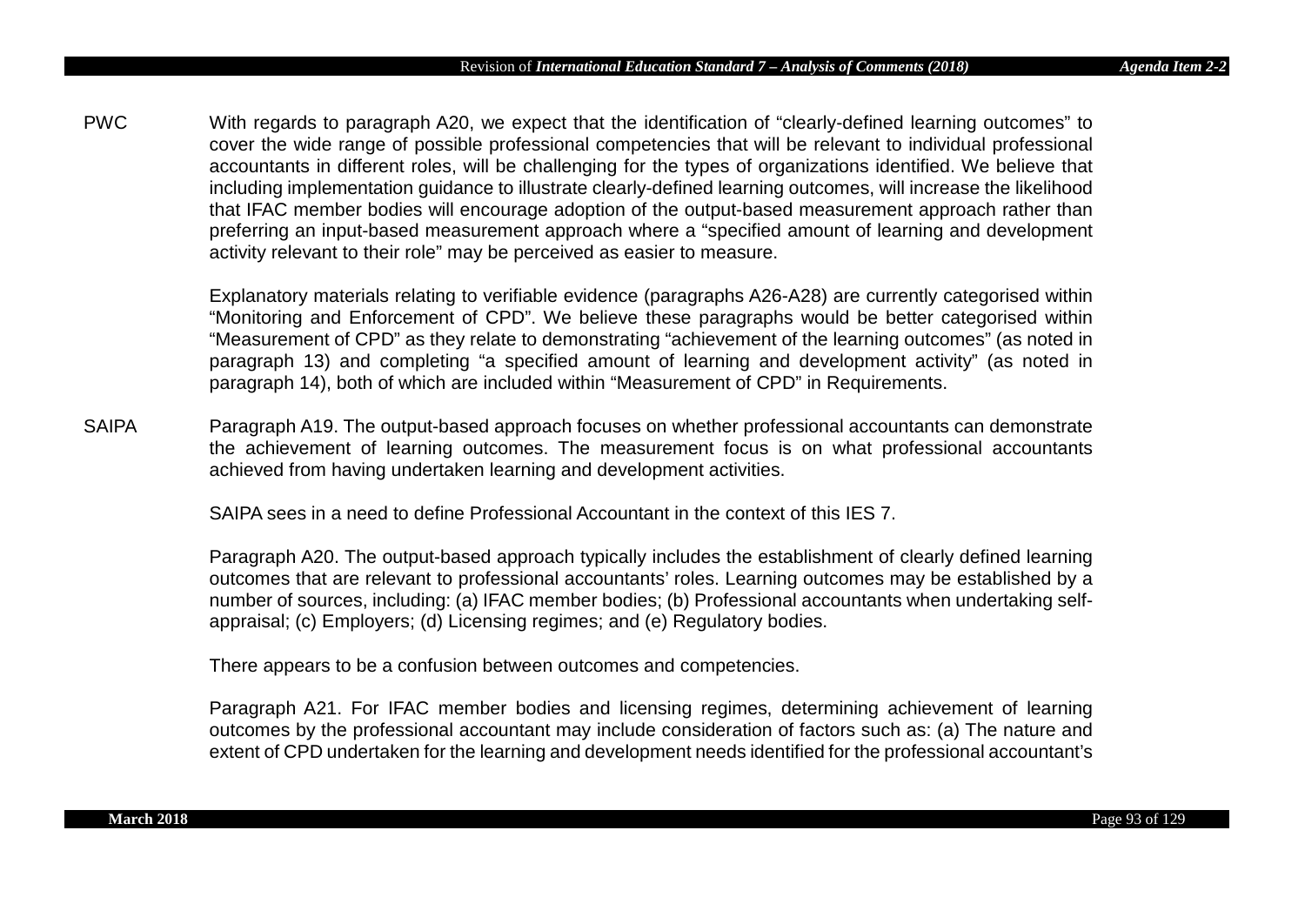role; and (b) The nature and extent of reflective activity the professional accountant has documented in their CPD record demonstrating the achievement of learning outcomes.

It will be impossible to monitor compliance.

- TURMOB Yes
- WPK The proposed revisions help to better understand an output-based measurement approach.

## **Question 5. Are there any terms within the proposed IES 7 (see Appendix 1) which require further clarification? If so, please explain the nature of the deficiencies?**

- AAT Aside from the points raised in response to questions 2 and 3 above, AAT considers that the terminology as set out appears sufficient.
- ACCA The definition of "professional competence" used in paragraph A1 seems to imply that it is only in relation to learning outcomes which were achieved during IPD when surely it will also apply to new learning outcomes achieved via CPD. Clarification on this would be welcomed from ACCA.

It is unclear why the explanation of what CPD is does not align precisely with the definition of lifelong learning. The definition of lifelong learning includes the terms "voluntary and self-motivated pursuit" and this seems at odds with the mandatory nature of CPD as specified in paragraph 9.

- AICPA Within the section, Response to Questions for Commenters, we have commented on several necessary clarifications in the context of answering Questions 1-4. See Response to Questions 1-4
- BDO We do not believe that there are any additional terms that require further clarification however, in order to further support access and application of this revised IES, we encourage IFAC to consider the need for translation of the IESs (and implementation guidance materials) in order to: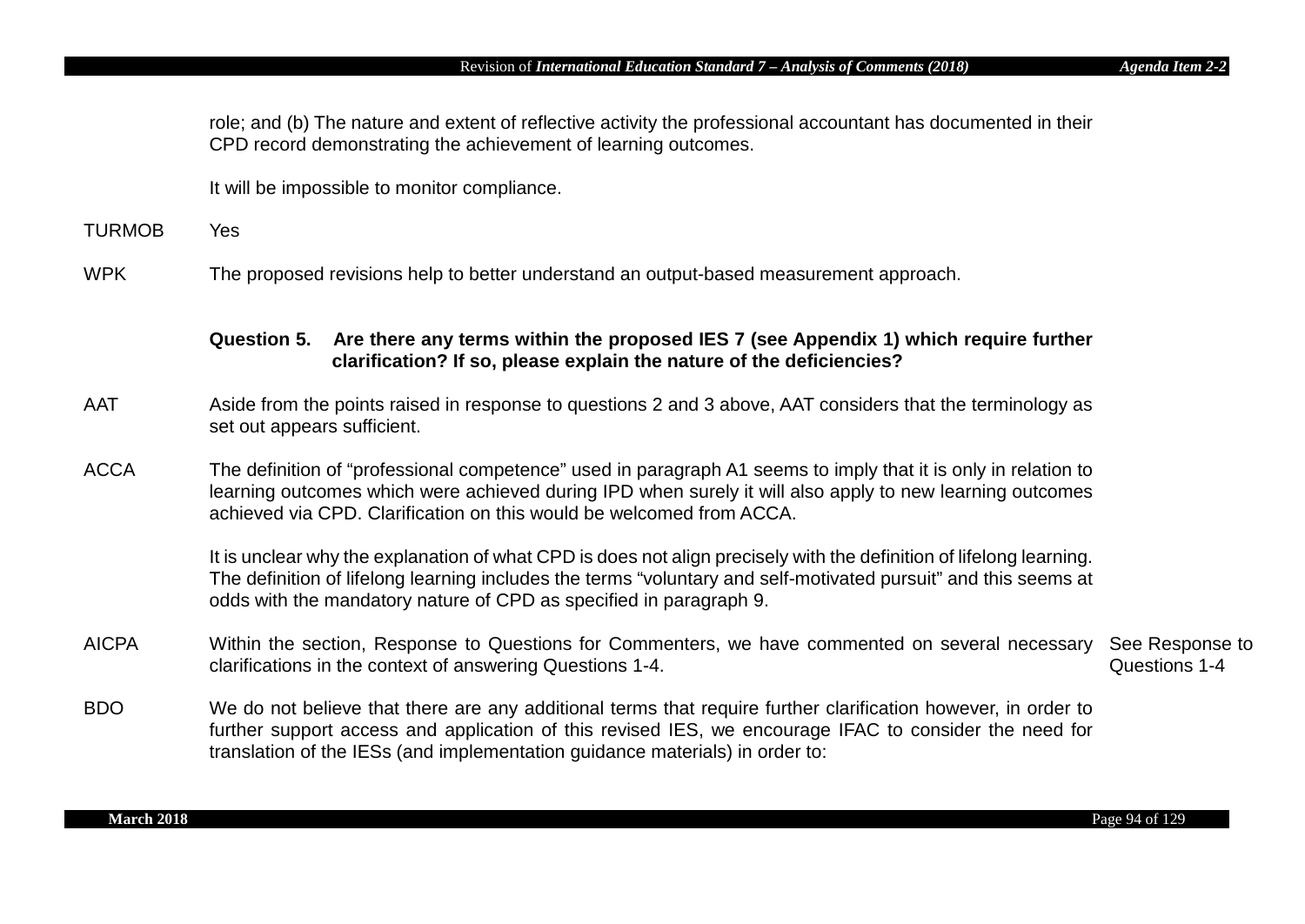- support IFAC member bodies; and
- prevent misapplication of requests in such a critical area for the profession.
- Bouzas Sañudo Some of the penalties explained in the paragraph paragraphs may violate or lead to non-compliance with the rules derived from the way in which this is raised, of course that should be encouraged to comply with the rules but not in a coercive manner.
- CPA Australia No CPA Canada CPA Canada is satisfied with the terms as presented.

| <b>DTT</b>  | Please refer to our comment regarding the use of the term "CPD Framework" in the "Specific drafting points"<br>section below.                            | Please<br>section below on | see            |
|-------------|----------------------------------------------------------------------------------------------------------------------------------------------------------|----------------------------|----------------|
|             |                                                                                                                                                          | Comments                   | on.            |
|             |                                                                                                                                                          | <b>Other Matters</b>       |                |
| <b>EFAA</b> | As outlined above the only term that might demand further clarification is "specified amount" in relation to the<br>input-based approach (Paragraph 14). | Please                     | see            |
|             |                                                                                                                                                          | section above on           |                |
|             |                                                                                                                                                          | General                    |                |
|             |                                                                                                                                                          | <b>Statements</b>          | 0f             |
|             |                                                                                                                                                          | Concern                    | and            |
|             |                                                                                                                                                          | Related                    | <b>Matters</b> |
|             |                                                                                                                                                          | for Consideration          |                |
| <b>EYG</b>  | Yes. The term professional responsibilities should be defined within the revised IES 7.                                                                  |                            |                |

FACPCE No. They are intelligible.

FRC(UK) *In the IAESB Glossary of Terms:* CPD Framework: we suggest that the definition includes a reference to monitoring and enforcement so that it states: "In support of Continuing Professional Development, increased structure, further guidance or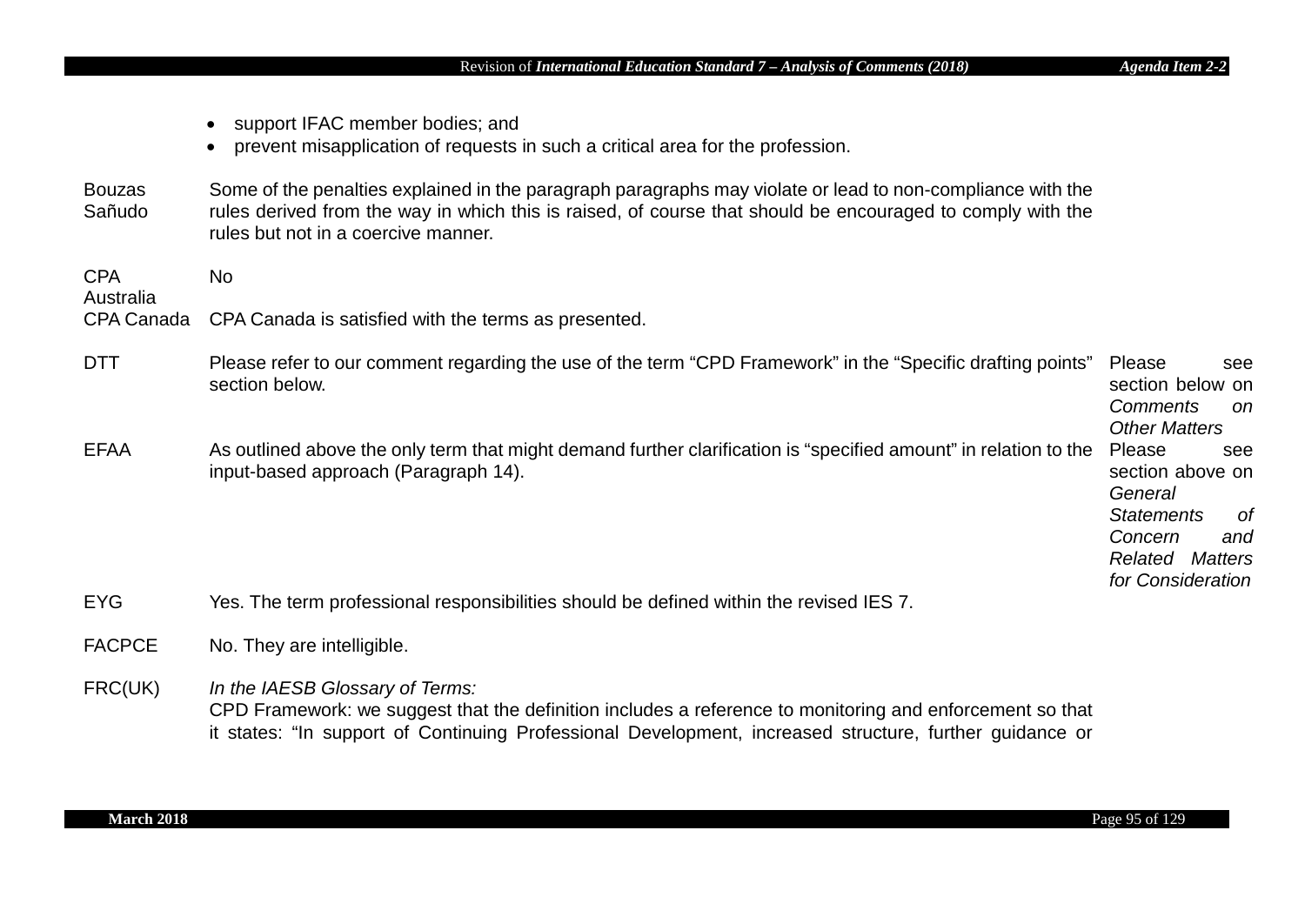explanation of concepts to support the learning and development of professional accountants and the monitoring and enforcement of those who do not comply."

Lifelong Learning: we suggest that the definition is expanded to make clear that this activity continues throughout a professional accountant's career: "The ongoing, voluntary and self-motivated pursuit of technical competence, professional skills and professional values, ethics and attitudes throughout a professional accountant's working life."

#### *In the Explanatory Material:*

At paragraph A28 item (c): it would be helpful if there was further discussion of the meaning of "independent confirmation" in the context of verification of CPD activity. For example, is a declaration of compliance provided by a professional accountant's work colleague or line manager a sufficiently independent confirmation?

- GAO We did not identify any terms that require further clarification.
- IAA There are no terms in the appendix that require further clarification, however, it would be advisable to consider the possibility of switching the term from professional paper to professional *performance*.
- IBRACON We do not identify any term that could need further clarification.
- ICAEW Yes, as noted above, paragraph 13 ('achievement of learning outcomes') and paragraph 14 ('a specified See response to amount of learning and development') could be strengthened by referring to professional competence and Question 5 in this by expanding upon meaning in the explanatory material section. section
- ICAN There is no term that requires further clarification.
- ICAS The term 'professional accountant' may require further clarification and we have included our comments within the General Comments section.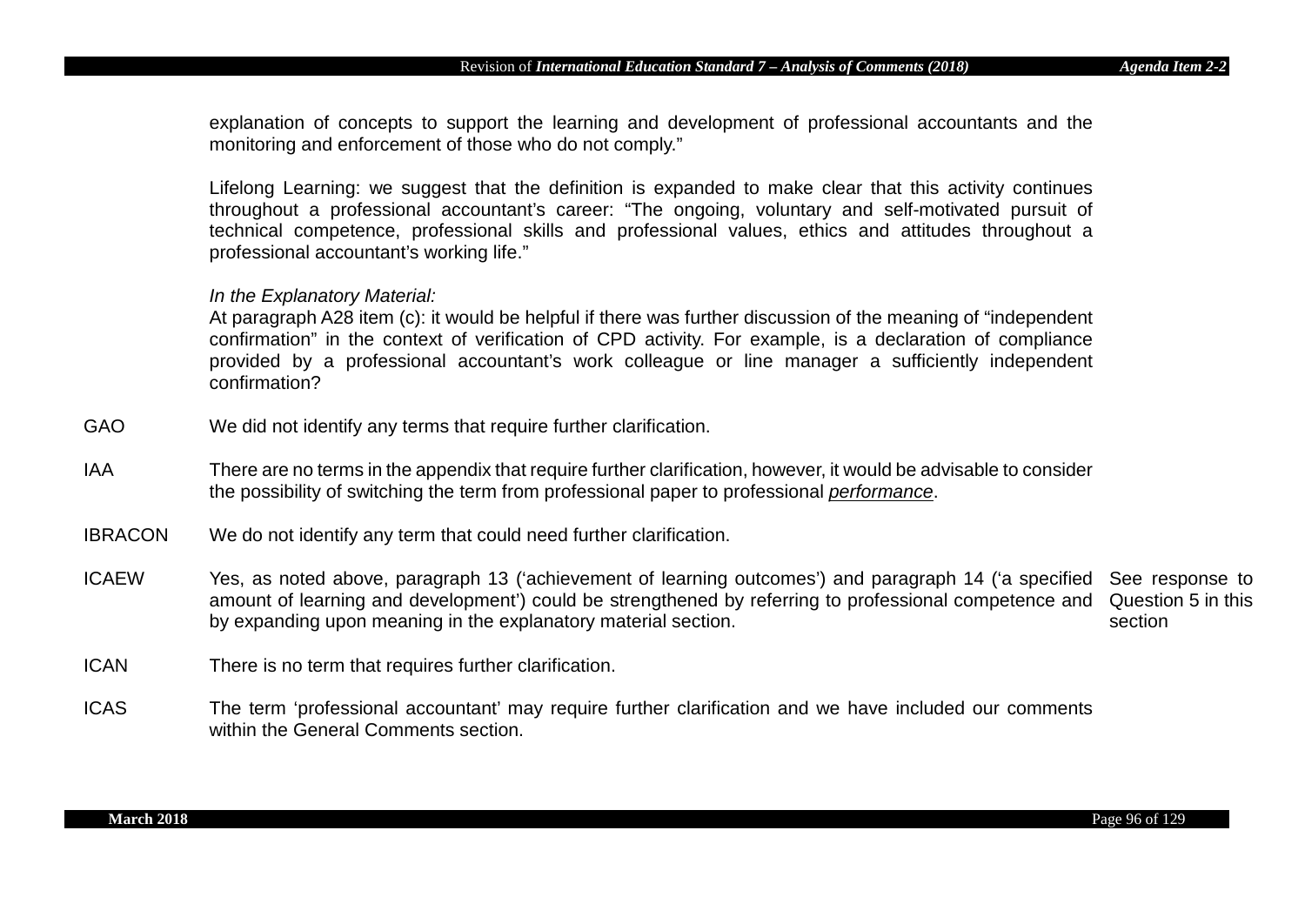- ICAZ None that we have identified.
- ICPAU No terms require further clarification.
- IDW We do not believe there are any terms within the proposed IES 7 that require further clarification.
- IRBA Although the meaning of the term 'Relevant' comes out in the body of the standard, it may be helpful to define 'Relevant CPD Activities'. This definition would further strengthen the 'role specific' nature of CPD.
- ISCA With the revisions made to IES 7 and our suggested amendments outlined in our responses to Questions 3 and 4, we are of the view that the Requirements have been adequately clarified.
- JICPA Yes, there are.

It is possible for "other measures" in paragraph A23 to be confused with input-based approach. What "other" means should be specified.

Knowledge **Equity** Explanatory paragraph A2 describes lifelong learning. However, there is a disconnect between lifelong learning being 'critical' to the profession and its public interest expectations, and also being a 'voluntary' and 'self-motivated' pursuit. We appreciate that this description of lifelong learning is aspirational, but on the continuum of attitudes towards CPD by professional accountants, only a small percentage share this vision or belief of lifelong learning.

> Suggestion: Consideration needs to be made as to whether an item of such critical nature should not necessarily be voluntary and self-motivated, but an expectation or requirement of attaining and maintaining professional accountant accreditation.

> IES 7, para. 10 contains a minor grammatical error. It currently states: '…a commitment to, CPD as well to the as development…'.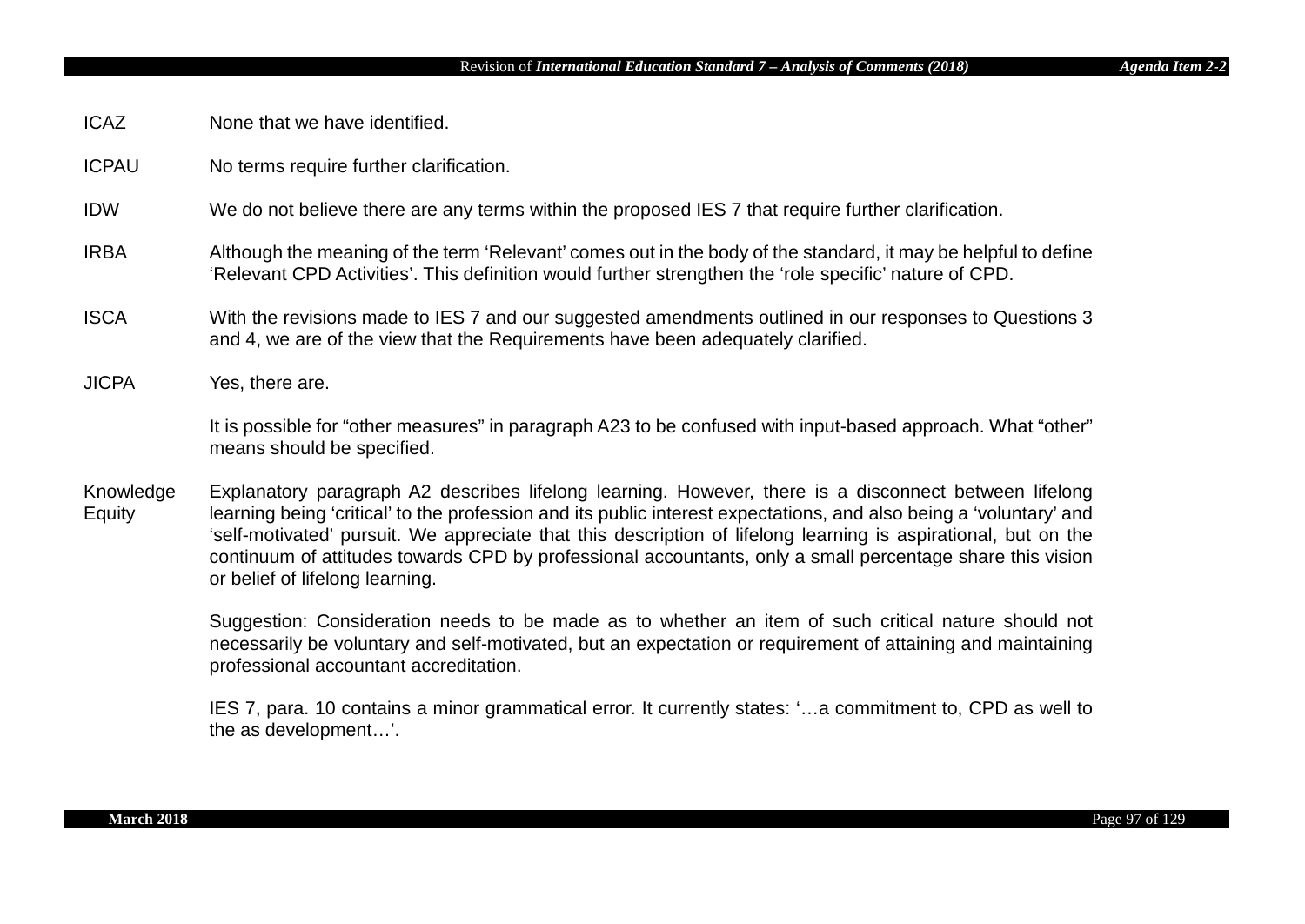Suggestion: This should be changed as follows: '…a commitment to, CPD as well as to the development…'.

- KPMG A glossary of terms at the beginning of the proposed standard would be helpful, e.g. self-appraisal, reflective activity, licensing regime, units allocated and units prescribed.
- NASBA In the discussion of an input-based approach, paragraph A22 introduces the concept of measuring CPD in terms of "hours" or "equivalent learning units." We could not find a definition of "equivalent learning units" in Glossary of Terms (2015) referred to in the exposure draft. The glossary should be updated to define "equivalent learning units". It may also be helpful to provide illustrative examples, along with other key terms such as "regular basis," or "enforcement." In addition, paragraph A25 references "learning hours" and that term is not defined nor equated to learning units.
- PAFA No terms require further clarification.
- PWC We refer you to our third point in response to Question 2 regarding the possible addition of the term "responsibilities" to the Glossary if this term is retained.

Use of the words "voluntary" and "self-motivated" in the definition of "Lifelong Learning" (Glossary and paragraph A2) seem to be more applicable to optional activities, rather than a core element of the pursuit of professional competence that is "critical" to meet public interest expectations. We recommend removing the words "voluntary" and "self-motivated." We offer as an alternative definition the following:

"Lifelong Learning represents the ongoing pursuit of technical competence; professional skills; and professional values, ethics, and attitudes. Lifelong Learning is critical if professional accountants are to meet public interest expectations".

Use of the word "increased" in the context of expectations to display professional competence (paragraph A3) implies a change in expectations over what was expected prior to the proposed revisions to IES 7. As an alternative we recommend replacing "face increased expectations" with "continue to be expected". We also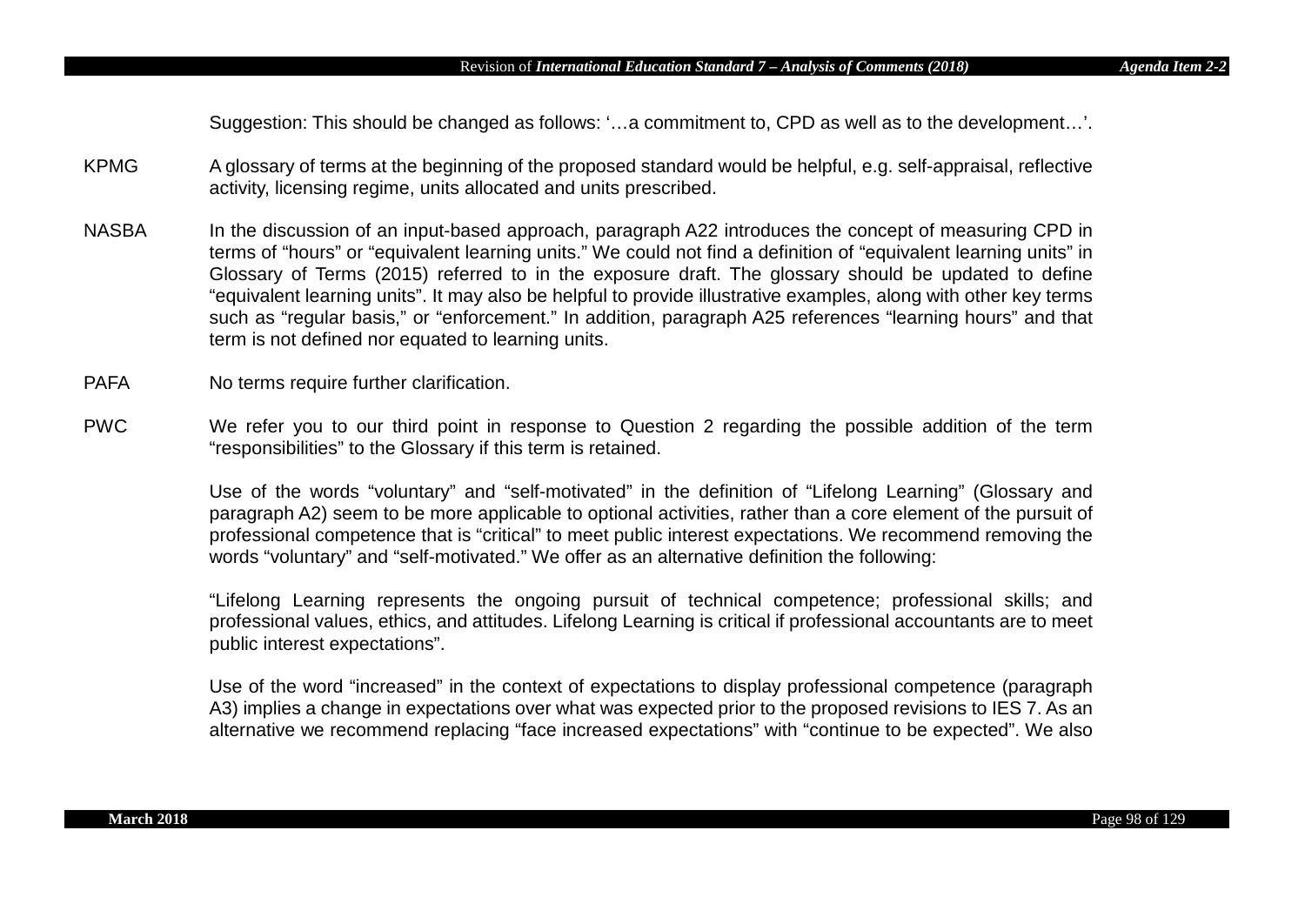recommend replacing "display" with "develop and maintain" to align more closely with the objective of Revised IES 7. In summary, we offer as an alternative the following:

"Professional accountants continue to be expected to develop and maintain professional competence as they anticipate and adapt to changes in processes, technology, professional standards, regulatory requirements, employer demands, and other areas".

- SAIPA SAIPA sees in a need to define Professional Accountant in the context of this IES 7.
- TURMOB No
- WPK We do not see any terms which require further clarification.
	- **Question 6. Do you anticipate any impact or implications for your organization, or organizations with which you are familiar, in implementing the requirements included in this proposed IES 7 (see Appendix 1)?**
- AAT As mentioned above, AAT is in the process of reviewing its CPD policy and reporting procedures, as such consideration as to the requirement for IFAC member bodies to specify the nature and extent of verifiable evidence required as part of its monitoring procedures will be at the forefront of this review.

Similarly, examples referenced at A10, A14 and A15 will provide a useful steer for AAT to consider whether the measures it has in place can be further developed accordingly.

As highlighted in AAT's response to question 2 above, if there are specific minimum requirements expected and/or required by IFAC then this may cause additional administrative costs and compliance burdens for IFAC membership organisations.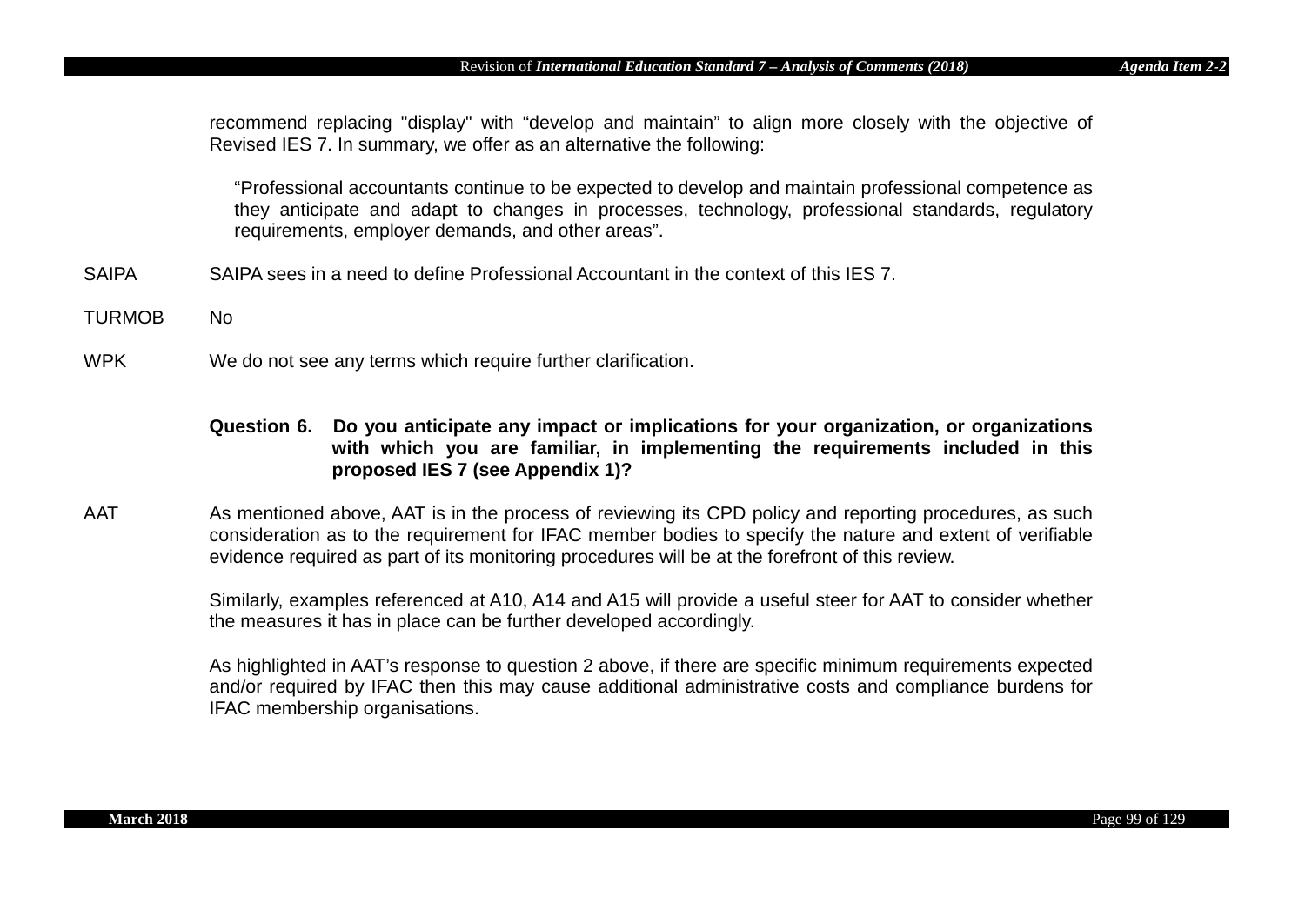ACCA ACCA has three routes members can follow in order to meet their CPD requirement. One of these routes is the "other IFAC body" route where ACCA members that are also a member of another IFAC body, may follow their route in order to also satisfy ACCA's CPD requirement. ACCA is currently secure in the knowledge that any member following this route would either be following an output-based approach or if input or combination they would have achieved at least 120 hours over three years. However, if bodies able to set their own input amount this assurance of an equivalent policy is removed. We would either need to remove the other IFAC body route or accept that members in different jurisdictions may be required to achieve less CPD.

> Certain regulated work that practitioners undertake has requirements to specify an amount of CPD in relation to that work. These requirements will be at odds with the adoption of an output-based approach.

For example:

- Practitioners in Ireland who provide advice to consumers on retail financial products or arrange, or offer to arrange, retail financial products for consumers are required to achieve at least 15 formal hours of CPD each year relevant to the functions in respect of which they are a qualified or grandfathered person.
- Practitioners in South Africa undertaking tax work, and those who intend to do so in future, should register on the South African Revenue Service (SARS) e-filing system. Registered members must ensure that they comply with SARS' CPD requirements. SARS states that registered tax practitioners must undertake at least 15 hours of tax related CPD each year, of which at least nine hours must be verifiable.

Members often find planning the most difficult part of the CPD cycle preferring to do "just-in-time" learning or to book onto relevant courses as and when they come up. Planning is a key stage in output-based CPD so it will take time and resources to educate members.

Members and other stakeholders may be resistant to moving to output-based CPD as there can be a perception that it can be less rigorous. Good communication and marketing will be essential to get the right messages over - some bodies may not have the resources to do this.

ACCA anticipate that many bodies will find it difficult to provide the competency framework and planning tools required to move to an output-based approach due to resource and technical constraints. Bodies which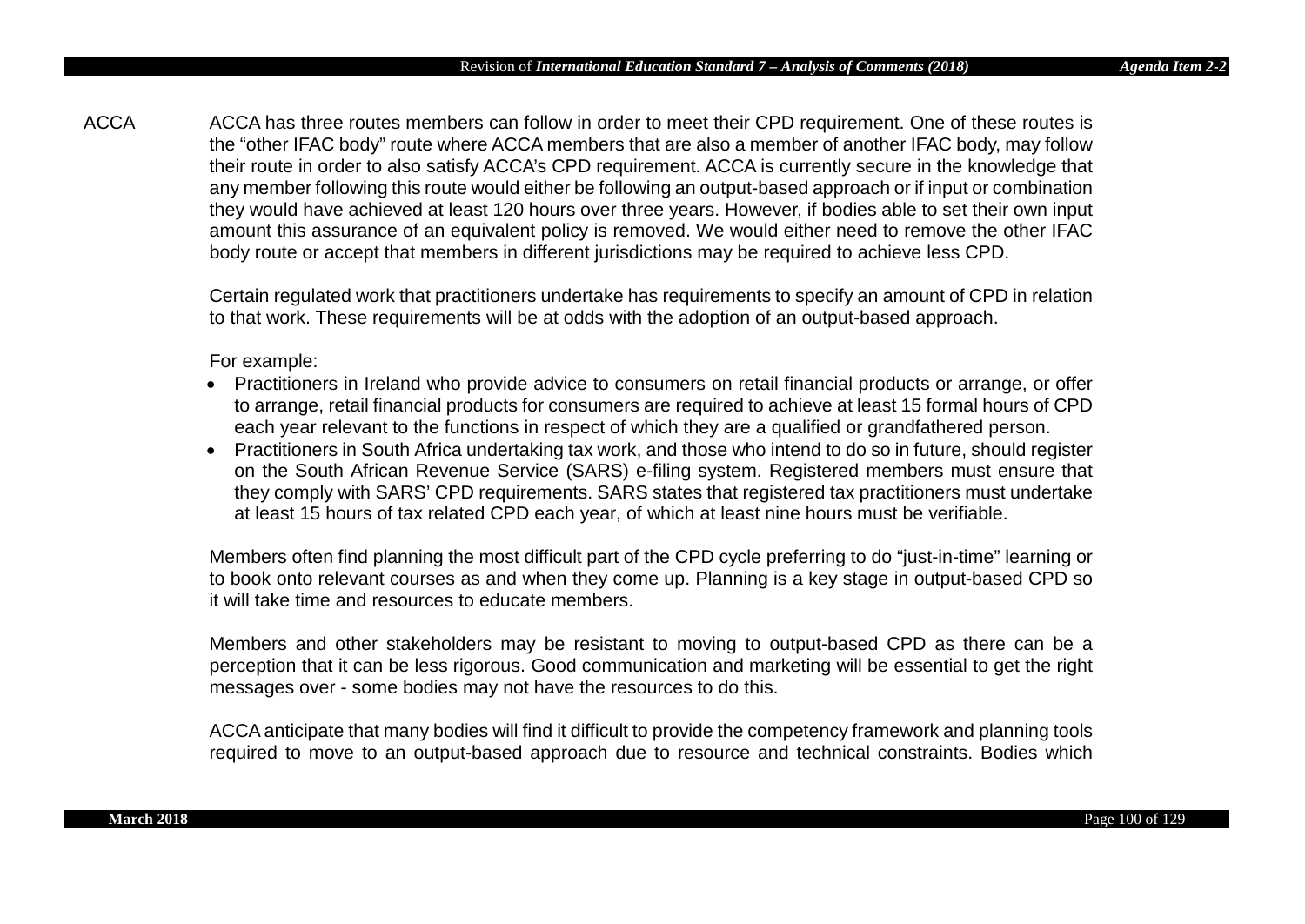currently have an input-based approach may need support to move to a mixed or fully output-based approach. This might be particularly problematic for bodies wanting to become members of IFAC who may currently only have an informal CPD policy.

- AICPA While we have noted several areas where there are potential opportunities for confusion among IFAC member bodies within this section, Response to Questions for Commenters, the most significant concern is that we do not believe IES 7 provides sufficient guidance yet to facilitate movement to an output-based measurement approach. The implementation guidance clarifies some issues of concern, but does not provide sufficient detail to assist IFAC member bodies in addressing the challenges of an output-based approach despite the understanding that it is a preferable approach over input-based. The Association asks IAESB to consider additional guidance regarding how IFAC member bodies can effectively and efficiently monitor under an output-based approach especially when volumes of professional accountants are high and roles held diverse. We believe there is significant desire among many IFAC member bodies to move to an outputbased approach; however, the challenges with monitoring and enforcement are significant and IFAC member bodies could benefit from additional guidance or insight on what has worked or not in other areas.
- BDO As we noted earlier, we are highly supportive of the expansion of what is considered to be CPD activity as it is more reflective of how learning and development within a role actually occurs. However, for those organizations with employees who are members of IFAC member bodies that continue to use the input-based approach we foresee possible difficulties with tracking certain activities, for example on-the-job training, as it is unclear when the activity starts and ends or what it constitutes. We believe that the expanded CPD activities are valuable and that a large number of professional accountants have the potential to be positively affected by this change. As a result we would propose that implementation guidance on this matter would be of great value to stakeholders and suggest that it also illustrates how these issues do not only arise under the output-based approach.
- Bouzas Sañudo The fact that some IFAC member bodies may have the legal authority to expel non-compliant professional accountants or deny them the right to practice can be an extreme measure. The expulsion or denial of the right to practice may lead to the departure or aversion of some accountants to compliance with the rules and we believe that IFAC members should be given the freedom to establish corresponding penalties in a gradual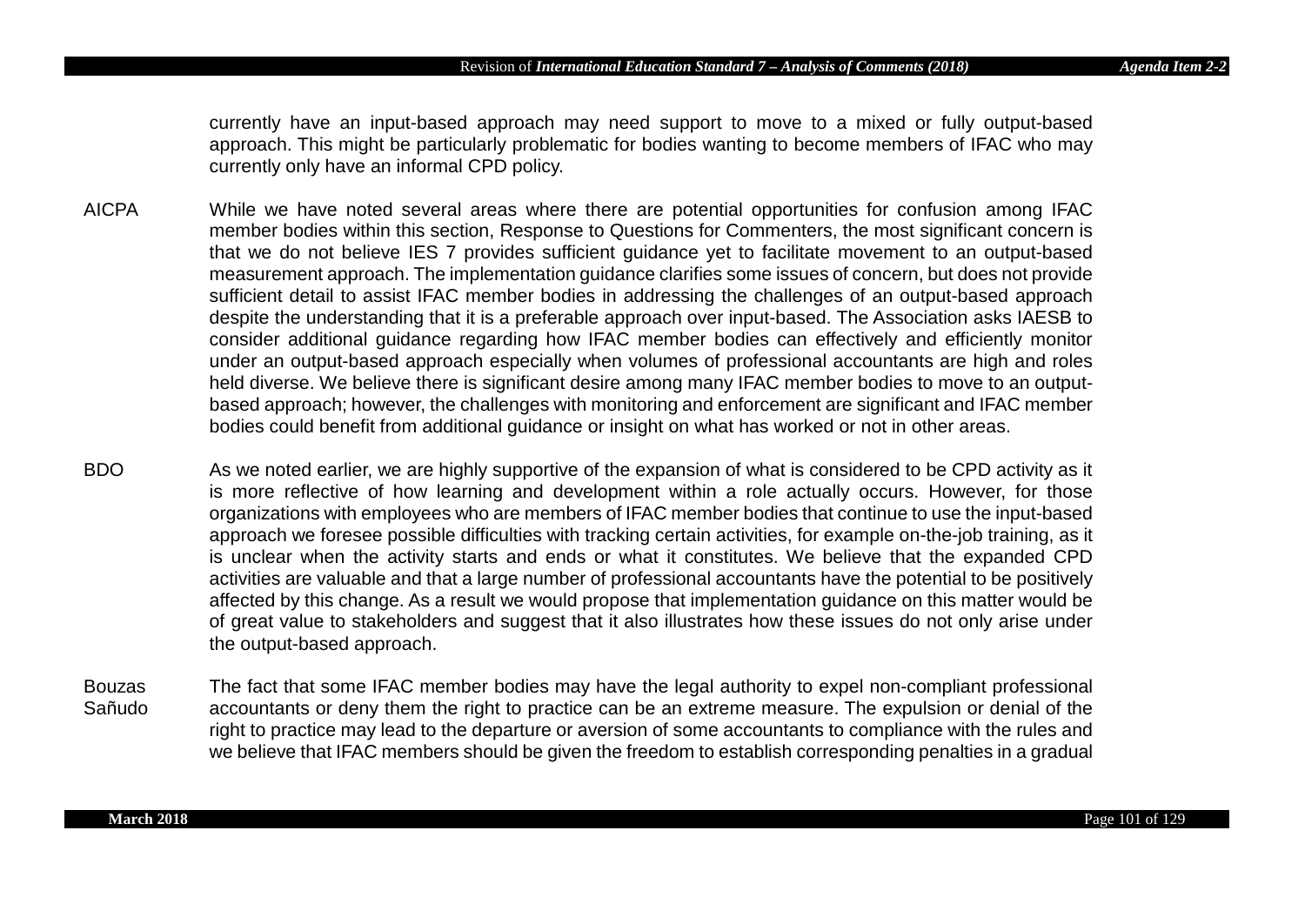manner and depending on the corresponding fault publication of names can act as a general deterrent to professional accountants and give a clear signal to the public of the profession's commitment to maintaining competition on high standards.

- CPA Australia CPA Australia believes that auditing output-based CPD will have large resource impacts for IFAC member bodies and their professional members. Additionally, professional members of IFAC member bodies will have limited ability to meet the verifiable requirements in terms of their own resources and understanding of competency based education.
- CPA Canada Given the revised standard maintains the ability for a member body to select an input or output-based model, there appears to be no significant impact or implications to the Canadian CPA Profession as reporting could continue with the status quo. However, as stated above, the removal of the requirement for the 120 hours under the input-based method could lead to members challenging any hour requirement implemented by a member body resulting to an overall lowering of the current requirements.
- DTT Please refer to our comments "Impact of proposed revisions on consistency of CPD practice and Please see measurement across jurisdictions" under "Key Comments" above. section above on *General* 
	- *Statements of Concern and Related Matters for Consideration*
- EFAA We anticipate some of our member organizations being impacted. IAESB is reminded that not all our members are IFAC member organizations. Those EFAA members that are IFAC members include some small less well-resourced PAOs that will need time to fully implement the requirements. We welcome the ED's clarity and principles-based nature that allows for flexibility in its application. This will help mitigate the impact and ensure the benefits of its adoption and implementation will exceed the costs.
- EYG No, we do not anticipate implications to our Firm since the revised IES 7 continues to allow the use of the input-based or output-based approach or a combination of the two.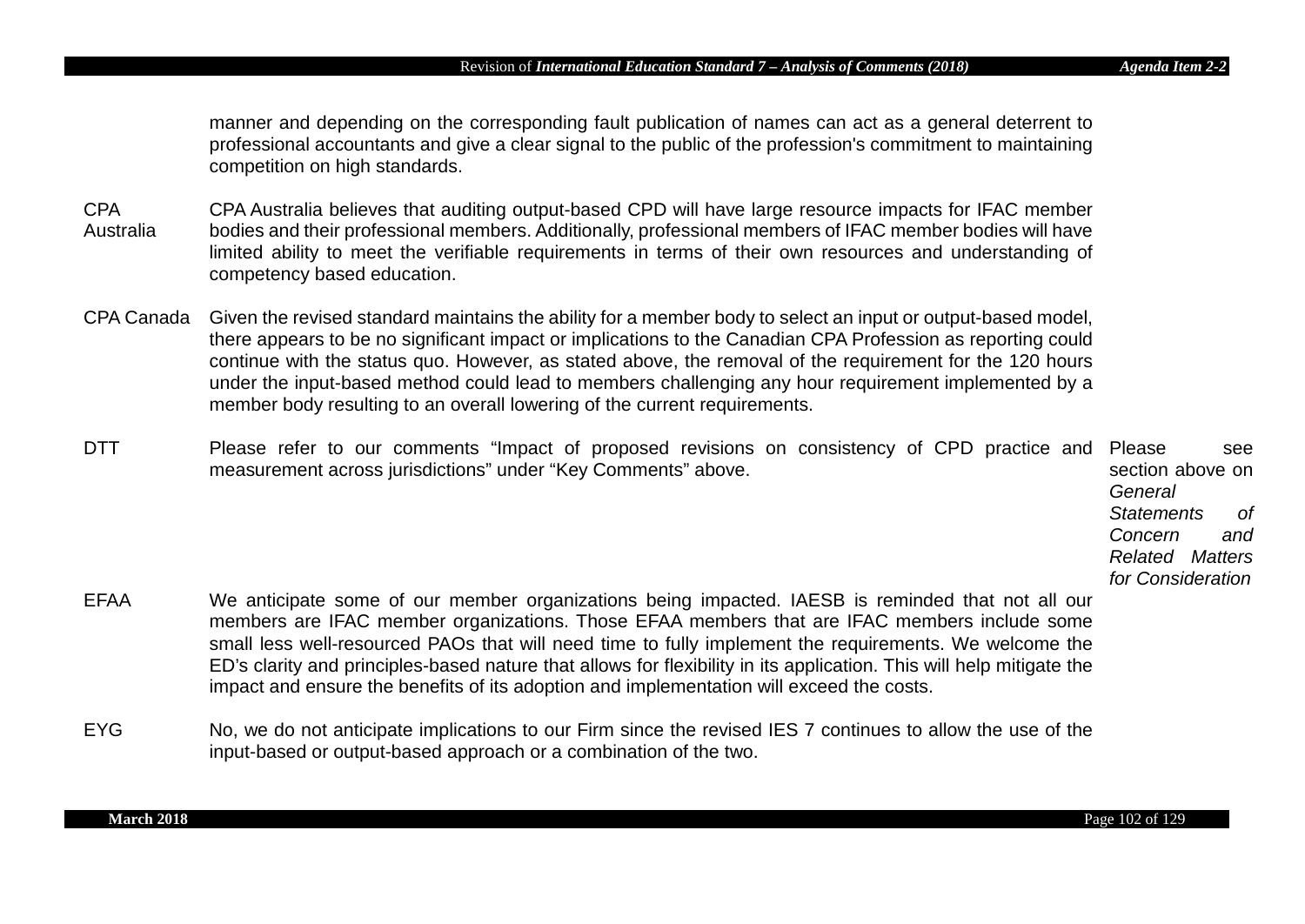FACPCE With respect to this question, it should be noted that the Argentine laws form a legal and organizational system of initial professional development as well as education and continuous professional development, so in this respect professional bodies make their best efforts to divulge and strengthen the knowledge of IFAC regulations.

> Among these efforts is the design and management of the SFAP, Federal System of Professional Update, voluntary for the enrolled and conferences, workshops and other actions of dissemination and dissemination of standards such as collaborative work with educational institutions (universities) Which are those who have the power to grant the qualifying certificates for the professional exercise and before which professional bodies should only proceed to their registration in the corresponding register.

- FRC(UK) We anticipate no major impact on the RSBs in implementing the requirements of the proposed IES 7. The FRC will reflect any changes arising from the revision of IES 7 in the Delegation Agreements with the RSBs.
- GAO We do not anticipate any impact or implications for our organization.
- IAA Within any organization there are professionals who do not always agree to be updated and trained, however, the School of Public Accountants of Bolivia, motivates its partners to update themselves and train continuously, receiving positive feedback in this regard, however the implementation of a CPD Program that allows to measured, monitored and evaluated is needed.
- IBRACON We understand that there are no major changes in the IES 7, the revision comprises mainly a reorganization of this IES and clarification of requirements including more explanatory material.

Our jurisdiction is following this IES without having more difficulties for such period, however, one of the requirements mention in this ED can cause some implications.

Related to the item A 36, A 37 and A 38, we have effective monitoring and enforcement process of CPD, however we do not have the legal authority to expel non-compliant professional accountants or to deny them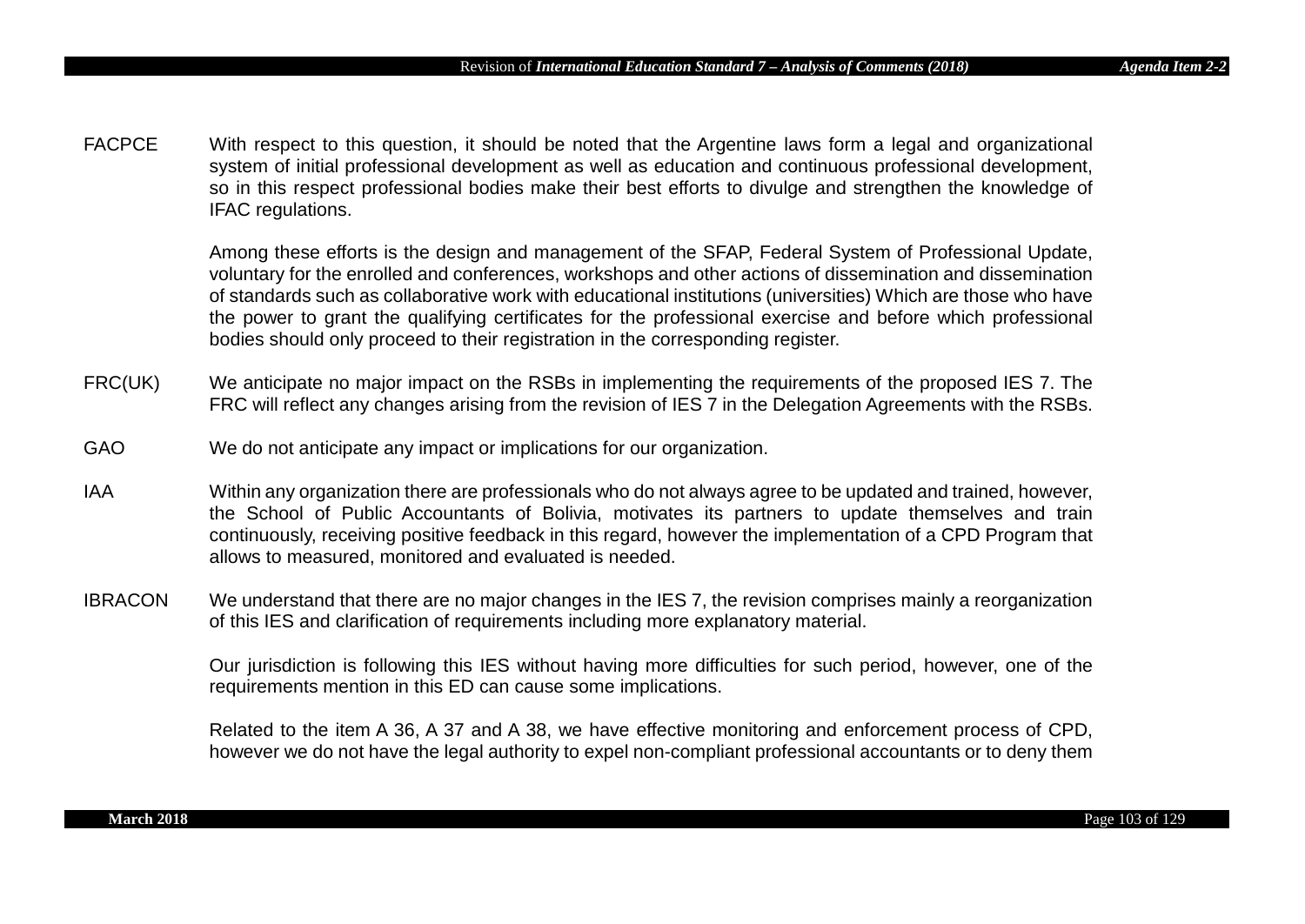the right to practice and nor the legal rights to publish the names of professional accountants who willfully fail to comply.

ICAEW Yes, some. We do not anticipate any direct impact on ICAEW's own approach to CPD as the Exposure Draft makes refinements to the outputs-based approach with which we can work.

> Where we do see some challenges arising is from IAESB removing the minimum hours (or other input) requirement for PAOs using this approach to CPD. There could be some unintended consequences here.

> It could make it much more difficult for stakeholders (whether they be other PAOs, employers, regulators or clients) to compare and contrast professional development requirements in force at individual bodies.

> Currently, if a PAO declares that its CPD policy is "inputs-based and compliant with IES 7" it is clear how much learning and development individual members of that body will be undertaking. There is a shared benchmark.

> Under the proposals here, there would be a lack of transparency over the CPD requirements parties have been subject to. Stakeholders could in future struggle to make CPD assessments and could struggle to agree equivalence. The consequences of this could be quite far-reaching. Professional bodies, ICAEW included, could find it harder to agree and apply international partnership and credit agreements.

> There is the associated risk of significant transitional problems as the threshold at individual bodies changes from 120 hours over three years to something potentially very different, whether much higher or lower. This could be particularly challenging where an inter-PAO agreement has been signed on the basis of one approach to CPD being in force which is now being revised. And individual professional accountants could reduce, perhaps significantly, the amount of CPD they complete each year without this being detected or questioned.

ICAN Yes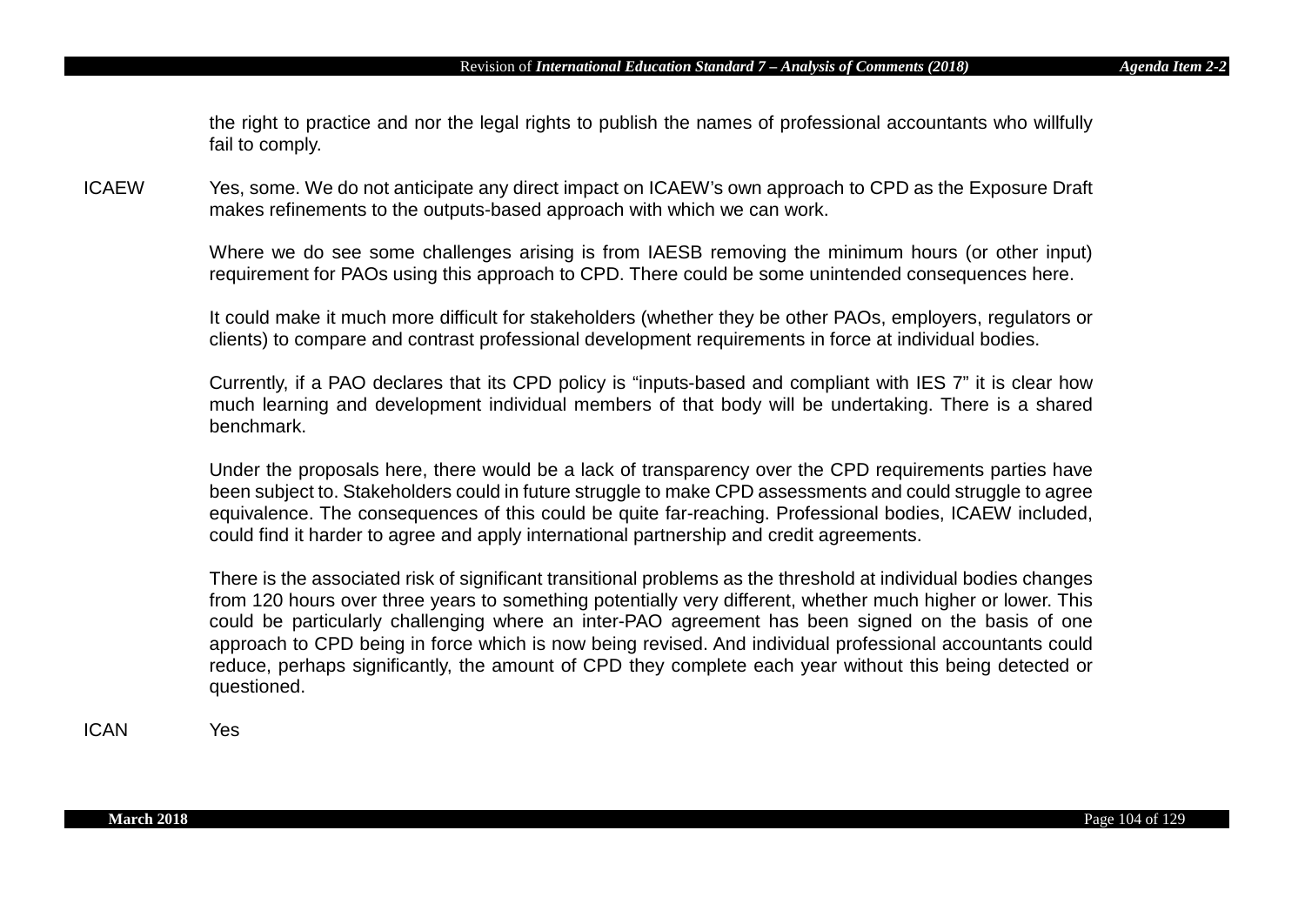Comment:

The proposed removal of a specified volume of CPD under the input method will have a significant impact as we adopt input-based method for assessment of CPDs. This may pose some challenges in implementing the revised IES., for example, in the following areas:

- i. Paragraph A9: We need to build a mechanism for identifying the specific CPD needs of professional accountants rather than recommend general CPD for all professional accountants;
- ii. Paragraph A10: We need to produce competency maps and learning templates and make same accessible to professional accountants;
- iii. Paragraph A14: Include individuals who serve in executive capacity in the public sector. This is recommended because of their high-profile position and the need for them to show the profession in the best light;
- iv. Paragraph A15(c): We may need to improve in collaborating with employers to emphasise the importance of CPD within performance management processes; and
- v Paragraph A16 (a) (i): we may need to review the development of activities that are undertaken as part of a planned program of CPD, as a instance.
- ICAS In this format, the proposed IES7 could result in a perceived lowering of standards of competence by our members and require us to consider our implementation of a higher standard for our members, with the associated creation of additional explanation and guidance for our members.
- ICAZ As an IFAC member body there may be need for us to train our members and CPD service providers on the clarifications around appropriate learning and development activities as identified in Paragraph 5.
- ICPAU As noted at response 2 above, the proposed removal of a specified volume of CPD under the input method See response to will have a significant impact on a number of IFAC member bodies and may lead to difficulties in implementing this revised IES. Questions 2 of this section
- IDW We do not expect significant impacts or implications for the IDW or for other organizations, such as the WPK in Germany, in implementing the requirements included in this proposed IES 7.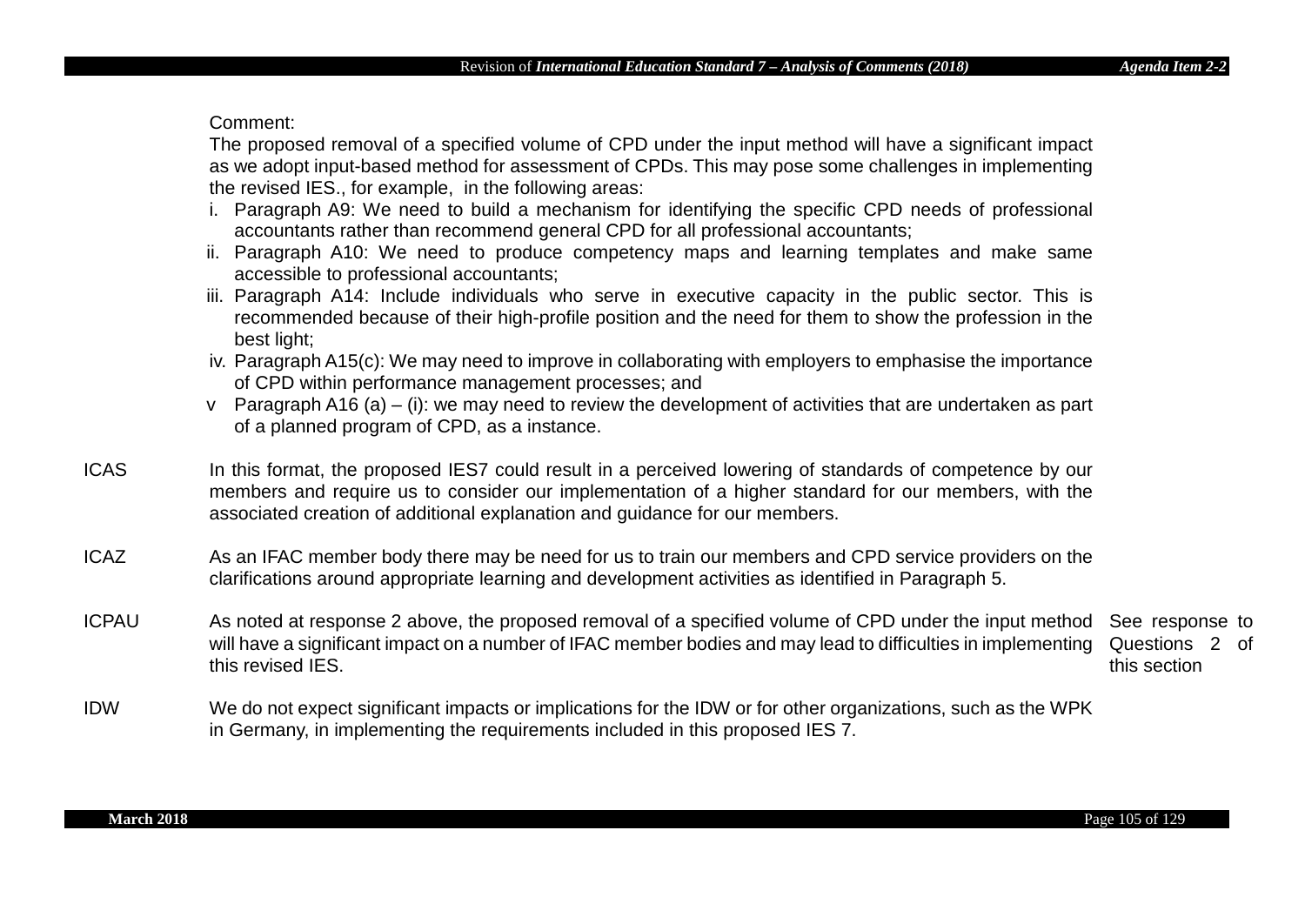- IRBA Yes, there will be additional costs that IFAC member bodies migrating from an input-based approach to an output-based approached would incur. Some of these costs may include: research that would need to be performed to implement an output-based system; recording and monitoring relevant CPD activities; appointing and/or training suitably qualified staff to conduct the monitoring; and raising awareness to the profession of the change to the output-based approach.
- ISCA ISCA currently adopts the input-based measurement approach using a required minimum of CPD hours as the criteria. The benefits of the input-based measurement approach are that it is easily measurable, easily defined and that ISCA members are able to understand the requirements. In assessing the compliance of ISCA members, such clearly defined thresholds facilitate an efficient way of assessing compliance. In an input-based approach, the judgment applied by ISCA is largely in assessing the relevance of the CPD activity.

We have received feedback from ISCA members who have moved on from a professional accountant role to becoming business owners in non-accounting industries and for ISCA members who hold senior positions, that there is value for them to be assessed based on how they have applied knowledge and skill sets acquired in their professional roles instead of merely being assessed based on inputs such as CPD hours. In this regard, we see the output-based approach as being able to compensate for the limitations of the input-based model as it allows ISCA members to demonstrate how they have been able to develop their professional competence and translate knowledge and skills to benefit their internal and external stakeholders, which aligns with the objective of CPD.

We foresee certain challenges arising from an output-based measurement approach. As the output-based approach gives the professional accountant greater flexibility in demonstrating compliance with CPD requirements, it is more difficult to assess as it would call for a greater level of judgment and discretion. The criteria-setting will also become more challenging as criteria that are too narrowly-set would go against the concept of output-based measurement approach in allowing professional accountants greater room to demonstrate learning outcomes.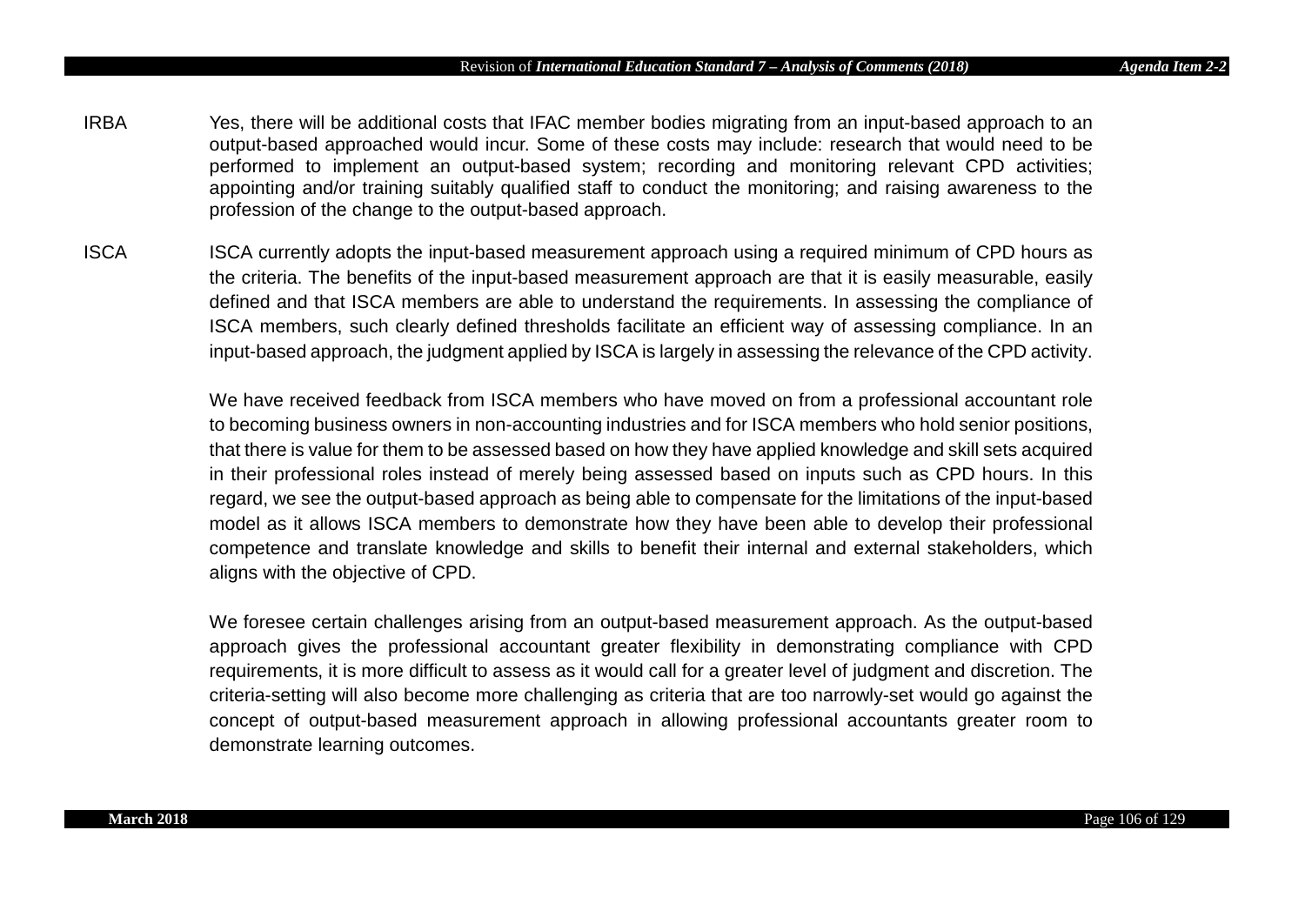# JICPA Yes.

Under the current Japanese laws and ordinances, the JICPA members are required to carry out at least 40 training units in one fiscal year (from April 1 to March 31 in the following year). Practically, they abide by the numerical criteria of Input-Based Approach provided in paragraph 15 of IES 7. If the provision on specific number of hours concerning measurement of CPD's input-based approach is rescinded, there is a possibility that professional accountants in Japan will be subject to numerical criteria in the Japanese laws and ordinances.

We propose that this numerical standard also be stated in the revised version as a requirement.

- Knowledge **Equity** No, in respect of the current state of the exposure draft, we do not anticipate a material impact for Knowledge Equity or for the member bodies in Australia. While this sounds positive, it is more likely a negative in the sense that member bodies will continue to use their current measurement models and in so doing, the opportunity and influence that this exposure draft should have on promoting the importance of CPD and lifelong learning may be lost.
- KPMG The removal of a specified number of hours could lead to more inconsistency around the globe from IFAC member bodies. KPMG's policies will change as needed to align with the revised IES 7 and to ensure that there is no conflict with IFAC member bodies at a local level.

Where there is more than one member body in one jurisdiction and each adopts a different approach, this could result in members and employers having to cater to two different criteria.

Where an input approach is taken we recommend benchmark hours to promote global consistency.

NASBA At this time we do not anticipate any direct impact for NASBA. There is interest in the concept of outputbased learning, as the regulators of the U.S. Certified Public Accountant profession are discussing how to measure, verify and consistently apply output-based learning for their licensees. Currently, there is only one out of 55 U.S. Boards of Accountancy that accepts output-based learning in satisfaction of continuing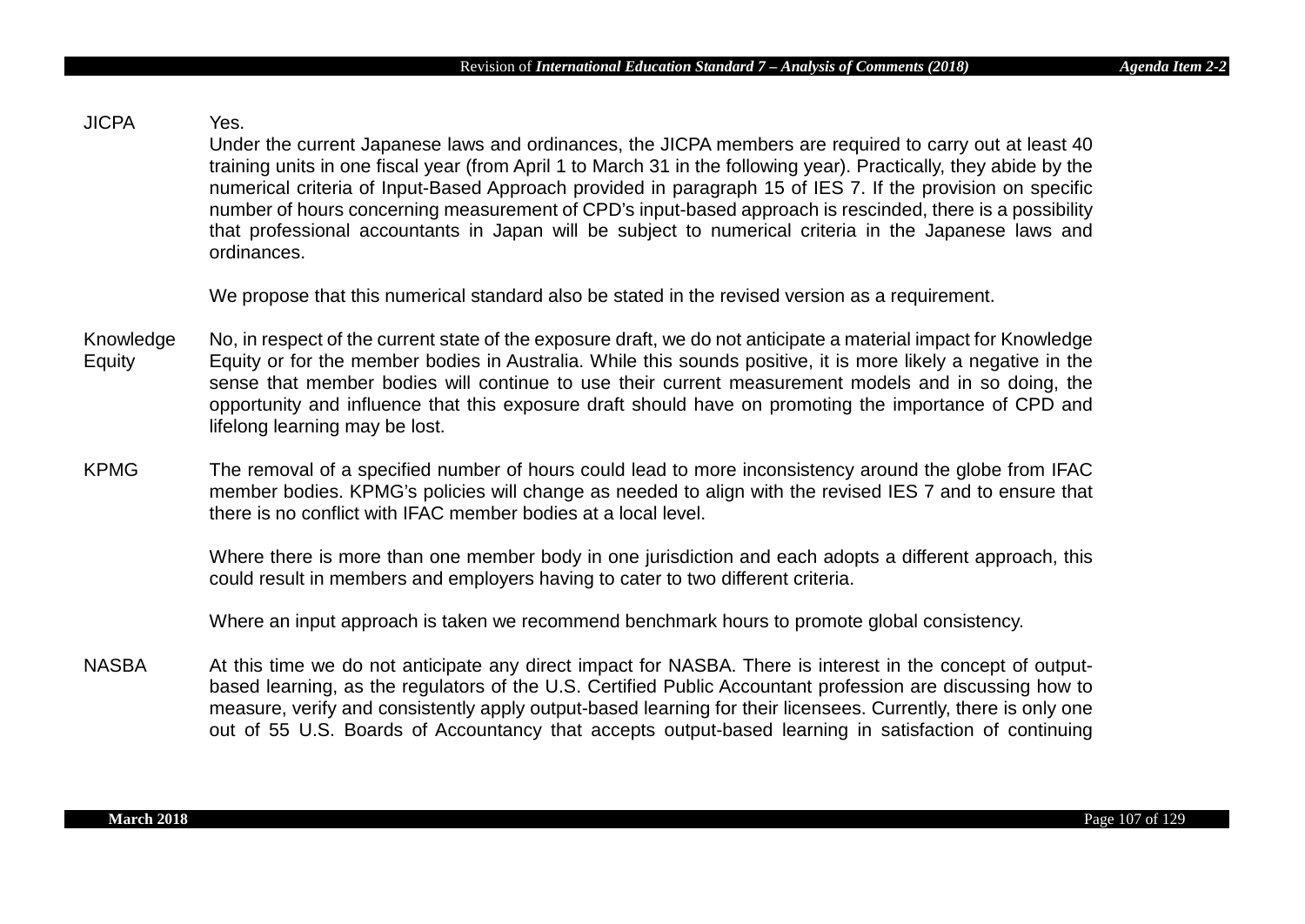professional education requirements. We welcome better explanatory guidance on the implementation of output-based approaches.

- PAFA Sanoted at response 2 above, the proposed removal of a specified volume of CPD under the input method See response of will have a significant impact on a number of PAFA member bodies and may lead to difficulties in question 2 of this implementing this revised IES. section.
- PWC We would anticipate that the change will help clarify expectations within our organization, with the exception of the proposed revision to remove the prescribed minimum number of hours when using the input-based measurement approach. As described in our response to Question 2, we believe a prescribed minimum number of hours should be retained.
- SAICA As noted above, the proposed removal of a specified quantifiable volume of CPD under the input method will have a significant impact on a number monitoring and measuring compliance, as well as in recognizing compliance for members that hold membership in more than one professional body.
- TURMOB TURMOB: There are significant impacts and implications for TURMOB in implementing the requirements included in this proposed IES 7 Exposure Draft.

As a IFAC member body, TURMOB have regulated all education standards in line with the framework of IFAC standards. Now, we are studying on one of TURMOB education standard related in continuing professional education, and probably, in parallel with IES 7 (revised) will be implemented in 2019. On this way, IES 7 Exposure Draft was taken care for new necessary rules and some of issues are going to be updated.

WPK The CPD approach in Germany already being on an appropriate level with a focus on adequacy and relevance of each professional accountant's CPD, we do not expect any significant impact or implications for IFAC member bodies in Germany in implementing the requirements included in this Exposure Draft.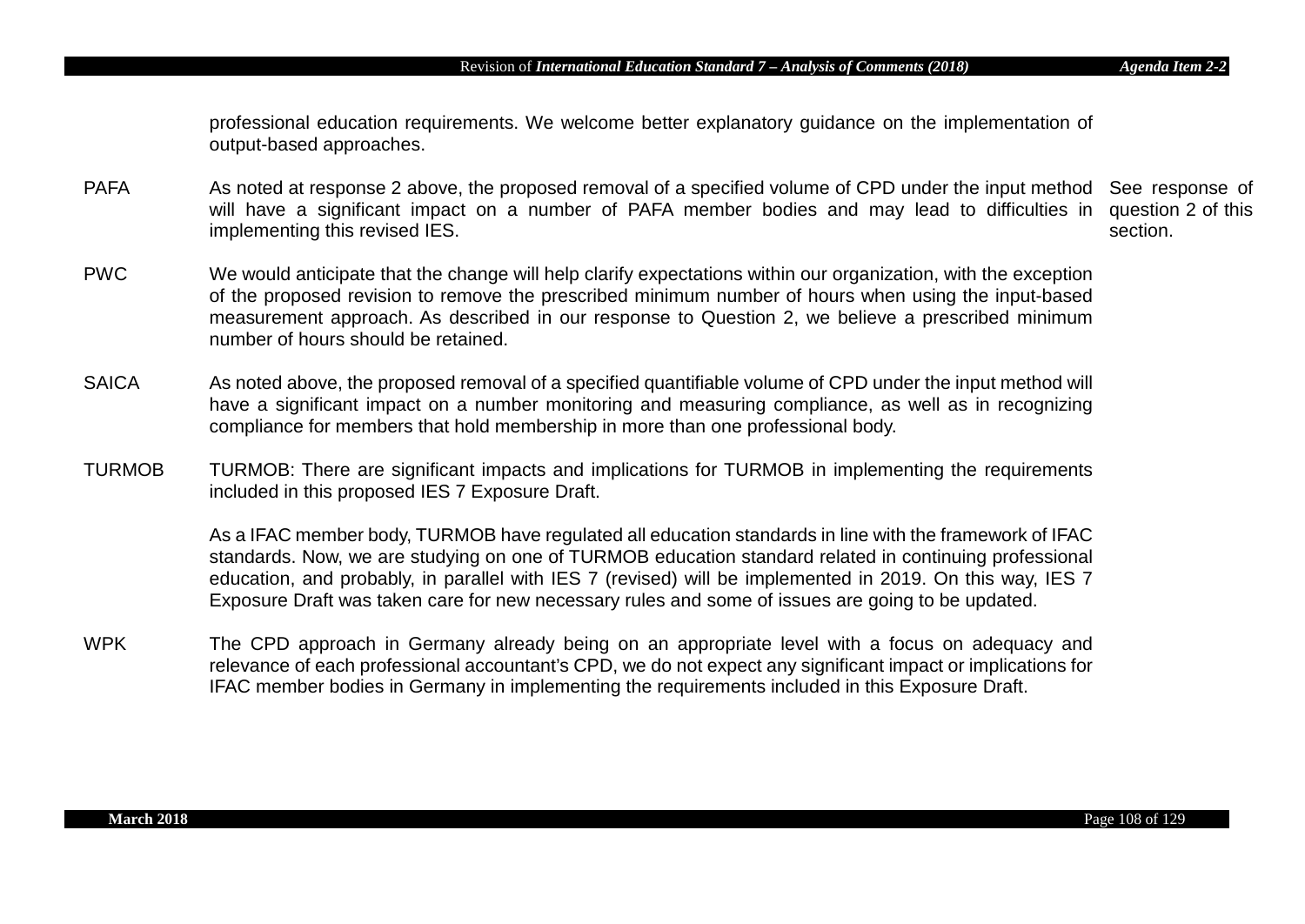# **Question 7. What topics or subject areas should implementation guidance cover?**

AAT share the general AAT is of the view that the implementation guidance is sufficient in terms of encompassing the See response to relevant topics and subject areas to support the successful operation of CPD frameworks by IFAC member bodies. Question 3 of this section

> As referenced above, where there are examples provided (in this instance in relation to verifiable evidence) it is difficult to provide a definitive list, and mindful in particular of advances in technology which will provide new ways for bodies to engage with their professional accountant members, there is a need to provide for flexibility. It may therefore be useful to reinforce the benefits of the IFAC membership community in facilitating the sharing of practices implemented by IFAC member bodies to further ensure the consistency and rigour of the enforcement of IES7.

- ACCA It would be helpful if the implementation guide also covered the following:
	- Guidance on how to move from an input-based to an output-based approach with practical help on the issues a body may need to address and the solutions they could employ.
	- Practical examples of how to measure of a combined approach
	- An explanation of why a focus on outputs is essential but also an explanation of why a combined approach might be necessary in some respects. Extensive examples of what such an approach might look like would be useful.
- AICPA We have commented on several areas within this section, Response to Questions for Commenters, where See responses to the Association believes additional clarifications or modifications are needed within the implementation Questions 1-6 guidance of IES 7.
- BDO Based on our review of the proposed IES 7, we believe the following areas require implementation guidance: CPD framework

As we have noted previously, we are very supportive of the inclusion of a CPD framework. As this is will likely be new to many IFAC member bodies we believe that implementation guidance on this topic would be very helpful. We would support the provision of: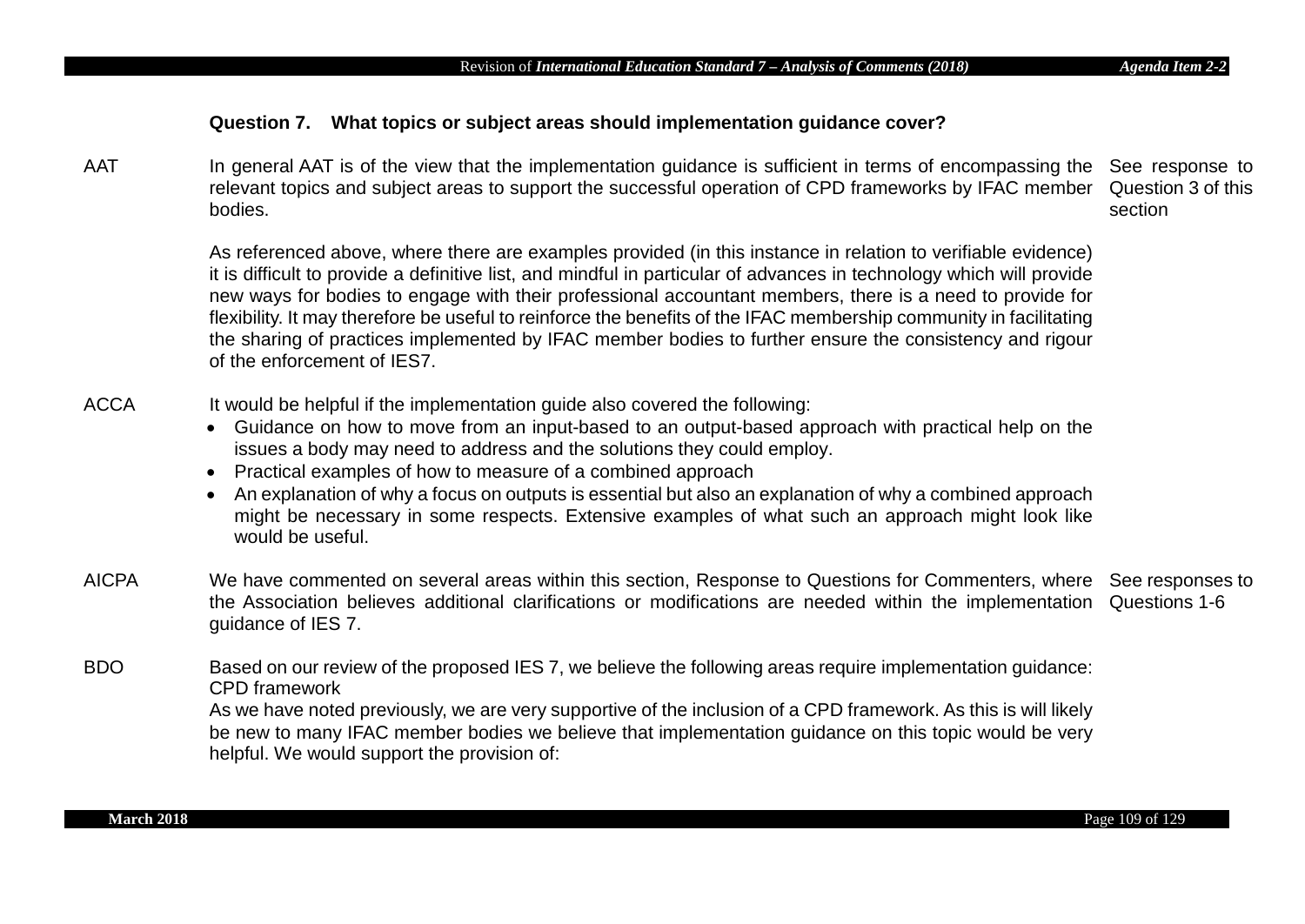- a) various examples of such CPD frameworks currently in place, both in the accountancy profession and in other professions (as relevant), and
- b) a diagram and additional thought leadership pieces to support IFAC member body consideration of a CPD framework approach to supporting their membership.
- c)

Quantifiable measurement of different activities under the input-based approach

We welcome the emphasis the IAESB has placed on the potential recognition of both formal and informal learning under the CPD term. We believe that this broadening of potential CPD content and approaches is important as it reflects how people learn through on-the-job training, practical experience and coaching. This does however give rise to some challenging questions about how these types of learning activities could be measured under the input-based approach. For example how would on-the-job learning be measured under an input-based approach? Would an hour of on-the-job learning be equivalent to an hour of reading a journal or attendance at a live technical webinar? We recognize that this is an area in which IFAC member bodies are likely to need more support. We also believe that it is important that outside of IES 7 the IAESB use thought leadership or the recently launched Personal Perspectives to help broaden the debate about acceptable types of CPD – perhaps providing an opportunity for the IAESB to share viewpoints from professional accountants operating in commerce, the public sector, accounting firms and other parts of the profession.

## *Determination of appropriate de minimis CPD by IFAC member bodies*

We note that both the output-based approach and the input-based approach have no learning outcomes or learning and development activity specified in the Exposure Draft, however paragraph 9 requires that the CPD be sufficient to develop and maintain the professional accountant's professional competence and as such this statement implies a minimum CPD requirement that IFAC member bodies will need to communicate to their members and with which they will need to comply. While it is clear that 1 hour of CPD a year is likely to be insufficient it is not clear (a) what amount would be, (b) how an IFAC member body would begin to determine that, or (c) how IFAC would evaluate whether they believe the IFAC member body has complied with the requirement.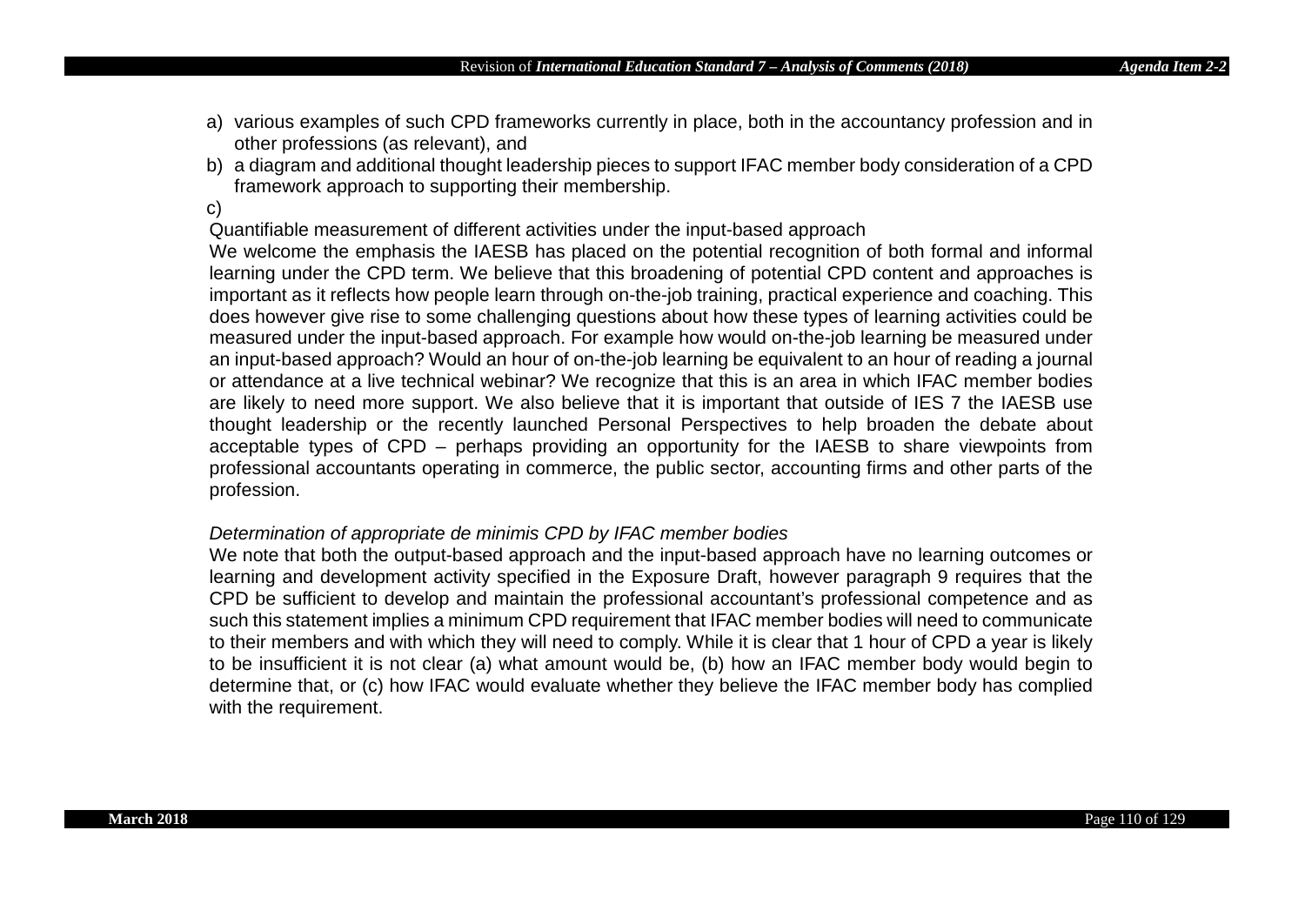We understand that a principles-based approach to standards-setting may require IFAC member bodies to consider what is appropriate for their jurisdiction and this may vary between countries, roles and so on, however this does raise an interesting challenge as it means that IFAC member bodies have no point of reference, other than prior metrics, with which to determine what an appropriate amount of CPD is. We believe implementation guidance on this matter will be very helpful as would encouraging IFAC member bodies to move towards the output-based CPD approach, perhaps by the use of a CPD framework, to ensure that what is being learnt is sufficient and relevant to the each professional accountant's role.

#### *Verifiable evidence*

While the explanatory materials include examples of verifiable evidence, it would be useful for IFAC member bodies and other stakeholders to see good practice examples of verifiable evidence. For example, as noted previously, paragraph A28 notes that course outlines and teaching materials may be used to verify the input method, however it is not clear if that is to verify relevance of content or is acceptable on its own as evidence of undertaking CPD and whether that would be better evidence than a record of attendance.

# *Moving from input-based approach to output-based approach*

As we noted in question 3, the Significant Issues section of the Exposure Draft discussed understanding how to move from an input-based approach to an output-based approach as a key issue. We believe that this is a critical area for the IAESB to consider as it provides an opportunity for CPD to establish a more relevant link to each professional accountant's role (i.e. the demonstration of the achievement of learning outcomes ideally in a practical context). We recognize that encouraging IFAC member bodies to move towards an output-based approach, particularly when many of them do not have sole authority over CPD or accounting regulations in their jurisdictions, is a longer-term aspiration. To help achieve this change we believe that implementation guidance on how IFAC member bodies can start to implement alternative approaches to CPD measurement will be very important.

# *Combination of input-based and output-based approaches*

We note that the proposed IES continues to allow the use of a measurement approach that combines the input-based and output-based methods of measurement, of which we are supportive as it: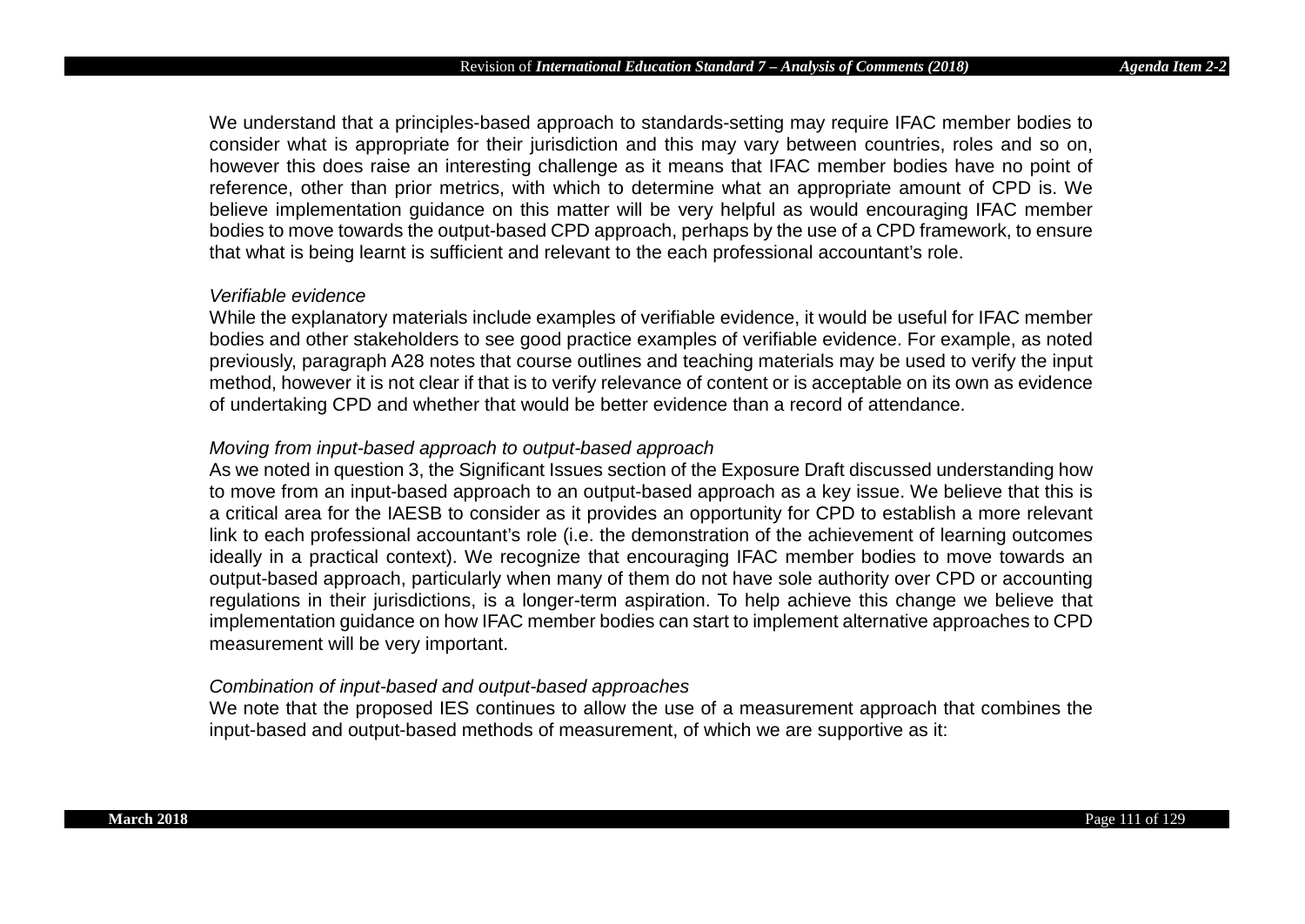- a) allows IFAC member bodies to begin the transition from a purely input-based approach toward an outputbased approach, and
- b) encourages each professional accountant to draw a direct correlation between the CPD activities they undertake and their day to day work as a professional accountant.

We believe that stakeholders would find it helpful to see different examples of what is and is not acceptable in this regard and how they fall along the spectrum with pure input and output-based approaches at either end.

- Bouzas Sañudo Within the implementation guide should be covering topics referring to the IFAC member bodies should establish the way of evaluating on an output basis the experience as part of the CPD, as well as a transition mechanism in order to be gradually helping professional accountants who are not complying with CPD in base to results.
- CPA Australia CPA Australia has an Accounting and Finance Capability Framework, as do some other IFAC member bodies. We recommend inclusion of best practice examples of how capability (or competency) frameworks can be used to measure, monitor and enforce CPD requirements.

Implementation guidance should also cover best practice case studies of IFAC member bodies using outputbased approaches to measure, monitor (including verification) and enforce CPD. In particular, the case studies should address implementation guidance at scale by using best practice case studies of IFAC member bodies who have memberships of greater than 100,000 professionals.

- CPA Canada It would be helpful if the Board were to provide additional guidance as to how verifiable and nonverifiable learning outcomes would be measured in output-based reporting and how a member body or regulator could monitor an output-based system.
- DTT As indicated in our response to Question 4 above, guidance on the implementation of self-developed learning plans and their assessment would be helpful.

See Response of Question 4 of this section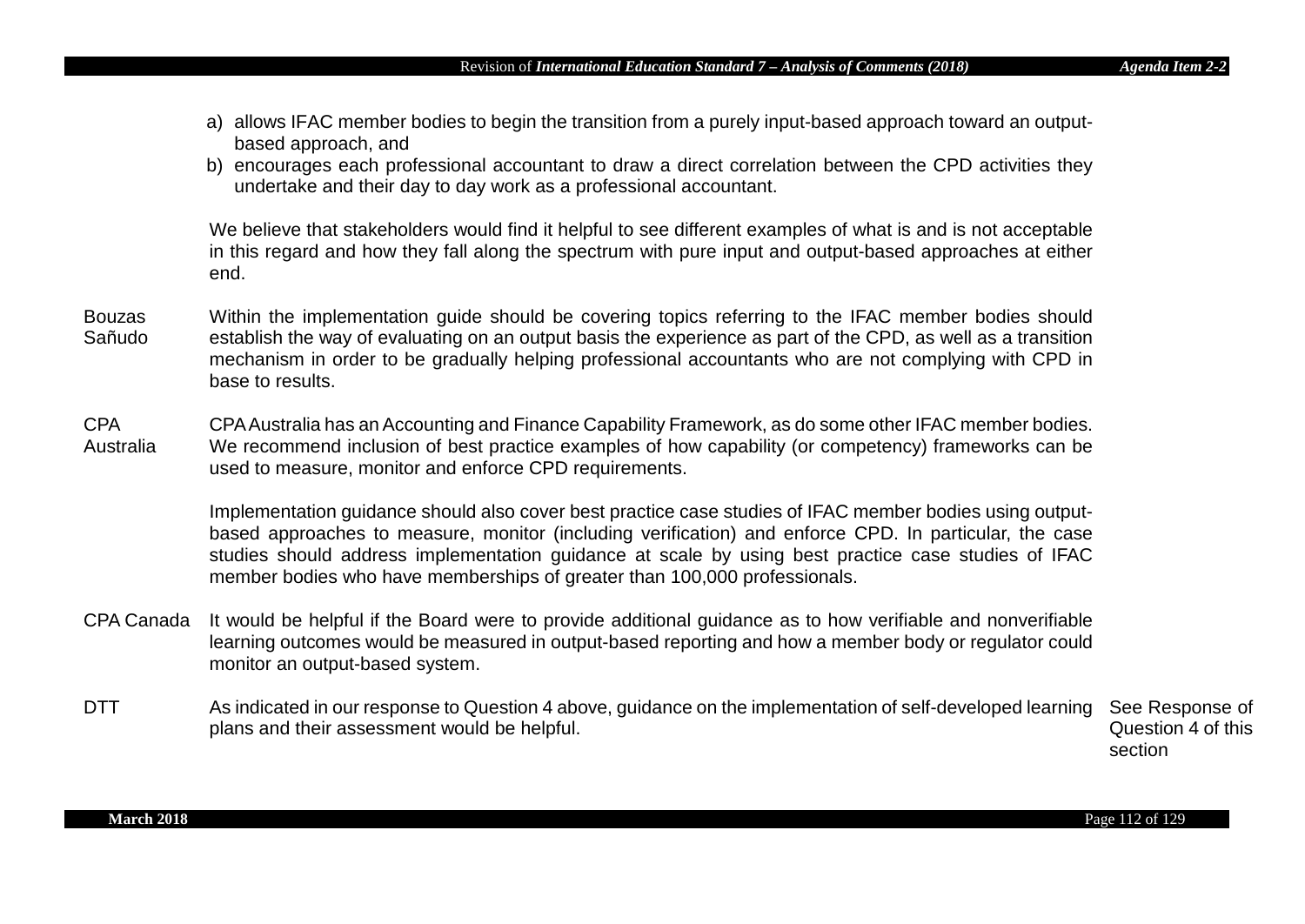- EFAA Additional implementation guidance beyond that in the proposed explanatory material is not needed at this time. We would, however, encourage the IAESB to leverage the IFAC Global Knowledge Gateway and populate it with news and articles showcasing how PAOs apply IESs. This might demand the Gateway has an Education and Training topic area.
- EYG To facilitate the implementation of proposed IES 7, we believe the Board should issue implementation guidance simultaneously with the issuance of proposed IES 7 as a standard. Any implementation guidance should be concise, faithful to the issued standard and limited to the requirements described therein.

We believe that the issuance of examples would be helpful in the implementation of proposed IES 7. Implementation guidance on proposed IES 7 should include examples of how a member body can apply a learning outcomes approach while using either an input-based or output-based approach to measuring CPD.

Examples the Board may consider include:

- Examples of individual learning plan templates which identify the skills an individual needs to develop through CPD, plans necessary learning programs to achieve them and demonstrates the competence has been obtained.
- Examples of how to use input from program facilitators on how well participants demonstrated performance at the level expected by the end of the program.
- **Examples on how to measure the effectiveness of a program by using output-based measures (e.g., post** event surveys measuring application and business impact), to validate the effective design of the program combined with using input-based measures (e.g., attendance of the program) to conclude that an individual gained the relevant competencies.

We also believe that the Board should consider addressing in IES 7 implementation guidance assessment during CPD via experiential learning. As a learner progresses through their career, learning becomes increasingly skills focused (as opposed to knowledge focused), and therefore more difficult to assess within a learning program. Assessment of performance on the job therefore becomes more relevant.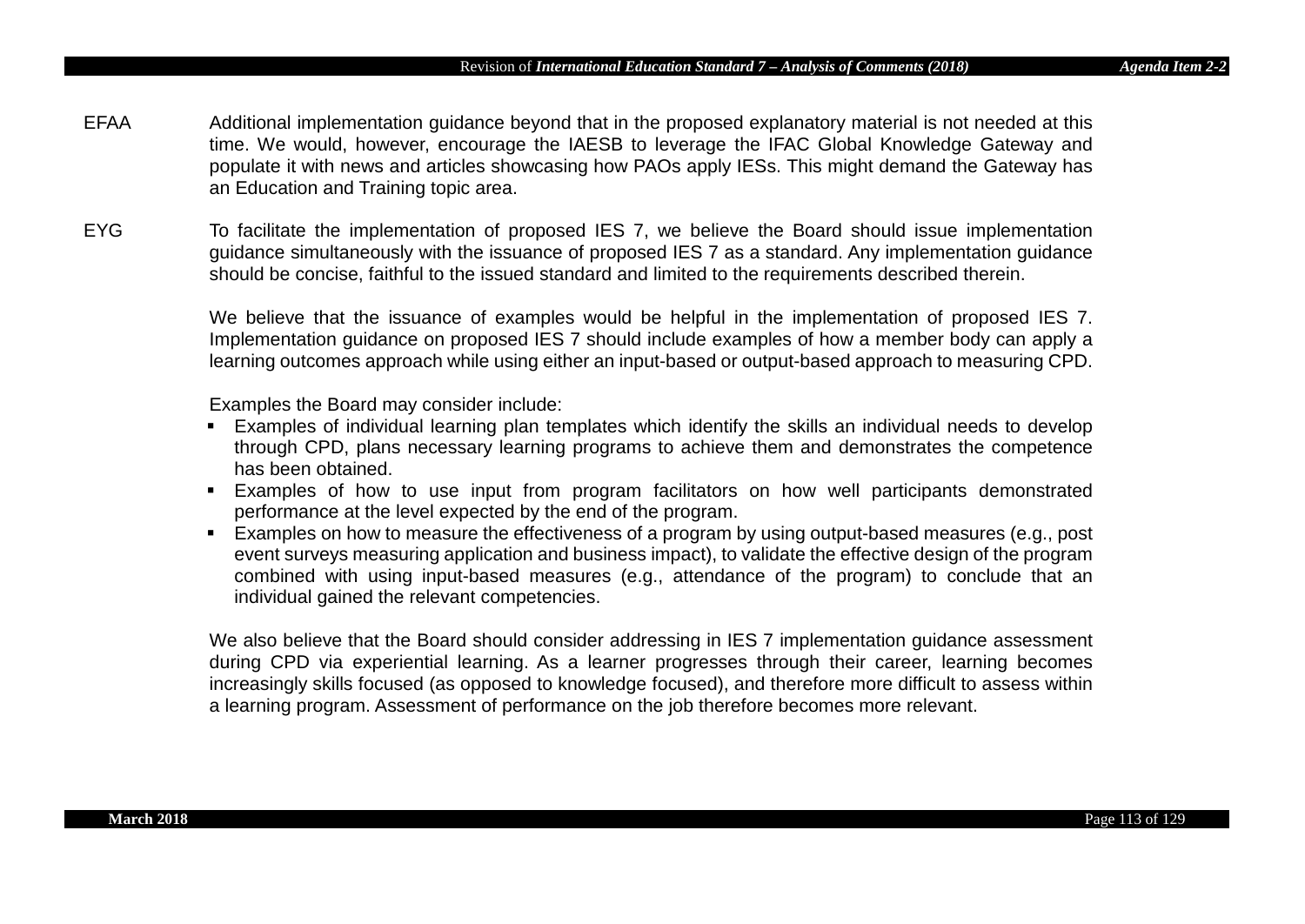We also believe that IES 7 implementation guidance should provide guidance on the types of evidence that could be used for verification purposes in an output-based measurement approach. Similarly, we suggest that examples of non-verifiable activities that could be used to qualify for CPD would be useful.

- FACPCE The issues outlined in the implementation guide are sufficient
- FRC(UK) Further guidance on the relationship between IES 7 and IES 8 would be helpful in our view. Please also see See Response of our response to question 3 above in respect of paragraph A13.

Question 3 of this section

- GAO We believe that implementation guidance should cover the measurement approaches and provide additional guidance to member bodies on appropriately measuring, monitoring, and enforcing CPD.
- IAA The implementation guide should include the following topics:
	- Initial measurement of knowledge and skills, throughout a self-assessment.
	- Analysis of training needs
	- Design of competency maps.

It should also wide regarding which knowledge and skills are required of professional accountants, such as adding:

- a) Guidelines for identifying elements to be studied
- b) Points for the correct evaluation of the described above.
- c) Learning techniques that maintain the professional competence necessary to provide a high quality professional service.
- IBRACON We believe that a implementation guidance should cover the following areas:
	- Measurement of CPD: Mainly related to output-based approach.
	- Monitoring CPD: Emphasizing example of verifiable evidences
	- Supplementary monitoring process: Mainly to the topic related to audit a sample of professional accountants to check compliance with CPD requirements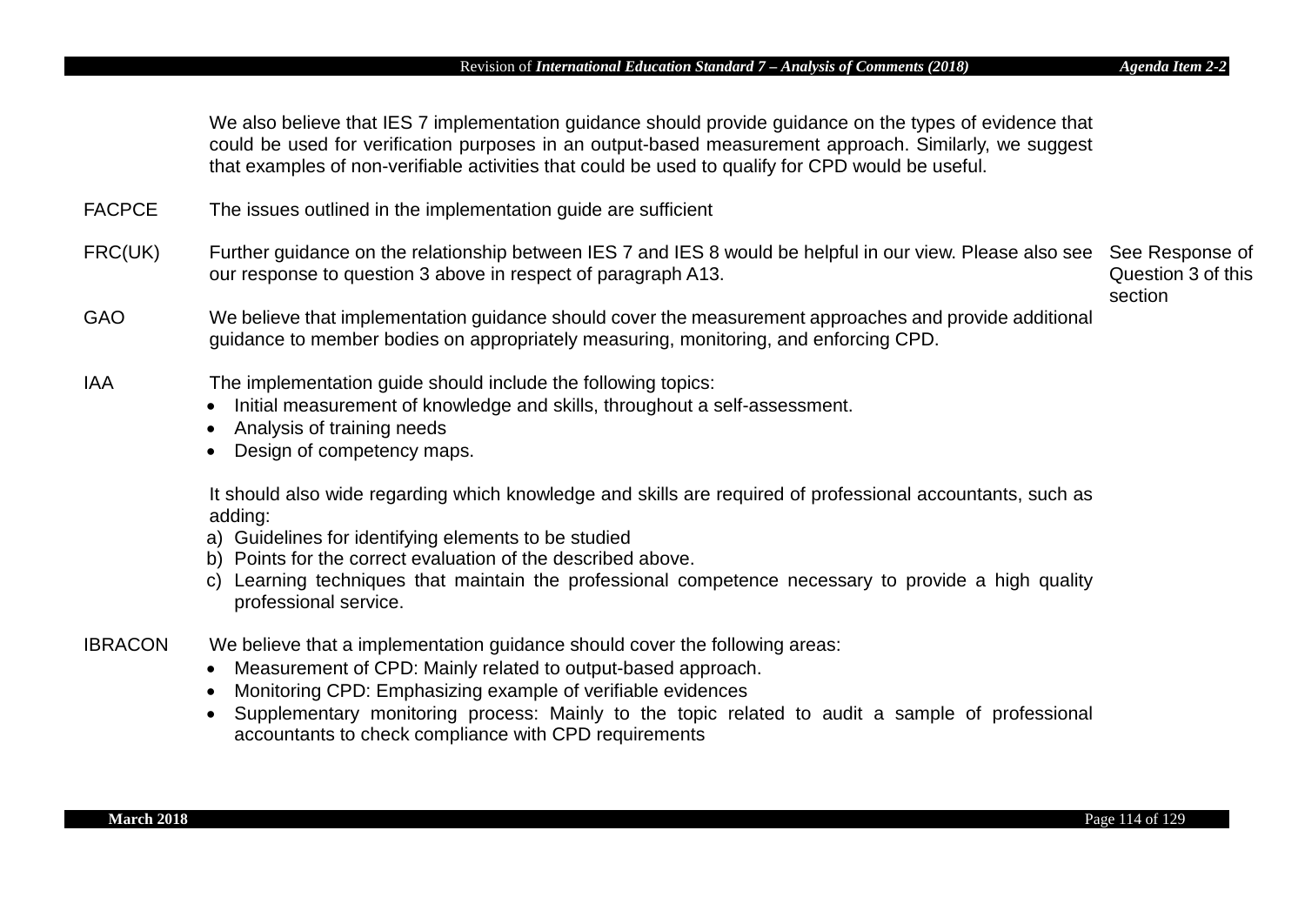- Enforcement: Including examples of steps that address the balance between the permission to a professional accountant to defer or avoid compliance with CPD requirements and necessary punitive sanctions
- ICAEW Implementation guidance could usefully cover: how a PAO should explain CPD requirements to professional accountants to promote compliance; how IT can assist in the administration of CPD systems; and how a PAO running an inputs-based approach can set meaningful and transparent CPD benchmarks for its members.

As IAESB's approach to IES 8 showed, webinars can be a very useful way of providing implementation guidance and may be preferable on efficiency and cost grounds to guidance booklets.

ICAN There is need for implementation guidance to PAOs that the proposed removal of a specified volume of CPD under the input method will affect. This is to reduce the difficulties that adoption and implementation of this revised IES will cause.

Specifically, there is need for implementation guidelines in the following areas.

- a) Promotion and Access to CPDs
- b) Measurement of CPDs
- c) Monitoring and Enforcement of CPDs
- ICAS As noted within our direct response to paragraph 13, general responses to this consultation and under point 6, implementation guidance should cover how the maintaining and developing of professional competence has been achieved through the gaining and application of learning from planned and unstructured learning activities, such that a level of assurance can be gained that professional competence of professional accountants is being developed.
- ICAZ Implementation guidance may be needed on the areas around developing appropriate CPD material and activities and the evidence that would need to be generated and retained when using an outcome based measurement approach.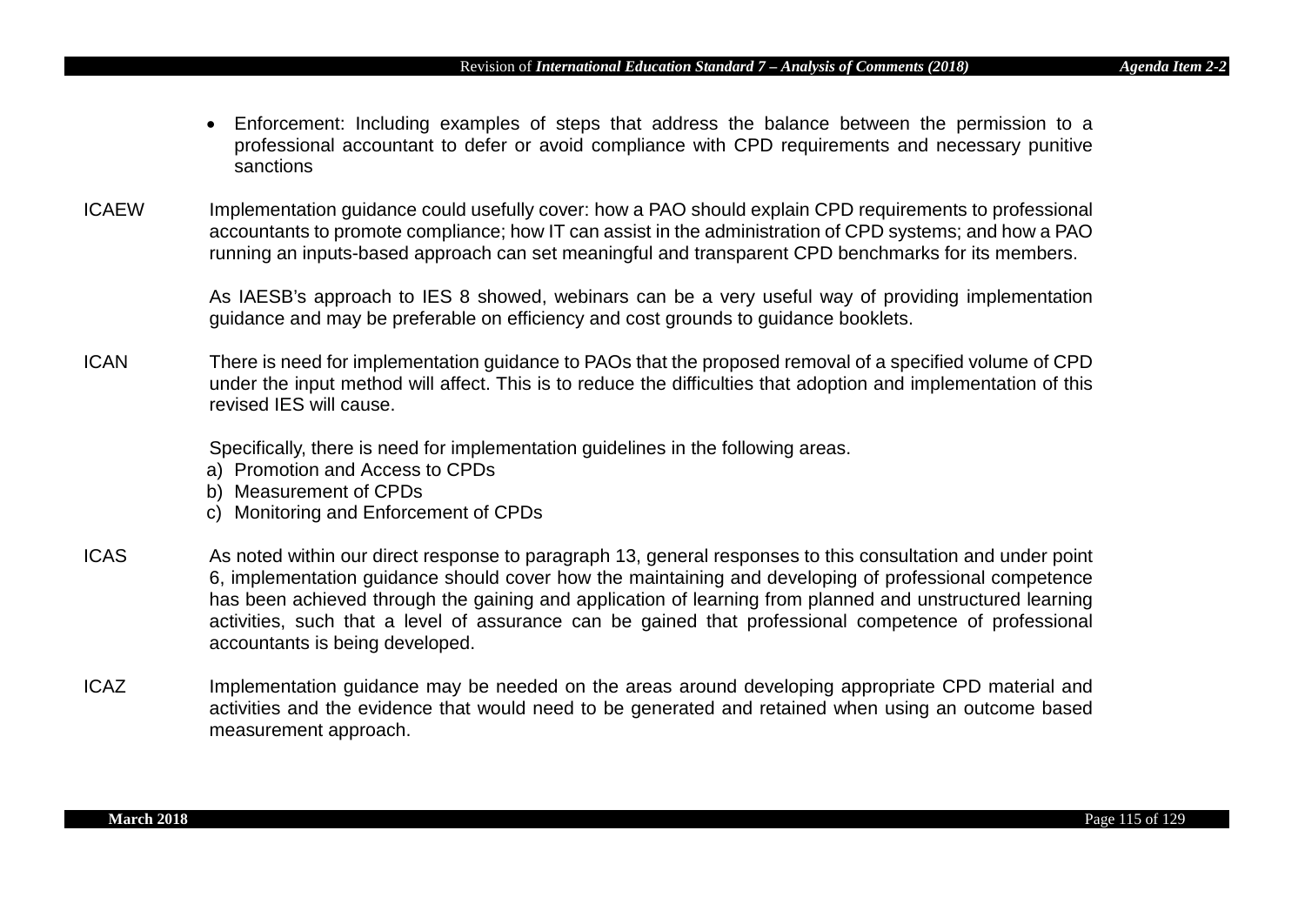#### Revision of *International Education Standard 7 – Analysis of Comments (2018) Agenda Item 2-2*

- ICPAU As noted at response 2 and 6 above, the proposed removal of a specified volume of CPD under the input See responses of method will have a significant impact on a number of IFAC member bodies and may lead to difficulties in Questions 2 and implementing this revised IES. If the proposal is adopted, then detailed implementation guidance will be 6 of this section required to assist IFAC member bodies to implement this change in approach.
- IDW We believe that additional implementation guidance beyond that in the proposed explanatory material is not needed.
- IRBA Expanding on significant issues identified during the consultation process is discussed at the beginning of the paper with examples. As mentioned above, there should be more guidance on:
	- Input-based approach for IFAC member bodies already on the input-based approach and those that do not desire to move towards an output-based approach, what are the improvements that can be made to this approach by incorporating elements from an output-based approach;
	- Output-based approach additional guidance with practical examples can be provided to explain how adoption of an output based approach may be implemented by IFAC members. The implementation guidance in this regard must focus on the application of the framework as detailed in paragraph A9;
	- Guidance and practical examples on how monitoring and enforcement can be effectively performed where an output-based approach or both approaches are used.
- ISCA Based on the proposed IES 7, it is noted that professional accountants are required "to undertake and record CPD that develops and maintains professional competence relevant to their role and professional responsibilities." We commend IAESB's approach adopted in the proposed IES 7 towards flexibility given to IFAC member bodies in providing guidance based on the job roles during the careers of the professional accountants.

The implementation guidance should cover detailed guidance on the following:

• An input-based approach is much easier to define as measurable thresholds such as CPD hours/units can be set. As such, from the perspective of the professional accountant, we expect that the criteria are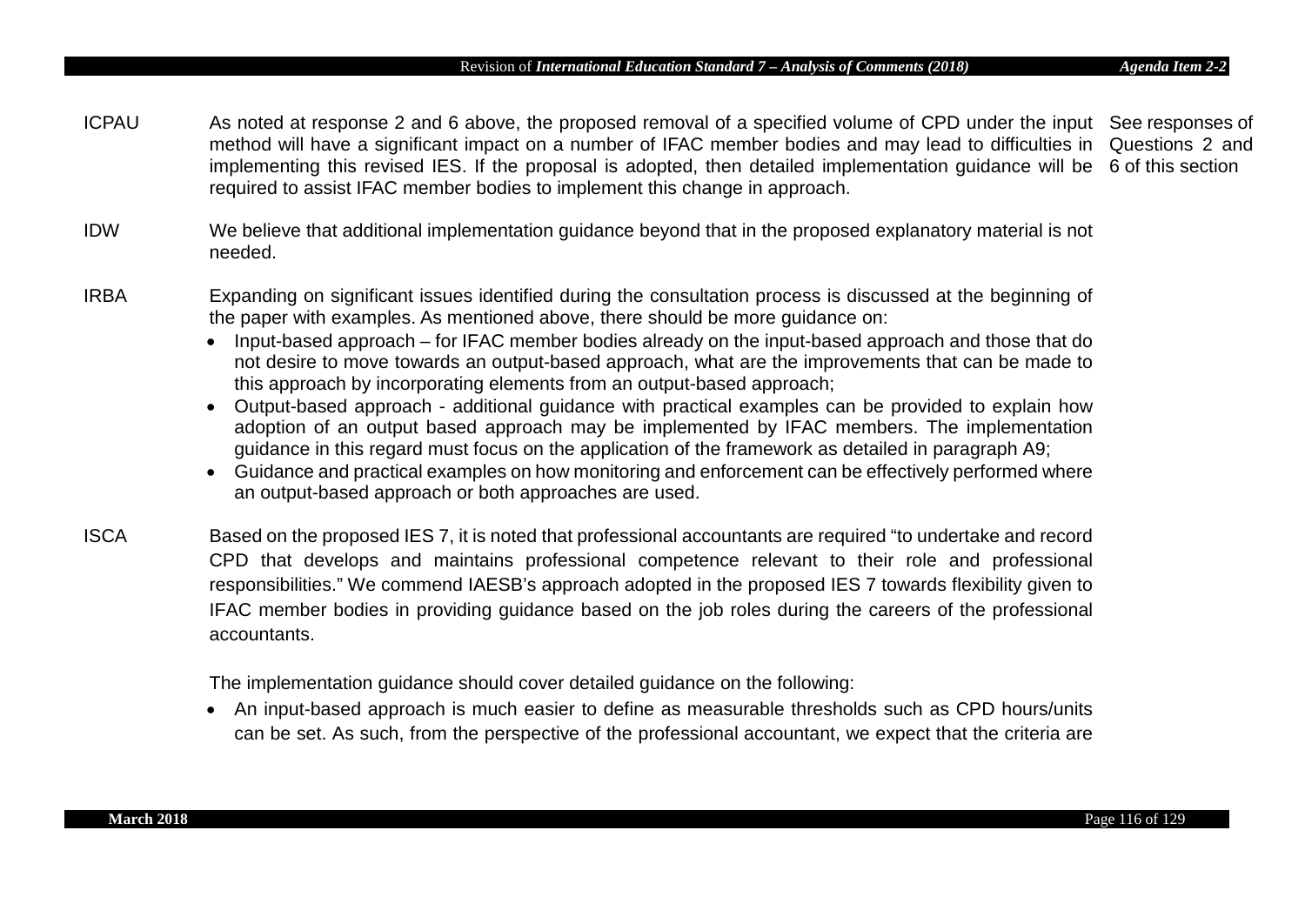easier to understand. It is also easier to assess the compliance of CPD requirements based on such predefined inputs.

- We suggest IFAC to provide guidance on the recommended hours for input-based approach. This increases clarity and provides a benchmark for professional accountants to assess the adequacy of CPD undertaken.
- While we embrace the move towards an output-based measurement approach, we are of the view that an output-based approach cannot fully replace an input-based approach, but rather an output-based approach can be used to complement the input-based approach and compensate certain restrictions of the input-based approach where not enough emphasis is accorded to learning outcomes and its application to the professional accountant's work. Guidance on how output-based measurement approach can be used together with input-based approach to ensure a holistic assessment of CPD that is also easily measurable can be provided.
- JICPA We do not have any particular topic or subject area to comment on.

Knowledge None identified.

# Equity

KPMG Learners now have many options for learning – both formal and informal. We were hoping for more examples of how a learner can demonstrate learning outcomes (using either or both approaches) e.g. through reading, watching or researching pertinent on-demand learning assets (including assets which take a short time to complete).

> Guidance would be useful on transition where a member body moves to a new approach. This could have significant systems implications for members and other stakeholders.

NASBA We believe that our comments above have addressed our concerns about the proposed standard. See responses to

questions 1-6 of this section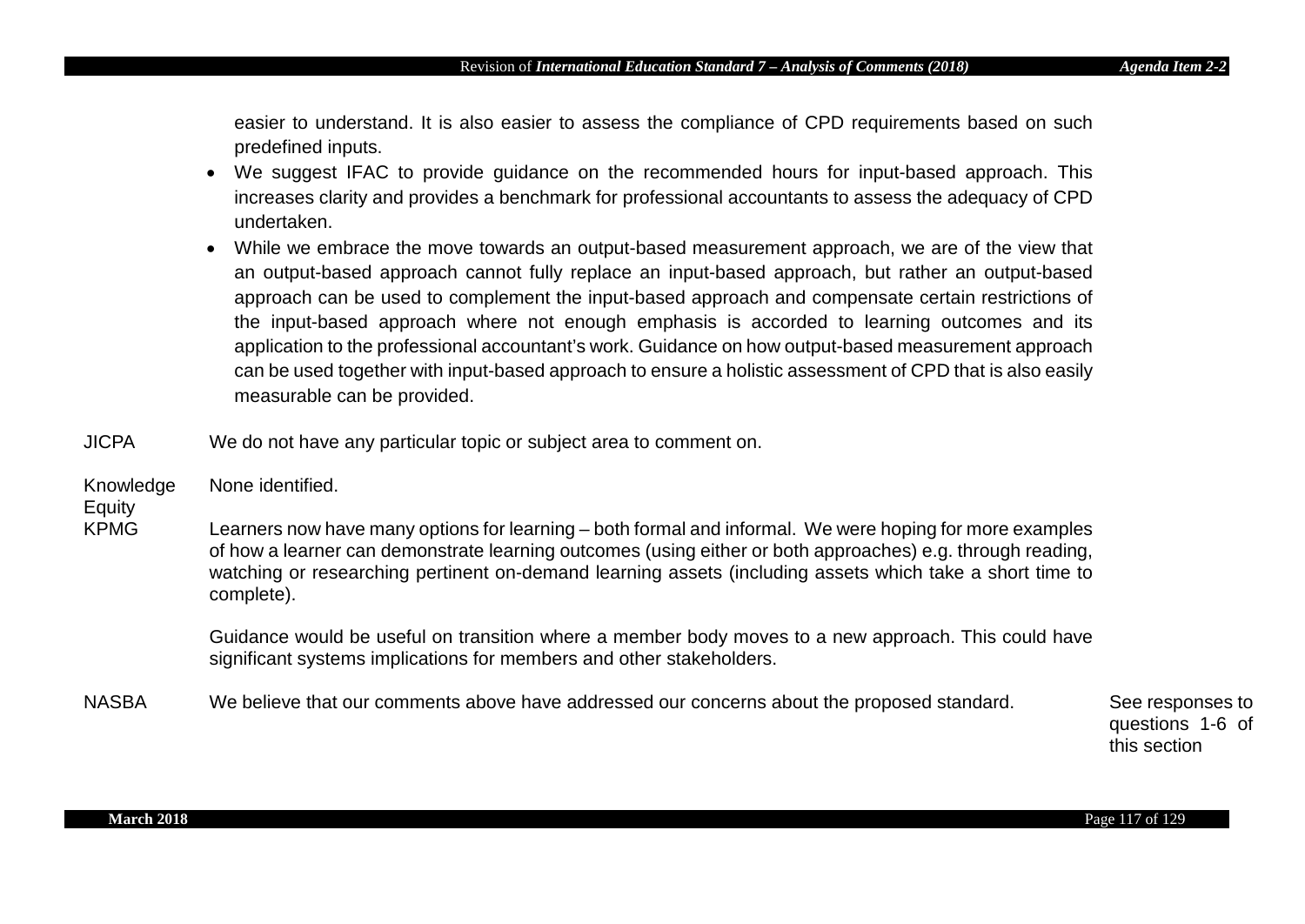PAFA Samoted at response 2 and 6 above, the proposed removal of a specified volume of CPD under the input See responses to method will have a significant impact on a number of PAFA member bodies and may lead to difficulties in questions 2 and 6 implementing this revised IES. If this is the case detailed implementation guidance will be required to assist of this section PAFA member bodies to implement this change in approach.

- PWC Given one of the objectives of the proposed revisions to IES 7 is to assist IFAC member bodies and other stakeholders to understand how to move from an input-based to an output-based measurement approach, we believe relevant implementation guidance will be helpful. We recommend that this implementation guidance include the following:
	- The expected benefits of moving from an input-based to an output-based measurement approach;
	- How to identify "clearly defined learning outcomes" that cover the wide range of possible professional competences that are relevant to individual professional accountants that perform different roles;
	- Examples of learning outcomes and illustrations of how they can be measured through input and outputbased measures;
	- How to implement consistent implementation of measurement requirements when both input and outputbased measures are used;
	- Illustrative examples/good practices relating to the recording of CPD, including some of the more intangible outputs e.g., reflection.
- SAIPA It may be worth including mandatory professional development areas such as ethics in the standard.
- TURMOB As far as we have reviewed, the proposed IES 7 do not include a paragraph as follows: Input-Based Approach (Ref: Para. A16–A20)

15. IFAC member bodies implementing an input-based approach shall require each professional accountant to:

(a) Complete at least 120 hours (or equivalent learning units) of relevant professional development activity in each rolling three-year period, of which 60 hours (or equivalent learning units) shall be verifiable;

(b) Complete at least 20 hours (or equivalent learning units) of relevant professional development activity in each year; and

(c) Measure learning activities to meet the above requirements.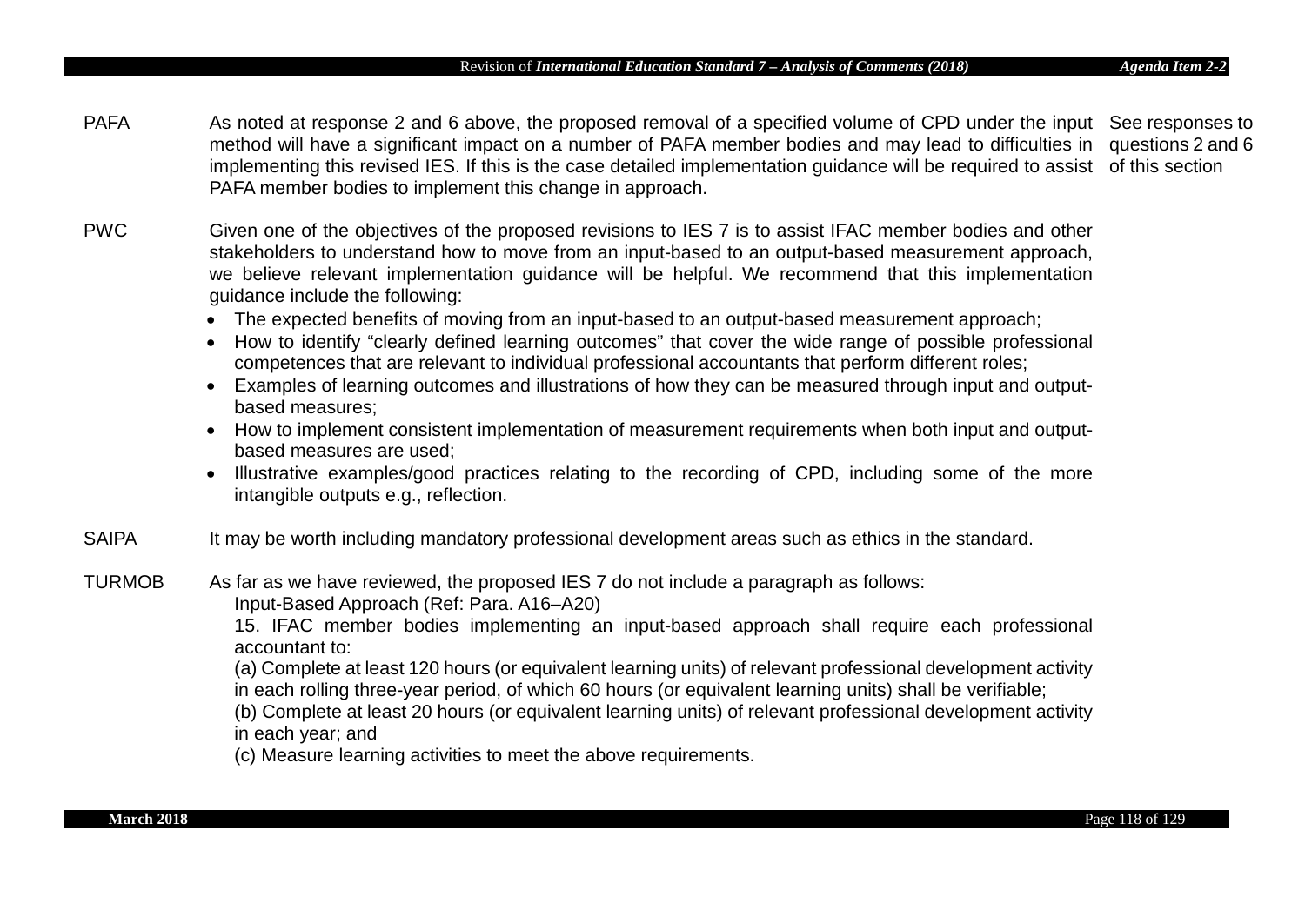Per us, to achieve a specific standard around the world, the minimum and maximum training hours for the input and output based approaches can be specified in the Implementation Guide.

WPK We believe that, at least for the time being, additional implementation guidance beyond that in the proposed explanatory material is not needed.

# **IV. Comments on Other Matters**

How can the IAESB align the requirements of IES 7, Continuing Professional Development (2014) to support the learning outcomes approach for the other IESs, including IES 8, Professional Competence for Engagement Partners Responsible for Audits of Financial Statements (Revised)?

> As noted in previous responses to the IAESB, we remain supportive of a revision of IES 7. In addition, subject to our comments outlined above, we support the main changes that have been proposed by the IAESB in relation to this particular IES.

> The IAESB correctly identified the importance of professional competence as being core to the success of learning and development at the IPD stage of an aspiring professional accountant's career as evidenced by the demonstration of learning outcomes. Our view remains that the input-based approach, which is still a permitted measurement approach for CPD in this proposed IES 7, increasingly appears to be a less effective measurement of learning and is not well aligned to the requirements approach adopted by the Initial Professional Development content-based IESs4.

> One of the limitations of the input-based approach is that is does not directly measure the learning outcomes or professional competence developed through CPD, instead focusing on the number of hours a professional accountant has spent undertaking CPD as a proxy for learning and therefore we would ask that the IAESB continue to emphasize this approach to demonstrating the achievement of learning outcomes as part of the CPD phase of an individual's career and lifelong learning In order to support the learning outcomes approach of the other IESs, we believe that IES 7 implementation guidance should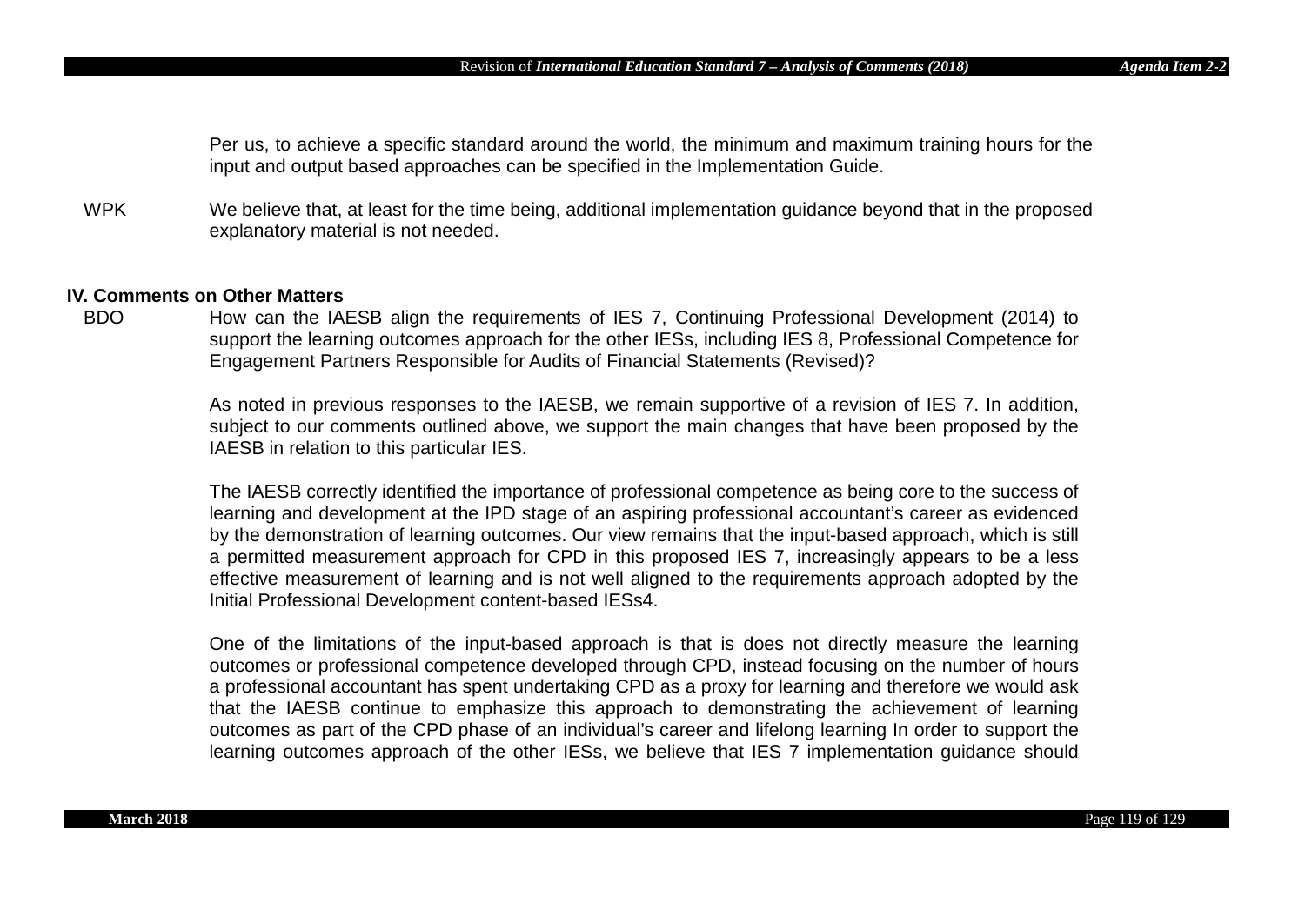emphasize the importance of moving from a pure input-based approach to CPD through use of a CPD framework or other examples of how IFAC member bodies have achieved this. In that regard, we see the benefits of the IAESB highlighting through ongoing implementation guidance and thought leadership pieces how an output-based approach or a combination of input-based and output-based has the potential to provide more relevant and applicable CPD learning to boost the professional competence of professional accountants.

# DTT *Specific drafting points*

In addition to our responses to the specific questions in the Explanatory Memorandum, we would like to provide comments on the proposed wording of the exposure draft, including suggestions for changes aimed at enhancing the clarity of the final standard.

| Paragraph                                                 | paragraph       | Topic of the   Comments/Suggestions for change                                                                                                                                                                                                                                                                                                                                                                                                                                     |
|-----------------------------------------------------------|-----------------|------------------------------------------------------------------------------------------------------------------------------------------------------------------------------------------------------------------------------------------------------------------------------------------------------------------------------------------------------------------------------------------------------------------------------------------------------------------------------------|
| Paragraph<br>A <sub>1</sub>                               | <b>Standard</b> | Scope of this This paragraph provides further detail on the notion of professional<br>competence beyond the definition in the IAESB Glossary. The end of the<br>paragraph refers to "which were achieved during IPD." This makes it<br>sound like achievement of the outcomes is an end point, rather than<br>conveying the need for ongoing and progressive development based on<br>different roles and responsibilities. We therefore recommend that this<br>wording be removed. |
| Paragraphs<br>A2,<br>A <sub>18</sub><br>A32<br>and<br>A33 | Standard        | Scope of this The Board may wish to consider whether the reference to the public<br>interest in paragraph A2 ought to be changed to "stakeholder<br>expectations", and whether the reference to the public interest in A18 is<br>superfluous given the reference to "public expectations". The same<br>applies to paragraphs A32 and A33.                                                                                                                                          |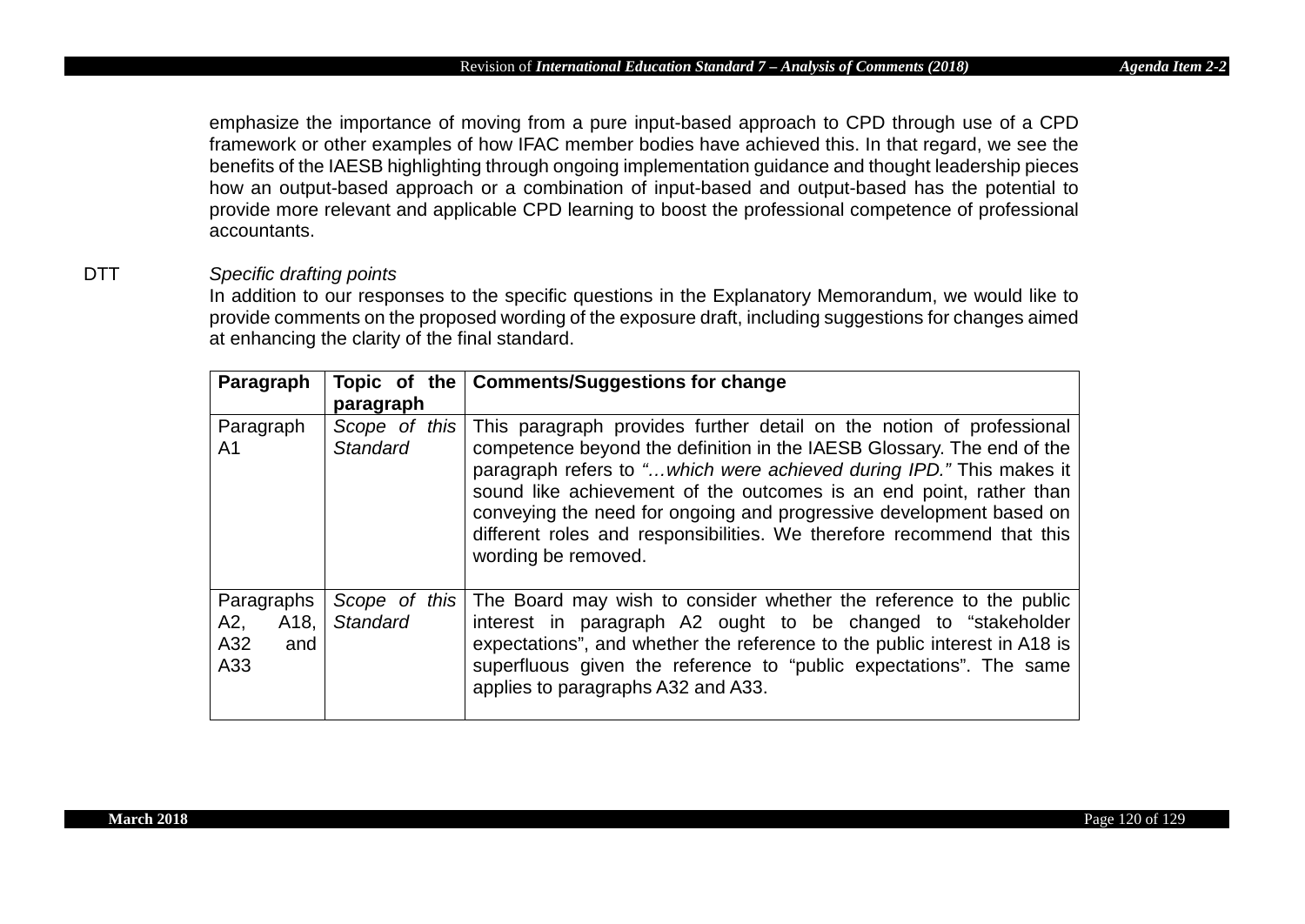| Paragraph<br>A6  | Objective                                            | The opening of this paragraph states: "Ensuring that professional<br>accountants develop and maintain the professional competence". We<br>do not believe it is appropriate to use the word "ensuring".<br>Please also refer to our comments above regarding the focus of the<br>Objective paragraph which A6 supports. We recommend redrafting A6 in<br>line with any changes made to the Objective. |
|------------------|------------------------------------------------------|------------------------------------------------------------------------------------------------------------------------------------------------------------------------------------------------------------------------------------------------------------------------------------------------------------------------------------------------------------------------------------------------------|
| Paragraph<br>A10 | CPD<br>for All<br>Professional<br><b>Accountants</b> | The opening of this paragraph states: "In addition to CPD frameworks,"<br>and then presents examples of other tools that IFAC member bodies may<br>provide.                                                                                                                                                                                                                                          |
|                  |                                                      | Given that the definition of CPD Framework makes reference to "in<br>support of CPD" and to the structure, guidance and concepts to support<br>the learning and development, our view is that competency maps and<br>learning plan templates would form part of the overall CPD framework,<br>rather than be positioned as additional tools.                                                         |
|                  |                                                      | We therefore recommend that reference to "In addition to CPD<br>frameworks" is either removed or replaced with "As part of the CPD<br>framework" instead.                                                                                                                                                                                                                                            |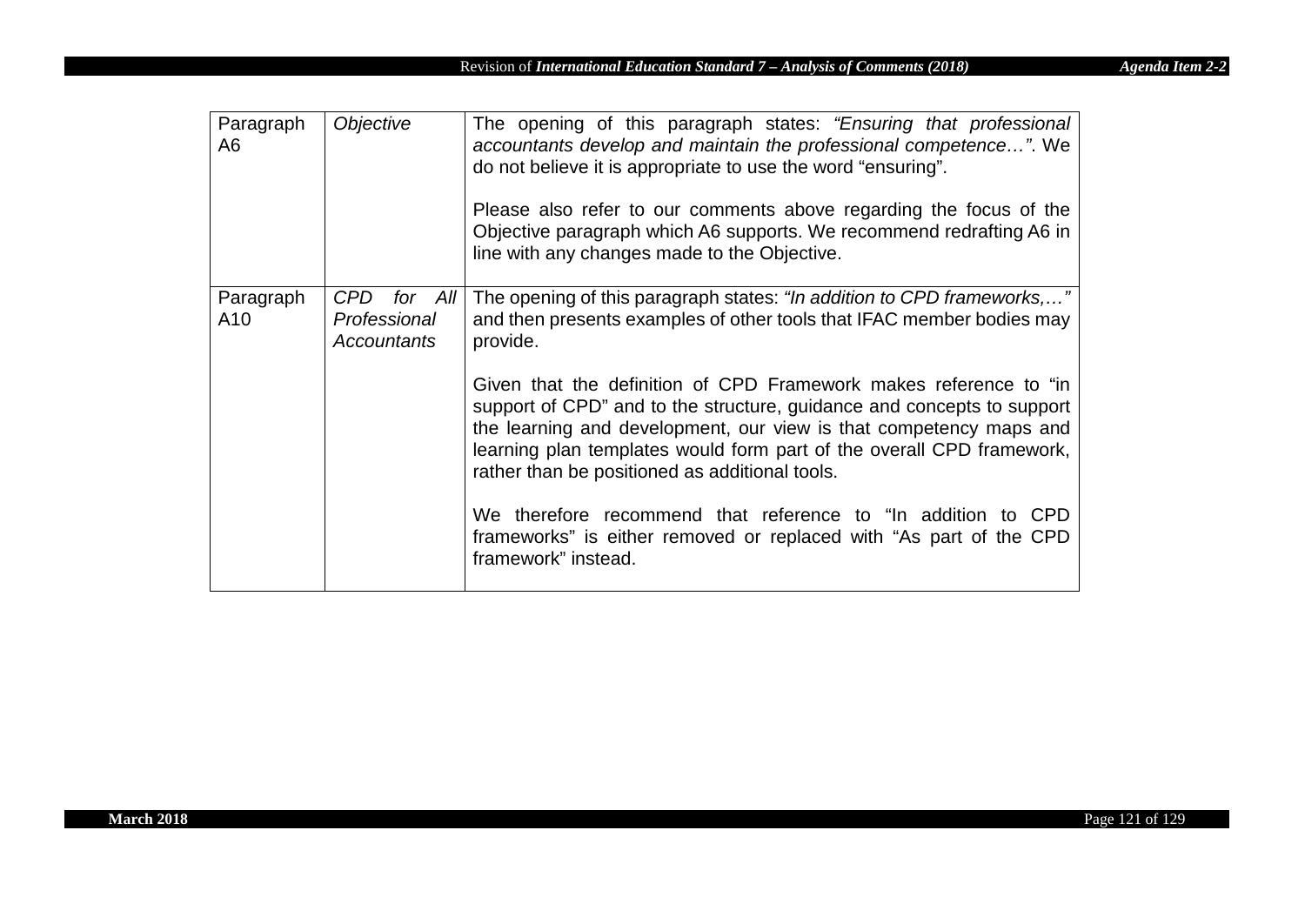| Paragraphs<br>A11<br>and<br>A12 | CPD for All<br>Professional<br><b>Accountants</b>           | We believe that the nature of paragraphs A11 and A12 is more akin to<br>implementation guidance than to explanatory material, i.e. the material<br>highlights, but does not require, further actions an IFAC member body<br>could undertake to support professional accountants and implement<br>CPD, and does not provide further explanation of the requirements set<br>out in paragraph 9.<br>Accordingly, we would suggest that these paragraphs be removed and<br>incorporated into any implementation guidance the Board may develop<br>subsequent to the finalization of the revised standard. |
|---------------------------------|-------------------------------------------------------------|-------------------------------------------------------------------------------------------------------------------------------------------------------------------------------------------------------------------------------------------------------------------------------------------------------------------------------------------------------------------------------------------------------------------------------------------------------------------------------------------------------------------------------------------------------------------------------------------------------|
| Paragraph<br>A15                | Promotion<br>of <sub>l</sub><br>and Access to<br><b>CPD</b> | We believe it may be relevant to add a 4th bullet point ("d") that recognizes<br>the value of close cooperation and communication between IFAC<br>member bodies and local regulators who may have established specific<br>national CPD requirements based on local and/or regional regulatory<br>requirements which need to be taken into consideration in addition to the<br>requirements of the IESs.                                                                                                                                                                                               |
| Paragraph<br>A17                | Promotion<br>of<br>and Access to<br><b>CPD</b>              | This paragraph provides examples of learning and development activities,<br>which do not specifically relate to the promotion of and access to CPD.<br>We believe the paragraph should be maintained but would be better<br>placed as supporting the requirement in paragraph 9.                                                                                                                                                                                                                                                                                                                      |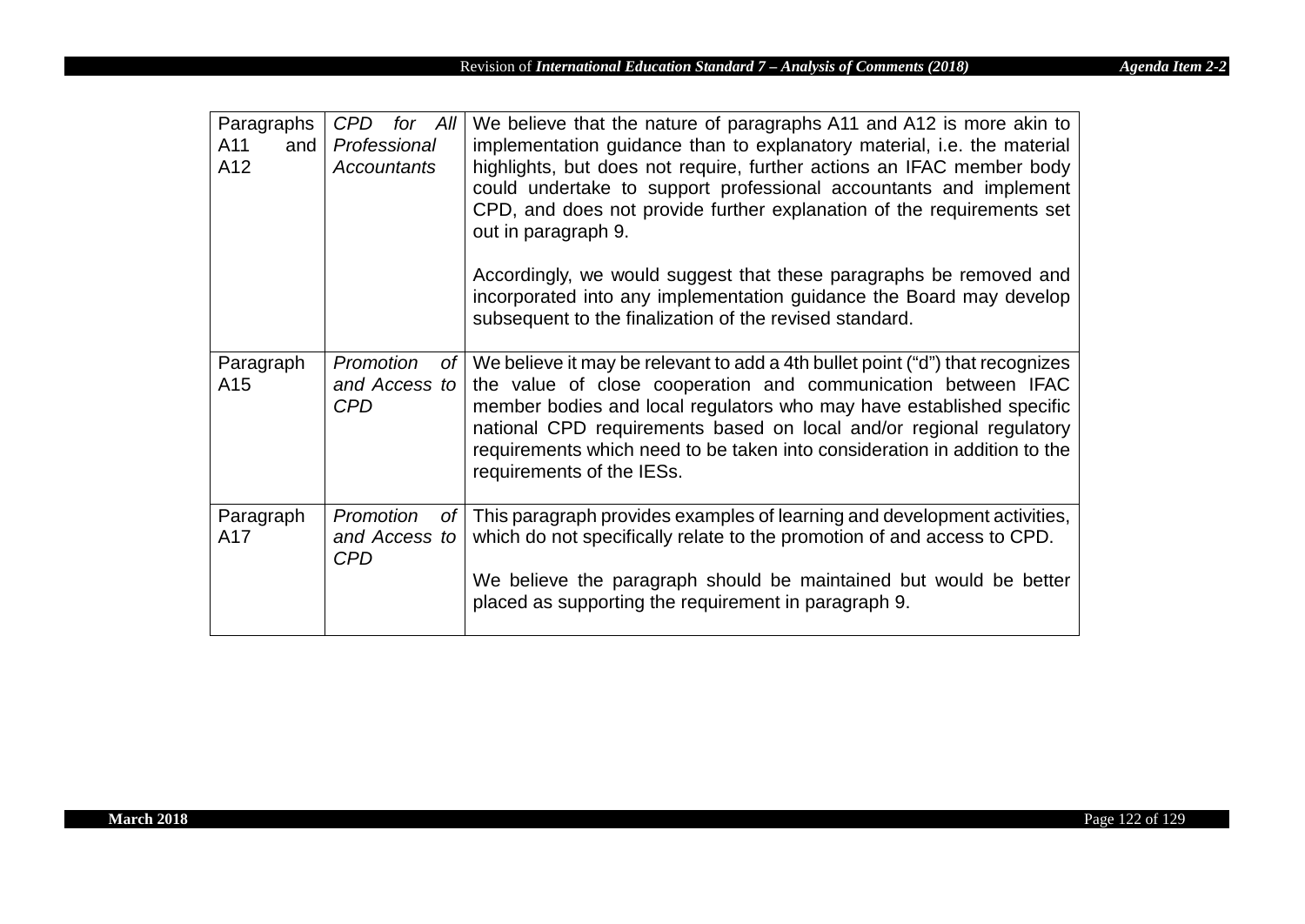| Paragraph<br>A22 | Measurement<br>of CPD                   | The end of bullet point (a) refers to "of which a portion could be verifiable".<br>This does not seem to connect with the rest of this paragraph and there<br>is nothing further in the Measurement of CPD section relating to this. We<br>assume this is intended to link to the Monitoring and Enforcement of CPD<br>section, however question whether it is needed here.<br>The end of bullet point (c) refers to "to meet such requirements". This can<br>be misconstrued based on the lead in sentence of this paragraph. We<br>would recommend removing this wording. |
|------------------|-----------------------------------------|-----------------------------------------------------------------------------------------------------------------------------------------------------------------------------------------------------------------------------------------------------------------------------------------------------------------------------------------------------------------------------------------------------------------------------------------------------------------------------------------------------------------------------------------------------------------------------|
| Paragraph<br>A28 | Monitoring and<br>Enforcement<br>of CPD | Bullet point (c) relating to examples of evidence use for verification<br>purposes makes specific reference to "independent confirmation". We<br>note however that bullet point (b) could also be from an independent<br>source and thus question whether overlap exists between these bullet<br>points or whether they are intended to be mutually exclusive.                                                                                                                                                                                                              |
| Paragraph<br>A29 | Monitoring and<br>Enforcement<br>of CPD | We recommend that the wording of bullet point (a) be slightly modified to<br>read as follows: "Submitting a declaration as to whether they meet their<br>professional obligation to maintain the necessary knowledge and skills to<br>competently perform their role".                                                                                                                                                                                                                                                                                                      |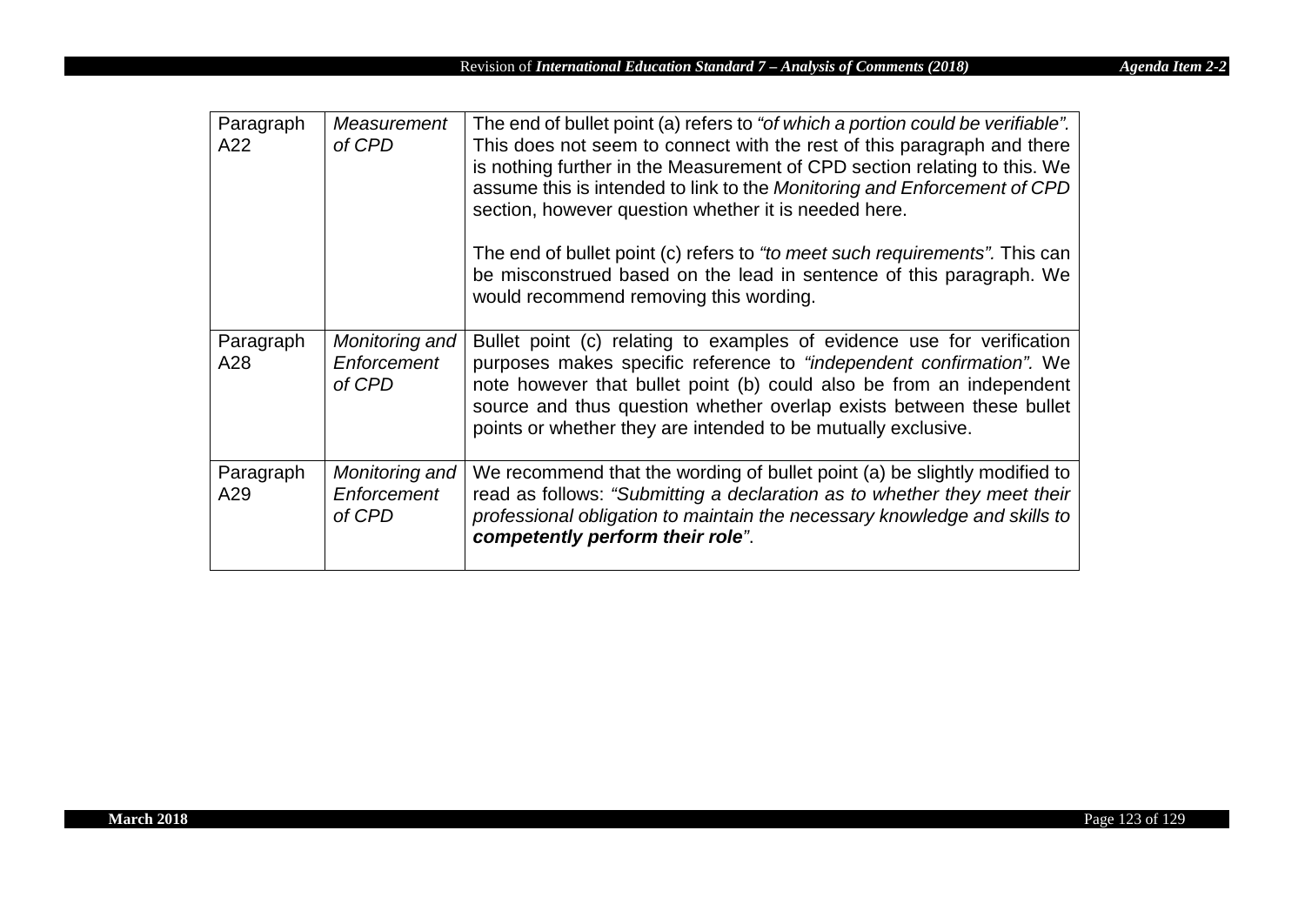| <b>IAESB</b><br>Glossary of<br><b>Terms</b> | <b>CPD</b><br>framework | The current definition of "CPD Framework" stands as follows:<br>"In support of Continuing Professional Development, increased structure,<br>further guidance, or explanation of concepts to support the learning and<br>development of professional accountants."                                                                                                                                                                                                                                                                                                                                                                                                                                                           |
|---------------------------------------------|-------------------------|-----------------------------------------------------------------------------------------------------------------------------------------------------------------------------------------------------------------------------------------------------------------------------------------------------------------------------------------------------------------------------------------------------------------------------------------------------------------------------------------------------------------------------------------------------------------------------------------------------------------------------------------------------------------------------------------------------------------------------|
|                                             |                         | We recommend simplifying by removing the qualifiers "increased<br>structure" and "further guidance" so that that definition reads:                                                                                                                                                                                                                                                                                                                                                                                                                                                                                                                                                                                          |
|                                             |                         | "In support of Continuing Professional Development, structure, guidance,<br>or explanation of concepts to support the learning and development of<br>professional accountants."                                                                                                                                                                                                                                                                                                                                                                                                                                                                                                                                             |
|                                             |                         | Furthermore, we question why a term that is not used in the requirements<br>of the standard ("CPD Framework" appears only in the Explanatory<br>Material), is included in the Glossary. Specifically, certain jurisdictions do<br>not transpose the Explanatory Material, as its application is not mandatory<br>/ it does not form an integral part of the standard, into local law or<br>regulations. As a result, national requirements will not include any<br>reference to concepts addressed exclusively in the Explanatory Material.<br>Given the importance of the concept of a "CPD Framework", the Board<br>may wish to consider incorporating this term directly in the requirements<br>of the revised standard. |

ICPAS 1. *Introduction: Scope of Standard* 

Paragraph 5. CPD includes learning and development activities that contribute to the development and maintenance of professional competence, such as: (a) education, (b) training, (c) practical experience, (d) mentoring and coaching, (e) networking and sharing of knowledge and experiences, (f) observation, feedback, and reflective activity, (g) planned self-development activities, and (h) unstructured acquiring of knowledge.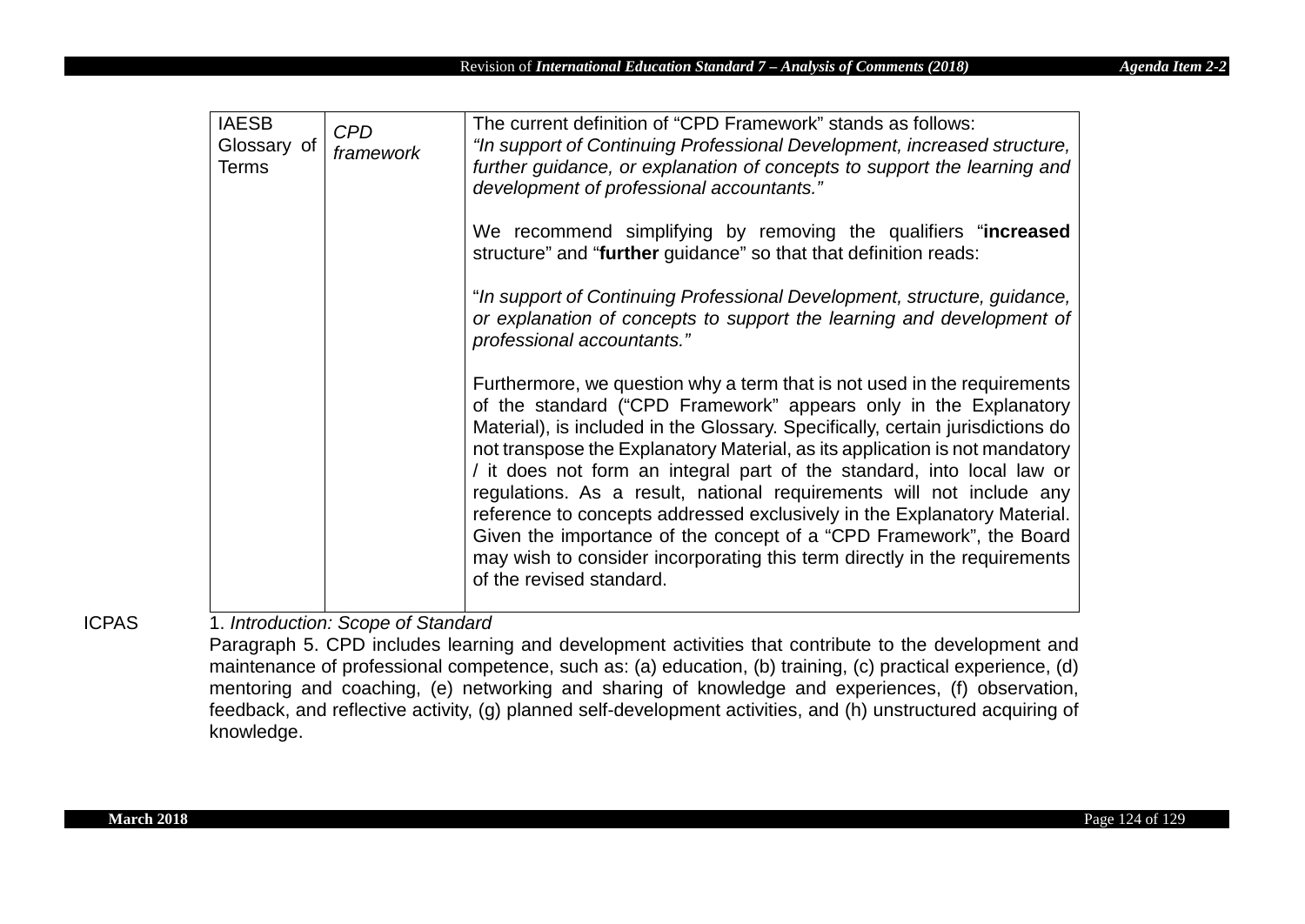We suggest changing (e) networking to (e) collaboration to support the concept of acquiring specific skills rather than simply the act interacting with others which is now commonly associated with the overused term of networking.

## 2. *Measurement of CPD* (Ref: Para.12)

In general, we encourage meaningful measurements that are not hours-based or related to hours-based measurements. It is critical to allow flexibility for member bodies to set appropriate parameters without losing focus of the intent to promote lifelong learning of the professional accountant. Learning that is ongoing, voluntary, and self-motivated pursuit of technical competence; professional skills; and professional values, ethics, and attitudes is inherently difficult to confine to narrow definitions and measurements.

#### 3. *Explanatory Material*

# Scope of this Standard (Ref: Para. 1–6) Page 16

Paragraph A1. Professional competence is the ability to perform a role to a defined standard. Professional competence goes beyond knowledge of principles, standards, concepts, facts, and procedures; it is the integration and application of learning outcomes for: (a) technical competence, (b) professional skills, and (c) professional values, ethics, and attitudes which were achieved during IPD.

There is concern that the defined standard may not fully meet the concept of professional competence.

# 4. *CPD for All Professional Accountants* (Ref: Para.9) A9-A11 Page 17

We support the premises outlined in A9-A11, however we caution that the CPD requirements, maps and frameworks developed and used by member bodies not be too restrictive so as to prevent professional accountants the flexibility and adaptability to achieve competence.

# 5. *Promotion of and access to CPD* (Ref: Para. 10-11) A17 Page 18

It should be noted that this list (a-i) is not a comprehensive list, but is representative of examples ...

6. *Measurement of CPD* (Ref: Para. 12) A20 Page 19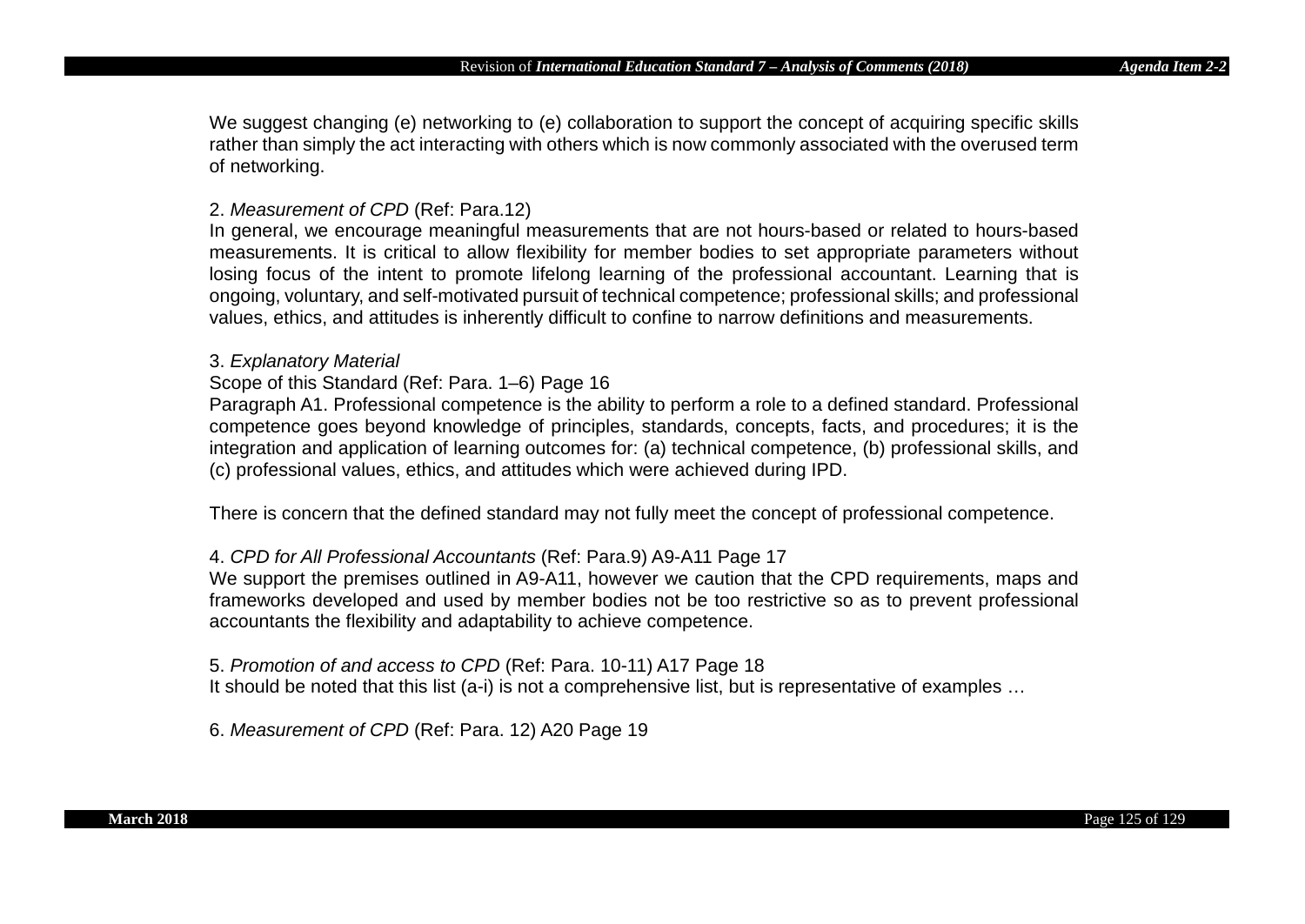We support the inclusion of: (b) professional accountants when undertaking self- appraisal; and (c) employers.

# 7. *Monitoring and Enforcement of CPD* (Ref: Para.15-17) Page 20

We believe the verifiable evidence under monitoring and enforcement of CPD needs to more closely aligned with Introduction Scope of Standard (Ref: Para. A 5) on page 14. Providing examples of verifiable evidence related to output based outcomes such as mentoring and coaching or practical experiences and unstructured acquiring of knowledge.

- JICPA (1) We propose that "This International Educational Standard (IES)" be changed to "This International Education Standard (IES)."
	- (2) What is meant by "professional accountants" in paragraphs 8 and A6, whereas "all" is added to the words in paragraphs 9 and A7?
	- (3) We propose that two unnecessary words in Paragraph 10 be deleted, as shown below.
		- Paragraph 10. IFAC member bodies shall promote the importance of, and a commitment to, CPD as well to the as development and maintenance of professional competence.
	- (4) Paragraph 14 requires "professional accountants to complete a specified amount of learning and development activity" concerning learning units, but does not specify any numerical criteria. We propose that those of paragraph 15 of the current IES 7 remain as requirements in the revised version.
	- (5) If not stated in the requirements, they should be in the explanatory material. If not included in either of them, we consider that its rationale should be explained in the Background of the conclusion. Unless one of the above is implemented, the pertinence of numerical criteria of the current 7 becomes arguable. As we indicated in "Comments on Consultation Paper concerning Strategies and Priorities of International Accounting Education Standards Board (IAESB) Going Forward" that we submitted on March 8, 2016, requirements of specific number of hours of input-based approach are codification of good practice of CPD already firmly established in many countries.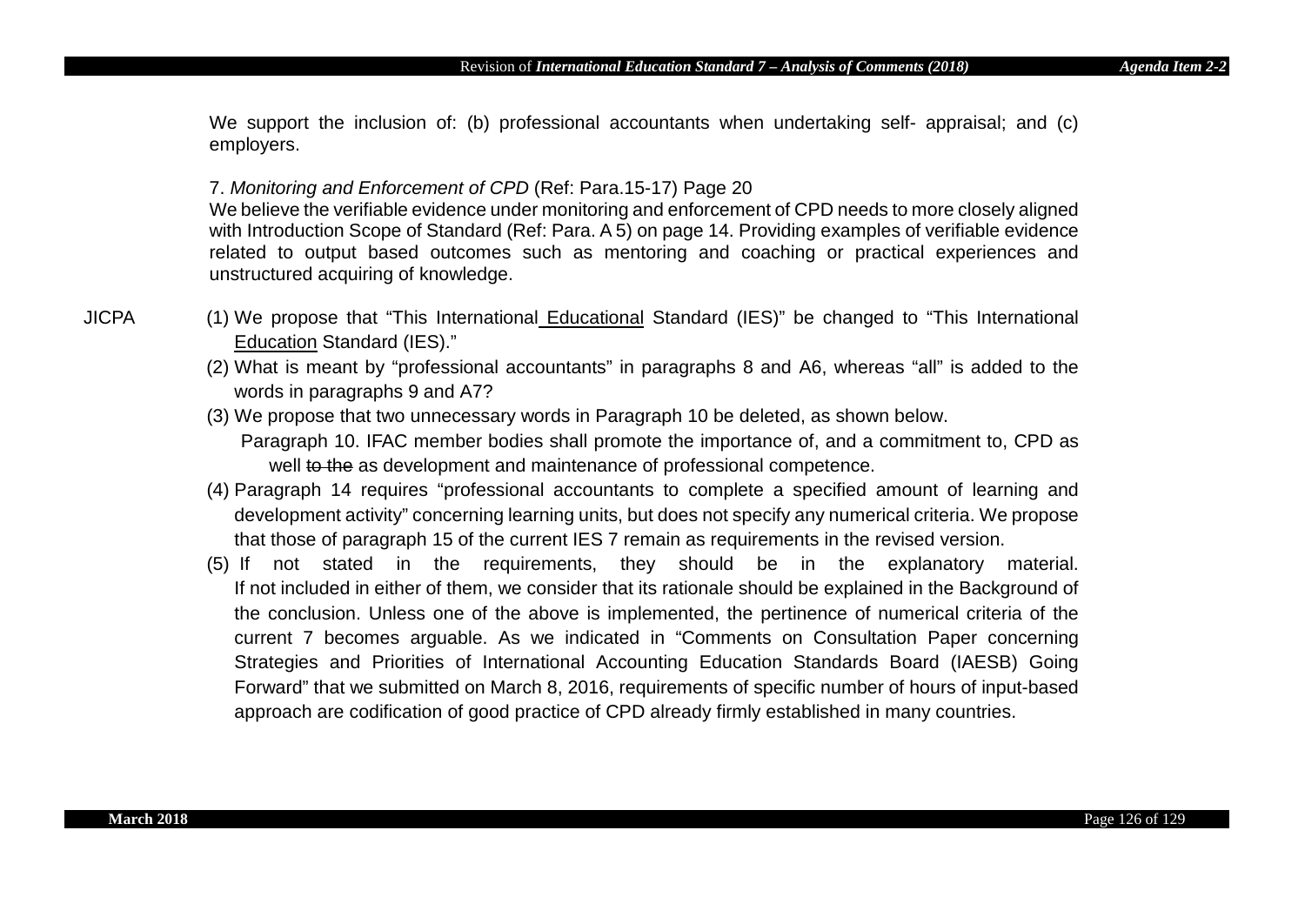This is the base regulation that forms the core of CPD. Even If the requirements are deleted in the revised IES 7, in countries where their own comparable rules have already been rooted, they will not abolish the criteria on the number of hours. Irrespective of principle-based rules or minutely articulated rules, we request the following regulations on specific number of hours not be deleted:

- (a) Complete at least 120 hours (or equivalent learning units) of relevant professional development activity in each rolling period three-year period, of which 60 hours (or equivalent learning units) shall be verifiable; and
- (b) Complete at least 20 hours (or equivalent learning units) of relevant professional development activity in each year.

I only have two minor comments:

# **Monroy**

Resa

Paragraph 1 Mentions "This International Educational Standard", instead of "This International Education Standard"

All the reference to the profession should be to the accountancy profession therefore is convenient to add this adjective to:

- Paragraph A7. (c)
- Paragraph A10. (a)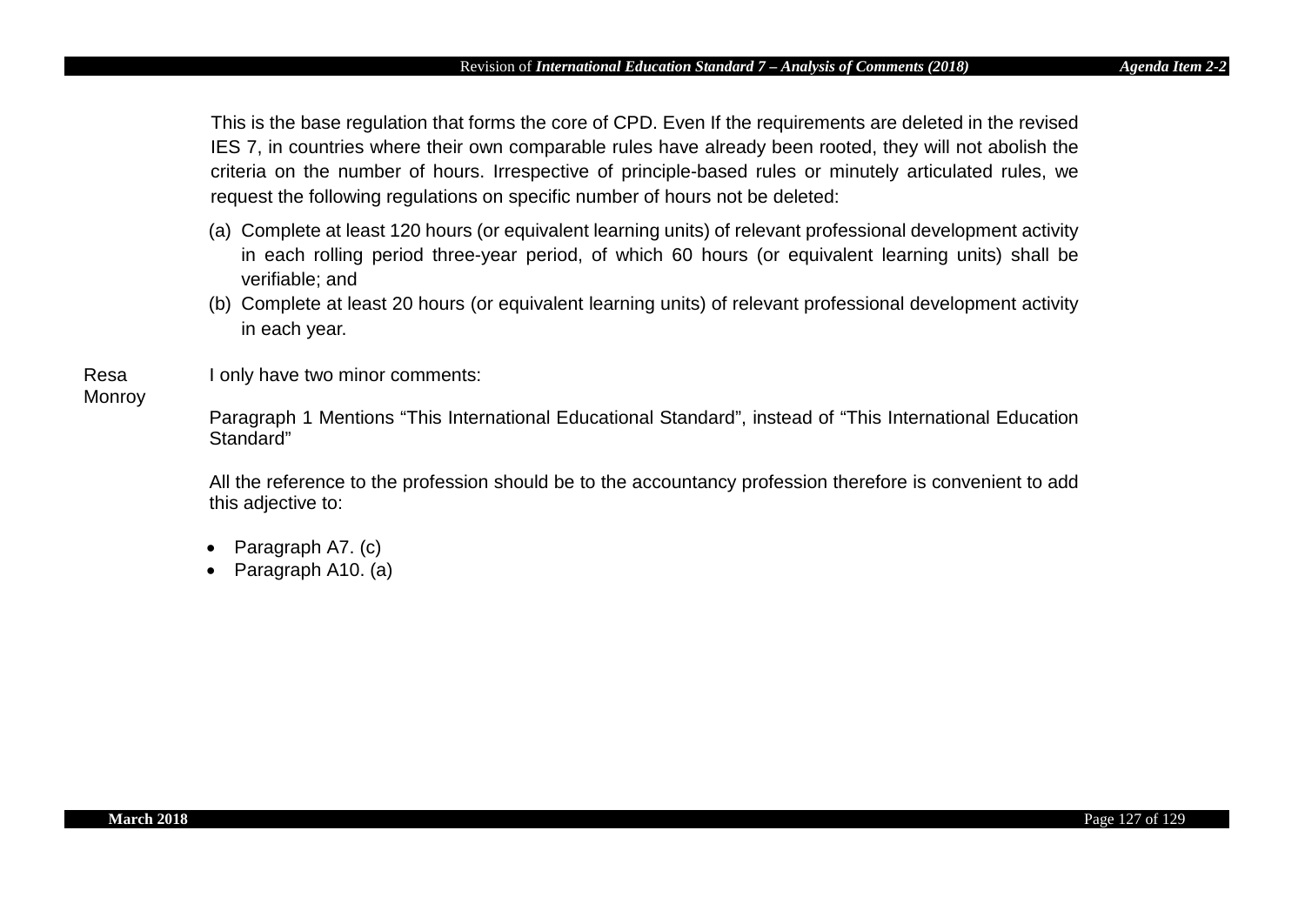|                          | <b>FULL NAME OF ORGANIZATION</b>                            |
|--------------------------|-------------------------------------------------------------|
| <b>ACRONYM</b>           |                                                             |
| <b>AAT</b>               | Association of Accounting Technicians, United Kingdom       |
| <b>ACCA</b>              | The Association of Chartered Certified Accountants, United  |
|                          | Kingdom                                                     |
| <b>AICPA</b>             | The Association of International Certified Professional     |
|                          | Accountants                                                 |
| <b>BDO</b> International | <b>BDO Global Coordination B.V.</b>                         |
| Bouzas Sañudo            | C.P.C. Miguel Ángel Bouzas Sañudo                           |
| CAI                      | <b>Chartered Accountants Ireland</b>                        |
| Castro Espinosa          | M.A. and C.P.C. Raul Castro Espinosa                        |
| <b>CPA Australia</b>     | Certified Practising Accountants of Australia               |
| CPA Canada               | Chartered Professional Association of Canada                |
| <b>DTT</b>               | <b>Deloitte Touche Tohmatsu</b>                             |
| Dumisani Msipa           | Dumisani Msipa                                              |
| <b>EFAA</b>              | The European Federation of Accountants and Auditors for     |
|                          | <b>SMEs</b>                                                 |
| <b>EYG</b>               | Ernst & Young Global                                        |
| <b>FACPCE</b>            | Federación Argentina de Consejos Profesionales de Ciencias  |
|                          | Económicas                                                  |
| <b>Fonseca Vivas</b>     | Alvaro Fonseca Vivas, Universidad, Columbia                 |
| FRC(UK)                  | Financial Reporting Council of the United Kingdom           |
| <b>GAO</b>               | <b>Government Accountability Office (USA)</b>               |
| <b>IAA</b>               | <b>Interamerican Accounting Association</b>                 |
| <b>IBRACON</b>           | Instituto dos Auditores Independentes do Brasil             |
| <b>ICAEW</b>             | The Institute of Chartered Accountants in England and Wales |
| <b>ICAN</b>              | Institute of Chartered Accountants of Nigeria               |
| <b>ICAS</b>              | The Institute of Chartered Accountants of Scotland          |